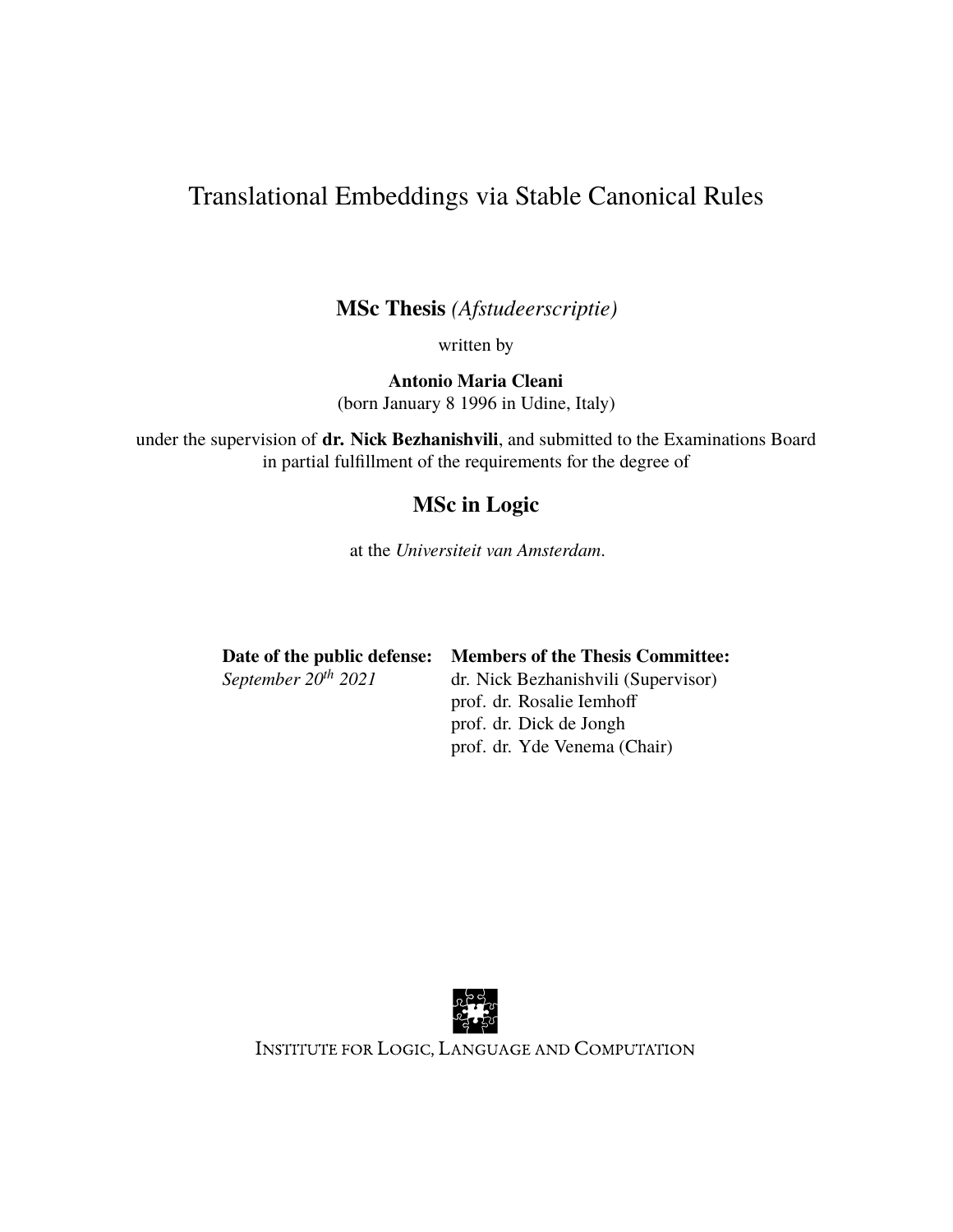## **Abstract**

This thesis presents a new uniform method for studying modal companions of superintuitionistic deductive systems and related notions, based on the machinery of stable canonical rules. Using our method, we obtain alternative proofs of classic results in the theory of modal companions, chiefly the Blok-Esakia theorem for both logics and rule systems. We also establish several new results about modal companions, including a generalisation of the Dummett-Lemmon conjecture to rule systems and axiomatic characterisations of modal companions and superintuitionistic fragments in terms of stable canonical rules.

Because stable canonical rules may be developed for any rule system admitting filtration, our method generalises smoothly to richer signatures. We illustrate this via two case studies. Firstly, we study tense companions of bi-superintuitionistic deductive systems. Via straightforward adaptations of the techniques used in the case of modal companions, we obtain a number of new results about tense companions, including an analogue of the Blok-Esakia theorem (which was known for logics but not rule systems), an extension of the Dummett-Lemmon conjecture, and axiomatic characterisations of tense companions and bi-superintuitionistic fragments in terms of stable canonical rules.

Secondly, we study the Kuznetsov-Muravitsky isomorphism between the lattice of extensions of the modal intuitionistic logic KM and the lattice of extensions of provability logic GL. We develop a new, more flexible analogue of stable canonical rules, called *pre-stable canonical rules*, which are based on a non-standard notion of filtration appropriate for KM and GL. Following essentially the same blueprint as in previous cases, we prove an extension of the Kuznetsov-Muravitsky theorem to rule systems, which yields the latter as a corollary, and obtain new axiomatic characterisations of the underlying isomorphisms in terms of pre-stable canonical rules.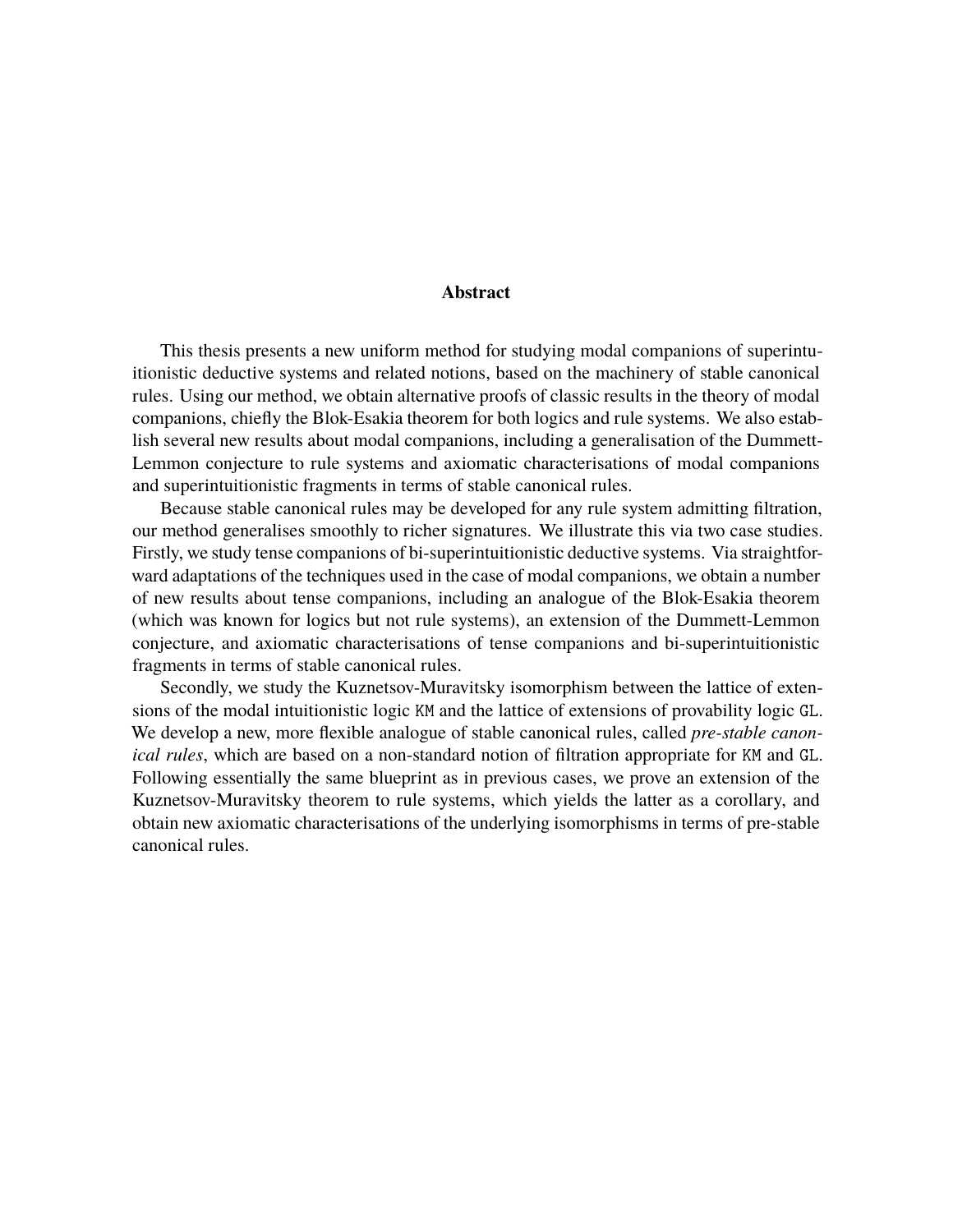## **Acknowledgements**

I am most grateful to Nick Bezhanishvili for his guidance and support throughout this project. Nick, thank you for introducing me to the endlessly fascinating worlds of modal and superintuitionistic logics, algebraic logic, and duality theory. Thank you for bearing with the countless emails during PhD application season. Thank you for helping me find such an exciting project to work on, and for helping me develop it into something I can be proud of. Thank you for the numerous and long Zoom calls, which were always both instructive and a lot of fun. I really could not have wished for a better supervisor.

I thank Rosalie Iemhoff, Dick de Jongh, and Yde Venema for joining my thesis defence committee, and for their insightful feedback on my work. I thank the organisers and audience of the DOCToR 2021 workshop, for the opportunity to present portions of this thesis. I thank Guram Bezhanishvili for his helpful comments on an earlier draft of this manuscript. I also thank Leyla, Nicola, and James for their help with proofreading.

I thank the ILLC community as a whole, for providing a uniquely welcoming and stimulating environment during these past two years, both academically and socially. I thank my parents, Adriana and Andrea, for their unwavering love and support through every step of my academic journey. I thank Andrew, Fiona, Leyla, and Marcel, for being nothing short of wonderful roommates and friends, the kind of people you don't mind being stuck at home with during a pandemic. I thank all my old friends from Udine, for always making me feel like I have never left when I come home. Last but not least—as you like to say—I thank Susan: for all the delicious food, for your patience, for your energy, for making me laugh every day, for being my favourite person. I love you.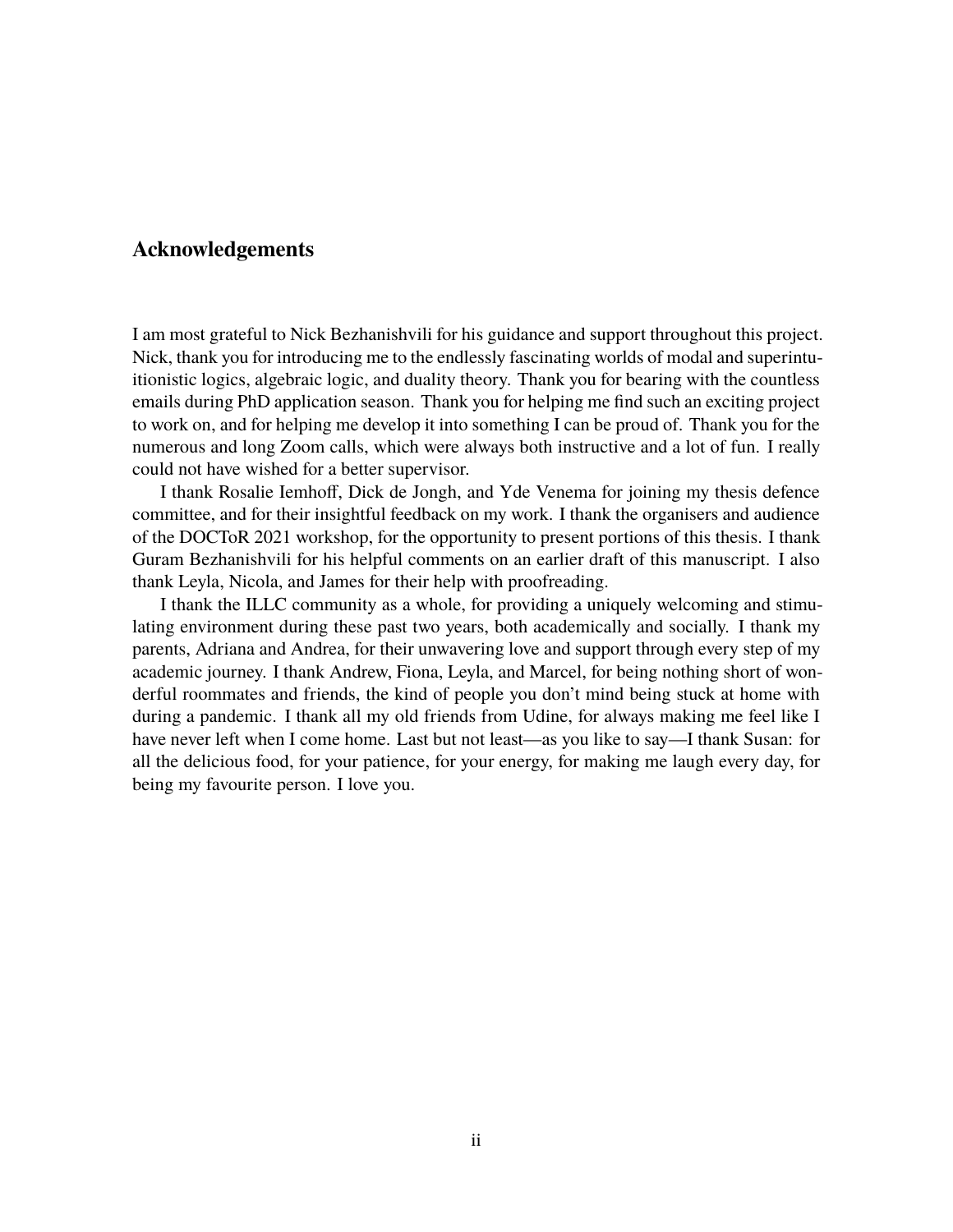# **Contents**

| <b>Introduction</b><br>1          |                                                                                    |       |                                                                       |                |
|-----------------------------------|------------------------------------------------------------------------------------|-------|-----------------------------------------------------------------------|----------------|
| <b>General Preliminaries</b><br>1 |                                                                                    |       |                                                                       | $\overline{7}$ |
|                                   | 1.1                                                                                |       |                                                                       | $\overline{7}$ |
|                                   | 1.2                                                                                |       |                                                                       | $\overline{7}$ |
|                                   |                                                                                    | 1.2.1 |                                                                       | $\overline{7}$ |
|                                   |                                                                                    | 1.2.2 |                                                                       | 9              |
|                                   |                                                                                    | 1.2.3 |                                                                       | 9              |
|                                   | 1.3                                                                                |       |                                                                       | 10             |
|                                   |                                                                                    | 1.3.1 |                                                                       | 10             |
|                                   |                                                                                    | 1.3.2 | Semantics                                                             | 11             |
| $\overline{2}$                    |                                                                                    |       | <b>Modal Companions of Superintuitionistic Deductive Systems</b>      | 14             |
|                                   | 2.1                                                                                |       |                                                                       | 14             |
|                                   |                                                                                    | 2.1.1 | Superintuitionistic Deductive Systems, Heyting Algebras, and Esakia   |                |
|                                   |                                                                                    |       |                                                                       | 14             |
|                                   |                                                                                    | 2.1.2 | Modal Deductive Systems, Modal Algebras, and Modal Spaces             | 17             |
|                                   | 2.2                                                                                |       | Stable Canonical Rules for Superintuitionistic and Modal Rule Systems | 22             |
|                                   |                                                                                    | 2.2.1 |                                                                       | 22             |
|                                   |                                                                                    | 2.2.2 |                                                                       | 25             |
|                                   | Modal Companions of Superintuitionistic Deductive Systems via Stable Canon-<br>2.3 |       |                                                                       |                |
|                                   |                                                                                    |       |                                                                       | 27             |
|                                   |                                                                                    | 2.3.1 |                                                                       | 27             |
|                                   |                                                                                    | 2.3.2 |                                                                       | 31             |
|                                   |                                                                                    | 2.3.3 | Axiomatisation of Modal Companions and Superintuitionistic Frag-      |                |
|                                   |                                                                                    |       |                                                                       | 35             |
|                                   |                                                                                    | 2.3.4 |                                                                       | 42             |
|                                   | 2.4                                                                                |       |                                                                       | 47             |
| $\overline{\mathbf{3}}$           |                                                                                    |       | <b>Tense Companions of Super Bi-intuitionistic Deductive Systems</b>  | 49             |
|                                   | 3.1                                                                                |       |                                                                       | 49             |
|                                   |                                                                                    | 3.1.1 | Bi-superintuitionistic Deductive Systems, bi-Heyting Algebras, and    |                |
|                                   |                                                                                    |       |                                                                       | 49             |
|                                   |                                                                                    | 3.1.2 | Tense Deductive Systems, Tense Algebras, and Tense Spaces             | 52             |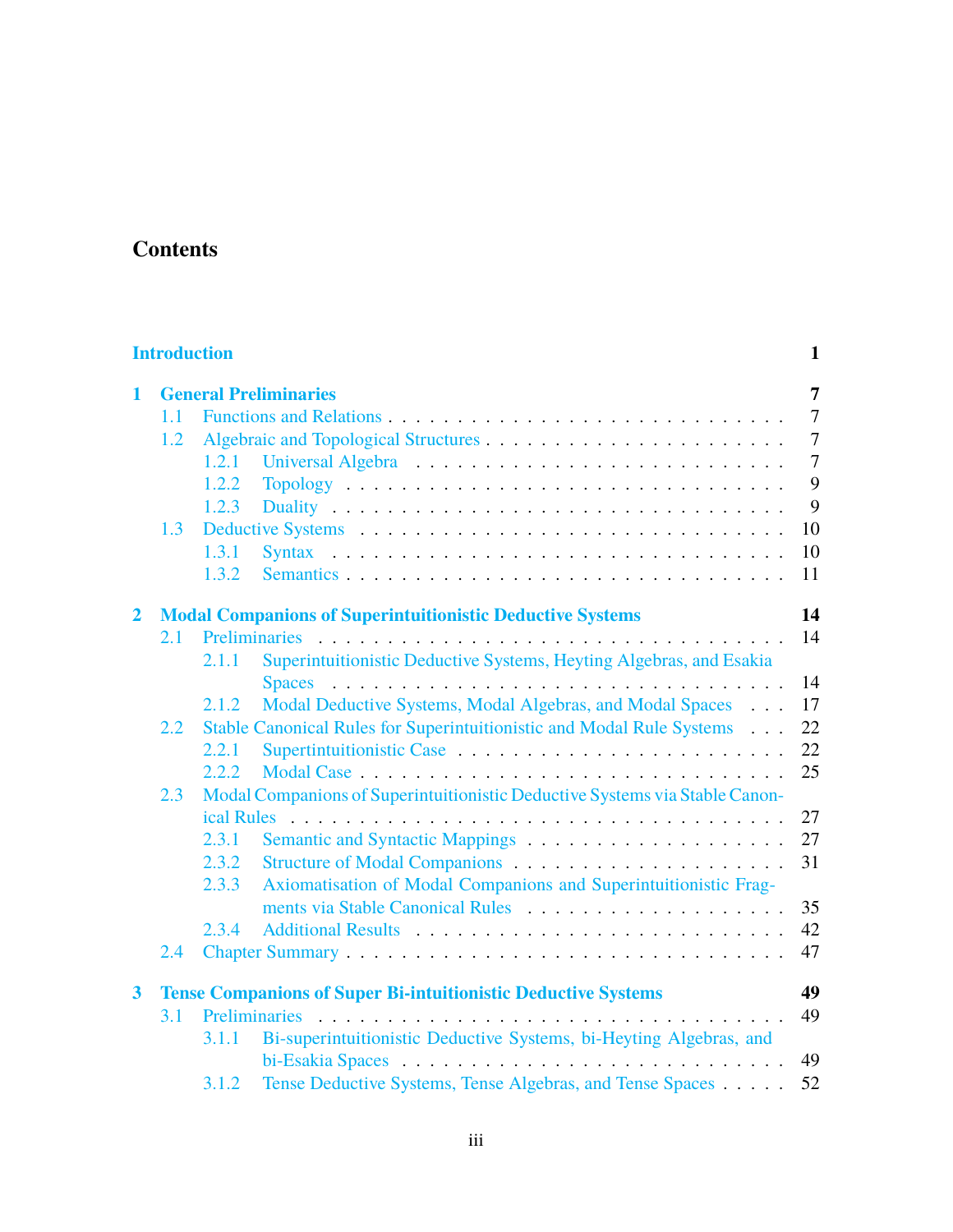|   | 3.2                 |       | Stable Canonical Rules for Bi-superintuitionistic and Tense Rule Systems                       | 56  |
|---|---------------------|-------|------------------------------------------------------------------------------------------------|-----|
|   |                     | 3.2.1 |                                                                                                | 56  |
|   |                     | 3.2.2 |                                                                                                | 58  |
|   |                     | 3.2.3 | Comparison with Jerábek-style Canonical Rules                                                  | 61  |
|   | 3.3                 |       | Tense Companions of Bi-superintuitionistic Rule Systems                                        | 62  |
|   |                     | 3.3.1 |                                                                                                | 63  |
|   |                     | 3.3.2 |                                                                                                | 65  |
|   |                     | 3.3.3 | Axiomatisation of Tense Companions and Bi-superintuitionistic Frag-                            |     |
|   |                     |       |                                                                                                | 68  |
|   |                     | 3.3.4 |                                                                                                | 70  |
|   |                     | 3.3.5 |                                                                                                | 73  |
|   | 3.4                 |       |                                                                                                | 74  |
| 4 |                     |       | The Kuznetsov-Muravitsky Isomorphism for Logics and Rule Systems                               | 76  |
|   | 4.1                 |       |                                                                                                | 76  |
|   |                     | 4.1.1 | Intuitionistic Provability, Frontons, and KM-spaces                                            | 77  |
|   |                     | 4.1.2 | Classical Provability, Magari Algebras, and GL-spaces                                          | 80  |
|   | 4.2                 |       | Pre-stable Canonical Rules for Normal Extensions of $KM_R$ and $GL_R$                          | 82  |
|   |                     | 4.2.1 |                                                                                                | 82  |
|   |                     | 4.2.2 | The $GL_R$ Case $\ldots \ldots \ldots \ldots \ldots \ldots \ldots \ldots \ldots \ldots \ldots$ | 86  |
|   | 4.3                 |       | The Kuznetsov-Muravitsky Isomorphism via Stable Canonical Rules                                | 90  |
|   |                     | 4.3.1 |                                                                                                | 90  |
|   |                     | 4.3.2 |                                                                                                | 93  |
|   |                     | 4.3.3 | Axiomatic Characterisation of the Maps $\sigma, \rho$                                          | 96  |
|   |                     | 4.3.4 |                                                                                                | 99  |
|   | 4.4                 |       |                                                                                                |     |
|   |                     |       | <b>Conclusions and Further Work</b>                                                            | 101 |
|   | <b>Bibliography</b> |       |                                                                                                | 102 |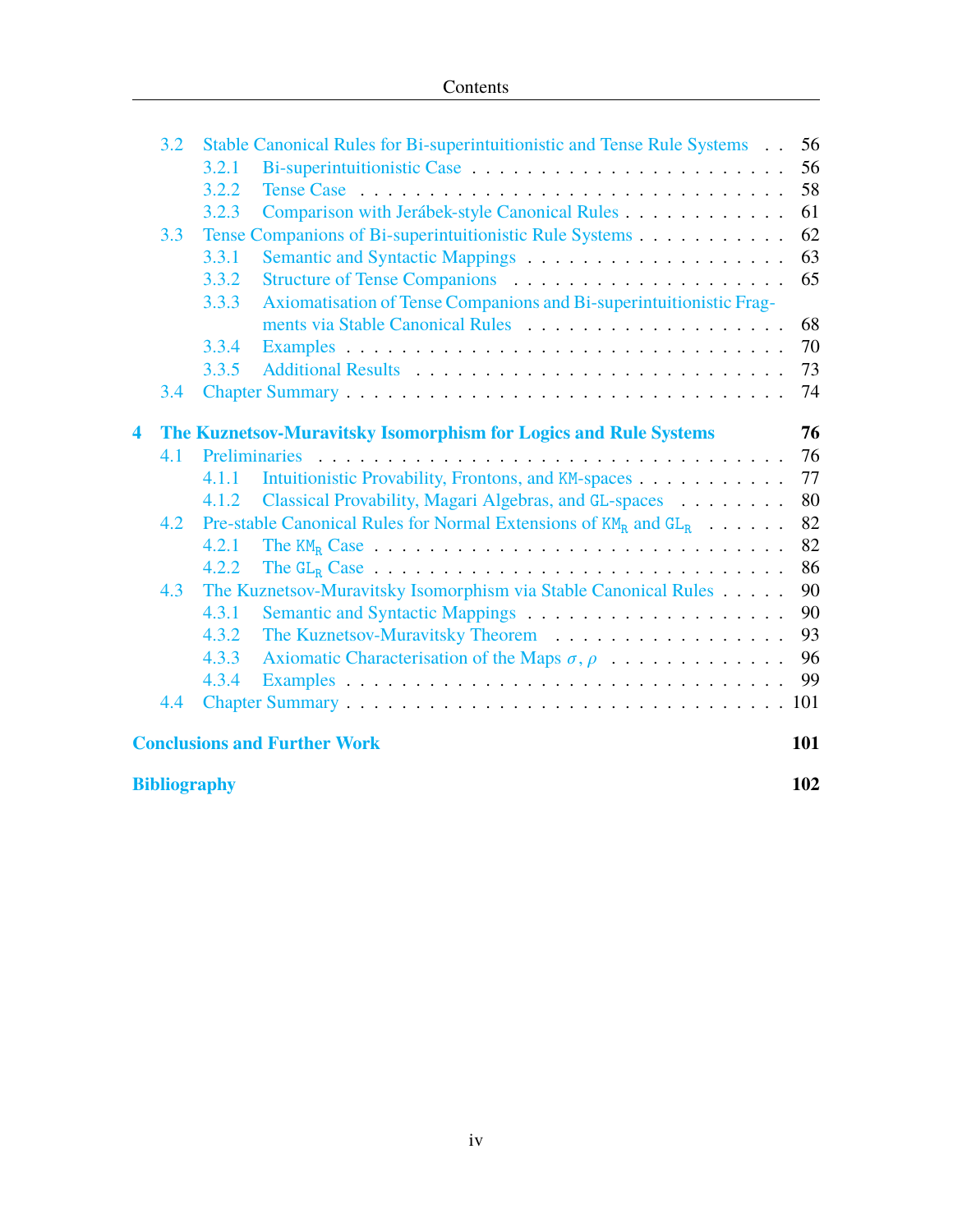# <span id="page-5-0"></span>**Introduction**

This thesis studies translations between deductive systems in different signatures, and the structure-preserving mappings they induce between lattices of deductive systems. It does so via new uniform techniques based on *stable canonical rules*. This brief section gives an overview of the topics to be discussed, explains what the main contributions of our work are, and gives a guide to the chapters that follow.

#### **Modal Companions**

A modal companion of a superintuitionistic logic L is defined as any normal modal logic M extending the modal logic S4 of quasi-ordered Kripke frames, such that the *Gödel translation* fully and faithfully embeds L into M. We recall that the [Gödel](#page-108-0) translation, introduced by Gödel [\[1933\]](#page-108-0), is the mapping assigning every superintuitionistic formula  $\varphi$  to the modal formula resulting from prefixing a box to every subformula of  $\varphi$ .

That the Gödel translation provides a full and faithful embedding of the intuitionistic propositional calculus IPC into S4 was conjectured already by Gödel, a conjecture which was later proved by [McKinsey and Tarski](#page-109-0) [\[1948](#page-109-0)]. Research into the general notion of a modal companion was sparked by later work due to [Dummett and Lemmon](#page-108-1) [\[1959](#page-108-1)], who first applied the Gödel translation to arbitrary superintuitionistic logics. This research line proved remarkably prolific, as the surveys [Chagrov and Zakharyaschev](#page-107-0) [[1992\]](#page-107-0) and [Wolter and Zakharyaschev](#page-110-0) [\[2014\]](#page-110-0) demonstrate. The jewel of this research line is the celebrated *Blok-Esakia theorem*, first proved independently by [Blok](#page-107-1) [[1976\]](#page-107-1) via algebraic methods and by [Esakia](#page-108-2) [[1976](#page-108-2)] via duality-theoretic methods. The theorem states that the lattice of superintuitionistic logics is isomorphic to the lattice of normal extensions of Grzegorczyk's modal logic Grz, via the mapping which sends each superintuitionistic logic L to the normal extension of Grz by the set of all Gödel translations of formulae in L.

A unified approach to the theory of modal companions of superintuitionistic logics was eventually proposed by [Zakharyashchev](#page-110-1) [[1991\]](#page-110-1), using superintuitionistic and modal *canonical formulae*. Roughly, a canonical formula is a formula whose shape syntactically encodes the structure of a finite *refutation pattern*, i.e., a finite (intuitionistic or modal) frame together with a (possibly empty) set of parameters. By applying the technique of *selective filtration*, every formula can be matched with a finite set of finite refutation patterns, in such a way that the conjunction of all the canonical formulae associated with the refutation patterns is equivalent to the original formula. Zakharyashchev obtained a number of known and novel results about modal companions by studying how the Gödel translation affects superintuitionistic canonical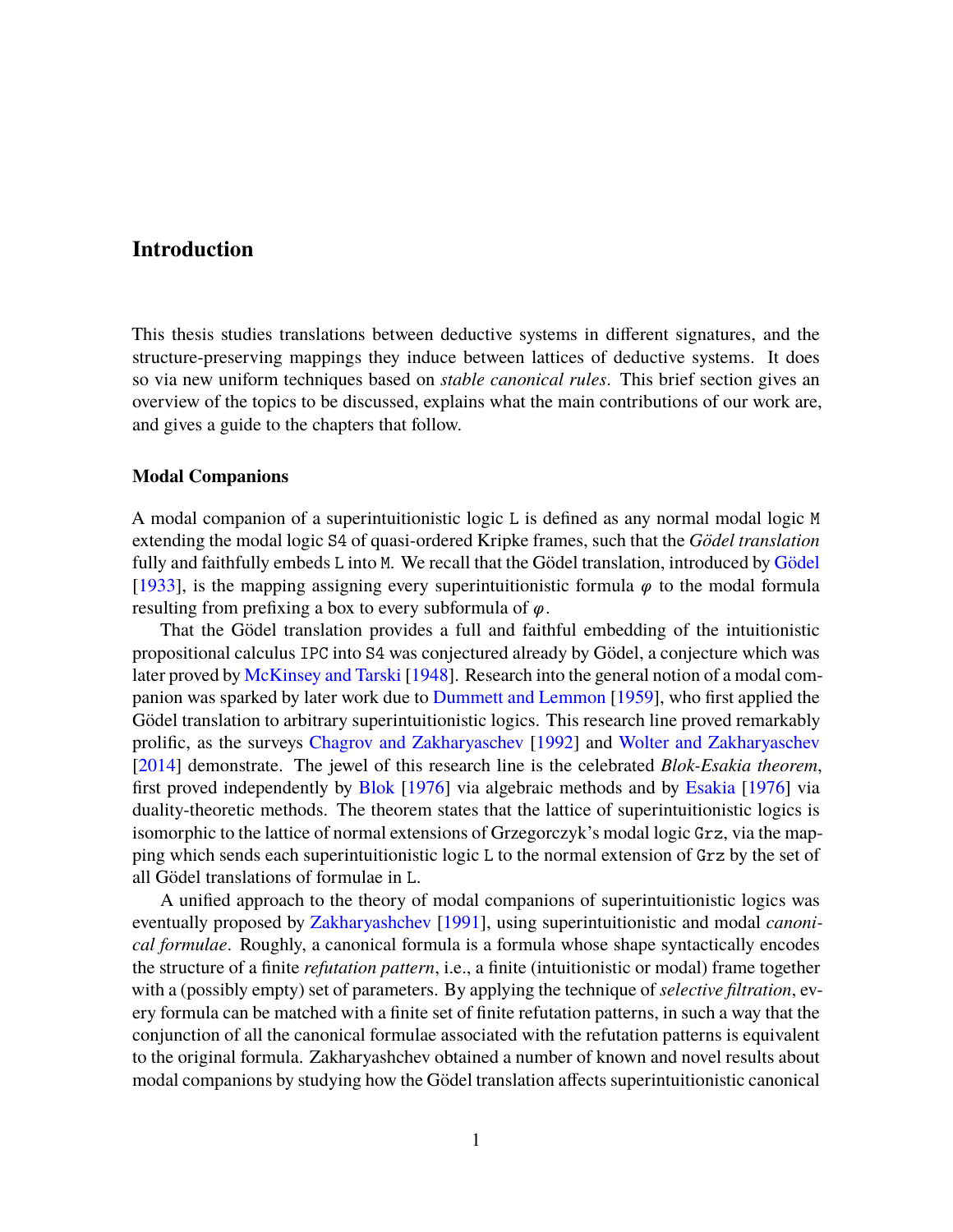formulae. Among these, he confirmed the *Dummett-Lemmon conjecture*, formulated in [Dum](#page-108-1)[mett and Lemmon](#page-108-1) [\[1959](#page-108-1)], which states that a superintuitionistic logic is Kripke complete iff its weakest modal companion is.

The notion of a modal companion was generalised along two main dimensions. The first dimension concerns signatures: analogues of the notion applying to logics formulated in signatures expanding that of superintuitionistic logics were developed. We mention two examples to be discussed in this thesis, although the list is by no means exhaustive.

**Bi-superintuitionistic logics and tense logics.** [Wolter](#page-109-1) [[1998\]](#page-109-1) generalised the Gödel translation to the language of *bi-superintuitionistic logics*, which expands the language of superintuitionistic logics by a co-implication operator, a sort of order-dual of implication. This translation fully and faithfully embeds bi-intuitionistic logics into *tense logics*, leading to the notion of a *tense companion* of a bi-superintuitionistic logic. A counterpart of the Blok-Esakia theorem was found to hold, relating the lattice of extensions of the bi-intuitionistic propositional calculus 2IPC to the lattice of normal extensions of GrzT, i.e., the least normal tense logic containing the Grz-axiom for both modal operators.

**Modal superintuitionistic logics and classical modal logics.** Earlier, [Kuznetsov and Murav](#page-108-3)[itsky](#page-108-3) [[1986](#page-108-3)] proved that the lattice of normal extension of the intuitionistic provability logic KM is isomorphic to the lattice of normal extensions of the Gödel-Löb provability logic GL, via a Gödel-style translation. We refer to this result as the *Kuznetsov-Muravitsky theorem*, and to the relevant isomorphism as the *Kuznetsov-Muravitsky isomorphism*. [Esakia](#page-108-4) [\[2006\]](#page-108-4) introduced and studied modal companions of normal extensions of the *modalised Heyting calculus* mIPC, a modal superintuitionistic logic weaker than KM. The underlying translation is the same as Kuznetsov and Muravitsky's, and fully and faithfully embeds normal extensions of mIPC into normal extensions of K4. Esakia derived the Kuznetsov-Muravitsky theorem as a corollary, and announced without proof an analogue of the Blok-Esakia theorem, stating that the lattice of normal extensions of mIPC is isomorphic to the lattice of normal extensions of the weak Grzegorczyk logic wGrz. This was later proved by [Litak](#page-108-5) [[2014\]](#page-108-5). In a similar vein, [Bezhanishvili](#page-107-2) [\[2009](#page-107-2)] studied a Gödel-style translation of *monadic superintuitionistic logics*, namely superintuitionistic logics expanded with a *universal modality*, and proved a counterpart of the Blok-Esakia theorem relating monadic superintuitionistic logics and normal modal logics above the least extension of Grz with the universal modality. A more general treatment of modal companions of modal superintuitionistic logics was developed by [Wolter and](#page-110-2) [Zakharyaschev](#page-110-2) [[1998,](#page-110-2) [1997](#page-109-2)]. In their framework, the modal companions of modal superintuitionistic logics are polymodal rather than monomodal, with one modal operator interpreting the superintuitionistic implication and the others interpreting the superintuitionistic modalities. Among other results, Wolter and Zakharyaschev obtained analogues of the Blok-Esakia theorem for various types of modal superintuitionistic logics, including some non-normal ones.

The second dimension along which the notion of a modal companion was generalised concerns the type of deductive system under investigation: recently, the notion was applied to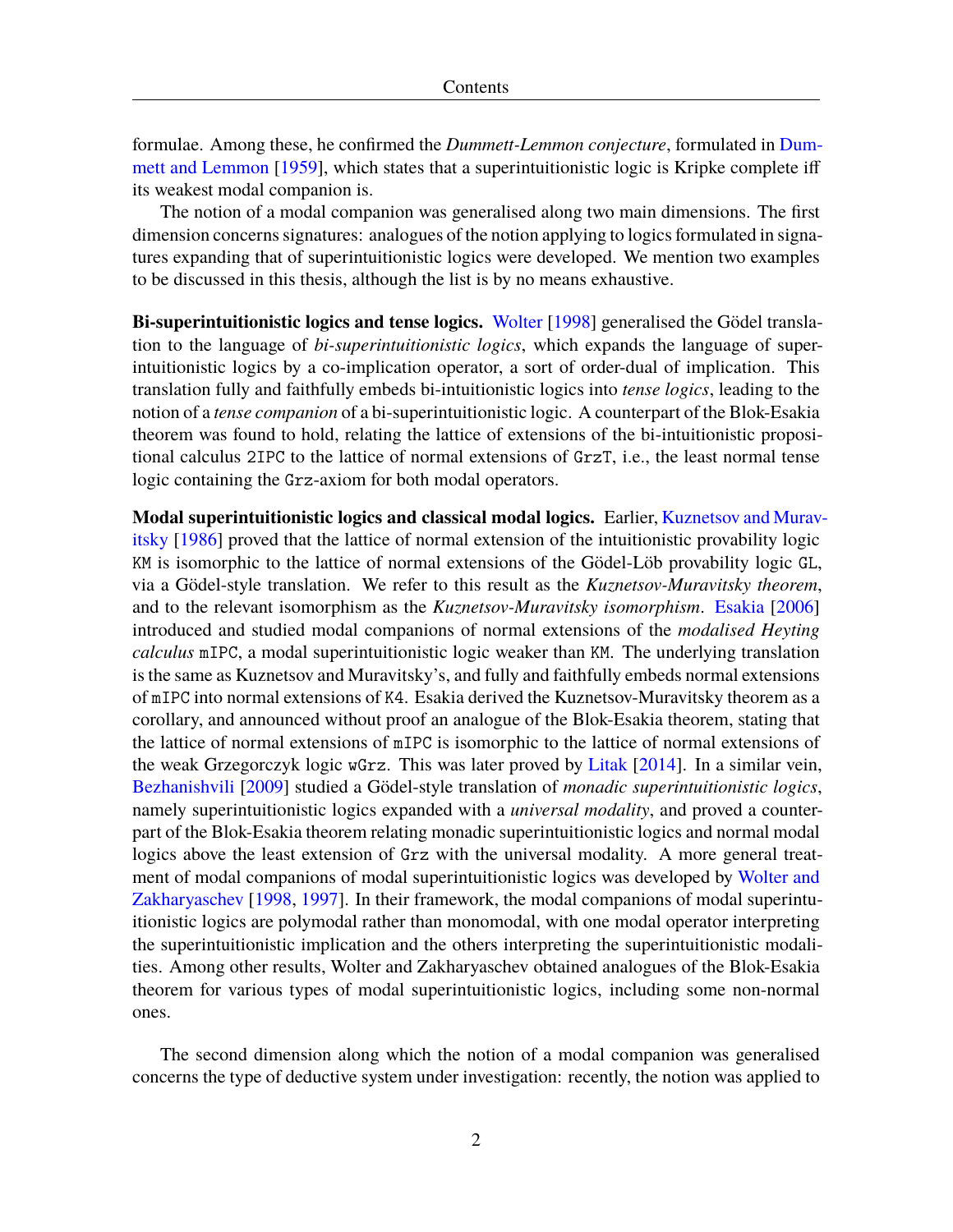single- and multi-conclusion *rule systems* or *consequence relations*, rather than logics. Superintuitionistic and modal rule systems are decidedly understudied compared to superintuitionistic and modal logics, although this has begun to change thanks to the work of [Kracht](#page-108-6) [[2007\]](#page-108-6); [Jerábek](#page-108-7) [\[2009](#page-108-7)]; [Iemhoff](#page-108-8) [\[2016](#page-108-8)]; [Bezhanishvili et al.](#page-107-3) [\[2016a](#page-107-3)[,b](#page-107-4)] among others. The study of modal companions of superintuitionistic rule systems was initiated by [Jerábek](#page-108-7) [\[2009](#page-108-7)]. He generalised Zakharyaschev's canonical formulae to *canonical rules*, and applied them to extend selected results in the theory of modal companions to rule systems, including an extension of the Blok-Esakia theorem. An algebraic approach generalising Blok's original proof was later pursued by [Stronkowski](#page-109-3) [[2018\]](#page-109-3), which led to new results concerning the transfer of structural completeness between superintuitionistic rule systems and their modal companions.

The two research directions just outlined, i.e. that on modal companions of logics in richer signatures and that of modal companions of superintuitionistic rule systems, have yet to cross paths.

#### **Stable Canonical Formulae and Rules**

*Stable canonical formulae and rules* were recently developed in a series of papers by Guram and Nick Bezhanishvili and collaborators (see, e.g., [Bezhanishvili et al.](#page-107-3) [2016a](#page-107-3)[,b](#page-107-4); [Bezhan](#page-107-5)[ishvili and Bezhanishvili](#page-107-5) [2017\)](#page-107-5) as a simple, more general alternative to Zakharyaschev and Jerabék-style canonical rules and formulae. The basic idea is the same: a stable canonical formula or rule syntactically encodes the semantic structure of a finite refutation pattern. The main difference lies in how such structure is encoded, which affects how refutation patterns are constructed in the process of rewriting a formula (or rule) into a conjunction of stable canonical formulae (or rules). Namely, in the case of stable canonical formulae and rules finite refutation patterns are constructed by taking *filtrations* rather than selective filtrations of countermodels.

Research on stable canonical rules and formulae is still in its infancy. Therefore, it is still unclear to what extent the vast body of theory established via canonical formulae and rules can be recovered or even extended to different settings using stable canonical formulae and rules. On the other hand, because filtration is a considerably more flexible technique than selective filtration, stable canonical formulae and rules present numerous advantages over canonical ones. Most notably, stable canonical rules can axiomatise every modal rule system, whereas canonical rules only axiomatise transitive rule systems. Moreover, as we shall see throughout this thesis, stable canonical rules readily generalise to richer signatures, which is not always the case for their canonical counterparts.

#### **Our Contribution**

This thesis presents and applies a new, uniform approach to the study of modal companions and notions in the vicinity. Our approach echoes Jerabék's [[2009](#page-108-7)], and by extension Zakharyaschev's [\[1991](#page-110-1)], but employs stable canonical rules instead. We apply our approach to study the following topics: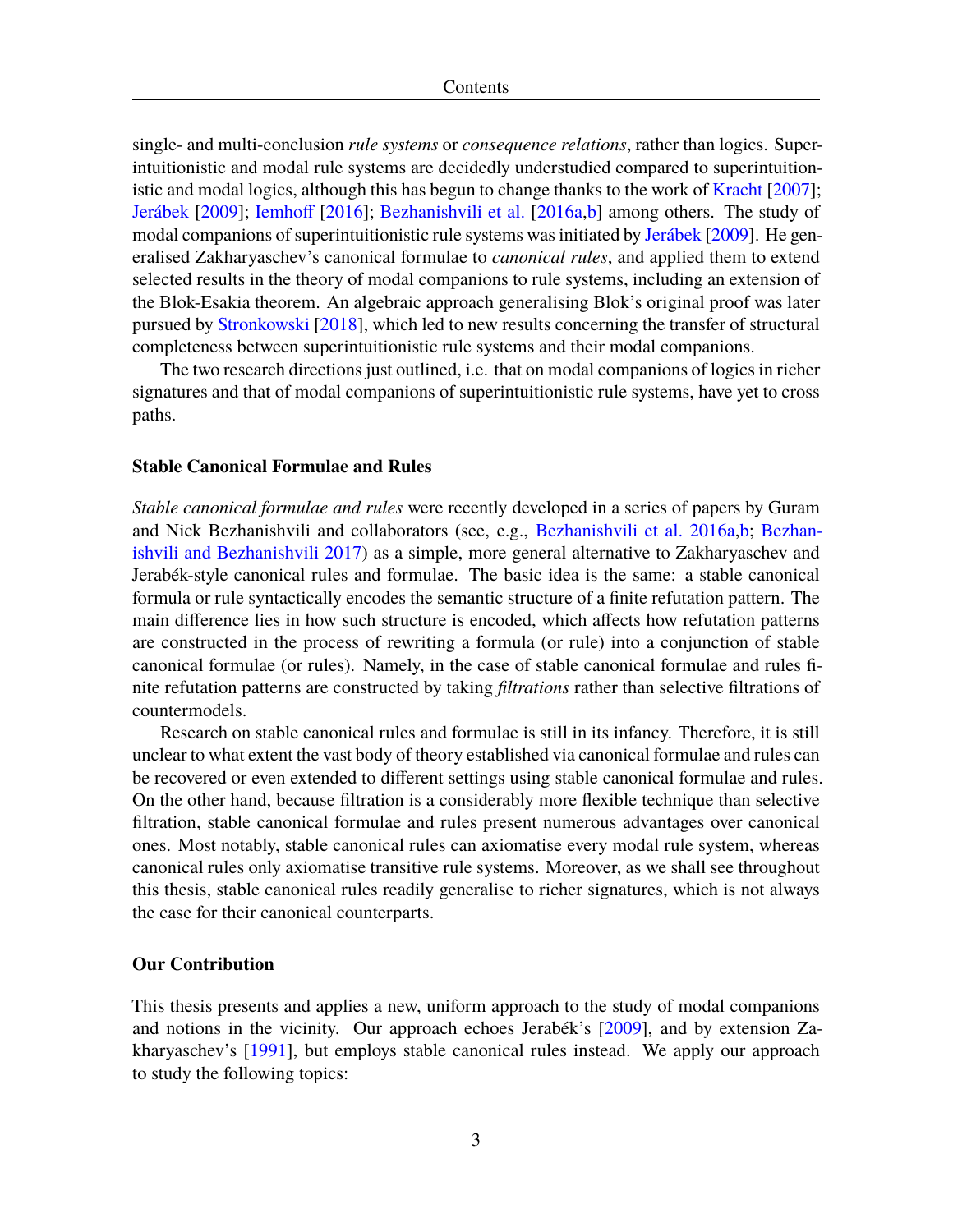- Modal companions of superintuitionistic rule systems and logics (Chapter [2](#page-18-0)).
- Tense companions of bi-superintuitionistic rule systems and logics (Chapter [3\)](#page-53-0).
- The Kuznetsov-Muravitsky isomorphism between the lattice of normal extensions of KM and the lattice of normal extensions of GL, and its generalisation to rule systems (Chapter [4](#page-80-0)).

Our main contribution to the literature on these and related topics is methodological. We develop a new flexible technique capable of delivering central results in each of these areas in a notably uniform fashion, and with high potential for further generalisation. In pursuing this methodological goal, we obtain alternative proofs of a number of known results, including the Blok-Esakia theorem, Jerábek's [[2009\]](#page-108-7) and Wolter's [[1998\]](#page-109-1) generalisations thereof, and the Kuznetsov-Muravitsky theorem. We also obtain several new results. Most notably, we generalise Wolter's Blok-Esakia-like theorem and the Kuznetsov-Muravitsky theorem to rule systems, prove analogues of the Dummett-Lemmon conjecture for rule systems both in the superintuitionistic/modal and the bi-superintuitionistic/tense settings, and obtain several new axiomatisation results in terms of stable canonical rules for rule systems in all the signatures under discussion.

Additionally, our work also contributes to the growing literature on stable canonical rules. The first such contribution is the development of new kinds of stable (or stable-like) canonical rules: for bi-superintuitionistic and tense logics on the one hand, and (more significantly) for modal superintuitionistic rule systems over KM and modal rule systems over GL on the other. The second such contribution is that by providing uniform and flexible techniques for developing the theory of modal companions and related notions via stable canonical rules, we demonstrate how the latter are optimally suited to perform a rather significant piece of theoretical work traditionally associated with Zakharyaschev-style canonical formulae. Thus our work highlights an important aspect in which stable canonical rules are at least equally good as their canonical counterparts.

We have tried to make this thesis as self-contained as space permits. As a result, we hope that the present work can also serve the secondary purpose of providing an accessible and reasonably comprehensive introduction to the theory of modal companions and related topics for the non-expert reader.

#### **Guide to Chapters**

We give a quick roadmap of the thesis. With the exception of Chapter [1](#page-11-0), which covers the basic technical preliminaries needed throughout the thesis, all chapters follow a common blueprint, which we now briefly describe. In each chapter we study deductive systems in a specific pair of signatures  $(i, y)$ : for example Chapter [2](#page-18-0) studies superintuitionistic and modal deductive systems. Every chapter is sectioned in the following way.

1. The first section reviews chapter-specific preliminaries. These include definitions and basic facts concerning  $\nu$ - and  $\nu$ -deductive systems, their algebraic and geometrical semantics, and some duality theory connecting the two.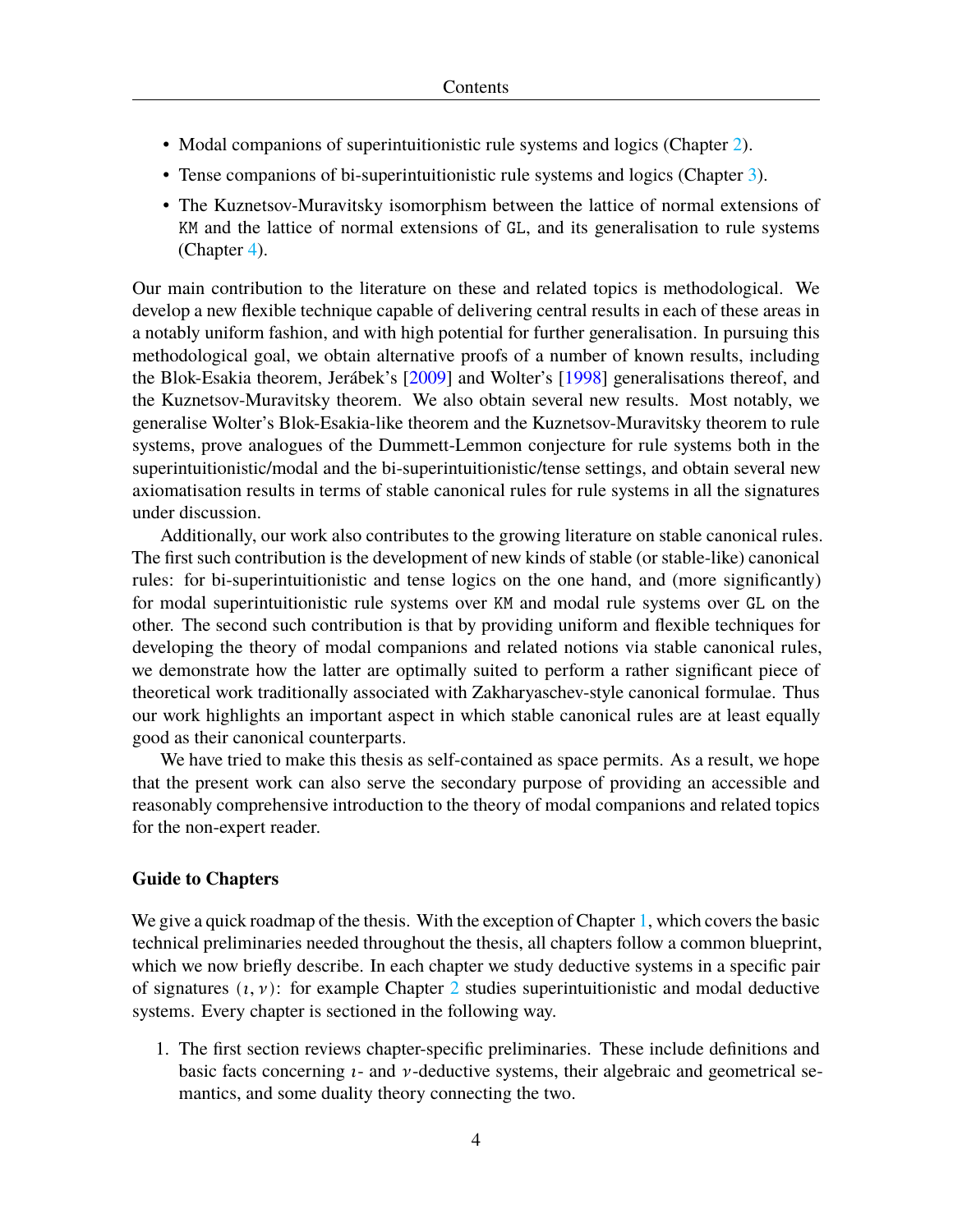- 2. The second section develops the theory of stable canonical rules for the signatures  $i, \nu$ .
- 3. The third section contains the main results of the chapter. It is organised in roughly the following way, with some variation between chapters.
	- 3.1 The basic transformations between algebraic and geometric models of  $\iota$  and  $\nu$ deductive systems are introduced.
	- 3.2 The most central results concerning the topic of the chapter are proved. In the case of Chapters [2](#page-18-0) and [3](#page-53-0) these would be a characterisation of the set of modal (resp. tense) companions of a superintuitionistic (resp. bi-superintuitionistic) deductive system, and a Blok-Esakia theorem for the appropriate signature pair. In the case of Chapter [4](#page-80-0) these would be the Kuznetsov-Muravitsky theorem and its generalisation to rule systems. This is the part of the chapter where we present and apply the essential components of our techniques.
	- 3.3 Several axiomatisation results in terms of stable canonical rules are proved. In Chapters [2](#page-18-0) and [3](#page-53-0) we give axiomatic characterisations of modal (resp. tense) companions and of superintuitionistic (resp. bi-superintuitionistic) fragments. In Chapter [4,](#page-80-0) we describe the maps underwriting the Kuznetsov-Muravitsky isomorphism for rule systems. We also give concrete examples illustrating these axiomatisation results.
	- 3.4 In Chapters [2](#page-18-0) and [3](#page-53-0) we present selected additional results obtained via our methods: an analogue of the Dummett-Lemmon conjecture for rule systems in the appropriate signature, a result concerning filtration, and a result concerning the preservation and reflection of stability (in the sense of [Bezhanishvili et al.](#page-107-6) [2018\)](#page-107-6) between superintuitionistic (resp. bi-superintuitionistic) rule systems and their modal (resp. tense) companions. This part is missing in Chapter [4](#page-80-0), partly because– as will become clear–an analogue of the Dummett-Lemmon conjecture in the relevant setting is outside the scope of that chapter, and partly due to reasons of space.
- 4. The fourth and last section gives a brief review of the results obtained in the current chapter.

# **Methodological Note**

Rule systems, not logics, are the main protagonists of this thesis. We generally apply our techniques to prove results about rule systems first, and subsequently, when possible, obtain results concerning logics as corollaries. In principle, one could follow a more lengthy approach: develop two versions of our main arguments, one using stable canonical formulae and one using stable canonical rules, so to obtain results about logics directly. With this approach one could also prove results about logics which are not present in this thesis, because not straightforwardly implied by the corresponding results about rule systems (e.g. analogues of the Dummett-Lemmon conjecture.) Nonetheless, we feel our indirect method makes more efficient use of the available space and keeps repetition to a minimum.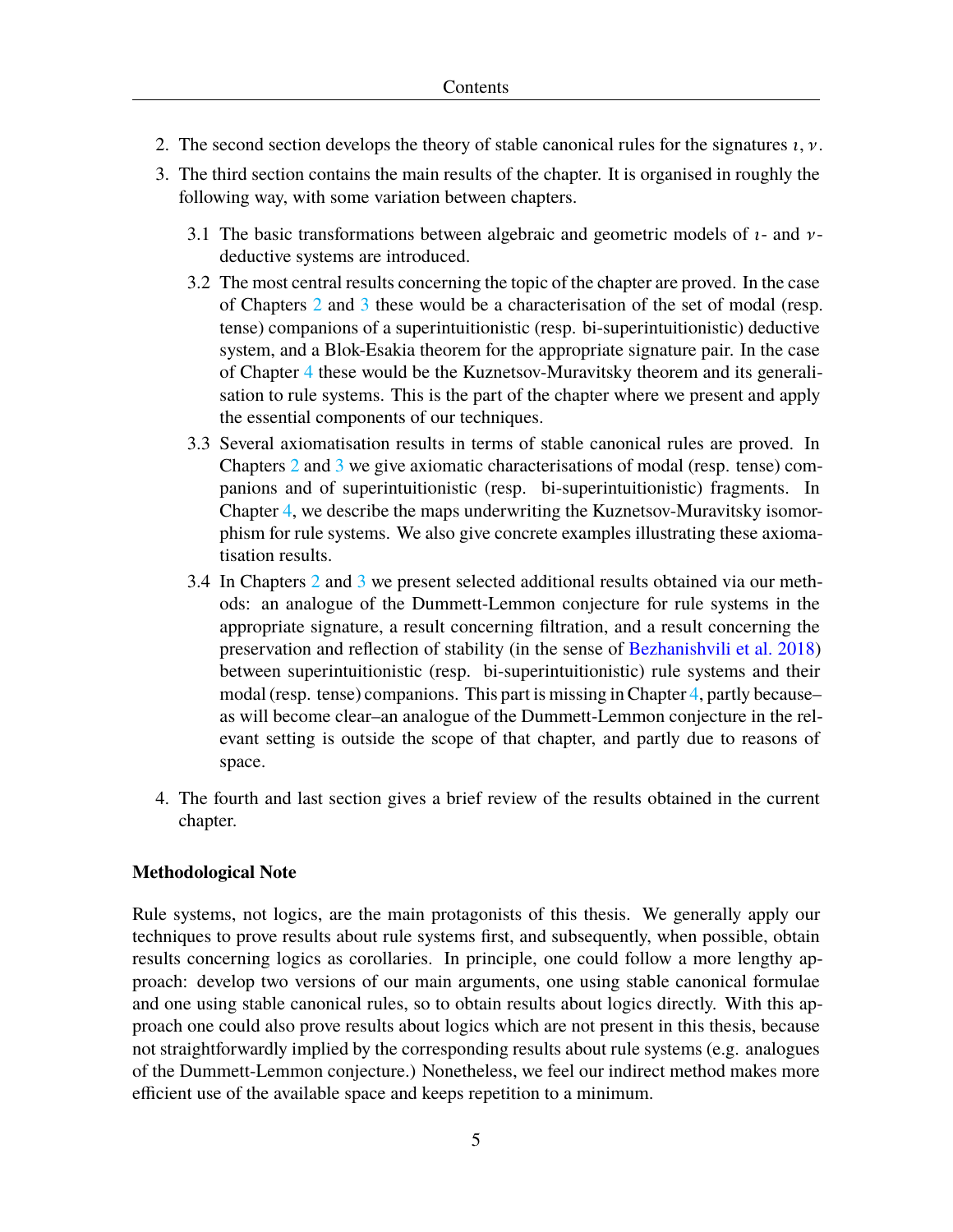We also note that we focus on multiple-conclusion rule systems, not single-conclusion ones. Single-conclusion rule systems are discussed at length in [Rybakov](#page-109-4) [[1997\]](#page-109-4); [Kracht](#page-108-6) [\[2007\]](#page-108-6). They do not appear here largely for reasons of space. Nonetheless, we are confident that all the results we formulate for both logics and multiple-conclusion rule systems could be extended to single-conclusion rule systems, via essentially the same procedure we use to extract results about logics from results about rule systems.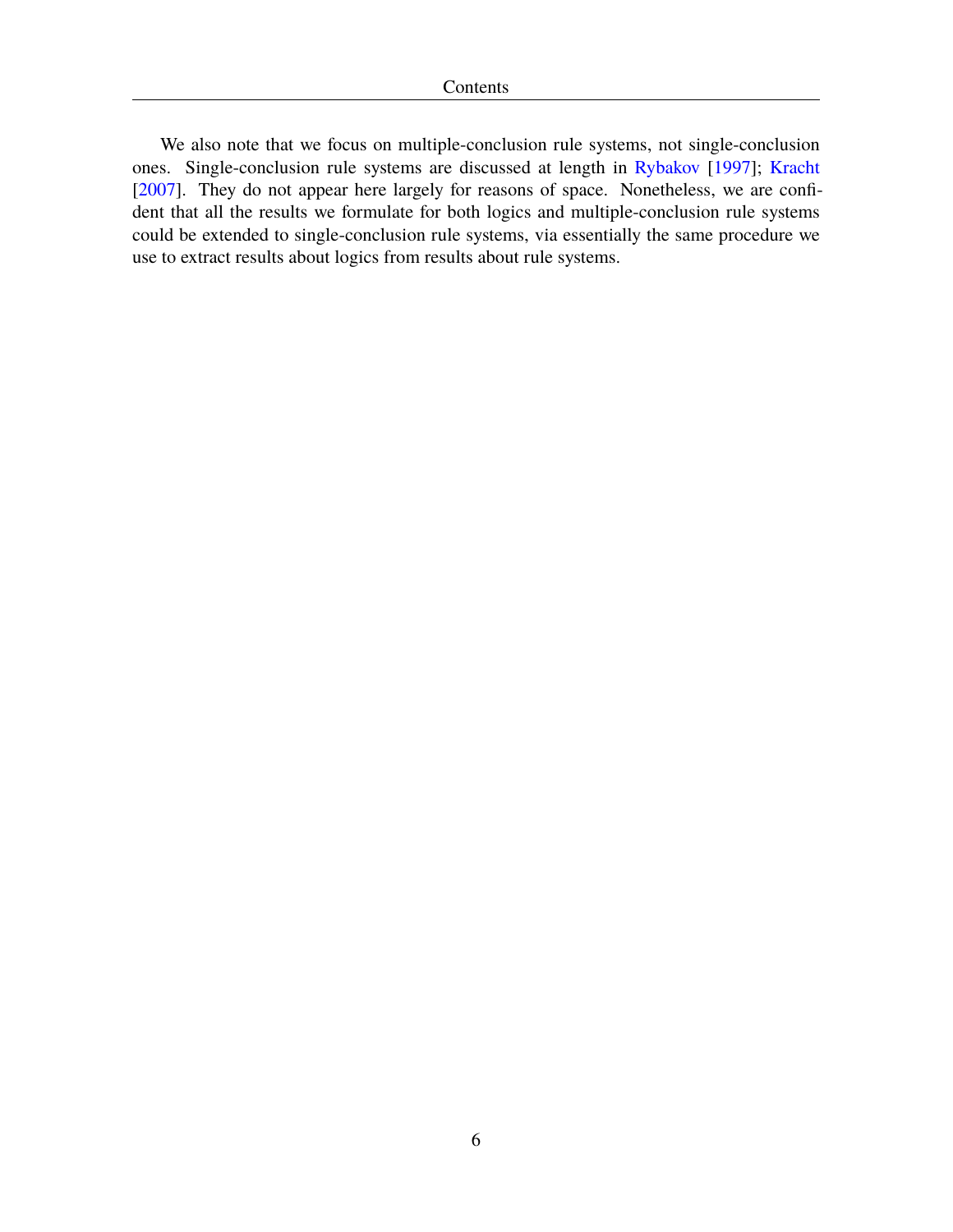# <span id="page-11-0"></span>**1 | General Preliminaries**

This chapter fixes notational conventions and reviews the background theory needed throughout the thesis. We collect here all definitions and results which all subsequent chapters of the thesis draw on. Preliminary information specific to the topic of a particular chapter is instead presented therein.

## <span id="page-11-1"></span>**§1.1 Functions and Relations**

We begin by fixing some notation concerning functions and binary relations. If  $f : X \to Y$  is a function and  $U \subseteq X$  we write  $f[U]$  for the set  $\{f(x) : x \in U\}$ . Moreover, if f is surjective we let  $f^{-1}: \mathfrak{g}(Y) \to \mathfrak{g}(X)$  be the inverse of f, given by  $f^{-1}(V) = \{x \in X : f(x) \in V\}$  for all  $V \subseteq Y$ .

Let *X* be a set, *R* a transitive binary relation on *X*, and  $U \subseteq X$ . We define:

$$
qmaxR(U) := \{x \in U : \text{ for all } y \in U, \text{ if } Rxy \text{ then } Ryx\}
$$
 (1.1)

$$
maxR(U) := \{x \in U : for all y \in U, if Rxy then x = y\}
$$
\n(1.2)

$$
maxR(U) := {x \in U : for all y \in U, if Rxy then x = y}
$$
(1.2)  

$$
qminR(U) := {x \in U : for all y \in U, if Ryx then Rxy}
$$
(1.3)

$$
min_R(U) := \{ x \in U : \text{ for all } y \in U, \text{ if } Ryx \text{ then } x = y \}. \tag{1.4}
$$

The elements of  $qmax_R(U)$  and  $max_R(U)$  are called *R*-quasi-maximal and *R*-maximal elements of U respectively, and similarly the elements of  $qmin_R(U)$  and  $min_R(U)$  are called  $R$ -quasi-minimal and  $R$ -minimal elements of  $U$  respectively. Observe that if  $R$  is a partial order then both  $qmax_R(U) = max_R(U)$  and  $qmin_R(U) = min_R(U)$ . Lastly, we say that an element  $x \in U$  is *R*-passive in U if for all  $y \in X \setminus U$ , if Rxy then there is no  $z \in U$  such that  $Ryz$ . Intuitively, an R-passive element of U is an  $x \in U$  such that one cannot "leave" and "re-enter" U starting from x and "moving through"  $R$ . The set of all  $R$ -passive elements of U is denoted by  $pas_R(U)$ .

## <span id="page-11-2"></span>**§1.2 Algebraic and Topological Structures**

## <span id="page-11-3"></span>§1.2.1 Universal Algebra

Next, we review some basic concepts and results from universal algebra. The reader may consult [Burris and Sankappanavar](#page-107-7) [\[2012](#page-107-7)] for a more comprehensive overview of the following material.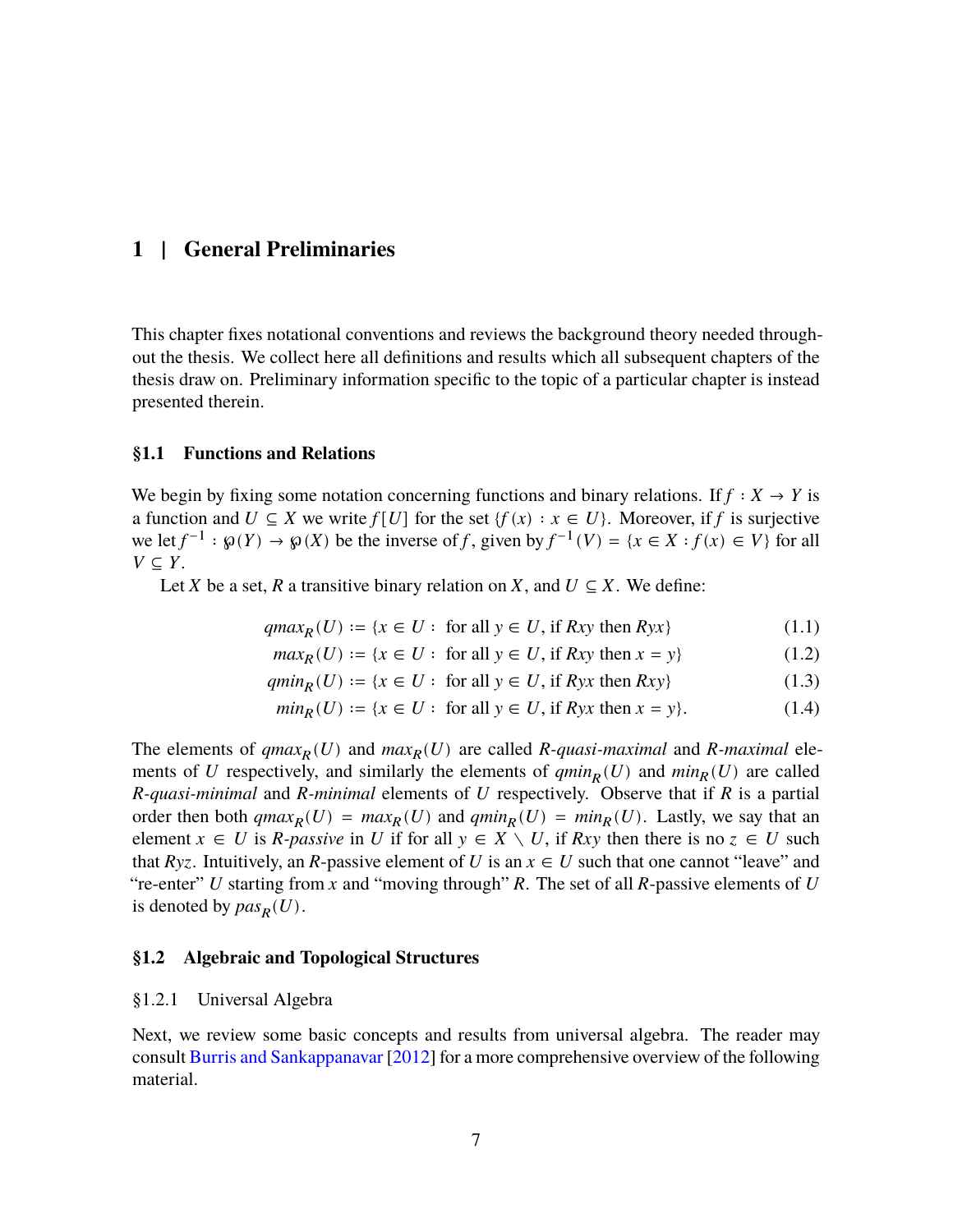A *signature* is a set  $\nu$  of *function symbols*, where each  $f \in \nu$  is assumed to come with a fixed finite *arity* determined by a map  $ar : \nu \to \omega$ . Throughout this subsection we let  $\nu$ denote an arbitrary signature with function symbols  $v = \{f_i : i \in I\}$ . A *v*-algebra is a tuple  $\mathfrak{A} = (A, f_i^{\mathfrak{A}})_{i \in I}$ , where A is a set called the *carrier* of  $\mathfrak A$  and each  $f_i^{\mathfrak{A}}$  is an *n*-ary operation on A for  $n = ar(f_i)$ . A v-algebra whose carrier is a singleton is called *trivial*. In practice we will often find it convenient to blur the distinction between function symbols and their corresponding operations, and rely on the same notation for both when context suffices for resolving ambiguities.

We assume that the reader is familiar with the notions of homomorphism, subalgebra, congruence, quotient algebra, direct product, and ultraproduct for  $\nu$ -algebras. We write  $\mathfrak{A} \rightarrow$  $\mathfrak{B}$  if  $\mathfrak{B}$  is a homomorphic image of  $\mathfrak{A}$ , and  $\mathfrak{A} \rightarrow \mathfrak{B}$  if  $\mathfrak{A}$  is isomorphic to a subalgebra of  $\mathfrak{B}$ . Moreover, we denote the quotient algebra of 24 by a congruence relation  $\theta$  by  $\mathfrak{A}_{/\theta}$ , the direct product of the family  $\{ \mathfrak{A}_i : i \in I \}$  by  $\prod_{i \in I} \mathfrak{A}_i$ , and the ultraproduct of the family  $\{ \mathfrak{A}_i : i \in I \}$  by the ultrafilter U by  $\left(\prod_{i\in I}\mathfrak{A}_i\right)_{/U}$ . We extend the notions of homomorphic image, subalgebra, direct product and ultraproduct to class operators, using the following notation.

 $H\mathcal{K} := \{ \mathfrak{A} : \mathfrak{B} \to \mathfrak{A} \text{ for some } \mathfrak{B} \in \mathcal{K} \}$  $S\mathcal{K} := \{ \mathfrak{A} : \mathfrak{A} \rightarrow \mathfrak{B} \text{ for some } \mathfrak{B} \in \mathcal{K} \}$  $P\mathcal{K} := \{ \mathfrak{A} : \mathfrak{A} \cong \prod_{i \in I} \mathfrak{A}_i \text{ for some } \{ \mathfrak{A}_i : i \in I \} \subseteq \mathcal{K} \}$  $P_U \mathcal{K} := \{ \mathfrak{A} : \mathfrak{A} \cong \left( \prod_{i \in I} \mathfrak{A}_i \right)_{/U} \text{ for some } \{ \mathfrak{A}_i : i \in I \} \subseteq \mathcal{K} \text{ and ultrafilter } U \subseteq \mathfrak{g}(I) \}$ 

The study of deductive systems via their algebraic semantics leads naturally to the study of classes of algebras closed under particular combinations of class operators. *Varieties* are perhaps the most well studied among such classes.

**Definition 1.1.** A class  $\mathcal V$  of *v*-algebras is a *variety* if  $H\mathcal V \subseteq \mathcal V$ ,  $S\mathcal V \subseteq \mathcal V$ , and  $P\mathcal V \subseteq \mathcal V$ .

If  $\mathcal K$  is a class of *v*-algebras we let Var  $\mathcal K$  be the least variety containing  $\mathcal K$ . Moreover, if  $\mathcal V$ is a variety, then  $\mathcal K$  is said to *generate*  $\mathcal V$  (as a variety) if  $\mathcal V = \text{Var}\mathcal K$ .

<span id="page-12-1"></span>**Theorem 1.2** [\(Burris and Sankappanavar](#page-107-7) [2012,](#page-107-7) Theorem II.9.5). Let  $\mathcal K$  be a class of  $\nu$ algebras. Then  $\text{Var}\mathcal{K} = \text{HSP}\mathcal{K}$ , and  $\mathcal{K}$  is a variety iff  $\mathcal{K} = \text{HSP}\mathcal{K}$ .

Another noteworthy way of grouping  $\nu$ -algebras together is to form *universal classes*.

**Definition 1.3.** A class  $\mathcal{U}$  of  $\nu$ -algebras is a *universal class* if  $S\mathcal{U} \subseteq \mathcal{U}$  and  $P_{U}\mathcal{U} \subseteq \mathcal{U}$ .

Observe that every variety is a universal class. If  $\mathcal K$  is a class of  $\nu$ -algebras we let Uni $\mathcal K$  be the least universal class containing  $\mathcal K$ . Moreover, if  $\mathcal U$  is a universal class, then  $\mathcal K$  is said to *generate*  $\mathcal{U}$  (as a universal class) if  $\mathcal{U} = \text{Uni}\mathcal{K}$ . Theorem [1.2](#page-12-1) has the following analogue for universal classes.

<span id="page-12-2"></span>**Theorem 1.4** ([Burris and Sankappanavar](#page-107-7) [2012,](#page-107-7) Theorem V.2.20). Let  $\mathcal K$  be a class of  $\nu$ algebras. Then  $Uni\mathcal{K} = SP_{U}\mathcal{K}$ , and  $\mathcal{K}$  is a universal class iff  $\mathcal{K} = SP_{U}\mathcal{K}$ .

<span id="page-12-0"></span>From Theorem [1.4](#page-12-2) it is evident that Uni  $\mathcal{K} \subseteq \mathsf{Var}\mathcal{K}$  for every class of  $\nu$ -algebras  $\mathcal{K}$ .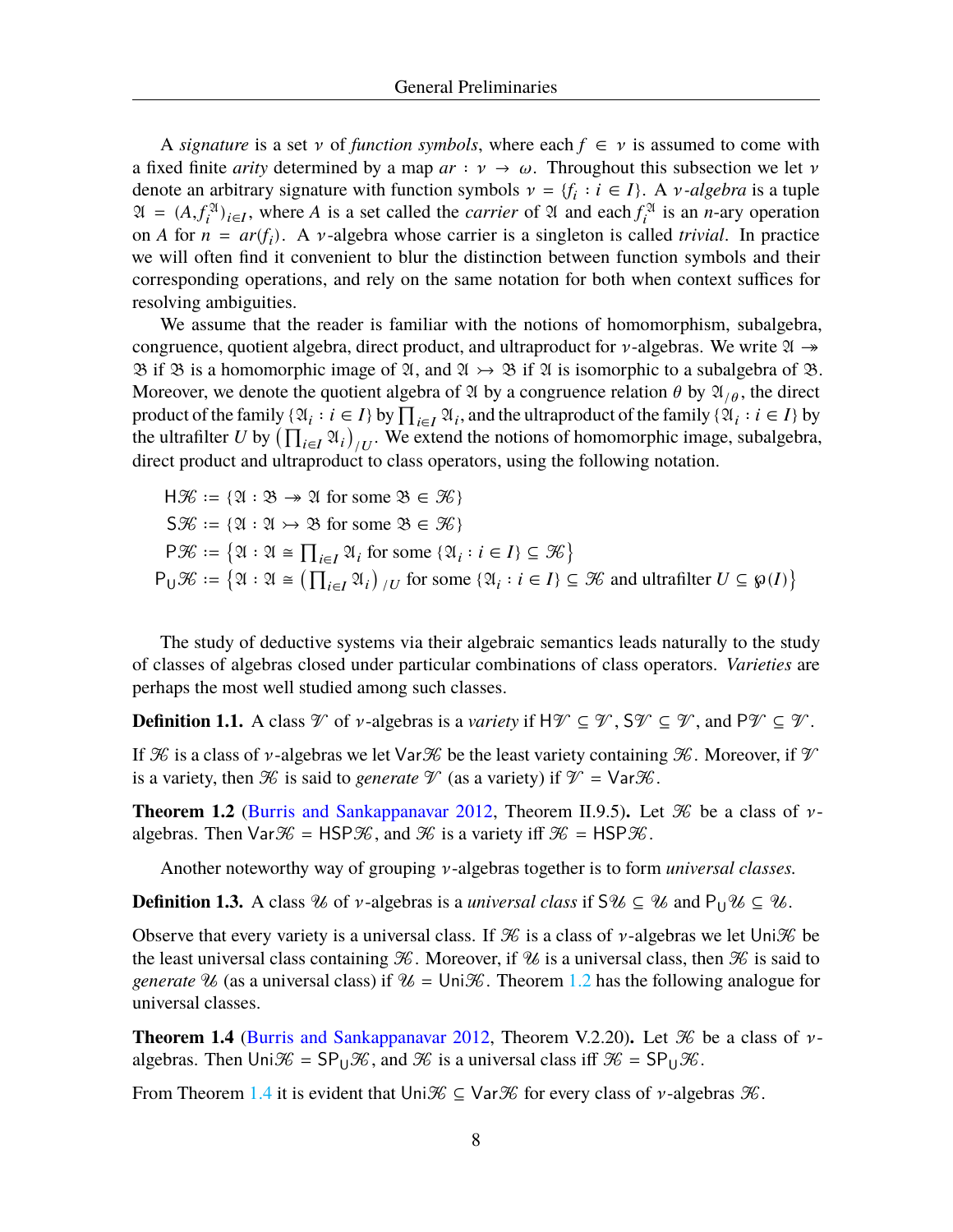## §1.2.2 Topology

We now turn to general topological preliminaries. We assume that the reader is familiar with rudimentary notions of topology such as those of topological space, open and closed set, continuous map, basis, open cover, etc. The reader may consult [Engelking](#page-108-9) [\[1977\]](#page-108-9) for more detailed information.

We denote a topological space by  $\mathfrak{X} = (X, \mathcal{O})$ , where  $\mathcal O$  is the set of open sets. We use Clop( $\mathfrak X$ ) to denote the family of clopen sets of  $\mathfrak X$ . If  $f : \mathfrak X \to \mathfrak Y$  is a continuous surjection between topological spaces, we say that  $\mathfrak Y$  has the *quotient topology* if the open sets of  $\mathfrak Y$  are exactly the sets of the form  $f[U]$  where U is open in  $\mathfrak{X}$ .

The topological structures we deal with in this thesis are expansions of structures called *Stone spaces*.

**Definition 1.5.** A *Stone space* is a topological space  $\mathfrak{X} = (X, \mathcal{O})$  satisfying the following conditions.

- 1.  $\mathfrak X$  is compact: every open cover has a finite subcover;
- 2. *I*f is Hausdorff: whenever  $x \neq y$  there are  $U_x, U_y \in \mathcal{O}$  such that  $x \in U_x, y \in U_y$  and  $U_x \cap U_y = \emptyset;$
- 3. *If* has a basis of clopens.

Below we list some well-known properties of Stone spaces, which will come useful later.

**Proposition 1.6.** Let  $\mathfrak{X}$  be a Stone space. Then the following conditions hold.

- 1. If  $x \neq y$  then there is  $U \in \text{Clop}(\mathfrak{X})$  such that  $x \in U$  and  $y \notin U$ .
- 2. If  $U \subseteq X$  is closed in  $\mathfrak X$  then U equipped with the subspace topology is again a Stone space.
- 3. If U, V are closed in  $\mathfrak X$  and  $U \cap V = \emptyset$ , then there are  $U', V' \in \text{Clop}(\mathfrak X)$  such that  $U \subseteq U', V \subseteq V'$  and  $U' \cap V' = \emptyset$ .

#### <span id="page-13-0"></span>§1.2.3 Duality

The algebras we deal with in this thesis admit representation via some *order-topological duality*. By this we mean generalisations of the celebrated *Stone duality theorem*.

**Theorem 1.7** (Stone duality)**.** The category of Boolean algebras with homomorphisms is dually equivalent to the category of Stone spaces with continuous maps.

We briefly recall the main ingredients of this duality, and refer the reader to [Johnstone](#page-108-10) [[1982](#page-108-10), ch. 2] for a more comprehensive overview. If  $\mathfrak A$  is a lattice, a *filter* on  $\mathfrak A$  is a non-empty set  $F \subseteq A$  such that:

- If  $a \in F$  and  $a \leq b$  then  $b \in F$ ;
- If  $a, b \in F$  then  $a \wedge b \in F$ .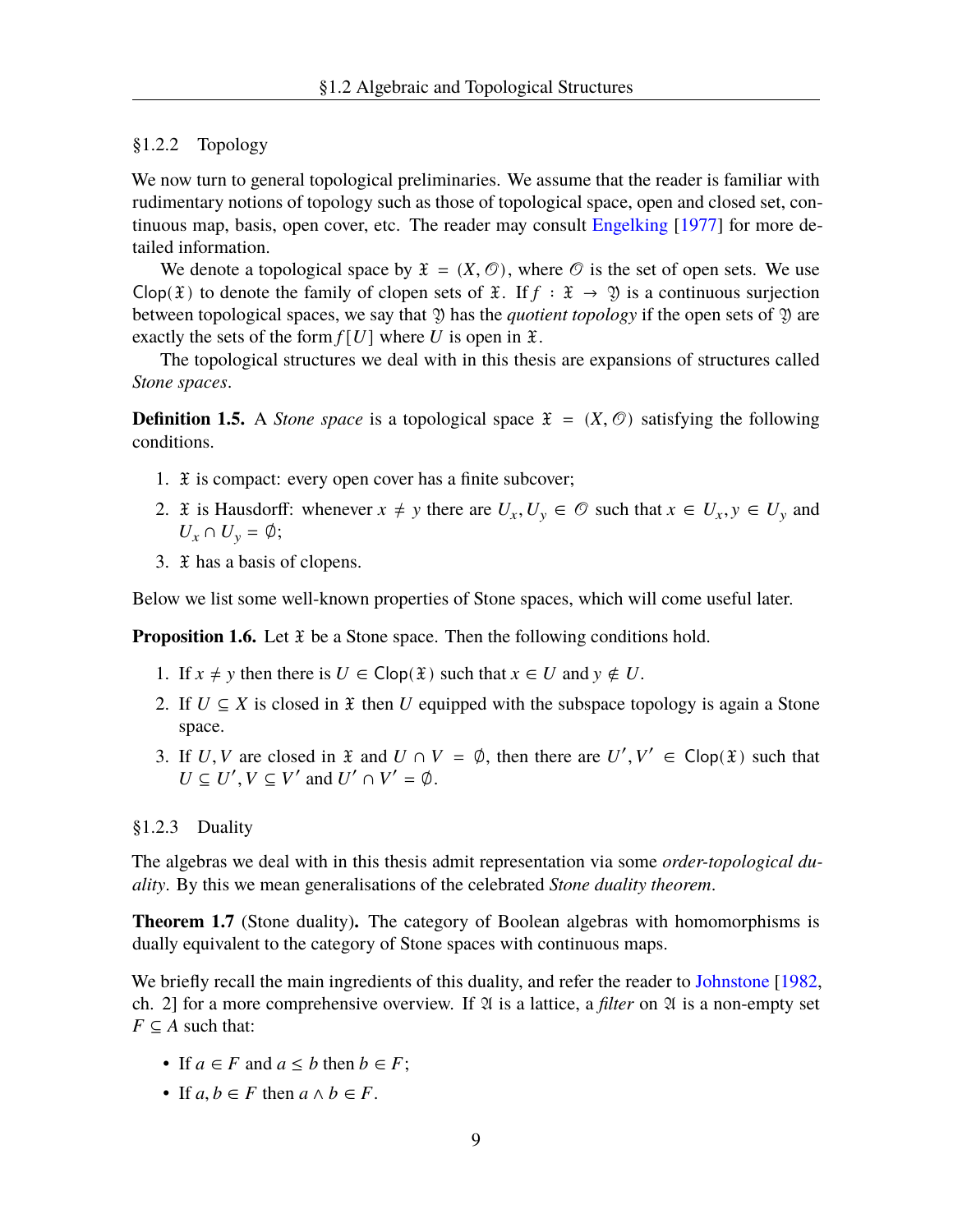If F is a filter on  $\mathfrak{A}, F \neq A$  and, additionally, we have that whenever  $a \vee b \in F$  it follows that either  $a \in F$  or  $b \in F$ , then F is called *prime*. Now let  $\mathfrak A$  be a Boolean algebra. Let  $Spec(\mathfrak A)$ be the set of prime filters on  $\mathfrak A$ . The *Stone map* is given by

$$
\beta : A \to \wp(Spec(\mathfrak{A}))
$$
  

$$
a \mapsto \{F \in Spec(\mathfrak{A}) : a \in F\}.
$$

The *Stone topology* on *Spec*(2) is the topology  $\mathfrak{A}_* = (Spec(\mathfrak{A}), \mathcal{O})$  obtained by taking

$$
\{\beta(a) : a \in A\} \cup \{-\beta(a) : a \in A\}
$$

as a basis, where – denotes set-theoretic complement in  $X<sup>1</sup>$  Conversely, if  $\mathfrak X$  is a Stone space we define its dual Boolean algebra as  $\mathfrak{X}^* := (\text{Clop}(\mathfrak{X}), \cap, \cup, -, \emptyset, X)$ . Then one can prove that for all Boolean algebras  $\mathfrak A$  we have  $\mathfrak A \cong \mathfrak A_*^*$ , and that for all Stone spaces  $\mathfrak X$  we have  $\mathfrak{X} \cong \mathfrak{X}^*$ . As for morphisms, we have that a map  $h : \mathfrak{A} \to \mathfrak{B}$  is a Boolean homomorphism iff  $h^{-1}$  :  $\mathfrak{B}_* \to \mathfrak{A}_*$  is a continuous map, and that a map $f : \mathfrak{X} \to \mathfrak{Y}$  is continuous iff  $f^{-1} : \mathfrak{Y}^* \to \mathfrak{X}^*$ is a Boolean homomorphism.

#### <span id="page-14-0"></span>**§1.3 Deductive Systems**

This section covers *deductive systems*, which span both propositional logics and the lesser known rule systems, or multi-conclusion consequence relations. We review their syntax and explain how to interpret them over classes of algebraic or topological structures. The reader may consult [Iemhoff](#page-108-8) [[2016\]](#page-108-8) for more information on deductive systems (especially rule systems) in general.

#### <span id="page-14-1"></span>§1.3.1 Syntax

The set  $Frm_{v}(X)$  of *formulae* in signature  $v$  over a set of variables X is the least set containing X and such that for every  $f \in \nu$  and  $\varphi_1, ..., \varphi_n \in \mathit{Frm}_{\nu}(X)$  with  $n = \mathit{ar}(f)$  we have  $f(\varphi_1, ..., \varphi_n) \in \text{Frm}_\nu(X)$ . Henceforth we will take *Prop* to be a fixed arbitrary countably infinite set of variables and write simply  $Frm_{\nu}$  for  $Frm_{\nu}(Prop)$ . If  $\varphi$  is a formula we write *Sfor*( $\varphi$ ) for the set of subformulae of  $\varphi$ . We occasionally write formulae in the form  $\varphi(p_1, \ldots, p_n)$  to indicate that the variables occurring in  $\varphi$  are among  $p_1, \ldots, p_n$ . A *substitution* is a map  $s : Prop \rightarrow Frm_{\nu}(Prop)$ . Every substitution may be extended to a map  $\bar{s}$ : *Frm*<sub>v</sub>(*Prop*)  $\rightarrow$  *Frm*<sub>v</sub>(*Prop*) recursively, by setting  $\bar{s}(p) = s(p)$  if  $p \in Prop$ , and  $\bar{s}(f(\varphi_1,\ldots,\varphi_n)) = f(\bar{s}(\varphi_1),\ldots,\bar{s}(\varphi_n)).$ 

**Definition 1.8.** A *logic* over  $Frm_{v}$  is a set  $L \subseteq Frm_{v}$ , such that

 $\varphi \in L \Rightarrow \bar{s}(\varphi) \in L$  for every substitution *s* (structurality)

<sup>&</sup>lt;sup>1</sup>In fact { $\beta$ (*a*) :  $a \in A$ } gives the same basis because  $\beta$ ( $\neg a$ ) =  $-\beta$ (*a*). We define the Stone topology this way so to use the same definition for all dualities here considered, some of which involve structures where the latter identity fails.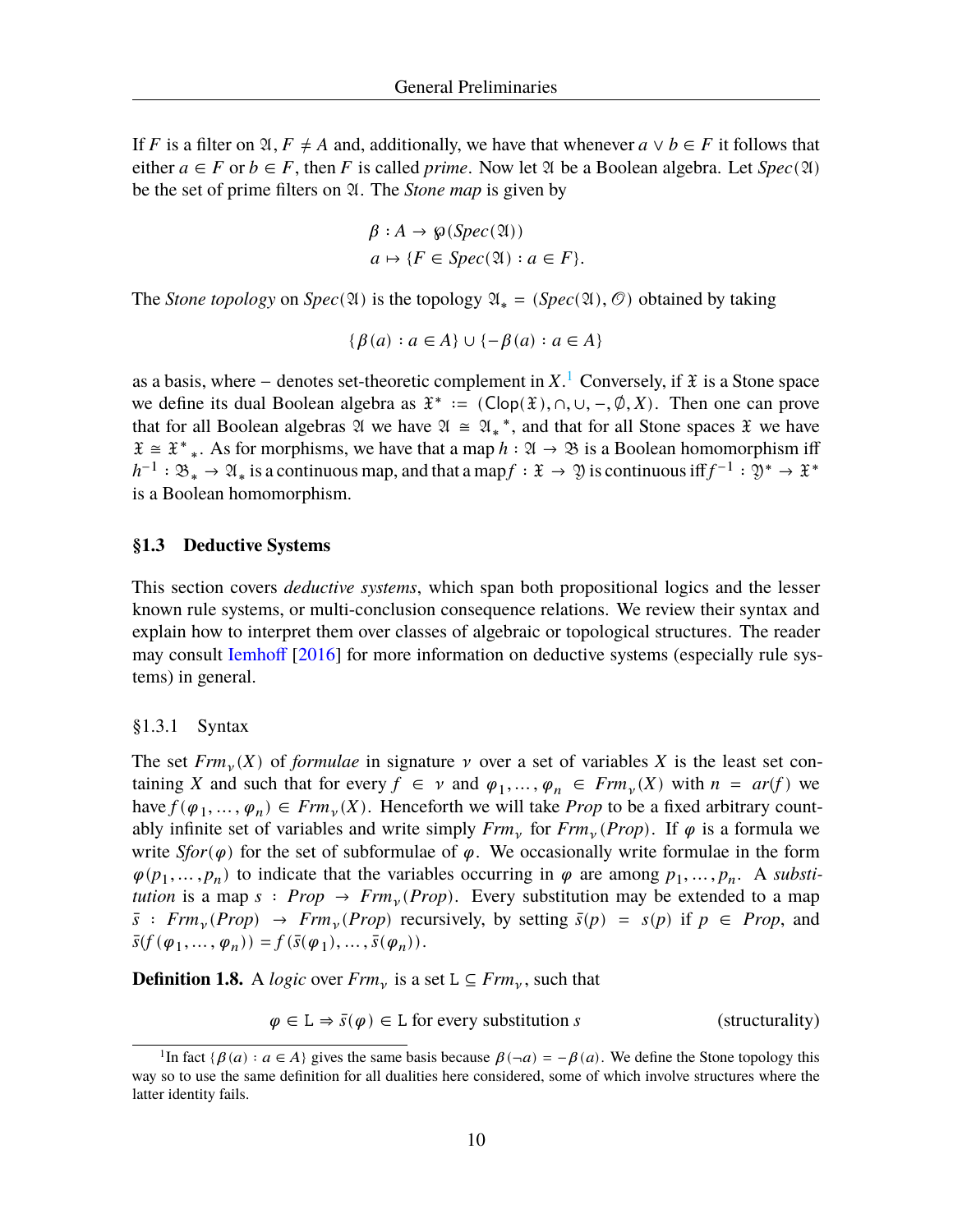Interesting examples of logics, such as those this thesis deals with, are normally closed under conditions other than structurality. If  $\Gamma$ ,  $\Delta$  are sets of formulae and  $\mathcal{S}$  is a set of logics, we write  $\Gamma \oplus_{\varphi} \Delta$  for the least logic in  $\mathscr P$  extending both  $\Gamma, \Delta$ .

For any sets X, Y, write  $X \subseteq_{\omega} Y$  to mean that  $X \subseteq Y$  and |X| is finite. A *(multi-conclusion) rule* in signature v over a set of variables X is a pair  $(\Gamma, \Delta)$  such that  $\Gamma, \Delta \subseteq_{\omega} Frm_{\nu}(X)$ . In case  $\Delta = {\varphi}$  we write  $\Gamma/\Delta$  simply as  $\Gamma/\varphi$ , and analogously if  $\Gamma = {\psi}$ . We use ; to denote union between finite sets of formulae, so that  $\Gamma$ ;  $\Delta = \Gamma \cup \Delta$  and  $\Gamma$ ;  $\varphi = \Gamma \cup {\varphi}$ . We write  $Rul_{\nu}(X)$  for the set of all rules in  $\nu$  over X, and simply  $Rul_{\nu}$  when  $X = Prop$ . If  $\Gamma/\Delta$  is a rule we write *Sfor*( $\Gamma/\Delta$ ) for the set of all formulae which are subformulae of some  $\xi \in \Gamma \cup \Delta$ .

**Definition 1.9.** A *rule system* or *multi-conclusion consequence relation* is a set S ⊆  $Ru_{\nu}(X)$ satisfying the following conditions.

- 1. If  $\Gamma/\Delta \in S$  then  $\bar{s}[\Gamma]/\bar{s}[\Delta] \in S$  for all substitutions *s* (structurality).
- 2.  $\varphi/\varphi \in S$  for every formula  $\varphi$  (reflexivity).
- 3. If  $\Gamma/\Delta \in S$  then  $\Gamma$ ;  $\Gamma'/\Delta$ ;  $\Delta' \in S$  for any finite sets of formulae  $\Gamma', \Delta'$  (monotonicity).
- 4. If  $\Gamma/\Delta$ ;  $\varphi \in S$  and  $\Gamma$ ;  $\varphi/\Delta \in S$  then  $\Gamma/\Delta \in S$  (cut).

If  $\mathcal P$  is a set of rule systems and  $\Sigma$ ,  $\Xi$  are sets of rules, we write  $\Xi \oplus_{\mathcal P} \Sigma$  for the least rule system in  $\mathcal P$  extending both  $\Xi$  and  $\Sigma$ . A set of rules  $\Sigma$  is said to *axiomatise* a rule system  $S \in \mathcal{S}$  over some rule system  $S' \in \mathcal{S}$  if  $S' \oplus_{\mathcal{S}} \Sigma = S$ .

If S is a rule system we let the set of *tautologies* of S be the set

Taut(S) := {
$$
\varphi \in \text{Frm}_\nu : / \varphi \in S
$$
 }.

By the structurality condition for rule systems, it follows that Taut(S) is a logic for every rule system S.

#### <span id="page-15-0"></span>§1.3.2 Semantics

We interpret deductive systems over algebras in the same signature. Let  $\mathfrak A$  be some  $\nu$ -algebra. A *valuation* on  $\mathfrak A$  is a map  $V : Prop \to A$ . Every valuation  $V$  on  $\mathfrak A$  may be recursively extended to a map  $\overline{V}$  *: Frm<sub>v</sub>*  $\rightarrow$  *A*, by setting

$$
\begin{aligned} \bar V(p) &:= V(p) \\ \bar V(f(\varphi_1,\dots,\varphi_n)) &:=& f^{\mathfrak{A}}(\bar V(\varphi_1),\dots,\bar V(\varphi_n)). \end{aligned}
$$

A pair ( $\mathfrak{A}, V$ ) where  $\mathfrak A$  is a  $\nu$ -algebra and V a valuation on  $\mathfrak A$  is called a *model*. A rule  $\Gamma/\Delta$ is *valid* on a *v*-algebra 2*i* if the following holds: for any valuation *V* on 2*i*, if  $\bar{V}(\gamma) = 1$  for all  $\gamma \in \Gamma$ , then  $\bar{V}(\delta) = 1$  for some  $\delta \in \Delta$ . When this holds we write  $\mathfrak{A} \models \Gamma/\Delta$ , otherwise we write  $\mathfrak{A} \not\models \Gamma/\Delta$  and say that  $\mathfrak{A}$  *refutes*  $\Gamma/\Delta$ . As a special case, a formula  $\varphi$  is valid on a v-algebra  $\mathfrak A$  if the rule / $\varphi$  is. We write  $\mathfrak A \models \varphi$  when this holds,  $\mathfrak A \not\models \varphi$  otherwise. The notion of validity extends to classes of v-algebras:  $\mathcal{K} \models \Gamma/\Delta$  means that  $\mathcal{A} \models \Gamma/\Delta$  for every  $\mathfrak{A} \in \mathcal{K}$ , and  $\mathcal{K} \not\models \Gamma/\Delta$  means that  $\mathfrak{A} \not\models \Gamma/\Delta$  for some  $\mathfrak{A} \in \mathcal{K}$ . Analogous notation is used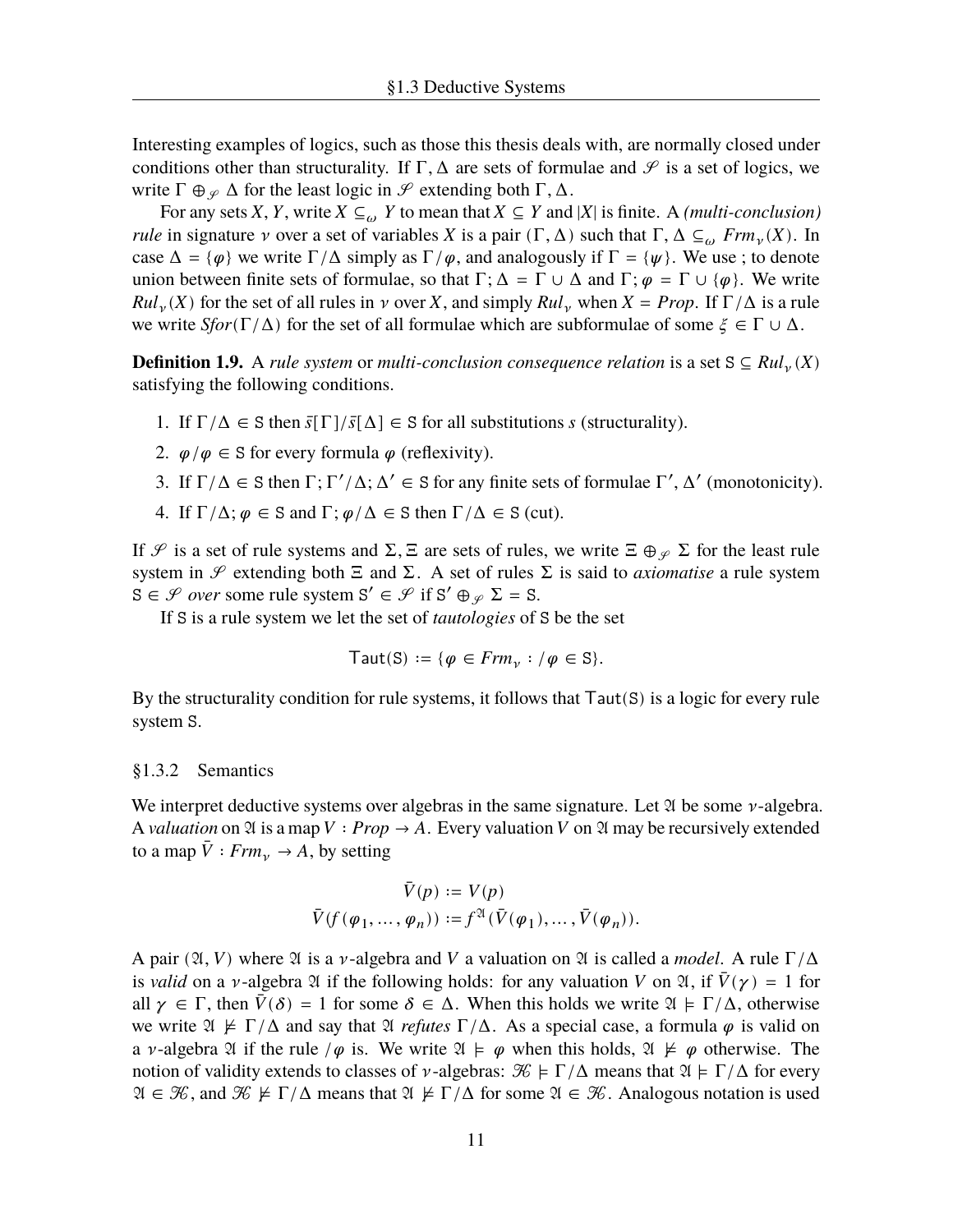for formulae. Finally, if  $\Xi$  is a set of formulae or rules and  $\mathfrak A$  a  $\nu$ -algebra,  $\mathfrak A \models \Xi$  means that every formula or rule in  $\Xi$  is valid on  $\mathfrak{A}, \mathfrak{A} \not\models \Xi$  means that some formula or rule in  $\Xi$  is not valid on  $\mathfrak{A}$ , and similarly for classes of  $\nu$ -algebras.

Write  $\mathcal{A}_{\nu}$  for the class of all  $\nu$ -algebras. For every deductive system S we define

$$
Alg(S) := \{ \mathfrak{A} \in \mathcal{A}_{\nu} : \mathfrak{A} \models S \}.
$$

Conversely, if  $\mathcal K$  is a class of  $\nu$ -algebras we set

$$
\mathsf{ThR}(\mathcal{K}) := \{ \Gamma/\Delta \in \mathit{Rul}_{\nu} : \mathcal{K} \models \Gamma/\Delta \}
$$
\n
$$
\mathsf{Th}(\mathcal{K}) := \{ \varphi \in \mathit{Frm}_{\nu} : \mathcal{K} \models \varphi \}
$$

We also interpret deductive systems over  $\nu$ -formulae on expansions of Stone spaces dual to  $\nu$ -algebras, which for the moment we refer to as  $\nu$ -spaces. Precise definitions of these topological sturctures are given in each subsequent chapter. A valuation on a  $\nu$ -space  $\tilde{x}$  is a map  $V : Prop \rightarrow Clop(\mathfrak{X})$ . When working with certain types of Stone space expansions we impose more restrictive conditions on valuations. Every valuation  $V$  extends to a full truth function  $\overline{V}$  *frm*<sub>y</sub>  $\rightarrow$  Clop( $\hat{x}$ ) in a unique way, although the exact details on how to do so vary depending on the signature. Given a valuation V on a v-space  $\mathfrak X$  and a point  $x \in X$ , we call  $(\mathfrak{X}, V)$  a (global) *model*. A formula  $\varphi$  is *satisfied* on a model  $(\mathfrak{X}, V)$  at a point x if  $x \in \overline{V}(\varphi)$ . In this case we write  $\mathfrak{X}, V, x \models \varphi$ , otherwise we write  $\mathfrak{X}, V, x \not\models \varphi$  and say that the model  $(\mathfrak{X}, V)$  *refutes*  $\varphi$  at a point x. A rule  $\Gamma/\Delta$  is *valid* on a model  $(\mathfrak{X}, V)$  if the following holds: if for every  $x \in X$  we have  $\mathfrak{X}, V, x \models \gamma$  for each  $\gamma \in \Gamma$ , then for every  $x \in X$  we have  $\tilde{x}, V, x \models \delta$  for some  $\delta \in \Delta$ . In this case we write  $\tilde{x}, V \models \Gamma/\Delta$ , otherwise we write  $\mathfrak{X}, V \not\models \Gamma/\Delta$  and say that the model  $(\mathfrak{X}, V)$  *refutes*  $\varphi$ . A rule  $\Gamma/\Delta$  is *valid* on a *v*-space  $\mathfrak{X}$ if it is valid on the model  $(\mathfrak{X}, V)$  for every valuation V on  $\mathfrak{X}$ , otherwise  $\mathfrak{X}$  *refutes*  $\Gamma/\Delta$ . We write  $\mathfrak{X} \models \Gamma/\Delta$  to mean that  $\Gamma/\Delta$  is valid on  $\mathfrak{X}$ , and  $\mathfrak{X} \not\models \Gamma/\Delta$  to mean that  $\mathfrak{X}$  refutes  $\Gamma/\Delta$ . As in the algebraic case we define validity on models and  $\nu$ -spaces for a formula  $\varphi$  as validity of the rule / $\varphi$ , and write  $\mathfrak{X} \models \varphi$  if  $\varphi$  is valid in  $\mathfrak{X}$ , otherwise  $\mathfrak{X} \not\models \varphi$ . The notion of validity generalises to classes of  $\nu$ -spaces, so that if  $\mathcal K$  is a class of  $\nu$ -space then  $\mathcal K \models \Gamma/\Delta$  means  $\mathfrak{X} \models \Gamma/\Delta$  for every  $\mathfrak{X} \in \mathcal{K}$ , and  $\mathcal{K} \not\models \Gamma/\Delta$  means  $\mathfrak{X} \not\models \Gamma/\Delta$  for some  $\mathfrak{X} \in \mathcal{K}$ . We extend the present notation for validity to sets of formulae or rules the same way as for algebras.

Write  $\mathcal{S}_v$  for the class of all  $\nu$ -spaces. For every deductive system S we define

$$
Spa(S) := \{ \mathfrak{X} \in \mathcal{S}_{\nu} : \mathfrak{X} \models S \}.
$$

Conversely, if  $\mathcal K$  is a class of *v*-spaces we set

$$
\mathsf{ThR}(\mathcal{K}) := \{\Gamma/\Delta \in \mathit{Rul}_\nu : \mathcal{K} \models \Gamma/\Delta\}
$$
\n
$$
\mathsf{Th}(\mathcal{K}) := \{\varphi \in \mathit{Frm}_\nu : \mathcal{K} \models \varphi\}
$$

<span id="page-16-0"></span>Throughout the thesis we study the structure of lattices of deductive systems via semantic methods. This is made possible by the following fundamental result, connecting the syntactic types of deductive systems to closure conditions on the classes of algebras validating them. Item [1](#page-17-0) is widely known as *Birkhoff's theorem*, after [Birkhoff](#page-107-8) [[1935\]](#page-107-8).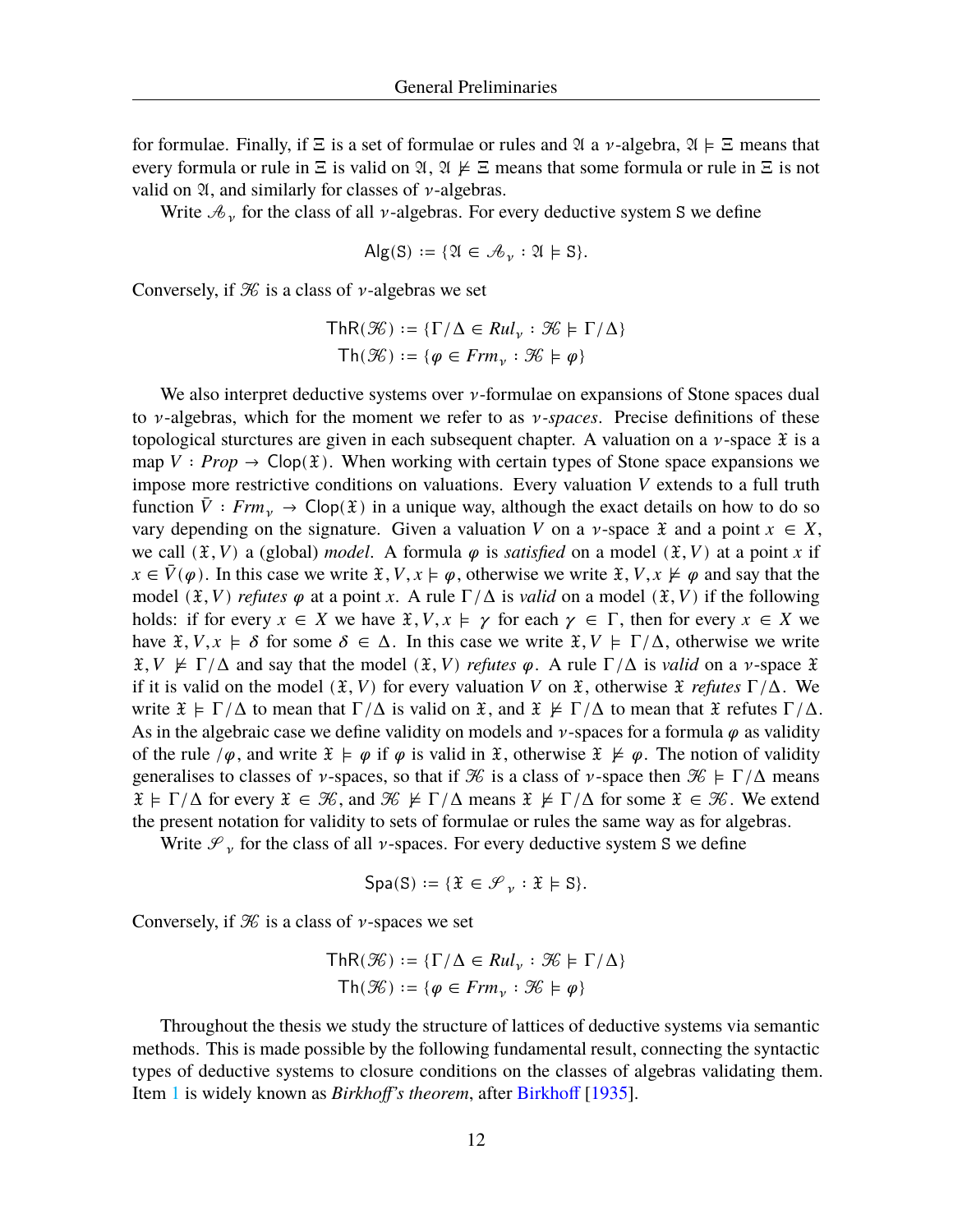**Theorem 1.10.** For every class  $\mathcal K$  of  $\nu$ -algebras, the following conditions hold:

- <span id="page-17-0"></span>1.  $\mathcal K$  is a variety iff  $\mathcal K = Alg(S)$  for some set of  $\nu$ -formulae S [Burris and Sankappanavar](#page-107-7) [[2012,](#page-107-7) Theorem II.11.9];
- 2.  $\mathcal K$  is a universal class iff  $\mathcal K = Alg(S)$  for some set of *v*-rules S [Burris and Sankap](#page-107-7)[panavar](#page-107-7) [\[2012,](#page-107-7) Theorem V.2.20].

In this sense,  $\nu$ -logics correspond to varieties of  $\nu$ -algebras, whereas  $\nu$ -rule systems correspond to universal classes of  $\nu$ -algebras.

This concludes our general preliminaries. We now begin the study of modal companions via stable canonical rules.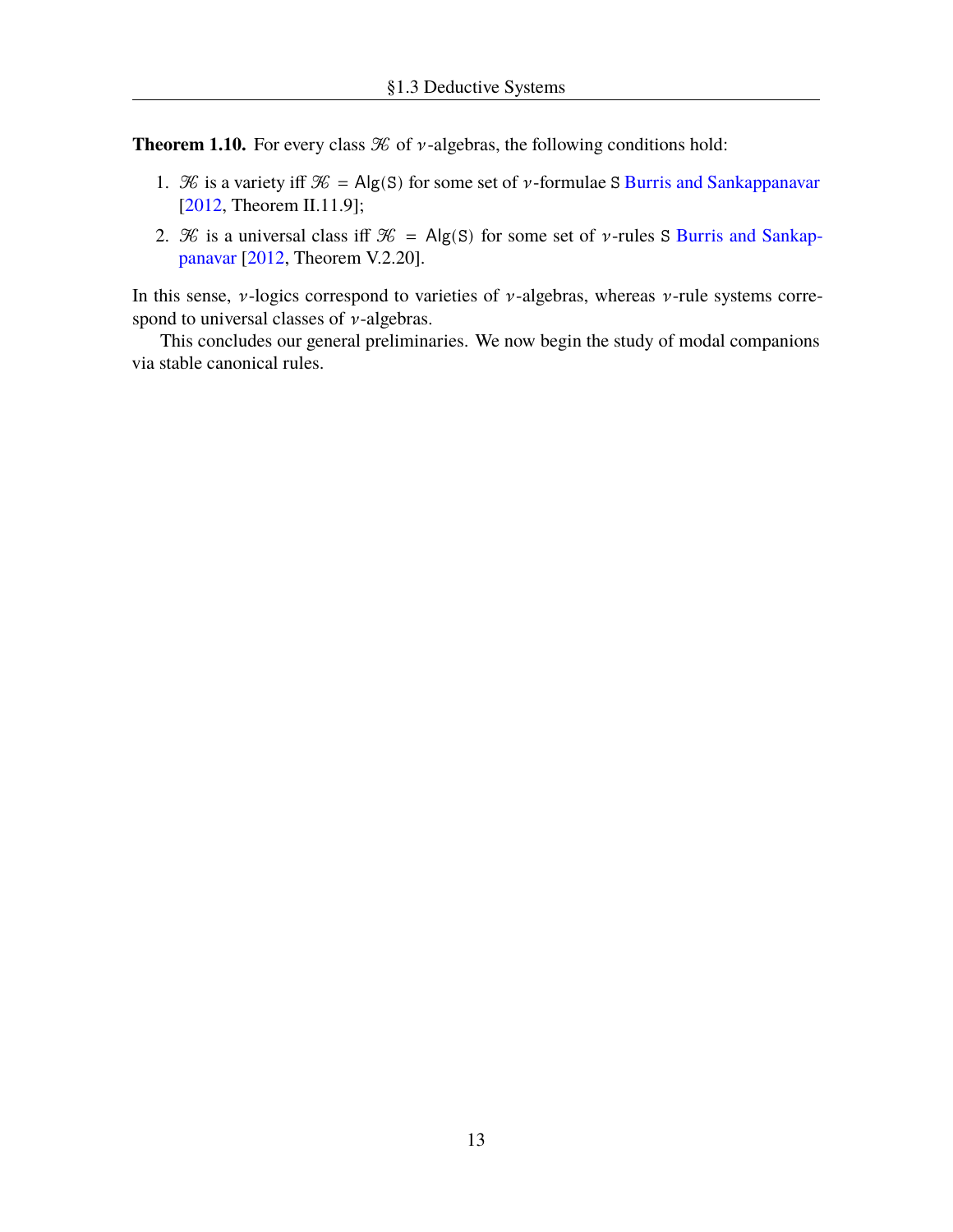# <span id="page-18-0"></span>**2 | Modal Companions of Superintuitionistic Deductive Systems**

This chapter studies the theory of modal companions of superintuitionistic deductive systems via stable canonical rules. Its main purpose is to present our method in detail and show that it performs as expected. After some brief preliminaries  $(\S 2.1)$  $(\S 2.1)$ , we present superintuitionistic and modal stable canonical rules  $(\S$  [2.2\)](#page-25-0). The main results of this chapter are included in § [2.3](#page-31-0) and § [2.3.3.](#page-39-0) The former uses stable canonical rules to give a characterisation of the set of modal companions of a superintuitionistic deductive system, and proves the Blok-Esakia theorem for both logics and rule systems. The latter provides several new axiomatic characterisations of modal companions and si-fragments in terms of stable canonical rules. The chapter concludes with a collection of further miscellaneous results about modal companions obtained via our methods  $(\S 2.3.4)$  $(\S 2.3.4)$ , including a version of the Dummett-Lemmon conjecture for rule systems.

## <span id="page-18-1"></span>**§2.1 Preliminaries**

This section gives a brief overview of the semantic and syntactic structures discussed throughout the present chapter.

<span id="page-18-2"></span>§2.1.1 Superintuitionistic Deductive Systems, Heyting Algebras, and Esakia Spaces

We work with the *superintuitionistic signature*,

$$
si := \{\wedge, \vee, \rightarrow, \bot, \top\}.
$$

The set *Frmsi* of superintuitionistic (si) formulae is defined recursively as follows.

$$
\varphi ::= p \mid \perp \mid \top \mid \varphi \land \varphi \mid \varphi \lor \varphi \mid \varphi \to \varphi.
$$

We abbreviate  $\varphi \leftrightarrow \psi := (\varphi \rightarrow \psi) \land (\psi \rightarrow \varphi)$ . We let IPC denote the *intuitionistic propositional calculus*, and point the reader to [Chagrov and Zakharyaschev](#page-107-9) [\[1997](#page-107-9), Ch. 2] for an axiomatisation.

**Definition 2.1.** A *superintuitionistic logic*, or si-logic for short, is a logic L over  $Frm_{si}$  satisfying the following additional conditions:

- 1. IPC  $\subseteq$  L;
- 2.  $\varphi \to \psi, \varphi \in L$  implies  $\psi \in L$  (MP).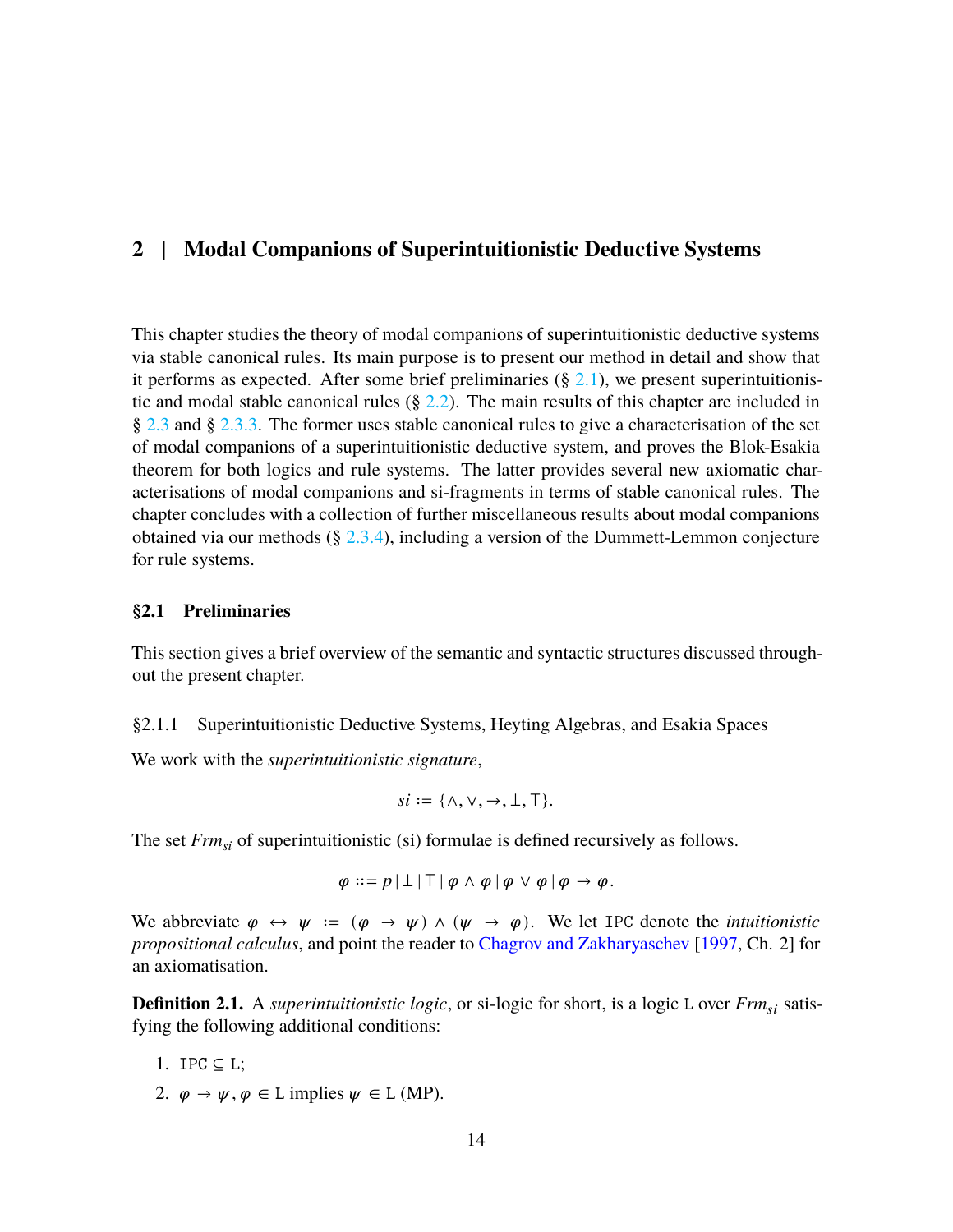A *superintuitionistic rule system*, or si-rule system for short, is a rule system L over *Frm* satisfying the following additional requirements.

- 1.  $/\varphi \in L$  whenever  $\varphi \in \text{IPC}$ .
- 2.  $\varphi$ ,  $\varphi \to \psi / \psi \in L$  (MP-R).

For every si-logic L write **Ext**(L) for the set of si-logics extending L, and similarly for si-rule systems. Then **Ext**(IPC) is the set of all si-logics. It is well known that **Ext**(IPC) admits the structure of a complete lattice, with ⊕**Ext**(IPC) serving as join and intersection as meet. Clearly, for every L  $\in$  **Ext**(IPC) there exists a least si-rule system L<sub>R</sub> containing / $\varphi$  for each  $\varphi \in L$ . Hence  $IPC_R$  is the least rule system. The set  $Ext(IPC_R)$  is also a lattice when endowed with ⊕<sub>Ext(IPC<sub>R</sub>)</sub> as join and intersection as meet. Slightly abusing notation, we refer to these lattices as we refer to their underlying sets, i.e.,  $Ext(IPC)$  and  $Ext(IPC_R)$  respectively. Additionally, we make use of systematic ambiguity and write both  $\oplus_{Ext(IDC)}$  and  $\oplus_{Ext(IDC_R)}$  simply as  $\oplus$ , leaving context to clarify which operation is meant.

The following proposition is central for transferring results about si-rule systems to silogics. Its proof is routine.

<span id="page-19-2"></span>**Proposition 2.2.** The mappings  $(\cdot)_{R}$  and Taut $(\cdot)$  are mutually inverse complete lattice isomorphisms between **Ext**(IPC) and the sublattice of  $\text{Ext}(\text{IPC}_R)$  consisting of all si-rule systems L such that  $Taut(L)<sub>R</sub> = L$ .

The algebraic models for si deductive systems are *Heyting algebras*.

**Definition 2.3.** A *Heyting algebra* is a tuple  $\mathfrak{H} = (H, \wedge, \vee, \rightarrow, 0, 1)$  such that  $(H, \wedge, \vee, 0, 1)$  is a bounded distributive lattice and for every  $a, b, c \in A$  we have

$$
c \le a \to b \iff a \land c \le b.
$$

We let HA denote the class of all Heyting algebras. It is well known that every Heyting algebra satisfies the condition

$$
a \to b = \bigvee \{c \in A : a \land c \le b\}
$$

for all  $a, b \in H$ . In case a Heyting algebra  $\mathfrak{H}$  is such that  $a \vee \neg a = 1$  for every  $a \in H$ , then  $\mathfrak{H}$ is a Boolean algebra with  $\neg a := a \rightarrow 0$ .

It is well known that HA is a variety. If  $\mathcal{V} \subseteq HA$  is a variety (resp: universal class) we write  $\text{Var}(\mathcal{V})$  and  $\text{Uni}(\mathcal{V})$  respectively for the lattice of subvarieties (resp: of universal subclasses) of  $\mathcal V$ . The connections between **Ext**(IPC) and **Var**(HA) on the one hand, and between  $\text{Ext}(\text{IPC}_R)$  and  $\text{Uni}(HA)$  on the other, are as intimate as they come.

<span id="page-19-0"></span>**Theorem 2.4.** The following maps are pairs of mutually inverse dual isomorphisms:

- 1.  $\text{Alg}: \text{Ext}(\text{IPC}) \to \text{Var}(\text{HA})$  and  $\text{Th}: \text{Var}(\text{HA}) \to \text{Ext}(\text{IPC})$ ;
- <span id="page-19-1"></span>2. Alg :  $\text{Ext}(\text{IPC}_R) \to \text{Uni}(HA)$  and  $\text{ThR} : \text{Uni}(HA) \to \text{Ext}(\text{IPC}_R)$ .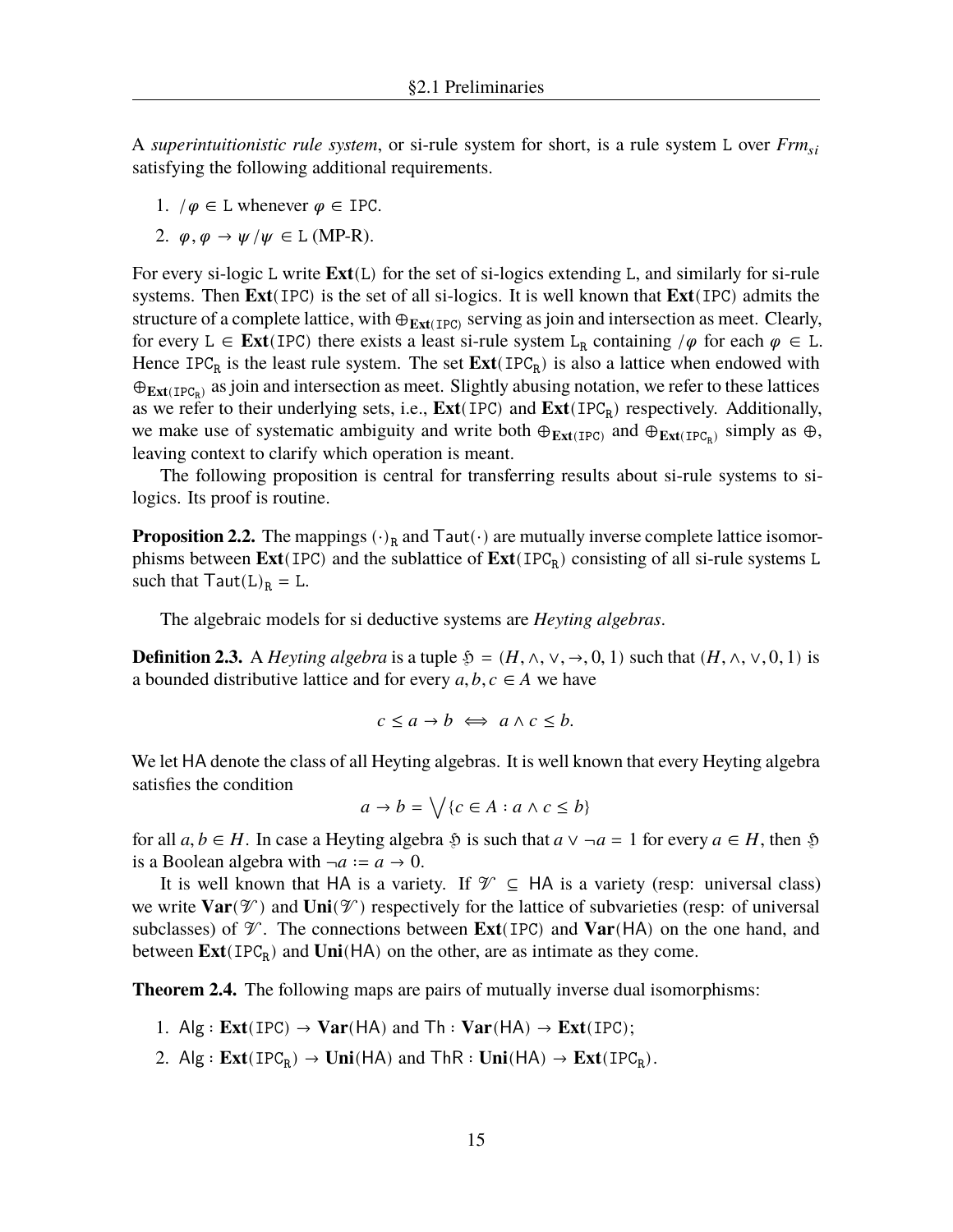Item [1](#page-19-0) is proved in [Chagrov and Zakharyaschev](#page-107-9) [[1997,](#page-107-9) Theorem 7.56], whereas Item [2](#page-19-1) follows from [Jerábek](#page-108-7) [[2009,](#page-108-7) Theorem 2.2] by standard techniques.

The geometrical semantics of si-rule systems is based on order-topological structures known as *Esakia spaces*.

**Definition 2.5.** An *Esakia space* is a tuple  $\mathfrak{X} = (X, \leq, \mathcal{O})$  such that  $(X, \mathcal{O})$  is a Stone space,  $\leq$  is a partial order on X, and

- 1.  $\uparrow x := \{ y \in X : x \leq y \}$  is closed for every  $x \in X$ ;
- 2.  $\downarrow U := \{x \in X : \uparrow x \cap U \neq \emptyset\} \in \mathsf{Clop}(\mathfrak{X})$  for every  $U \in \mathsf{Clop}(\mathfrak{X})$ .

We let Esa denote the class of all Esakia spaces. If  $\tilde{x}$  is an Esakia space, a  $\leq$ -closed subset of X is called an *upset*. We let  $\text{Clop}(\mathfrak{X})$  denote the set of clopen upsets in  $\mathfrak{X}$ . If  $\mathfrak{X}, \mathfrak{Y}$  are Esakia spaces, a map  $f : \mathfrak{X} \to \mathfrak{Y}$  is called a *bounded morphism* if for all  $x, y \in X$  we have that  $x \le y$  implies  $f(x) \le f(y)$ , and  $h(x) \le y$  implies that there is  $z \in X$  with  $x \le z$  and  $h(z) = y$ .

The following result recalls some important properties of Esakia spaces, used throughout the thesis. For proofs the reader may consult [Esakia](#page-108-11) [[2019,](#page-108-11) Lemma 3.1.5, Theorem 3.2.1]. We note that we require valuations on Esakia spaces to range over clopen upsets rather than just clopen sets.

<span id="page-20-0"></span>**Proposition 2.6.** Let  $\mathfrak{X} \in \mathsf{Ess}$ . Then for all  $x, y \in X$  we have:

- 1. If  $x \nleq y$  then there is  $U \in \text{ClopUp}(\mathfrak{X})$  such that  $x \in U$  and  $y \notin U$ ;
- 2. For all  $U \in \text{Clop}(U)$  and  $x \in U$ , there is  $y \in \max_{\leq} (U)$  such that  $x \leq y$ .

The following definition spells out how to interpret si-rule systems over Esakia spaces and classes thereof.

**Definition 2.7.** Let  $\tilde{x}$  be an Esakia space, V a valuation on  $\tilde{x}$  and  $x \in X$ . The *satisfaction relation* of the model  $(\mathfrak{X}, V, x)$  is defined recursively as follows:

| $\mathfrak{X}, V, x \models \bot$                     | never;                                                                                                                      |
|-------------------------------------------------------|-----------------------------------------------------------------------------------------------------------------------------|
| $\mathfrak{X}, V, x \models \top$                     | always;                                                                                                                     |
| $\mathfrak{X}, V, x \models p$                        | $\Rightarrow x \in V(p);$                                                                                                   |
| $\mathfrak{X}, V, x \models \varphi \land \psi$       | $\colon \Longleftrightarrow \mathfrak{X}, V, x \models \varphi \text{ and } \mathfrak{X}, V, x \models \psi;$               |
| $\mathfrak{X}, V, x \models \varphi \lor \psi$        | $\colon \Longleftrightarrow \mathfrak{X}, V, x \models \varphi \text{ or } \mathfrak{X}, V, x \models \psi;$                |
| $\mathfrak{X}, V, x \models \varphi \rightarrow \psi$ | $\Rightarrow$ for all $y \in \uparrow x$ , if $\mathfrak{X}, V, x \models \varphi$ then $\mathfrak{X}, V, x \models \psi$ ; |

Heyting algebras and Esakia spaces are intimately related by an order-topological duality, established by [Esakia](#page-108-12) [\[1974](#page-108-12)].

**Theorem 2.8** (Esakia duality)**.** The category of Heyting algebras with homomorphisms is dually equivalent to the category of Esakia spaces with continuous bounded morphisms.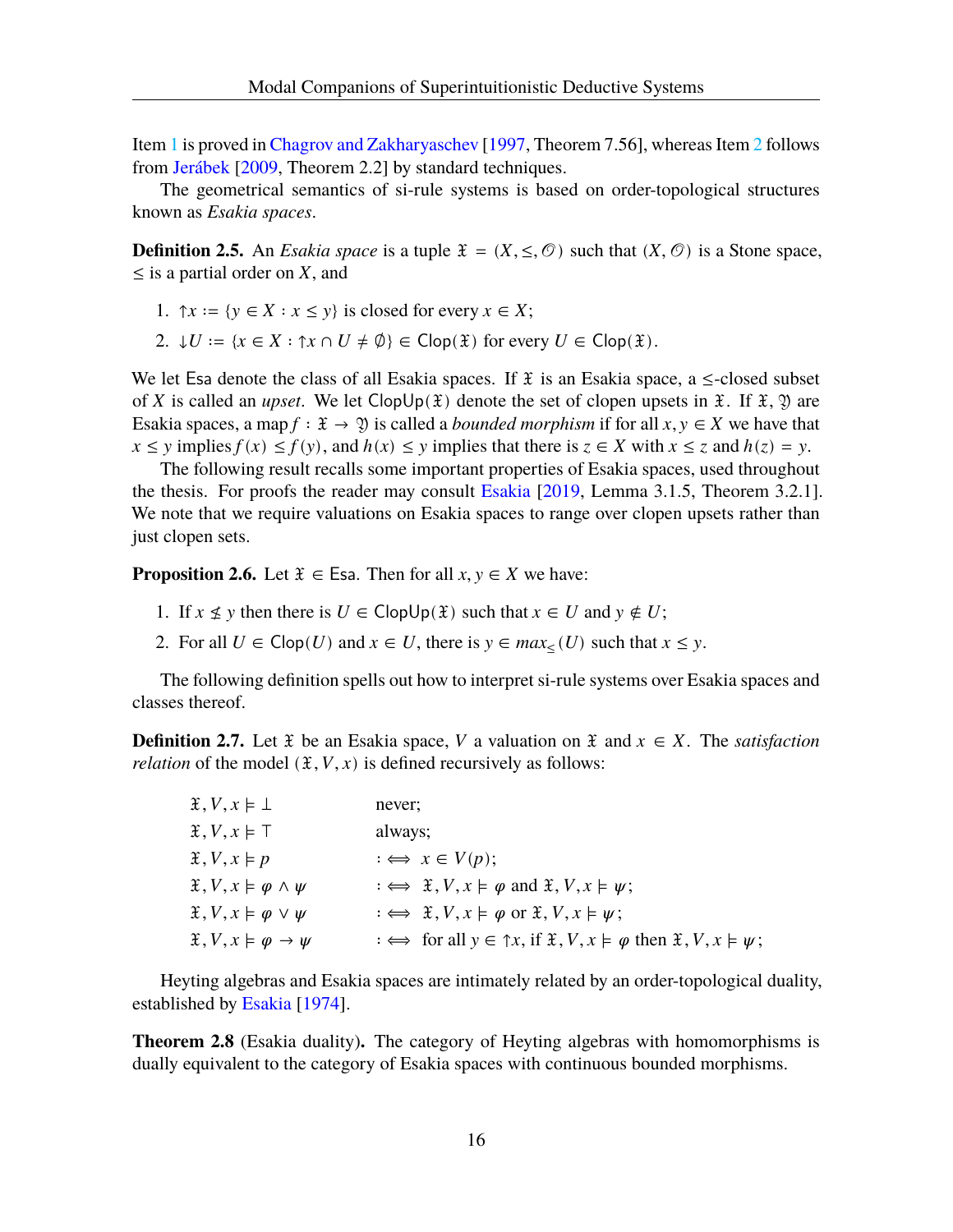*Proof sketch.* The reader may consult [Esakia](#page-108-11) [\[2019](#page-108-11), §3.4] for a modern detailed proof of this result. For objects, the duality works as follows. Given a Heyting algebra  $\mathfrak{H} \in HA$ , we construct its dual Esakia space

$$
\mathfrak{H}_*=(Spec(\mathfrak{H}),\mathcal{O},\leq),
$$

where  $\circled{e}$  is the Stone topology (as defined in § [1.2.3](#page-13-0)) and for every  $x, y \in Spec(\mathfrak{H})$ 

$$
x \le y \iff x \subseteq y.
$$

Conversely, given an Esakia space  $\mathfrak{X} \in \mathsf{Es}$ a its dual Heyting algebra is

$$
\mathfrak{X}^* = (\mathsf{ClopUp}(\mathfrak{X}), \cap, \cup, \rightarrow_{\leq}, X, \emptyset),
$$

where for all  $U, V \in \text{ClopUp}(\mathfrak{X})$  we have

$$
U\to_{\leq} V:=-{\downarrow}(U\smallsetminus V).
$$

Then one can prove that for every  $\mathfrak{H} \in HA$  we have  $\mathfrak{H} \cong \mathfrak{H}^*$ , and moreover that for every  $\mathfrak{X} \in \mathsf{Esa}$  we have  $\mathfrak{X} \cong \mathfrak{X}^*$ . As for morphisms, we have that  $h : \mathfrak{H} \to \mathfrak{K}$  is a homomorphism iff  $h^{-1}$ :  $\mathfrak{K}_* \to \mathfrak{H}_*$  is a continuous bounded morphism, and likewise  $f : \mathfrak{X} \to \mathfrak{Y}$  is a continuous bounded morphism iff  $f^{-1}: \mathfrak{Y}^* \to \mathfrak{X}^*$  is a homomorphism.  $\Box$ 

#### <span id="page-21-0"></span>§2.1.2 Modal Deductive Systems, Modal Algebras, and Modal Spaces

We shall now work in the *modal signature*,

$$
md:=\{\wedge,\vee,\neg,\Box,\bot,\top\}.
$$

The set *Frmmd* of modal formulae is defined recursively as follows.

 $\varphi ::= p | \bot | \top | \varphi \wedge \varphi | \varphi \vee \varphi | \neg \varphi | \Box \varphi.$ 

As usual we abbreviate  $\Diamond \varphi := \neg \Box \neg \varphi$ . Further, we let  $\varphi \rightarrow \psi := \neg \varphi \lor \psi$  and  $\varphi \leftrightarrow \psi :=$  $(\varphi \to \psi) \land (\psi \to \varphi).$ 

**Definition 2.9.** A *normal modal logic*, henceforth simply *modal logic*, is a logic M over *Frm* satisfying the following conditions:

- 1. CPC  $\subseteq$  M, where CPC is the classical propositional calculus;
- 2.  $\square(\varphi \to \psi) \to (\square \varphi \to \square \psi) \in M;$
- 3.  $\varphi \to \psi, \varphi \in M$  implies  $\psi \in M$  (MP);
- 4.  $\varphi \in M$  implies  $\Box \varphi \in M$  (NEC).

We denote the least modal logic by K. A *normal modal rule system*, henceforth simply *modal rule system*, is a rule system M over  $Frm_{md}$ , satisfying the following additional requirements: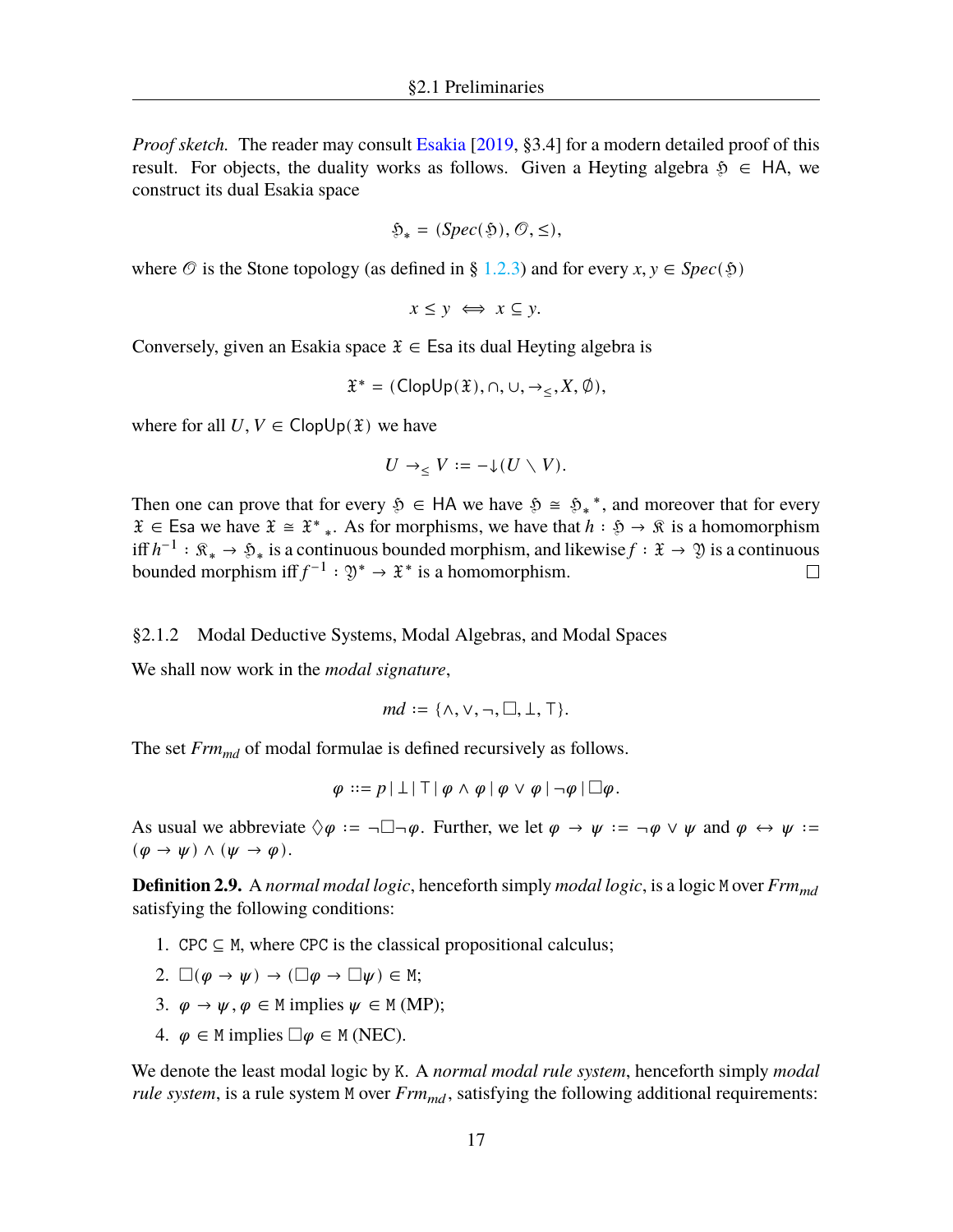- 1.  $/\varphi \in M$  whenever  $\varphi \in K$ ;
- 2.  $\varphi \to \psi$ ,  $\varphi / \psi \in M$  (MP-R);
- 3.  $\varphi/\Box \varphi \in M$  (NEC-R).

If M is a modal logic let **NExt**(M) be the set of modal logics extending M, and similarly for modal rule systems. Obviously, the set of modal logics coincides with **NExt**(K). It is well known that **NExt**(K) forms a lattice under the operations  $\oplus_{N\to\text{Ext}(K)}$  as join and intersection as meet. Clearly, for each  $M \in \mathbf{NExt}(K)$  there is always a least modal rule system  $K_R$  containing / $\varphi$  for each  $\varphi$  ∈ M. Therefore, K<sub>R</sub> is the least modal rule system. The set **NExt**(K<sub>R</sub>) is also a lattice when endowed with  $\bigoplus_{N\in \mathbf{X}t(K_R)}$  as join and intersection as meet. With slight abuse of notation, we refer to these lattices as we refer to their underlying sets, i.e. **NExt**(K) and  $NExt(K_R)$  respectively. Additionally, we make use of systematic ambiguity and write both  $\oplus_{N\to X}$  and  $\oplus_{N\to X}$  (K<sub>R</sub>) simply as  $\oplus$ , leaving context to clarify which operation is meant.

We have a modal counterpart of Proposition [2.2.](#page-19-2)

**Proposition 2.10.** The mappings  $(\cdot)_R$  and Taut $(\cdot)$  are mutually inverse complete lattice isomorphisms between **NExt**(K) and the sublattice of **NExt**(K<sub>R</sub>) consisting of all si-rule systems M such that  $Taut(M)<sub>R</sub> = M$ .

Algebraically, modal logics and modal rule systems are interpreted on *modal algebras*.

**Definition 2.11.** A *modal algebra* is a tuple  $\mathfrak{A} = (A, \wedge, \vee, \neg, \Box, 0, 1)$  such that  $(A, \wedge, \vee, \neg, 0, 1)$ is a Boolean algebra and the following equations hold:

$$
\Box 1 = 1 \tag{2.1}
$$

$$
\Box(a \land b) = \Box a \land \Box b \tag{2.2}
$$

We let MA denote the class of all modal algebras. By Theorem [1.10](#page-16-0), MA is a variety. We let **Var**(MA) and **Uni**(MA) be the lattice of subvarieties and the lattice of universal subclasses of MA respectively. We have the following analogue of Theorem [2.4.](#page-19-1)

**Theorem 2.12.** The following maps are pairs of mutually inverse dual isomorphisms:

- 1. Alg :  $NExt(K) \rightarrow Var(MA)$  and  $Th : Var(MA) \rightarrow NExt(K);$
- <span id="page-22-0"></span>2. Alg :  $NExt(K_R) \rightarrow Uni(MA)$  and  $ThR : Uni(MA) \rightarrow NExt(K_R)$ .

Item [2](#page-22-0) is proved in [Chagrov and Zakharyaschev](#page-107-9) [[1997,](#page-107-9) Theorem 7.56], whereas Item [2](#page-22-0) follows from [Bezhanishvili and Ghilardi](#page-107-10) [\[2014,](#page-107-10) Theorem 2.5].

Modal rule systems may also be given geometrical semantics. The central notion here is that of a *modal space*.

**Definition 2.13.** A *modal space* is a tuple  $\mathfrak{X} = (X, R, \mathcal{O})$ , such that  $(X, \mathcal{O})$  is a Stone space,  $R \subseteq X \times X$  is a binary relation, and

1.  $R[x] := \{ y \in X : Rxy \}$  is closed for every  $x \in X$ ;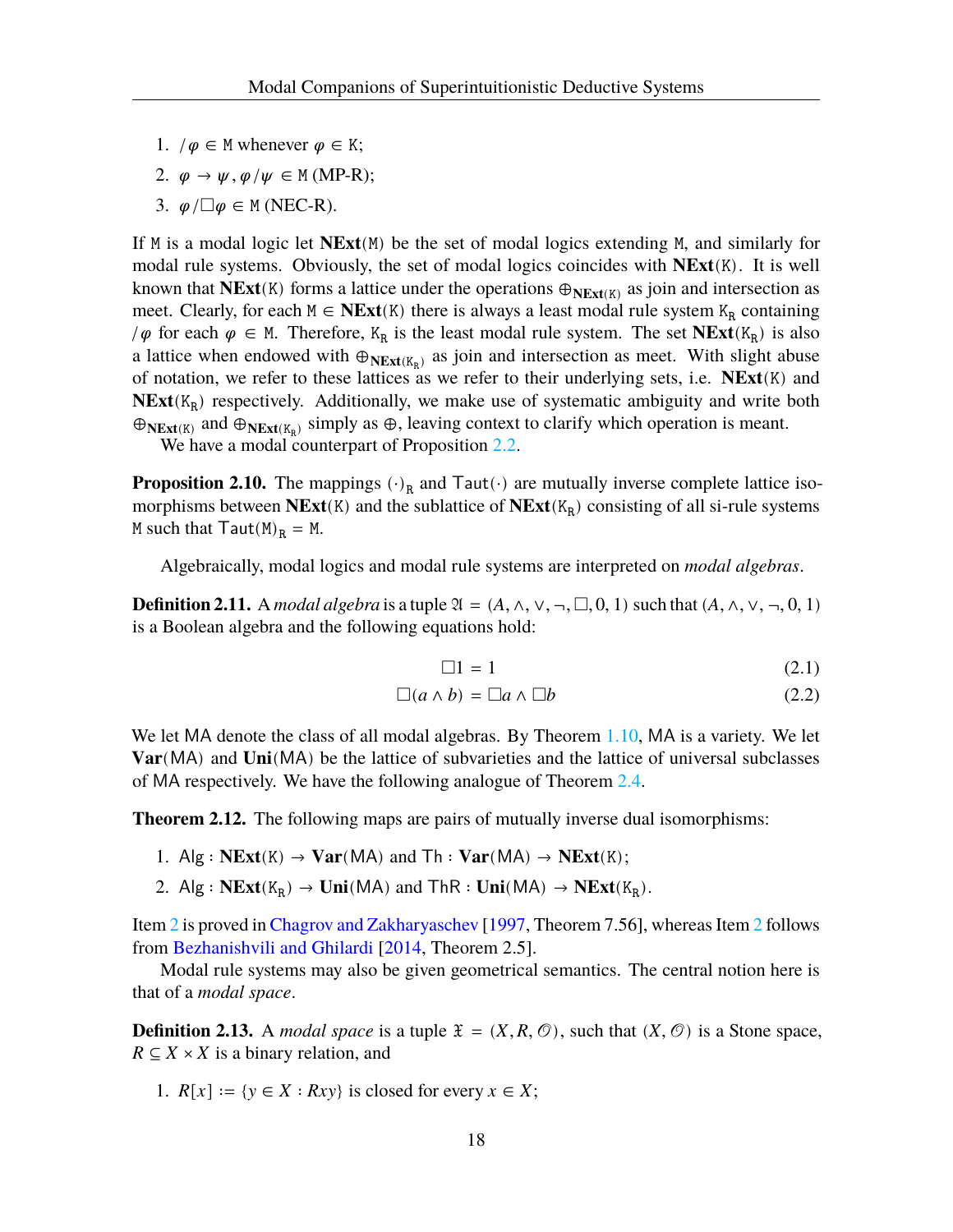2.  $R^{-1}(U) := \{x \in X : R[x] \cap U \neq \emptyset\} \in \text{Clop}(\mathfrak{X})$  for every  $U \in \text{Clop}(\mathfrak{X})$ .

We let Mod denote the class of all modal spaces. If  $\mathfrak{X}, \mathfrak{Y}$  are modal spaces, a map  $f : \mathfrak{X} \to \mathfrak{Y}$  is called a *bounded morphism* when for all  $x, y \in X$ , if  $Rxy$  then  $Rf(x)f(y)$ , and  $Rf(x)y$  implies that there is  $z \in X$  with  $Rxz$  and  $f(z) = y$ .

The following definition spells out how to interpret modal formulae over modal spaces and classes thereof.

**Definition 2.14.** Let  $\tilde{x}$  be an modal space, V a valuation on  $\tilde{x}$  and  $x \in X$ . The *satisfaction relation* of the model  $(\mathfrak{X}, V, x)$  is defined recursively as follows:

| $\mathfrak{X}, V, x \models \bot$               | never;                                                                                                       |
|-------------------------------------------------|--------------------------------------------------------------------------------------------------------------|
| $\mathfrak{X}, V, x \models \top$               | always;                                                                                                      |
| $\mathfrak{X}, V, x \models p$                  | $\Rightarrow x \in V(p);$                                                                                    |
| $\mathfrak{X}, V, x \models \neg \varphi$       | $\colon \iff \mathfrak{X}, V, x \not\models \varphi;$                                                        |
| $\mathfrak{X}, V, x \models \varphi \land \psi$ | $\Rightarrow$ $\mathfrak{X}, V, x \models \varphi$ and $\mathfrak{X}, V, x \models \psi$ ;                   |
| $\mathfrak{X}, V, x \models \varphi \lor \psi;$ | $\colon \Longleftrightarrow \mathfrak{X}, V, x \models \varphi \text{ or } \mathfrak{X}, V, x \models \psi;$ |
| $\mathfrak{X}, V, x \models \Box \varphi$       | $\colon \iff \mathfrak{X}, V, y \models \varphi \text{ for all } y \in R[x].$                                |

Thus, clearly,

 $\mathfrak{X}, V, x \models \Diamond \varphi : \iff \mathfrak{X}, V, y \models \varphi \text{ for some } y \in R[x].$ 

Stone duality between Boolean algebras and Stone spaces generalises smoothly to a topological duality relating modal algebras to modal spaces.

**Theorem 2.15** (Modal duality)**.** The category of modal algebras with homomorphisms is dually equivalent to the category of modal spaces with continuous bounded morphisms.

*Proof sketch.* A detailed proof can be found in [Sambin and Vaccaro](#page-109-5) [\[1988](#page-109-5), §3, §4]. For objects, the duality works as follows. Given a modal algebra  $\mathfrak{A} \in MA$ , we construct its dual modal space

$$
\mathfrak{A}_* = (Spec(\mathfrak{A}), \mathcal{O}, R_{\square}),
$$

where  $\mathcal O$  is the Stone topology (as defined in § [1.2.3](#page-13-0)) and for every  $x, y \in Spec(\mathfrak{A})$ 

$$
R_{\Box} xy \iff \text{ for all } a \in A : \Box a \in x \text{ implies } a \in y.
$$

Conversely, given a modal space  $\mathfrak{X} \in \mathsf{Mod}$  its dual modal algebra is

$$
\mathfrak{X}^*=(\mathsf{Clop}(\mathfrak{X}),\cap,\cup,\square_R,X,\emptyset)
$$

where for all  $U \in \text{Clop}(\mathfrak{X})$  we have

$$
\Box_R U := \{ x \in X : R[x] \subseteq U \}.
$$

Then one can prove that for every modal algebra  $\varphi$  we have  $\mathfrak{A} \cong \mathfrak{A}^*$ , and that for every modal space  $\mathfrak X$  we have  $\mathfrak X \cong \mathfrak X^*$ . As for morphisms, we have that  $h : \mathfrak A \to \mathfrak B$  is a homomorphism iff  $h^{-1}$  :  $\mathfrak{B}_* \to \mathfrak{A}_*$  is a continuous bounded morphism, and that  $f : \mathfrak{X} \to \mathfrak{Y}$  is a continuous bounded morphism iff  $f^{-1}: \mathfrak{Y}^* \to \mathfrak{X}^*$  is a homomorphism.  $\Box$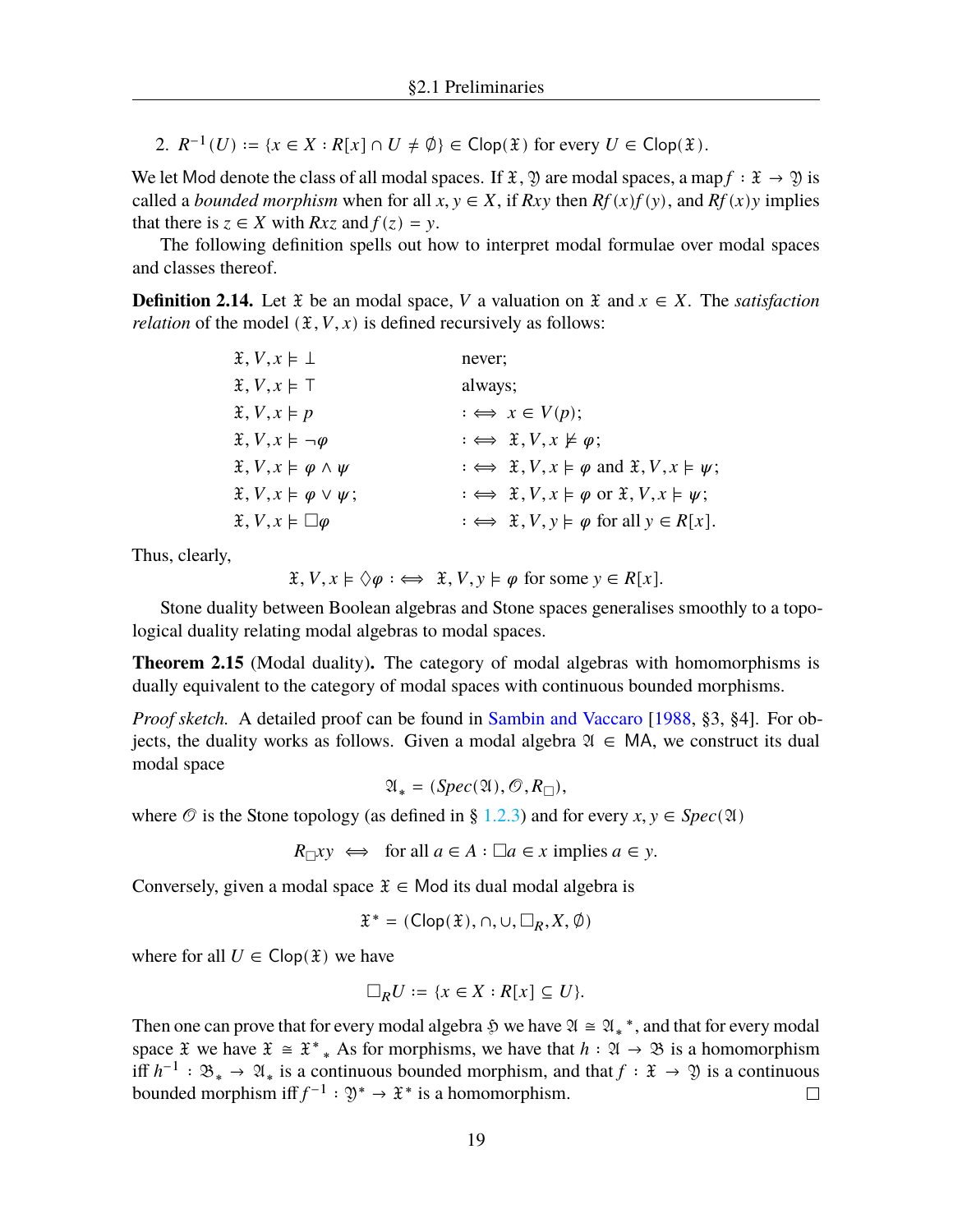In this thesis we are mostly concerned with modal algebras and modal spaces validating one of the following modal logics.

$$
K4 := K \oplus \Box p \to \Box \Box p
$$

$$
S4 := K4 \oplus \Box p \to p
$$

We let K4 ∶= Alg(K4) and S4 ∶= Alg(S4). We call algebras in K4 *transitive algebras*, and algebras in S4 *closure algebras*. It is obvious that for every  $\mathfrak{A} \in MA$ ,  $\mathfrak{A} \in KA$  iff  $\square \square a \leq \square a$ for every  $a \in A$ , and  $\mathfrak{A} \in S4$  iff  $\mathfrak{A} \in K4$  and additionally  $\Box a \le a$  for every  $a \in A$ . Moreover, it is easy to see that a modal space validates K4 iff it has a transitive relation, and that it validates S4 iff it has a reflexive and transitive relation (see [Chagrov and Zakharyaschev](#page-107-9) [1997,](#page-107-9) §3.8).

Let  $\mathfrak{X} \in \text{Spa}(K4)$ . A subset  $C \subseteq X$  is called a *cluster* if it is an equivalence class under the relation  $\sim$  defined by  $x \sim y$  iff both Rxy and Ryx. A cluster is called *improper* if it is a singleton, *proper* otherwise.

We recall some basic properties of K4- and S4-spaces.

<span id="page-24-0"></span>**Proposition 2.16.** Let  $\tilde{x} \in \text{Spa}(S4)$  and  $U \in \text{Clop}(\tilde{x})$ . Then the following conditions hold:

- 1. The set  $qmax_R(U)$  is closed;
- 2. If  $x \in U$  then there is  $y \in qmax_R(U)$  such that  $Rxy$ .

Moreover, let  $\mathfrak{X} \in \mathsf{Spa}(K4)$  and  $U \in \mathsf{Clop}(\mathfrak{X})$ . Then the following conditions hold:

- 3. The structure  $(X, R^+, \mathcal{O})$  is a S4-space, where for all  $x, y \in X$  we have  $R^+xy$  iff  $Rxy$  or  $x = y;$
- 4. The set  $qmax_R(U)$  is closed;
- 5. If  $x \in U$  then there is  $y \in qmax_R(U)$  such that  $Rxy$ .

*Proof.* Properties 1, 2 are proved in [Esakia](#page-108-11) [\[2019,](#page-108-11) Theorems 3.2.1, 3.2.3]. Property 3 is obvious, and properties 4, 5 are immediate consequences of 1, 2, and 3.  $\Box$ 

Among extensions of S4, the modal logic Grz plays a particularly central role in this thesis.

$$
\begin{aligned} \text{Grz}: &= \text{K} \oplus \Box(\Box(p \to \Box p) \to p) \to p \\ &= \text{S4} \oplus \Box(\Box(p \to \Box p) \to p) \to p \end{aligned}
$$

We let  $Grz := Alg(Grz)$ . It is not difficult to see that Grz coincides with the class of all closure algebras  $\mathfrak A$  such that for every  $a \in A$  we have

$$
\Box(\Box(a \to \Box a) \to a) \le a
$$

or equivalently,

$$
a\leq \diamond (a\wedge\neg \diamond (\diamond a\wedge \neg a)).
$$

A poset  $(X, R)$  is called *Noetherian* if it contains no infinite  $R$ -ascending chain of pairwise distinct points. It is well known that Grz is complete with respect to the class of Noetherian partially ordered Kripke frames [\[Chagrov and Zakharyaschev](#page-107-9), [1997,](#page-107-9) Corollary 5.52]. However, in general Grz-spaces may fail to be partially ordered, as is well known.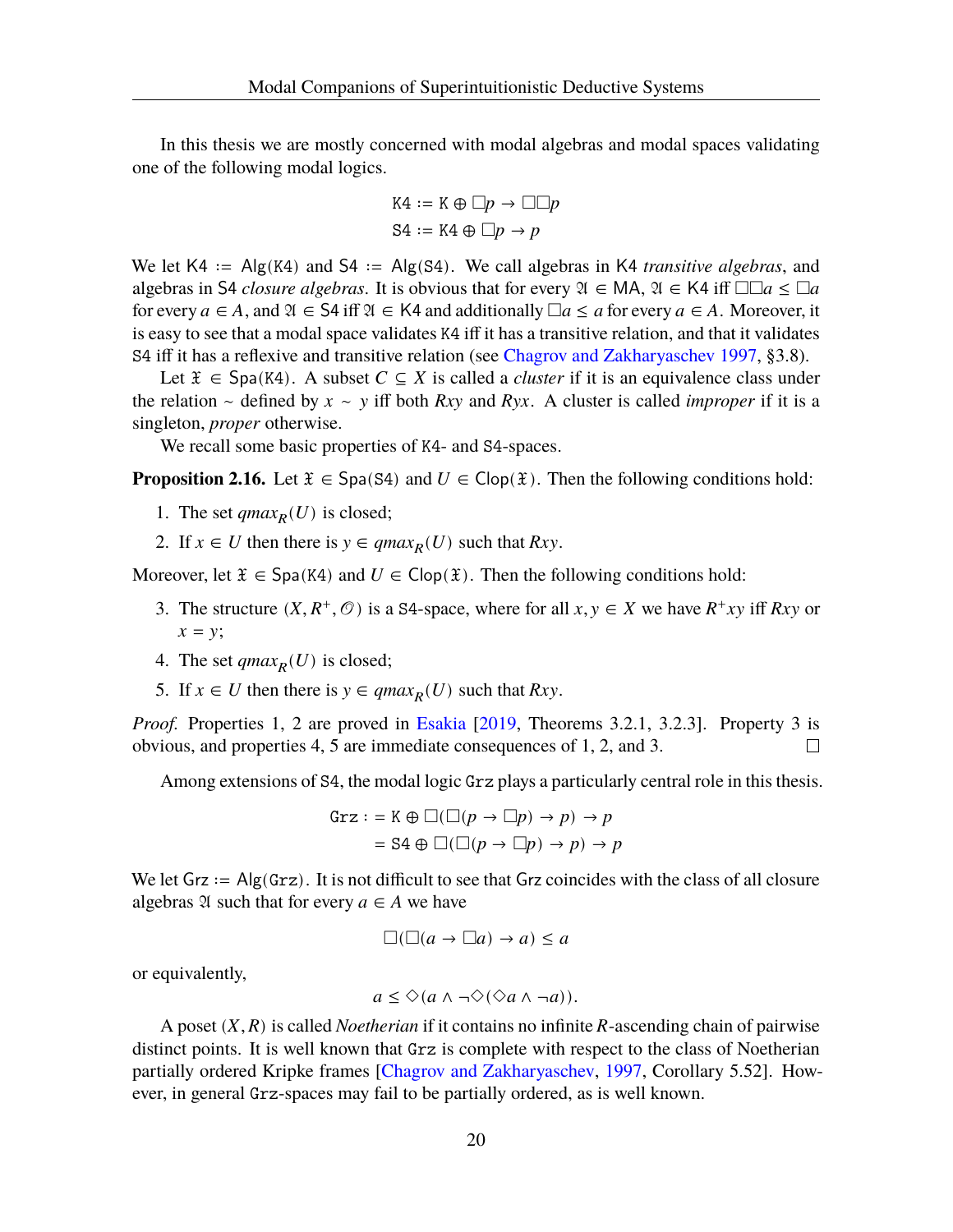**Example 2.17.** Consider the modal space  $\tilde{x}$ , where

- $X = \mathbb{N} \cup \{\omega_0, \omega_1\};$
- $R = \{(n, m) \in \mathbb{N} \times \mathbb{N} : m \le n\} \cup \{(\omega_i, x) \in X \times X : i \in \{0, 1\} \text{ and } x \in X\};$
- $\circ$  is given by the basis consisting of all  $U \subseteq X$  such that either U is a finite subset of N, or  $U = V \cup \{\omega_0, \omega_1\}$  with V a cofinite subset of N, or U is one of the following sets:



It is easy to verify that for all  $U \in \text{Clop}(\mathfrak{X})$ , if  $x \in U$  then there is  $y \in \max_R(U)$  such that  $Rxy$ . So let  $U \in \text{Clop}(\mathfrak{X})$  and suppose  $x \in U$ . By the fact just observed there is  $y \in max_R(U)$  such that Rxy. Now observe that  $y \in max_R(U)$  implies that there is no  $z \in X \setminus U$  with Ryz and  $R[z] \cap U \neq \emptyset$ . This shows  $y \in U \setminus R^{-1}(R^{-1}(U) \setminus U)$ , whence  $x \in R^{-1}(U \setminus R^{-1}(R^{-1}(U) \setminus U))$ . Therefore  $\tilde{x}$  is a Grz-space. But  $\tilde{x}$  contains a proper cluster, hence it is not partially ordered.

Still, clusters cannot occur just anywhere in a Grz-space, as the following result clarifies.

<span id="page-25-5"></span><span id="page-25-2"></span>**Proposition 2.18.** For every Grz-space  $\mathfrak{X}$  and  $U \in \text{Clop}(\mathfrak{X})$ , the following hold:

- 1.  $qmax_R(U) \subseteq max_R(U);$
- <span id="page-25-3"></span>2. The set  $max_R(U)$  is closed;
- <span id="page-25-1"></span>3. For every  $x \in U$  there is  $y \in pas_R(U)$  such that  $Rxy$ ;
- <span id="page-25-4"></span>4.  $max_R(U) \subseteq pas_R(U)$ .

Additionally, an S4-space  $\tilde{x}$  is a Grz-space if Item [3](#page-25-1) holds for every  $U \in \text{Clop}(\tilde{x})$ .

*Proof.* Item [1](#page-25-2) is proved in [Esakia](#page-108-11) [\[2019](#page-108-11), Theorem 3.5.6]. Item [2](#page-25-3) follows from Item 1 and Proposition [2.16](#page-24-0). Item [3](#page-25-1) is immediate from the Grz-axiom. Item [4](#page-25-4) then follows from Proposition [2.16](#page-24-0), Item [1](#page-25-2), and Item [3.](#page-25-1) The last part of the Proposition is proved in [Esakia](#page-108-11) [[2019](#page-108-11), Lemma 3.5.11].  $\Box$ 

<span id="page-25-0"></span>Let us say that  $U \subseteq X$  cuts a cluster  $C \subseteq X$  if both  $U \cap C \neq \emptyset$  and  $U \setminus C \neq \emptyset$ . As an immediate consequence of Item [4](#page-25-4) in Proposition [2.18](#page-25-5) we obtain that for any  $U \in \text{Clop}(\mathfrak{X})$ , neither  $max_R(U)$  nor  $pas_R(U)$  cut any clusters in  $\mathfrak{X}$ .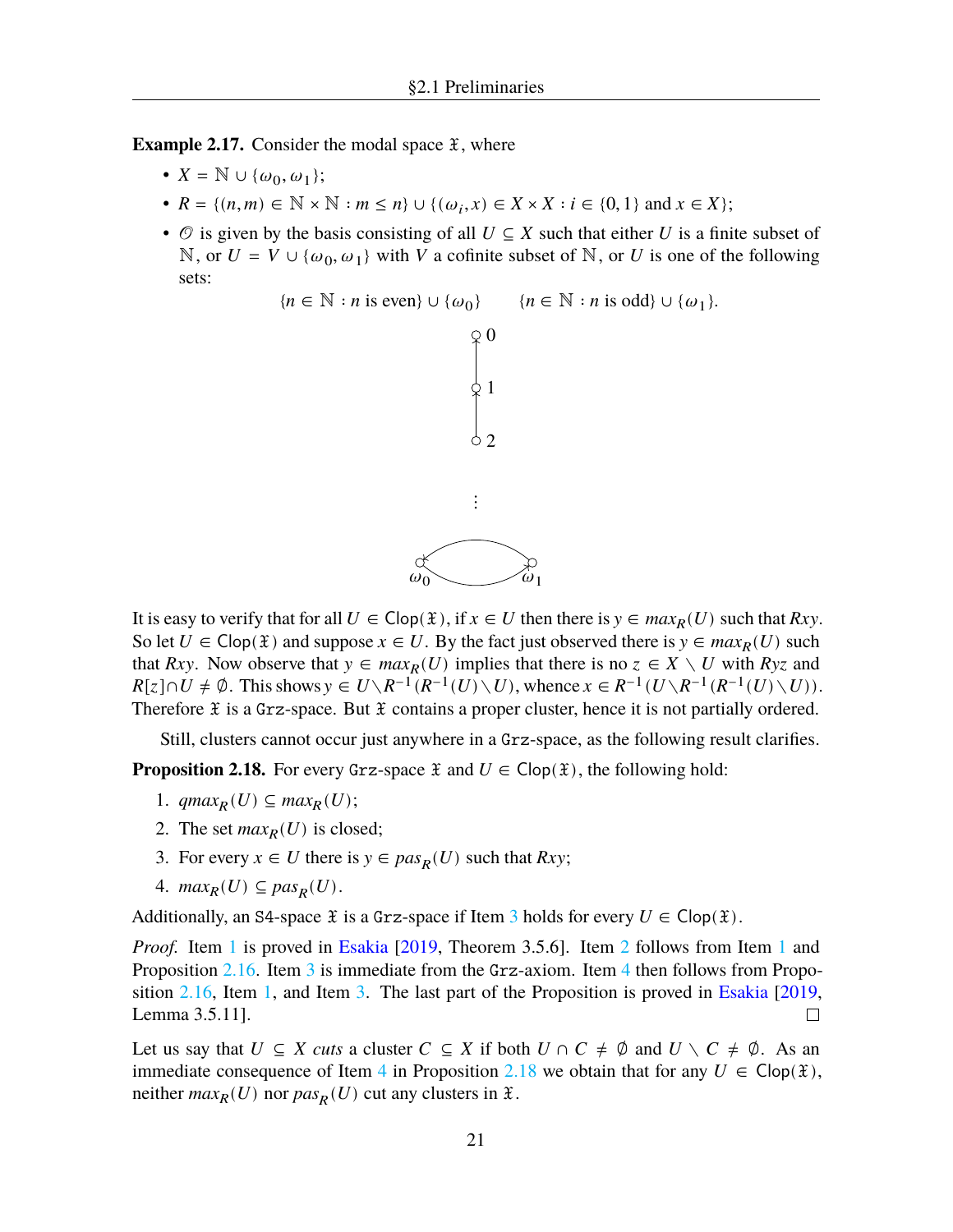## **§2.2 Stable Canonical Rules for Superintuitionistic and Modal Rule Systems**

In both the si and the modal cases, the *filtration* technique can be used to construct finite countermodels to a non-valid rule  $\Gamma/\Delta$ . Roughly, this construction consists of expanding finitely generated subreducts in a locally finite signature of arbitrary counter-models of  $\Gamma/\Delta$ , in such a way that the new operation added to the subreduct agrees with the original one on selected elements. Si and modal *stable canonical rules* are essentially syntactic devices for encoding finite filtrations. The present section briefly reviews this method in both the si and modal case. We point the reader to [Bezhanishvili et al.](#page-107-3) [[2016a,](#page-107-3)[b\]](#page-107-4); [Bezhanishvili and](#page-107-5) [Bezhanishvili](#page-107-5) [[2017\]](#page-107-5) and [Ilin](#page-108-13) [\[2018](#page-108-13), Ch. 5] for more in-depth discussion.

#### <span id="page-26-0"></span>§2.2.1 Supertintuitionistic Case

We begin by defining si stable canonical rules.

**Definition 2.19.** Let  $\mathfrak{H} \in HA$  be finite and  $D \subseteq A \times A$ . For every  $a \in H$  introduce a fresh propositional variable  $p_a$ . The *si stable canonical rule* of  $(\mathfrak{H}, D)$ , is defined as the rule  $\eta(\mathfrak{H}, D) = \Gamma/\Delta$ , where

$$
\Gamma = \{p_0 \leftrightarrow 0\} \cup \{p_1 \leftrightarrow 1\} \cup
$$
  
\n
$$
\{p_{a \land b} \leftrightarrow p_a \land p_b : a, b \in H\} \cup \{p_{a \lor b} \leftrightarrow p_a \lor p_b : a, b \in H\} \cup
$$
  
\n
$$
\{p_{a \to b} \leftrightarrow p_a \to p_b : (a, b) \in D\}
$$
  
\n
$$
\Delta = \{p_a \leftrightarrow p_b : a, b \in H \text{ with } a \neq b\}.
$$

We write si stable canonical rules of the form  $\eta(\xi, \phi)$  simply as  $\eta(\xi)$ , and call them *stable rules*.

If  $\mathfrak{H}, \mathfrak{K} \in HA$ , let us call a map  $h : \mathfrak{H} \to \mathfrak{K}$  stable if h is a bounded lattice homomorphism, i.e. if it preserves 0, 1,  $\wedge$ , and  $\vee$ . If  $D \subseteq H \times H$ , we say that h satisfies the *bounded domain condition* (BDC) for *D* if

$$
h(a \to b) = h(a) \to h(b)
$$

for every  $(a, b) \in D$ . It is not difficult to check that every stable map  $h : \mathfrak{H} \to \mathfrak{K}$  satisfies  $h(a \to b) \leq h(a) \to h(b)$  for every  $(a, b) \in H$ .

**Remark 2.20.** The BDC was originally called *closed domain condition* in, e.g., [Bezhanishvili](#page-107-3) [et al.](#page-107-3) [[2016a\]](#page-107-3); [Bezhanishvili and Bezhanishvili](#page-107-5) [\[2017\]](#page-107-5), following Zakharyaschev's terminology for a similar notion in the theory of his canonical formulae. The name *stable domain condition* was later used in [Bezhanishvili and Bezhanishvili](#page-107-11) [\[2020](#page-107-11)] to stress the difference with Zakharyaschev's notion. However, this choice may create confusion between the BDC and the property of being a stable map. The terminology used in this thesis is meant to avoid this, while concurrently highlighting the similarity between the geometric version of the BDC, to be presented in a few paragraphs, and the definition of a bounded morphism.

<span id="page-26-1"></span>The next two results characterise refutation conditions for si stable canonical rules. For detailed proofs the reader may consult [Bezhanishvili et al.](#page-107-4) [\[2016b](#page-107-4), Proposition 3.2].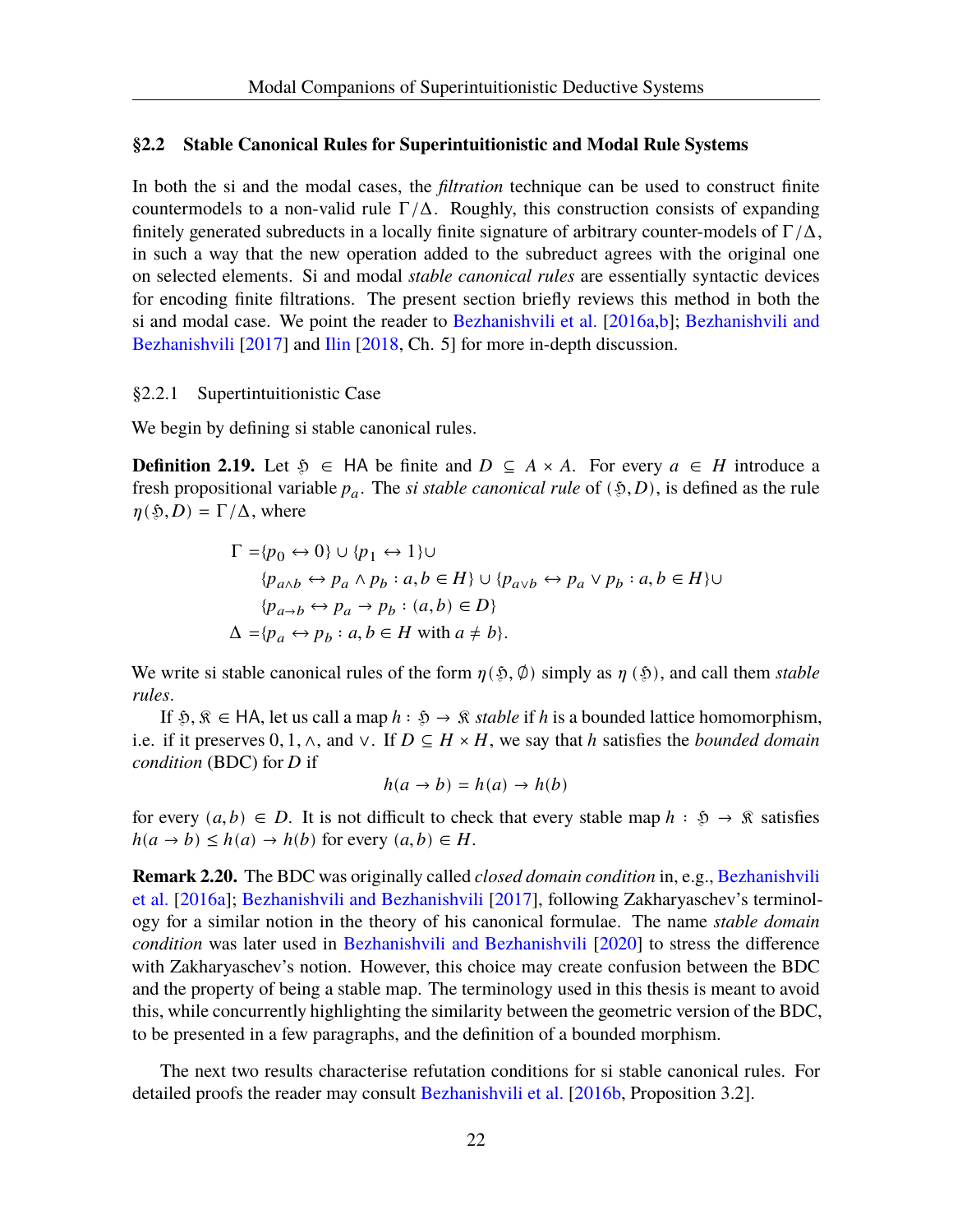**Proposition 2.21.** For every finite  $\mathfrak{H} \in HA$  and  $D \subseteq H \times H$ , we have  $\mathfrak{H} \not\models \eta(\mathfrak{H}, D)$ .

*Proof sketch.* Use the valuation  $V(p_a) = a$ .

<span id="page-27-1"></span>**Proposition 2.22.** For every  $\tilde{\varphi}, \tilde{\mathcal{R}} \in \mathsf{HA}$  with  $\tilde{\varphi}$  finite, and every  $D \subseteq H \times H$ , we have  $\Re \nvDash \eta(\varphi, D)$  iff there is a stable embedding  $h : \varphi \to \Re$  satisfying the BDC for D.

*Proof sketch.* ( $\Rightarrow$ ) Assume  $\Re \not\models \eta(\mathfrak{H}, D)$ , and take a valuation V on  $\Re$  such that  $\Re$ ,  $V \not\models$  $\eta(\S, D)$ . Define a map  $h : \S \to \S$  by setting  $h(a) = V(p_a)$ . Then h is the desired stable embedding satisfying the BDC for *D*.

(←) Assume we have a stable embedding  $h : \mathfrak{H} \to \mathfrak{K}$  satisfying the BDC for D. By the proof of Proposition [2.21](#page-26-1) we know that the valuation V with  $V(p_a) = a$  witnesses  $\mathfrak{H} \not\models$  $\eta(\mathfrak{H}, D)$ . So put  $V(p_a) = h(a)$ .  $\Box$ 

Si stable canonical rules also have uniform refutation conditions on Esakia spaces. If  $\mathfrak{X}, \mathfrak{Y}$  are Esakia spaces, a map  $f : \mathfrak{X} \to \mathfrak{Y}$  is called *stable* if  $x \leq y$  implies  $f(x) \leq f(y)$ , for all  $x, y \in X$ . If  $\delta \subseteq Y$  we say that f satisfies the BDC for  $\delta$  if for all  $x \in X$ ,

$$
\uparrow f(x) \cap \mathfrak{d} \neq \emptyset \Rightarrow f[\uparrow x] \cap \mathfrak{d} \neq \emptyset.
$$

If  $\mathcal{D} \subseteq \varphi(Y)$  then we say that f satisfies the BDC for  $\mathcal{D}$  if it does for each  $\mathcal{D} \in \mathcal{D}$ . If  $\mathcal{D}$  is a finite Heyting algebra and  $D \subseteq H$ , for every  $(a, b) \in D$  set  $\delta_{(a, b)} := \beta(a) \setminus \beta(b)$ . Finally, put

$$
\mathfrak{D} := \{ \mathfrak{d}_{(a,b)} : (a,b) \in D \}.
$$

The following result follows straightforwardly from [Bezhanishvili and Bezhanishvili](#page-107-5) [[2017](#page-107-5), Lemma 4.3].

<span id="page-27-0"></span>**Proposition 2.23.** For every Esakia space  $\tilde{x}$  and any si stable canonical rule  $\eta(\tilde{y}, D)$ , we have  $\mathfrak{X} \not\models \eta(\mathfrak{H}, D)$  iff there is a continuous stable surjection  $f : \mathfrak{X} \to \mathfrak{H}_*$  satisfying the BDC for the family  $\mathfrak{D} := \{ \mathfrak{d}_{(a,b)} : (a,b) \in D \}.$ 

In view of Proposition [2.23,](#page-27-0) when working with Esakia spaces we shall often write a si stable canonical rule  $\eta(\mathfrak{H}, D)$  as  $\eta(\mathfrak{H}_*, \mathfrak{D})$ .

Stable maps and the BDC are closely related to the filtration construction. We recall its definition in an algebraic setting, and state the fundamental theorem underwriting most of its applications.

**Definition 2.24.** Let  $\mathfrak{H}$  be a Heyting algebra, V a valuation on  $\mathfrak{A}$ , and  $\Theta$  a finite, subformula closed set of formulae. A (finite) model ( $\mathcal{R}', V'$ ) is called a (*finite*) *filtration of* ( $\mathfrak{H}, V$ ) *through* Θ if the following hold:

- 1.  $\mathcal{R}' = (\mathcal{R}, \rightarrow)$ , where  $\mathcal{R}$  is the bounded sublattice of  $\mathcal{L}$  generated by  $\bar{V}[\Theta]$ ;
- 2.  $V(p) = V'(p)$  for every propositional variable  $p \in \Theta$ ;
- 3. The inclusion  $\subseteq \mathfrak{H} \to \mathfrak{K}$  is a stable embedding satisfying the BDC for the set

$$
\{(\bar{V}'(\varphi), \bar{V}'(\psi)) : \varphi \to \psi \in \Theta\}.
$$

 $\Box$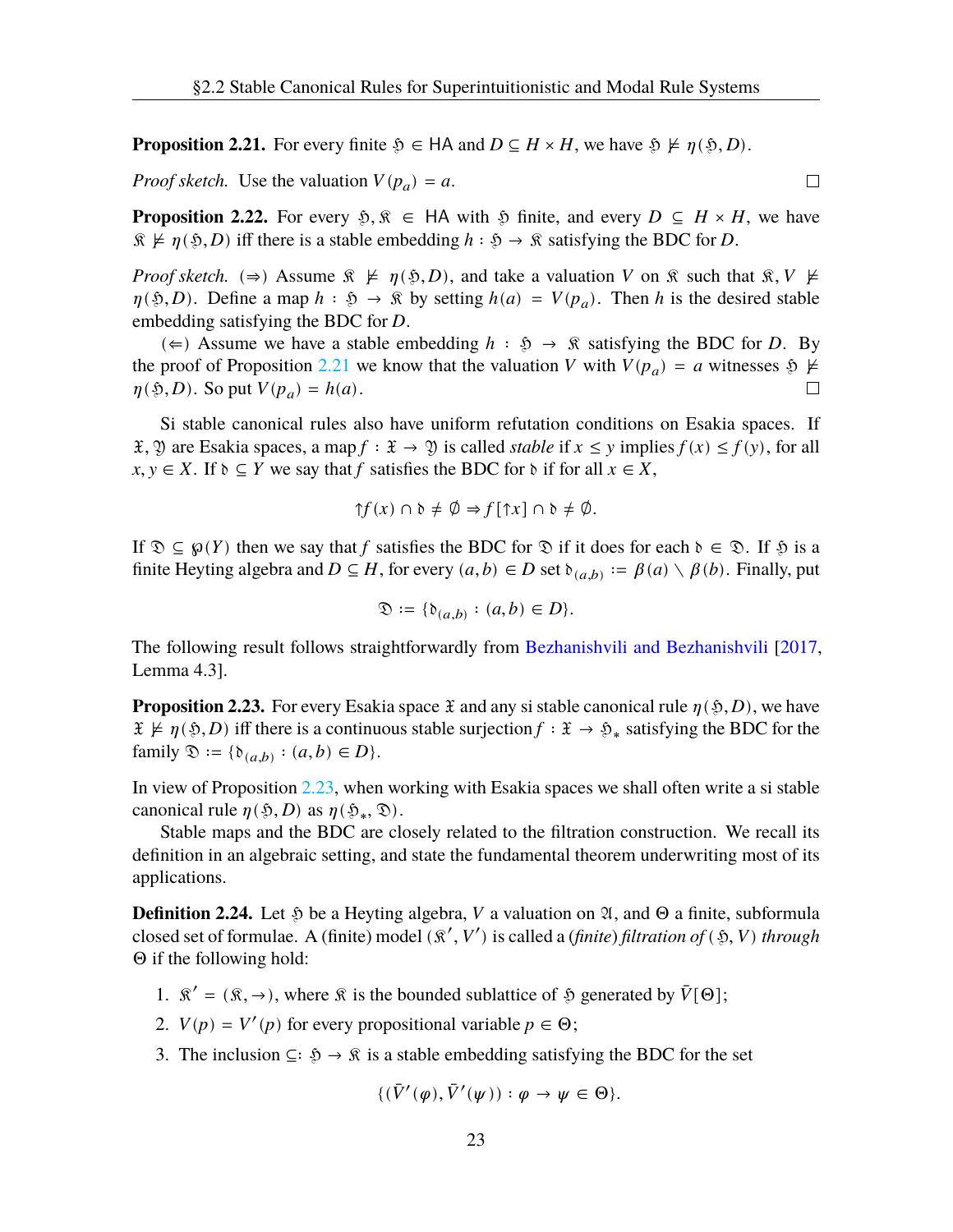**Theorem 2.25** (Filtration theorem for Heyting algebras). Let  $\mathfrak{H} \in HA$  be a Heyting algebra, V a valuation on \$, and  $\Theta$  a a finite, subformula closed set of formulae. If  $(\mathcal{R}', V')$  is a filtration of ( $\mathfrak{H}, V$ ) through  $\Theta$  then for every  $\varphi \in \Theta$  we have

$$
\bar{V}(\varphi) = \bar{V}'(\varphi).
$$

Consequently, for every rule  $\Gamma/\Delta$  such that  $\gamma, \delta \in \Theta$  for each  $\gamma \in \Gamma$  and  $\delta \in \Delta$  we have

$$
\mathfrak{H}, V \models \Gamma/\Delta \iff \mathfrak{K}, V' \models \Gamma/\Delta.
$$

A proof of the filtration theorem above follows from, e.g., the proof of [Bezhanishvili and](#page-107-5) [Bezhanishvili](#page-107-5) [[2017,](#page-107-5) Lemma 3.6].

The next result establishes that every si rule is equivalent to finitely many si stable canonical rules. This lemma was proved in [Bezhanishvili et al.](#page-107-4) [[2016b,](#page-107-4) Proposition 3.3], but we rehearse the proof here to illustrate the exact role of filtration in the machinery of stable canonical rules.

<span id="page-28-0"></span>**Lemma 2.26.** For every si rule  $\Gamma/\Delta$  there is a finite set  $\Xi$  of si stable canonical rules such that for any  $\hat{x} \in HA$  we have  $\hat{x} \not\models \Gamma/\Delta$  iff there is  $\eta(\hat{p}, D) \in \Xi$  such that  $\hat{x} \not\models \eta(\hat{p}, D)$ .

*Proof.* Since bounded distributive lattices are locally finite there are, up to isomorphism, only finitely many pairs  $($  5, D) such that

- $\mathfrak{H}$  is at most *k*-generated as a bounded distributive lattice, where  $k = |Sfor(\Gamma/\Delta)|$ ;
- $D = \{(\bar{V}(\varphi), \bar{V}(\psi)) : \varphi \to \psi \in \text{Sfor}(\Gamma/\Delta)\}\)$ , where V is a valuation on  $\mathfrak H$  refuting  $Γ/Δ.$

Let  $\Xi$  be the set of all rules  $\eta(\xi, D)$  for all such pairs  $(\xi, D)$ , identified up to isomorphism.

 $(\Rightarrow)$  Assume  $\hat{\mathcal{R}} \not\models \Gamma/\Delta$  and take a valuation V on  $\hat{\mathcal{R}}$  refuting  $\Gamma/\Delta$ . Consider the bounded distributive sublattice  $\Im$  of  $\Re$  generated by  $\overline{V}[Sfor(\Gamma/\Delta)]$ . Since bounded distributive lattices are locally finite,  $\Im$  is finite. Define a binary operation  $\rightsquigarrow$  on  $\Im$  by setting, for all  $a, b \in J$ ,

$$
a \rightsquigarrow b := \bigvee \{c \in J : a \wedge c \leq b\}.
$$

Clearly,  $\mathfrak{I}' := (\mathfrak{I}, \rightsquigarrow)$  is a Heyting algebra. Define a valuation V' on  $\mathfrak{I}'$  with  $V'(p) = V(p)$ if  $p \in \Theta$ ,  $V'(p)$  arbitrary otherwise. Since  $\Im'$  is a sublattice of  $\Re$ , the inclusion  $\subseteq$  is a stable embedding. Now let  $\varphi \to \psi \in \Theta$ . Then  $\bar{V}'(\varphi) \to \bar{V}'(\psi) \in J$ . From the fact that  $\subseteq$  is a stable embedding it follows that  $\bar{V}'(\varphi) \rightsquigarrow \bar{V}'(\psi) \leq \bar{V}'(\varphi) \rightarrow \bar{V}'(\psi)$ . Conversely, by the properties of Heyting algebras we know that  $\bar{V}'(\varphi) \to \bar{V}'(\psi) \wedge \bar{V}'(\varphi) \leq \bar{V}'(\psi)$ . But since  $\bar{V}'(\varphi) \to$  $\overline{V}'(\psi) \in J$ , by the definition of  $\rightsquigarrow$  it follows that  $\overline{V}'(\varphi) \rightarrow \overline{V}'(\psi) \leq \overline{V}'(\varphi) \rightsquigarrow \overline{V}'(\psi)$ . Thus  $\overline{V}'(\varphi) \rightsquigarrow \overline{V}'(\psi) = \overline{V}'(\varphi) \rightarrow \overline{V}'(\psi)$  as desired. We have shown that the model  $(\mathfrak{J}', V')$  is a filtration of the model  $(\mathcal{R}, V)$  through  $Sfor(\Gamma/\Delta)$ , which implies  $\mathcal{J}', V' \not\models \Gamma/\Delta$ .

(∈) Assume that there is  $\eta(\mathfrak{H}, D) \in \Xi$  such that  $\mathfrak{R} \not\models \eta(\mathfrak{H}, D)$ . Let V be the valuation associated with D in the sense spelled out above. Then  $\mathfrak{H}, V \not\models \Gamma/\Delta$ . Moreover  $(\mathfrak{H}, V)$  is a filtration of the model  $(\mathcal{R}, V)$ , so by the filtration theorem it follows that  $\mathcal{R}, V \nvDash \Gamma/\Delta$ .  $\Box$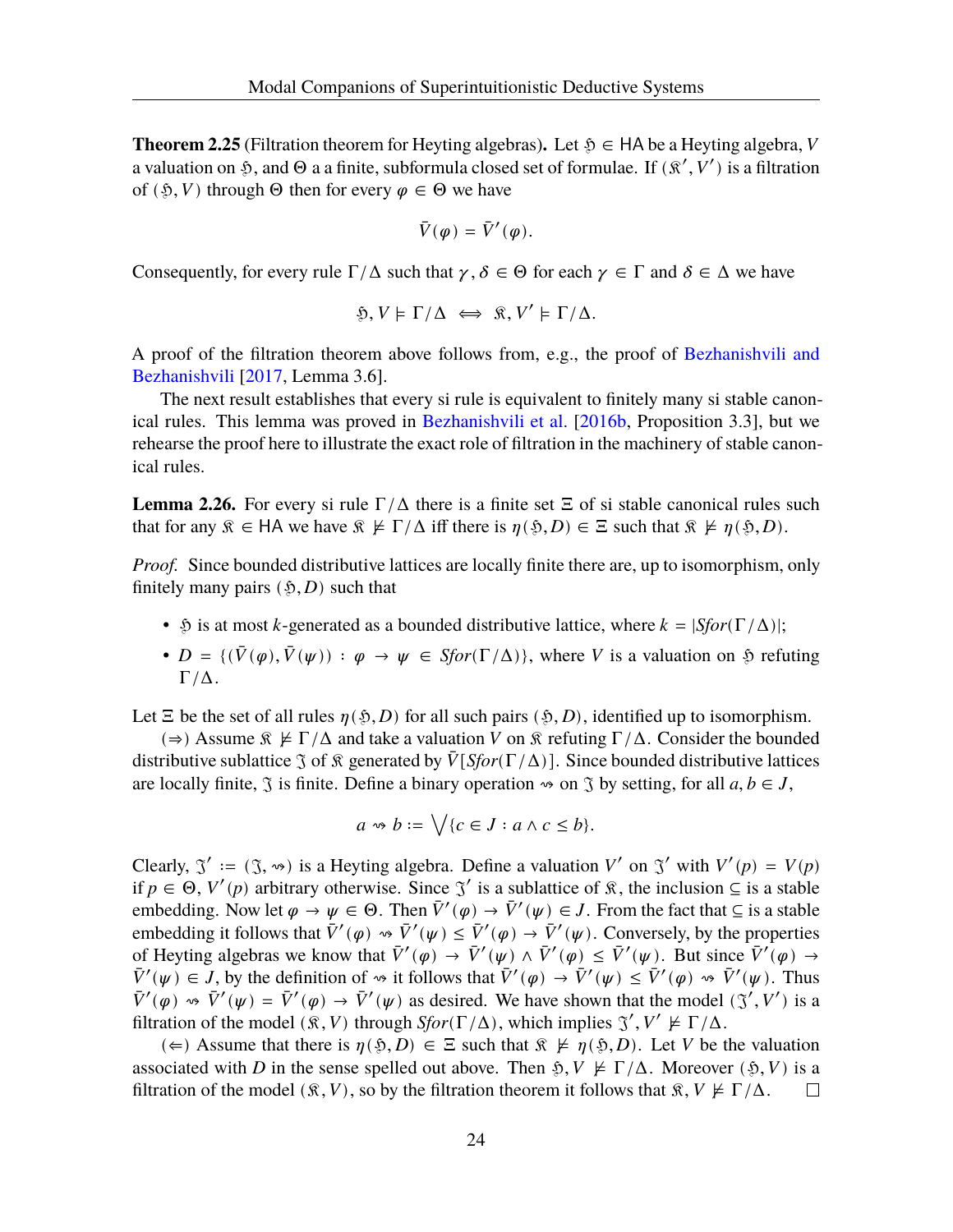As an immediate consequence we obtain a uniform axiomatisation of all si-rule systems by means of si stable canonical rules.

**Theorem 2.27** [\(Bezhanishvili et al.](#page-107-4) [2016b](#page-107-4), Proposition 3.4). Any si-rule system  $L$  ∈  $\text{Ext}(\text{IPC}_R)$ is axiomatisable over  $IPC_R$  by some set of si stable canonical rules.

*Proof.* Let  $L \in \text{Ext}(\text{IPC}_R)$ , and take a set of rules  $\Xi$  such that  $L = \text{IPC}_R \oplus \Xi$ . By Lemma [2.26](#page-28-0), for every  $\Gamma/\Delta \in \Xi$  there is a finite set  $\Pi_{\Gamma/\Delta}$  of si stable canonical rules whose conjunction is equivalent to  $\Gamma/\Delta$ . But then L = IPC<sub>R</sub>  $\oplus \bigcup_{\Delta/\Gamma \in \Xi} \Pi_{\Gamma/\Delta}$ .  $\Box$ 

#### <span id="page-29-0"></span>§2.2.2 Modal Case

We now turn to modal stable canonical rules.

**Definition 2.28.** Let  $\mathfrak{A} \in MA$  be finite and  $D \subseteq A$ . For every  $a \in A$  introduce a fresh propositional variable  $p_a$ . The *modal stable canonical rule* of  $(\mathfrak{A}, D)$  is defined as the rule  $\mu(\mathfrak{A}, D) = \Gamma/\Delta$ , where

$$
\Gamma = \{p_{\neg a} \leftrightarrow \neg p_a : a \in A\} \cup
$$
  
\n
$$
\{p_{a \land b} \leftrightarrow p_a \land p_b : a, b \in A\} \cup \{p_{a \lor b} \leftrightarrow p_a \lor p_b : a, b \in A\} \cup
$$
  
\n
$$
\{p_{\Box a} \rightarrow \Box p_a : a \in A\} \cup \{\Box p_a \rightarrow p_{\Box a} : a \in D\}
$$
  
\n
$$
\Delta = \{p_a : a \in A \setminus 1\}.
$$

As in the si case, a modal stable canonical rule of the form  $\mu(\mathfrak{A}, \phi)$  is written simply as  $\mu(\mathfrak{A})$ and called a *stable rule*.

If  $\mathfrak{A}, \mathfrak{B} \in \mathsf{MA}$  are modal algebras, let us call a map  $h : \mathfrak{A} \to \mathfrak{B}$  stable if for every  $a \in A$ we have  $h(\Box a) \leq \Box h(a)$ . If  $D \subseteq A$ , we say that h satisfies the *bounded domain condition* (BDC) for *D* if  $h(\Box a) = \Box h(a)$  for every  $a \in D$ .

The following two propositions are modal counterparts to Propositions [2.21](#page-26-1) and [2.22](#page-27-1). Their proofs are similar to the latter's, and can be found in [Bezhanishvili et al.](#page-107-3) [[2016a,](#page-107-3) Lemma 5.3, Theorem 5.4].

**Proposition 2.29.** For every finite  $\mathfrak{A} \in MA$  and  $D \subseteq A$ , we have  $\mathfrak{A} \not\models \mu(\mathfrak{A}, D)$ .

**Proposition 2.30.** For every  $\mathfrak{A}, \mathfrak{B} \in M$ A with  $\mathfrak{A}$  finite, and every  $D \subseteq A$ , we have  $\mathfrak{B} \not\models$  $\mu(\mathfrak{A}, D)$  iff there is a stable embedding  $h : \mathfrak{A} \to \mathfrak{B}$  satisfying the BDC for D.

Refutation conditions for modal stable canonical rules on modal spaces are obtained in analogous fashion to the si case. If  $\mathfrak{X}, \mathfrak{Y}$  are modal spaces, a map  $f : \mathfrak{X} \to \mathfrak{Y}$  is called *stable* if for all  $x, y \in X$ , we have that  $Rxy$  implies  $Rf(x)f(y)$ . If  $\delta \subseteq Y$  we say that f satisfies the BDC for  $\delta$  if for all  $x \in X$ ,

$$
R[f(x)] \cap \mathfrak{d} \neq \emptyset \Rightarrow f[R[x]] \cap \mathfrak{d} \neq \emptyset.
$$

<span id="page-29-1"></span>If  $\mathcal{D} \subseteq \mathcal{D}(Y)$  then we say that f satisfies the BDC for  $\mathcal{D}$  if it does for each  $\mathcal{D} \in \mathcal{D}$ . If  $\mathcal{D}$  is a finite modal algebra and  $D \subseteq H$ , for every  $a \in D$  set  $\delta_a := -\beta(a)$ . Finally, put  $\mathfrak{D} := {\delta_a : a \in D}$ . The following result is proved in [Bezhanishvili et al.](#page-107-3) [2016a](#page-107-3), Theorem 3.6.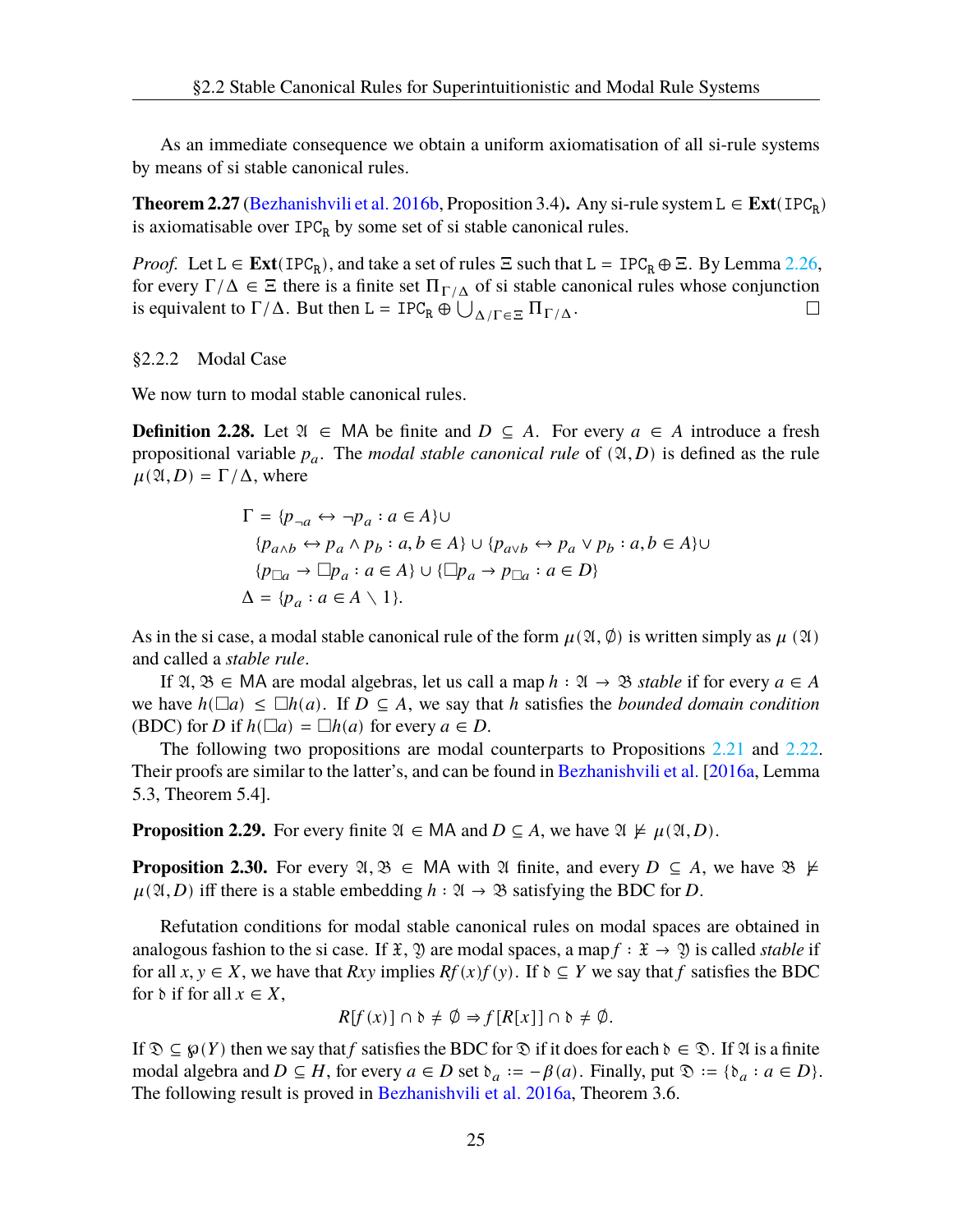**Proposition 2.31.** For every modal space  $\tilde{x}$  and any modal stable canonical rule  $\mu(\mathfrak{A}, D)$ ,  $\mathfrak{X} \not\models \mu(\mathfrak{A}, D)$  iff there is a continuous stable surjection  $f : \mathfrak{X} \to \mathfrak{A}_*$  satisfying the BDC for  $\mathfrak{D}$ .

In view of Proposition [2.31](#page-29-1), when working with modal spaces we may write a modal stable canonical rule  $\mu(\mathfrak{A}, D)$  as  $\mu(\mathfrak{A}_*, \mathfrak{D})$ .

As in the si case, stable maps and the BDC are closely related to the filtration technique.

<span id="page-30-0"></span>**Definition 2.32.** Let  $\mathfrak A$  be a modal algebra,  $V$  a valuation on  $\mathfrak A$ , and  $\Theta$  a finite, subformula closed set of formulae. A (finite) model  $(\mathfrak{B}, V')$  is called a (*finite*) *filtration of*  $(\mathfrak{A}, V)$  *through* Θ if the following conditions hold:

- 1.  $\mathfrak{B} = (\mathfrak{B}', \square)$ , where  $\mathfrak{B}'$  is the Boolean subalgebra of  $\mathfrak{A}$  generated by  $\overline{V}[\Theta]$ ;
- 2.  $V(p) = V'(p)$  for every propositional variable  $p \in \Theta$ ;
- 3. The inclusion ⊆∶  $\mathfrak{B} \rightarrow \mathfrak{A}$  is a stable embedding satisfying the BDC for the set

$$
\{\bar{V}(\varphi): \square\varphi\in \Theta\}
$$

The following result is proved, e.g., in [Bezhanishvili et al.](#page-107-3) [\[2016a](#page-107-3), Lemma 4.4].

**Theorem 2.33** (Filtration theorem for modal algebras). Let  $\mathfrak{A} \in MA$  be a modal algebra, V a valuation on  $\mathfrak A$ , and  $\Theta$  a finite, subformula closed set of formulae. If  $(\mathfrak{B}', V')$  is a filtration of ( $\mathfrak{A}, V$ ) through  $\Theta$  then for every  $\varphi \in \Theta$  we have

$$
\bar{V}(\varphi) = \bar{V}'(\varphi).
$$

Consequently, for every rule  $\Gamma/\Delta$  such that  $\gamma, \delta \in \Theta$  for each  $\gamma \in \Gamma$  and  $\delta \in \Delta$  we have

$$
\mathfrak{A}, V \models \Gamma/\Delta \iff \mathfrak{B}, V' \models \Gamma/\Delta.
$$

Unlike the si case, filtrations of a given model through a given set of formulae are not necessarily unique when they exist. Depending on which construction is preferred, different properties of the original model may or may not be preserved. In this chapter we mainly deal with closure algebras, whence we are particularly interested in filtrations preserving reflexivity and transitivity. It is very easy to see that any filtration preserves reflexivity. Whilst, in general, the filtration of a transitive model may fail to be transitive, transitive filtrations of transitive models can be constructed in multiple ways. Here we restrict attention to one particular construction.

**Definition 2.34.** Let  $\mathfrak{A} \in \mathcal{S}4$ , V a valuation on  $\mathfrak{A}$  and  $\Theta$  a finite, subformula closed set of formula. The *(least) transitive filtration* of  $(\mathfrak{A}, V)$  is a pair  $(\mathfrak{B}', V')$  with  $\mathfrak{B}' = (\mathfrak{B}, \blacksquare)$ , where  $\mathfrak{B}$  and  $V'$  are as per Definition [2.32](#page-30-0), and for all *b* ∈ *B* we have

$$
\blacksquare b := \bigvee \{ \square a : \square a \le \square b \text{ and } a, \square a \in B \}
$$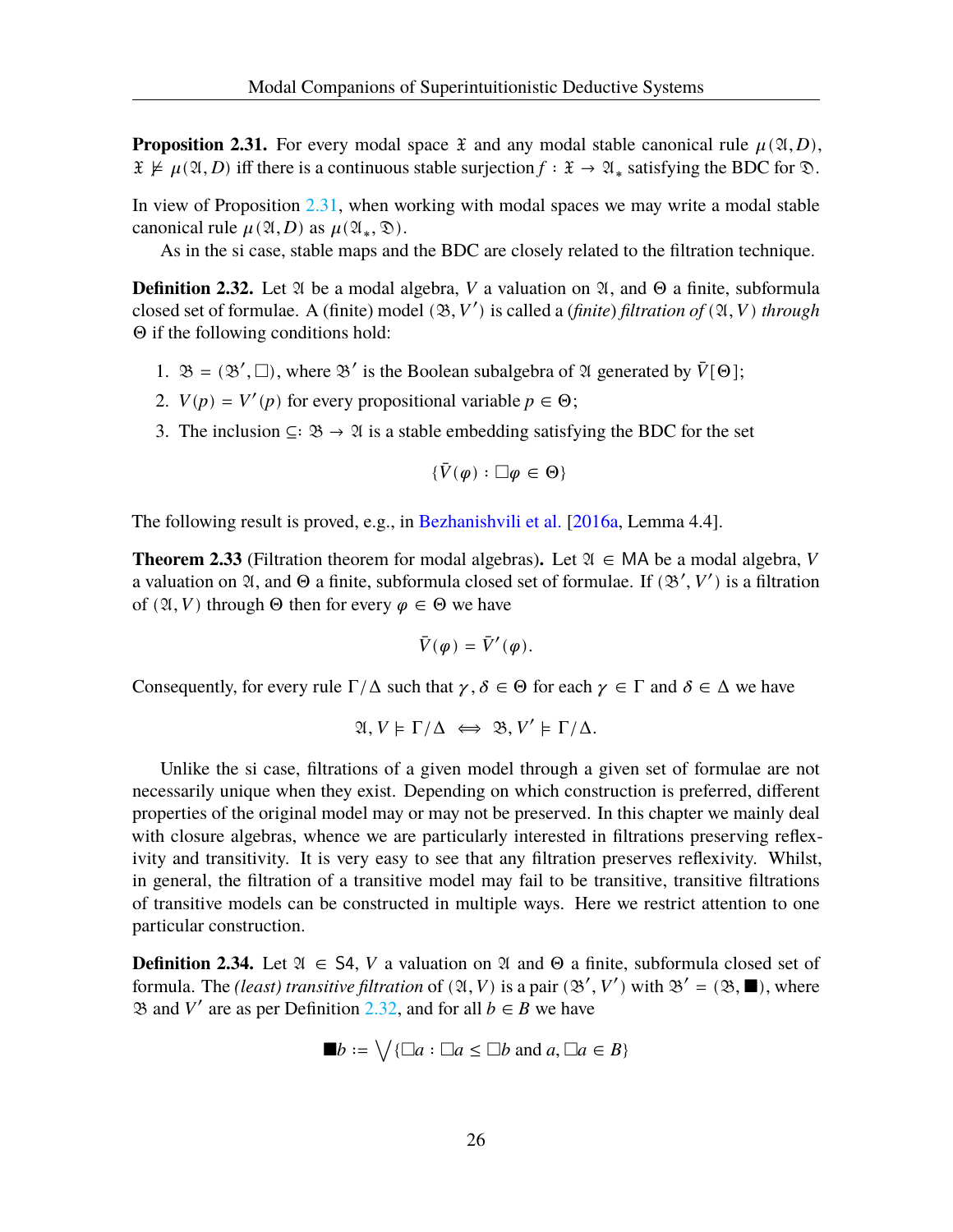It is easy to see that transitive filtrations of transitive models are indeed based on closure algebras (cf. e.g. [Bezhanishvili et al.](#page-107-3) [2016a](#page-107-3), Lemma 6.2).

Transitive filtrations provide the necessary countermodels to rewrite modal rules into (conjunctions of) modal stable canonical rules. The following lemma, which is a modal counterpart to Lemma [2.26,](#page-28-0) explains how.

<span id="page-31-2"></span>**Lemma 2.35** ([Bezhanishvili et al.](#page-107-3) [2016a,](#page-107-3) Theorem 5.5). For every modal rule  $\Gamma/\Delta$  there is a finite set  $\Xi$  of modal stable canonical rules of the form  $\mu(\mathfrak{A}, D)$  with  $\mathfrak{A} \in S_4$ , such that for any  $\mathfrak{B} \in S4$  we have that  $\mathfrak{B} \not\models \Gamma/\Delta$  iff there is  $\mu(\mathfrak{A}, D) \in \Xi$  such that  $\mathfrak{B} \not\models \mu(\mathfrak{A}, D)$ .

*Proof.* Since Boolean algebras are locally finite there are, up to isomorphism, only finitely many pairs  $(2I, D)$  such that

- 24 is at most *k*-generated as a Boolean algebra, where  $k = |Sfor(\Gamma/\Delta)|$ ;
- $D = {\bar{V}(\varphi)} : \Box \varphi \in Sfor(\Gamma/\Delta)$ , where V is a valuation on  $\mathfrak{H}$  refuting  $\Gamma/\Delta$ .

Let  $\Xi$  be the set of all rules  $\mu(\mathfrak{A}, D)$  for all such pairs  $(\mathfrak{A}, D)$ , identified up to isomorphism. Then we reason as in the proof of Lemma [2.26,](#page-28-0) using the well-known fact that every model ( $(\mathfrak{B}, V)$  with  $\mathfrak{B} \in S4$  has a transitive filtration through *Sfor*( $\Gamma/\Delta$ ) to establish the ( $\Rightarrow$ ) direction.  $\Box$ 

Exactly mirroring the si case we apply Lemma [2.35](#page-31-2) to obtain the following uniform axiomatisation of modal rule systems extending  $S4_R$ .

**Theorem 2.36.** Every modal rule system  $M \in \text{NExt}(S4_R)$  is axiomatisable over  $S4_R$  by some set of modal stable canonical rules of the form  $\mu(\mathfrak{A}, D)$ , for  $\mathfrak{A} \in S4$ .

# <span id="page-31-0"></span>**§2.3 Modal Companions of Superintuitionistic Deductive Systems via Stable Canonical Rules**

We now turn to the main topic of this section. § [2.3.1](#page-31-1) reviews the basic ingredients of the theory of modal companions.

# <span id="page-31-1"></span>§2.3.1 Semantic and Syntactic Mappings

This section reviews semantic transformations between Heyting and closure algebras and the Gödel translation. The results in this section are widely known, and most are collected, e.g., in [Esakia](#page-108-11) [[2019,](#page-108-11) Ch. 3]. Nonetheless, we prefer to include full proofs to help the reader appreciate the details of the constructions under discussion, which should be useful for parsing the new proofs in the subsequent sections of this chapter.

**From Heyting to closure algebras and back** The first step for turning a given Heyting algebra into a corresponding closure algebra is by constructing its free Boolean extension.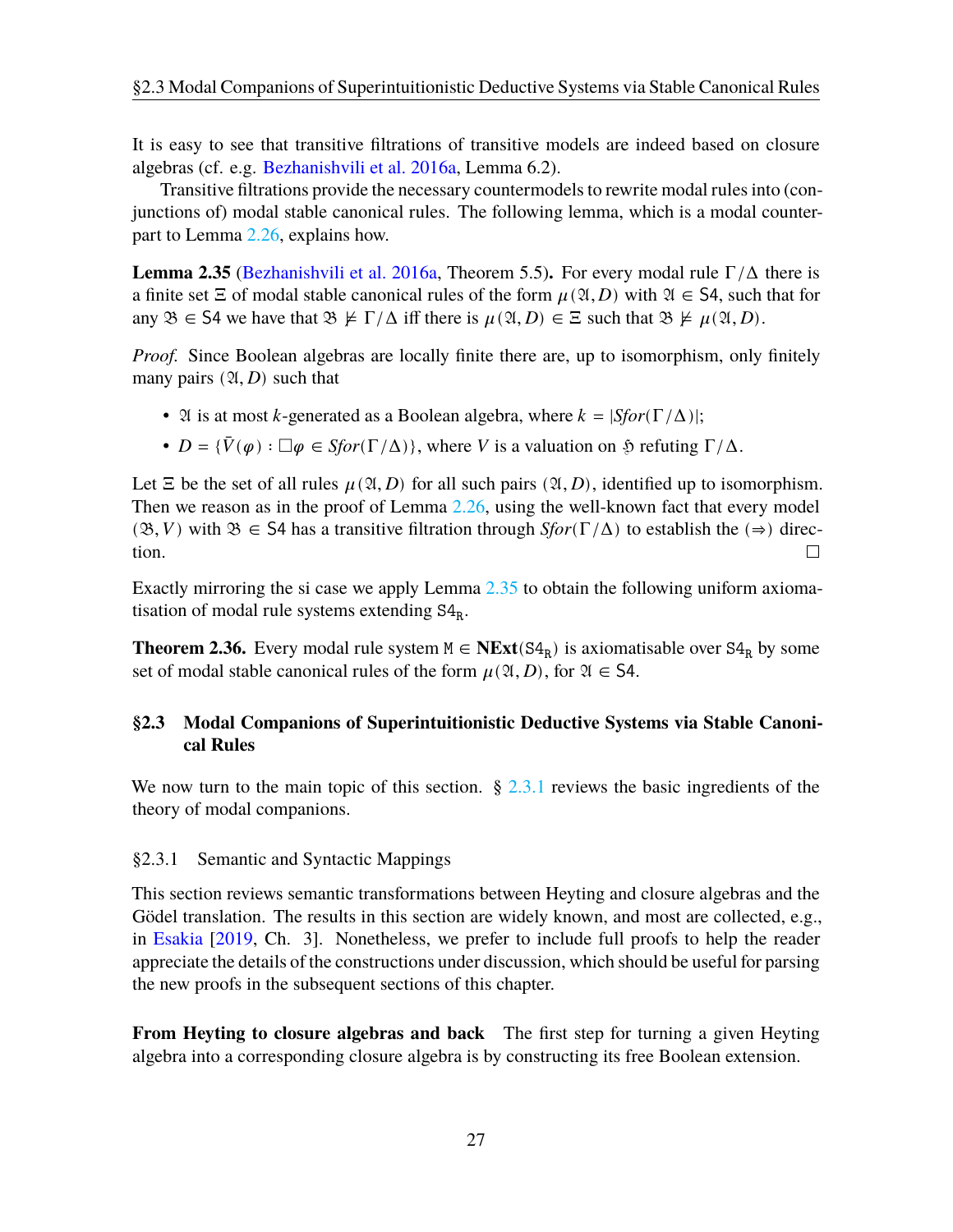**Definition 2.37.** Let  $\hat{p}$  be a Heyting algebra. The *free Boolean extension of*  $\hat{p}$  is the unique (up to isomorphism) Boolean algebra  $\mathfrak B$  such that for every Boolean algebra  $\mathfrak C$  and bounded lattice homomorphism  $h : \mathfrak{H} \to \mathfrak{C}$  there exists a unique Boolean homomorphism  $f : \mathfrak{B} \to \mathfrak{C}$ extending  $h$ .

<span id="page-32-0"></span>**Proposition 2.38.** Every Heyting algebra  $\hat{p}$  has a unique free Boolean extension.

*Proof.* We use Esakia duality. Let  $\delta \in HA$  and let  $\mathfrak{X} = \mathfrak{H}_*$ . For convenience, identify  $\delta$  with  $\mathfrak{X}^*$ . Set  $B(H) = \text{Clop}(\mathfrak{X})$ . We claim that the algebra

$$
B(\mathfrak{H}) = (B(H), \cap, \cup, -, \emptyset, X)
$$

is the unique free Boolean extension of  $\mathfrak{H}$ . To see this, let  $\mathfrak{C}$  be some Boolean algebra and  $h : \mathfrak{H} \to \mathfrak{C}$  a bounded lattice homomorphism. Extend h to a map  $i : \mathsf{Clop}(\mathfrak{H}) \to \mathfrak{C}$  recursively. Set  $i(U) := h(U)$  if  $U \in \text{Clop}(\mathfrak{X})$ . Assume that  $i(U), i(V)$  have been defined and set

$$
i(X \setminus U) := \neg i(U)
$$
  
\n
$$
i(U \cap V) := i(U) \land i(V)
$$
  
\n
$$
i(U \cup V) := i(U) \lor i(V).
$$

By Esakia duality, every  $U \in \text{Clop}(\mathfrak{X})$  is of the form

$$
U = \bigcup_{i \le n} \left( \beta(a_1) \cap \dots \cap \beta(a_{k_i}) \cap \dots \cap \beta(b_1) \cap \dots \cap \dots \cap \beta(b_{h_i}) \right)
$$

with  $a_1, ..., a_{k_i}, b_1, ..., b_{h_i} \in H$ . This shows that *i* is a well-defined map. Now, *i* is clearly a Boolean homomorphism, and uniqueness is ensured by the construction.  $\Box$ 

The construction turning a Heyting algebra into a corresponding closure algebra is completed by augmenting free Boolean extensions of Heyting algebras with a modal operator, as follows.

**Definition 2.39.** The mapping  $\sigma$  : HA  $\rightarrow$  S4 assigns every  $\mathfrak{H} \in$  HA to the algebra  $\sigma \mathfrak{H} :=$  $(B(\mathfrak{H}), \Box)$ , where  $B(\mathfrak{H})$  is the free Boolean extension of  $\mathfrak{H}$  and

$$
\Box a := \bigvee \{ b \in H : b \le a \}.
$$

Routine reasoning shows that  $\sigma$  is well-defined, that is, for every  $\mathfrak{H} \in HA$  we have that  $\sigma \mathfrak{H}$  is indeed a closure algebra.

The next result describes an important normal form property of free Boolean extensions, which we shall appeal to later on.

**Proposition 2.40.** Let  $B(\mathfrak{H})$  be the free Boolean extension of some Heyting algebra  $\mathfrak{H}$ . Then every element  $a \in B(H)$  may be written as

$$
\bigwedge_{i\leq n}(\neg a_i\vee b_i)
$$

for finitely many  $\{a_i, b_i : i \leq n\} \subseteq H$ .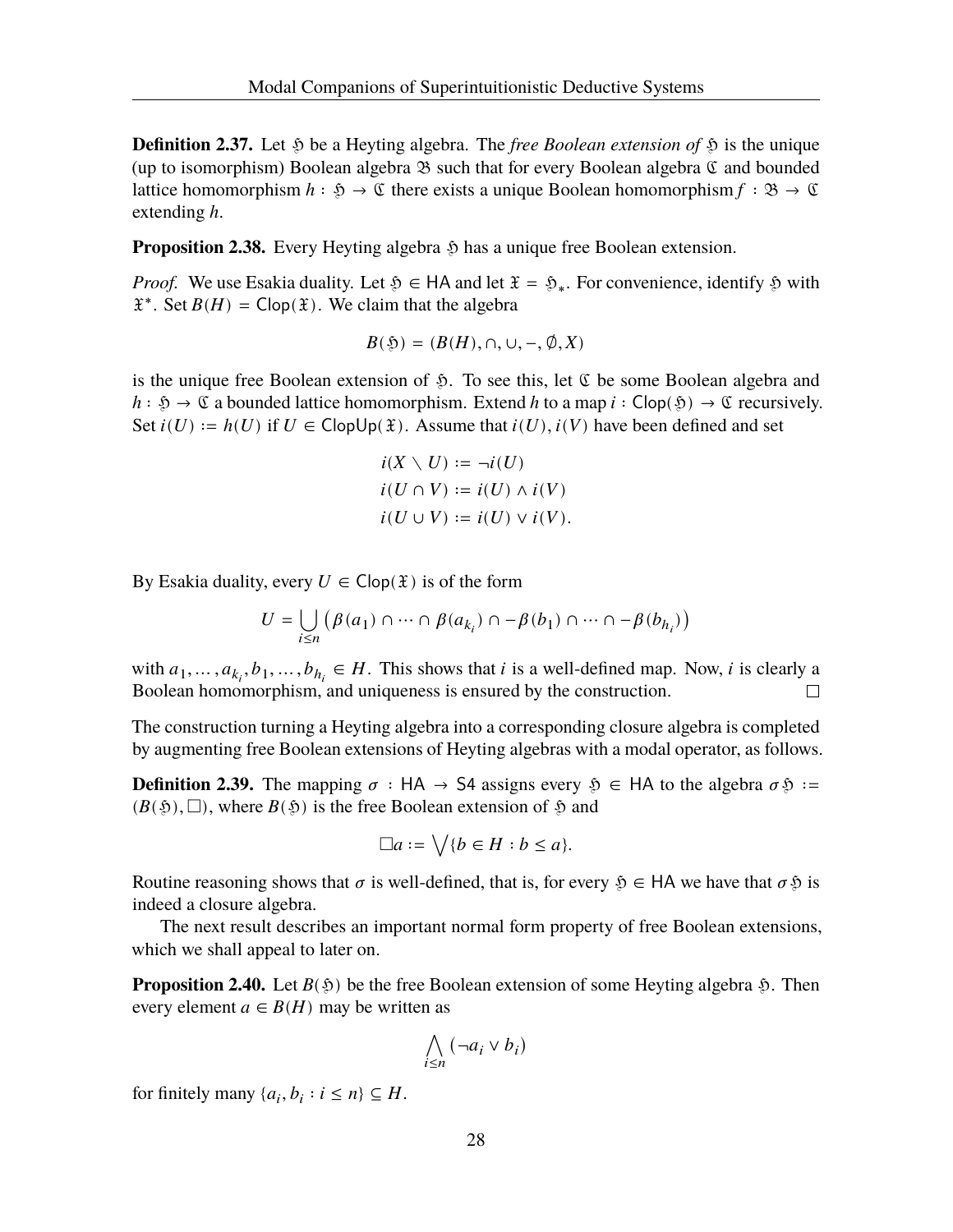*Proof.* As noted earlier, by Esakia duality for every  $a \in B(H)$  we may write  $\neg a$  as

$$
\neg a = \bigvee_{i \le n} (a_1 \land \dots \land a_{k_i} \land \neg b_1 \land \dots \land \neg b_{h_i})
$$

$$
= \bigvee_{i \le n} (a_1 \land \dots \land a_{k_i} \land \neg (b_1 \lor \dots \lor b_{h_i}))
$$

with  $a_1, \ldots, a_{k_i}, b_1, \ldots, b_{h_i} \in H$ . Then we let  $a_i := a_1 \wedge \cdots \wedge a_{k_i}$  and  $b_i = b_1 \vee \cdots \vee b_{h_i}$ . Therefore,

$$
a = \neg \bigvee_{i \leq n} (a_i \land \neg b_i)
$$

$$
= \bigwedge_{i \leq n} (\neg a_i \lor b_i).
$$

 $\Box$ 

Conversely, we also have a method for turning arbitrary closure algebras into corresponding Heyting algebras.

**Definition 2.41.** The mapping  $\rho$  : S4 → HA assigns every  $\mathfrak{A} \in$  S4 to the algebra  $\rho \mathfrak{A} :=$  $(O(A), \wedge, \vee, \rightarrow)$ , where

$$
O(A) := \{a \in A : \Box a = a\}
$$

$$
a \to b := \Box(\neg a \lor b).
$$

**Proposition 2.42.** For every  $\mathfrak{A} \in S4$ ,  $\rho \mathfrak{A}$  is a Heyting algebra.

*Proof.* It is not difficult to see that if  $a, b \in O(A)$  then  $a \vee b = \Box(a \vee b) \in O(A)$  and  $a \wedge b = \Box(a \wedge b) \in O(A)$ . Moreover,  $1 = \Box 1$  and  $0 = \Box 0$ , hence  $1, 0 \in O(A)$ . Thus  $\rho \mathfrak{A}$ is a bounded sublattice of  $\mathfrak{A}$ , hence distributive. To see that  $\rightarrow$  is a Heyting implication, first observe that for  $a, b, c \in O(A)$  we have that  $c \le \Box(\neg a \lor b)$  iff  $c \le \neg a \lor b$ , and the latter holds iff  $c \land a \leq b$  because the formula  $\neg x \lor y$  defines a Heyting implication in every Boolean algebra.  $\Box$ 

We now give a dual description of the maps  $\sigma$ ,  $\rho$  on modal and Esakia spaces.

**Definition 2.43.** If  $\mathfrak{X} = (X, \leq, \mathcal{O})$  is an Esakia space we set  $\sigma \mathfrak{X} := (X, R, \mathcal{O})$  with  $R := \leq$ . Let  $\mathfrak{Y} := (Y, R, \mathcal{O})$  be an S4-space. For  $x, y \in Y$  write  $x \sim y$  iff  $Rxy$  and  $Ryx$ . Define a map  $\rho: Y \to \mathfrak{g}(Y)$  by setting  $\rho(x) = \{y \in Y : x \sim y\}$ . We define  $\rho \mathfrak{Y} := (\rho[Y], \leq, \rho[\mathcal{O}])$  where  $\rho(x) \leq \rho(y)$  iff  $Rxy$ .

Note that  $\sigma$  here is effectively the identity map, though we find useful to distinguish an Esakia space  $\tilde{x}$  from  $\sigma \tilde{x}$  notationally in order to signal whether we are treating the space as a model for si or modal deductive systems. On the other hand, the map  $\rho$  affects a modal space  $\mathfrak{Y}$  by collapsing its R-clusters and endowing the result with the quotient topology. We shall refer to  $\rho$  \?) as the *Esakia skeleton* of \?), and to  $\sigma \rho$  \?) as the *modal skeleton* of \?. It is easy to see that the map  $\rho : \mathfrak{Y} \to \rho \mathfrak{Y}$  is a surjective bounded morphism which moreover reflects  $\leq$ .

<span id="page-33-0"></span>The following result shows that the algebraic and topological versions of the maps  $\sigma$ ,  $\rho$ are indeed dual to each other.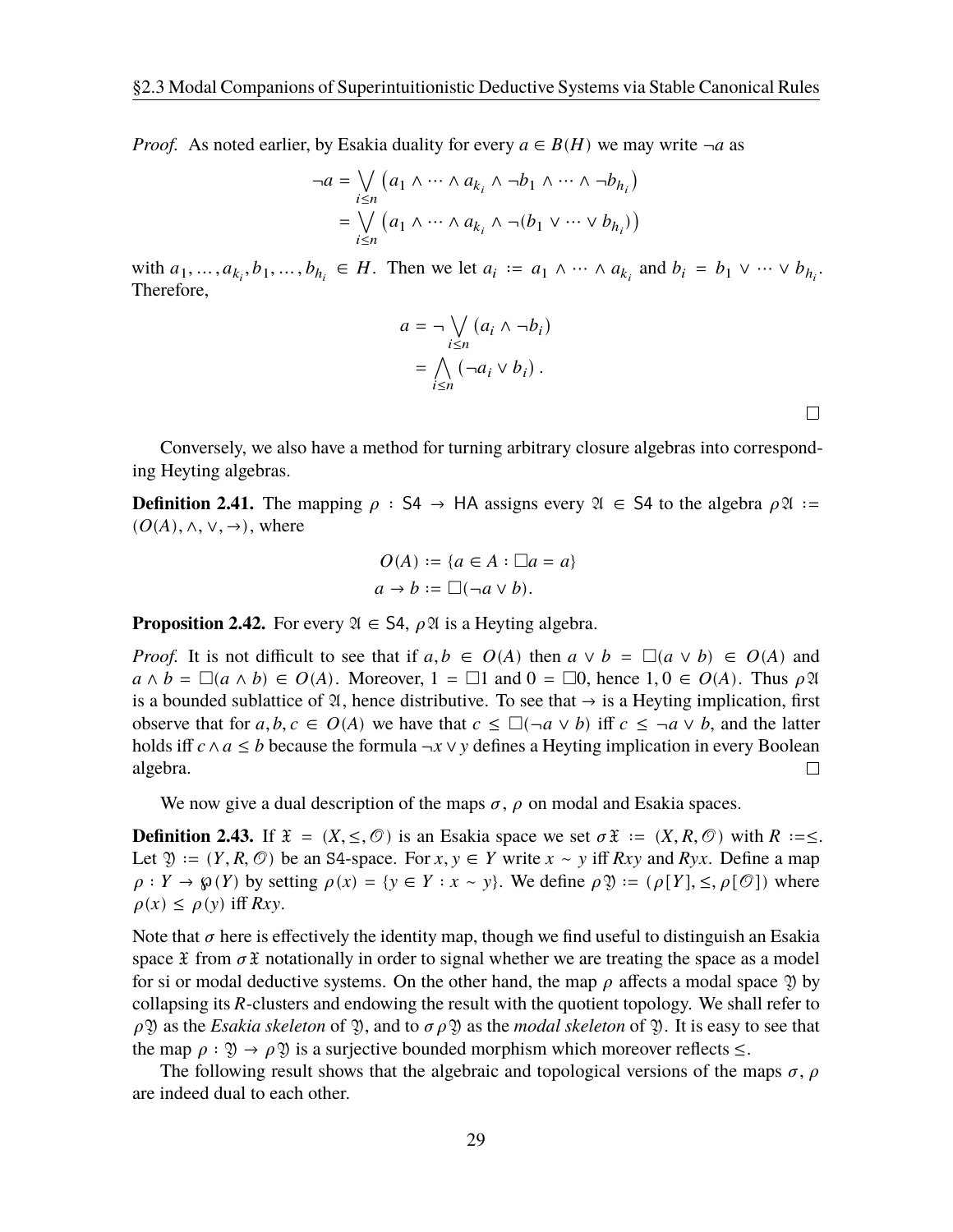<span id="page-34-0"></span>**Proposition 2.44.** The following hold.

- 1. Let  $\mathfrak{H} \in HA$ . Then  $(\sigma \mathfrak{H})_* \cong \sigma(\mathfrak{H}_*)$ . Consequently, if  $\mathfrak{X}$  is an Esakia space then  $(\sigma \mathfrak{X})^* \cong \sigma(\mathfrak{X})^*.$
- <span id="page-34-1"></span>2. Let  $\tilde{x}$  be an S4 modal space. Then  $(\rho \tilde{x})^* \cong \rho(\tilde{x}^*)$ . Consequently, if  $\mathfrak{A} \in S4$ , then  $(\rho \mathfrak{A})_* \cong \rho(\mathfrak{A}_*).$

*Proof.* ([1\)](#page-34-0) Let  $\mathfrak{H} \in \mathsf{HA}$ . By Proposition [2.38](#page-32-0)  $\sigma \mathfrak{H}$  is isomorphic to Clop( $\mathfrak{X}$ ), where  $\mathfrak{X} := \mathfrak{H}_*$ . Then it suffices to show that  $(\sigma \mathfrak{H})_*$  and  $\sigma(\mathfrak{X})$  have the same relations. Assume  $x \le y$  and suppose  $x \in \Box_R U$  for arbitrary  $U \in \text{Clop}(\mathfrak{X})$ . Since

$$
\Box_R U = \bigcup \{ V \in \mathsf{ClopUp}(\mathfrak{X}) : V \subseteq U \}
$$

it follows that  $x \in V$  for some  $V \in \text{ClopUp}(\mathfrak{X})$  with  $V \subseteq U$ . This means  $\beta^{-1}(V) \in \mathfrak{X}$ , and by  $x \subseteq y$  in turn  $\beta^{-1}(V) \in y$ , i.e.  $y \in V$  and so  $y \in \Box_R U$ . Conversely, assume that  $Rxy$  and let  $U \in \text{ClopUp}(\mathfrak{X})$ . Then clearly  $\Box_R U = U$ . Therefore  $y \notin U$  implies  $x \notin \Box_R U = U$ . So indeed  $x \leq y$ .

Now let  $\mathfrak X$  be an Esakia space. We have  $\mathfrak X \cong \mathfrak X^*$ , so by the first part we have  $\sigma(\mathfrak X^*)^* \cong$  $\sigma(\mathfrak{X}^*)_* \triangleq \sigma(\mathfrak{X}^*)$ , and we are done.

([2\)](#page-34-1) Let  $\mathfrak X$  be an S4 modal space. We show that  $\rho^{-1}$  :  $(\rho \mathfrak X)^* \to \rho(\mathfrak X^*)$  is the desired isomorphism. Recall that for  $V \in \text{Clop}(\mathfrak{X})$  we have that V is an upset iff  $V = \Box V$ . Using that  $\rho: X \to \rho[X]$  is a bounded morphism and that  $V \in \text{Clop}(\mathfrak{X})$  implies  $\rho[V] \in \text{Clop}(\rho \mathfrak{X})$ whenever V does not cut clusters, it follows that the range of  $\rho^{-1}$  is ClopUp( $\tilde{x}$ ). Injectivity is obvious. The fact that  $\rho^{-1}$  is a bounded lattice isomorphism follows from the fact that no element  $\rho^{-1}(U)$  cuts any cluster. For the same reason we have  $\rho^{-1}(-U) = -\rho^{-1}(U)$  and  $\rho^{-1}(\downarrow U) = \downarrow \rho^{-1}(U)$  for any  $U \in \text{Clop}(\rho \mathfrak{X})$ . Therefore  $\rho^{-1}(-\downarrow (U - V)) = -\downarrow \rho^{-1}(U)$  $\rho^{-1}(V)$ , hence indeed  $\rho^{-1}$  is a Heyting isomorphism. Thus we have shown  $(\rho \mathfrak{X})^* \cong \rho(\mathfrak{X}^*)$ as desired.

For the second part, let  $\mathfrak{A} \in S4$ . Then  $\mathfrak{A} \cong \mathfrak{A}^*$ , so using the first part  $\rho(\mathfrak{A})_* \cong$  $\rho(\mathfrak{A}_*)_* \cong (\rho \mathfrak{A}_*)^* \cong (\rho \mathfrak{A}_*)$ , and we are done.  $\Box$ 

The dual description of  $\rho$ ,  $\sigma$  makes the following result evident.

**Proposition 2.45.** For every  $\mathfrak{H} \in HA$  we have  $\mathfrak{H} \cong \rho \sigma \mathfrak{H}$ . Moreover, for every  $\mathfrak{A} \in SA$  we have  $\sigma \rho \mathfrak{A} \rightarrow \mathfrak{A}$ .

Furthermore, we obtain a more accurate approximation of the range of the map  $\sigma$ .

**Proposition 2.46.** For every  $\mathfrak{H} \in HA$ ,  $\sigma \mathfrak{H}$  is a Grz-algebra.

*Proof.* By Proposition [2.44](#page-33-0) ( $\sigma$  $\mathfrak{H}_* = \sigma(\mathfrak{H}_*)$ ) has the same topology as  $\mathfrak{H}_*$ . The latter is an Esakia space, therefore by Proposition [2.6,](#page-20-0) for every  $U \in \text{Clop}(\mathfrak{X})$  and  $x \in U$  there is y ∈  $max<sub>≤</sub>(U)$  such that  $x \le y$ . By Proposition [2.18](#page-25-5) it follows that  $\sigma(\mathfrak{H}_*)$  is a Grz space, and so by duality  $\sigma$   $\mathfrak{H} \in$  Grz.  $\Box$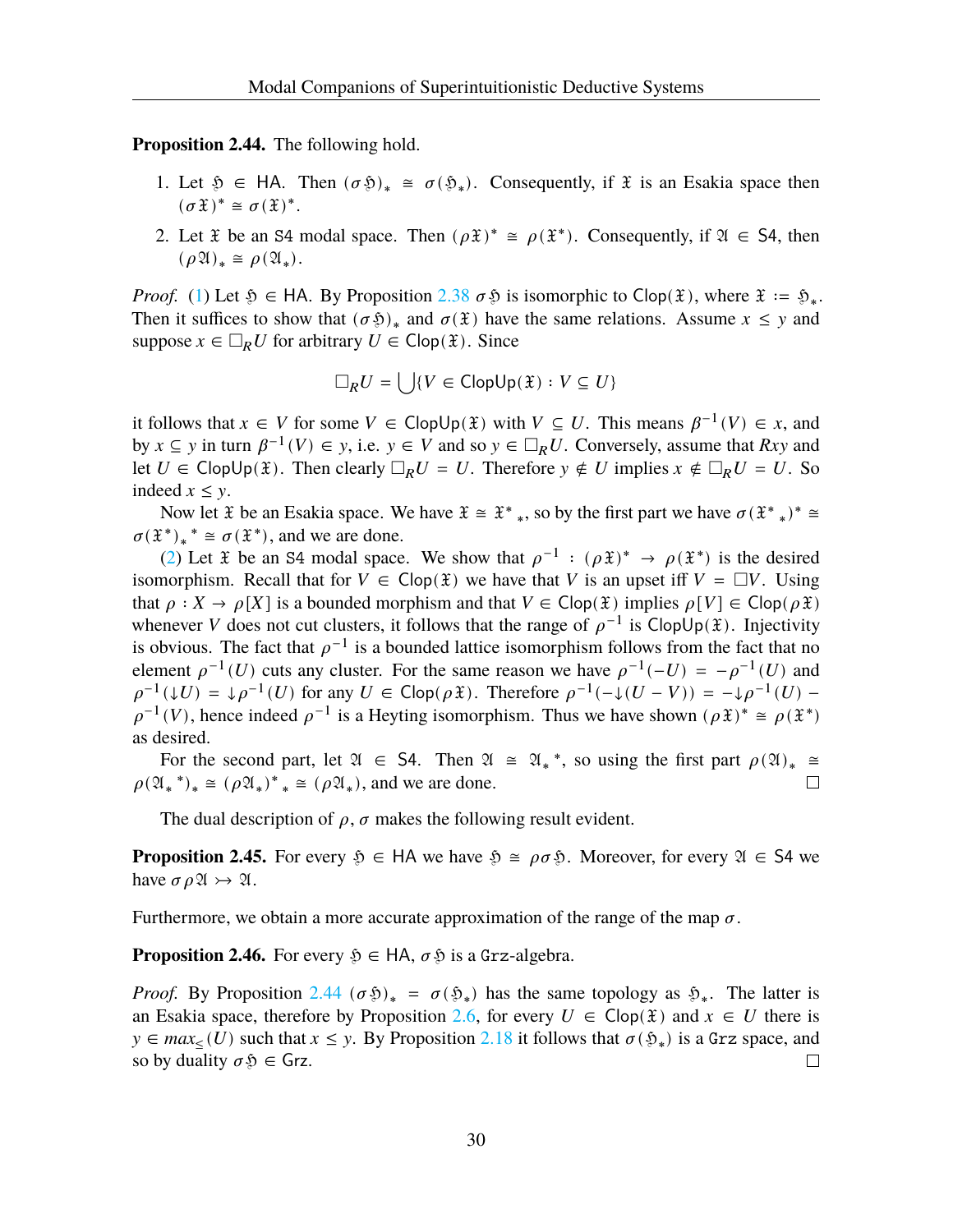**The Gödel Translation** The close connection between Heyting and closure algebras just outlined manifests syntactically as the existence of a well-behaved translation of si formulae into modal ones, called the *Gödel translation*, after [Gödel](#page-108-0) [[1933\]](#page-108-0).

**Definition 2.47** (Gödel translation). The *Gödel translation* is a mapping  $T : Frm_{si} \rightarrow Frm_{md}$ defined recursively as follows.

$$
T(\bot) := \bot
$$
  
\n
$$
T(\top) := \top
$$
  
\n
$$
T(p) := \square p
$$
  
\n
$$
T(\varphi \land \psi) := T(\varphi) \land T(\psi)
$$
  
\n
$$
T(\varphi \lor \psi) := T(\varphi) \lor T(\psi)
$$
  
\n
$$
T(\varphi \to \psi) := \square(\neg T(\varphi) \lor T(\psi))
$$

We extend the Gödel translation from formulae to rules by setting

$$
T(\Gamma/\Delta) := T[\Gamma]/T[\Delta].
$$

We close this subsection by proving the following key lemma, first proved in [Jerábek](#page-108-7) [\[2009\]](#page-108-7), which states that the Gödel translation preserves and reflects rule validity between modal algebras and their skeletons.

**Lemma 2.48** [\(Jerábek](#page-108-7) [2009,](#page-108-7) Lemma 3.13). For every  $\mathfrak{A} \in S4$  and si rule  $\Gamma/\Delta$ ,

$$
\mathfrak{A} \models T(\Gamma/\Delta) \iff \rho \mathfrak{A} \models \Gamma/\Delta
$$

*Proof.* A simple induction on structure shows that for every si term  $\varphi$ , every modal space  $\tilde{x}$ , every valuation V on  $\mathfrak X$  and every point  $x \in X$  we have

$$
\mathfrak{X}, V, x \models T(\varphi) \iff \rho \mathfrak{X}, V_{\rho}, \rho(x) \models \varphi,
$$

where  $V_{\rho}(p) = \rho[V(p)]$  for all  $p \in Prop$ . Using this equivalence and noting that every valuation V on some Esakia space  $\rho \mathfrak{X}$  can be seen as of the form  $V'_{\rho}$  for some valuation V' on  $\mathfrak{X}$ , the rest of the proof is trivial. П

#### <span id="page-35-0"></span>§2.3.2 Structure of Modal Companions

We now have all the material needed to develop the theory of modal companions via the machinery of stable canonical rules.

**Definition 2.49.** Let L ∈  $\text{Ext}(\text{IPC}_R)$  be a si-rule system and M ∈  $\text{NExt}(S4_R)$  a modal rule system. We say that M is a *modal companion* of L (or that L is the si fragment of M) whenever  $\Gamma/\Delta \in L$  iff  $T(\Gamma/\Delta) \in M$ . Moreover, let  $L \in \text{Ext}(\text{IPC})$  be a si-logic and  $M \in \text{NExt}(S4)$ a modal logic. We say that M is a *modal companion* of L (or that L is the si fragment of M) whenever  $\varphi \in L$  iff  $T(\varphi) \in M$ .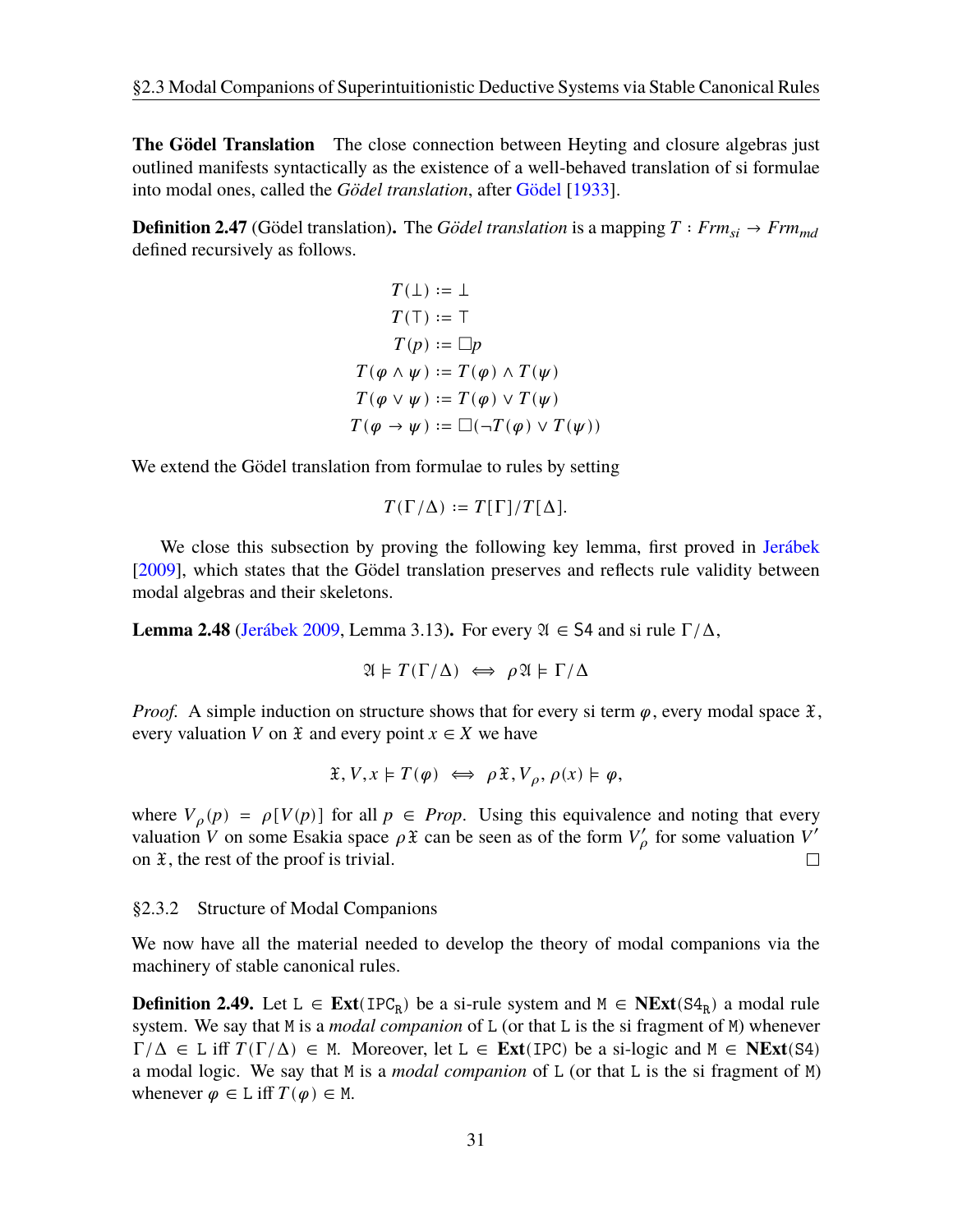Obviously,  $M \in \mathbf{NExt}(\mathbf{S4}_{R})$  is a modal companion of  $L \in \mathbf{Ext}(\mathbf{IPC}_{R})$  iff  $\mathsf{Taut}(M)$  is a modal companion of  $Taut(L)$ , and  $M \in \mathbf{NExt}(S4)$  is a modal companion of  $L \in \mathbf{Ext}(IPC)$  iff  $M_R$  is a modal companion of L<sub>R</sub>.

Define the following three maps between the lattices  $\text{Ext}(\text{IPC}_R)$  and  $\text{NExt}(S4_R)$ .

$$
\begin{aligned}\n\tau: \mathbf{Ext}(\mathrm{IPC}_R) &\rightarrow \mathbf{NExt}(\mathrm{S4}_R) &&\sigma: \mathbf{Ext}(\mathrm{IPC}_R) \rightarrow \mathbf{NExt}(\mathrm{S4}_R) \\
\mathrm{L} &\mapsto \mathrm{S4}_R \oplus \{T(\Gamma/\Delta) : \Gamma/\Delta \in \mathrm{L}\} &&\mathrm{L} \mapsto \mathrm{Grz}_R \oplus \tau\mathrm{L}\n\end{aligned}
$$

 $\rho : \text{NExt}(\text{S4}_R) \to \text{Ext}(\text{IPC}_R)$  $M \mapsto {\{\Gamma/\Delta : T(\Gamma/\Delta) \in M\}}$ 

Similar mappings are readily defined for lattices of logics.

$$
\tau : \text{Ext}(\text{IPC}) \to \text{NExt}(\text{S4}) \qquad \sigma : \text{Ext}(\text{IPC}) \to \text{NExt}(\text{S4})
$$
\n
$$
L \mapsto \text{Taut}(\tau L_R) = \text{S4} \oplus \{T(\varphi) : \varphi \in L\} \qquad L \mapsto \text{Taut}(\sigma L_R) = \text{Grz} \oplus \{T(\varphi) : \varphi \in L\}
$$

$$
\rho : \mathbf{NExt}(\mathbf{S4}) \to \mathbf{Ext}(\mathbf{IPC})
$$
  

$$
\mathbf{M} \mapsto \mathsf{Taut}(\rho \mathbf{M}_{\mathbf{R}}) = \{ \varphi : T(\varphi) \in \mathbf{M} \}
$$

Furthermore, extend the mappings  $\sigma$ : HA  $\rightarrow$  S4 and  $\rho$ : S4  $\rightarrow$  HA to universal classes by setting

$$
\sigma: \text{Uni}(\text{HA}) \to \text{Uni}(\text{SA}) \qquad \rho: \text{Ext}(\text{IPC}_R) \to \text{NExt}(\text{SA}_R)
$$
  

$$
\mathcal{U} \mapsto \text{Uni}\{\sigma \mathfrak{D} : \mathfrak{D} \in \mathcal{U}\} \qquad \mathcal{W} \mapsto \{\rho \mathfrak{A} : \mathfrak{A} \in \mathcal{W}\}.
$$

Finally, introduce a semantic counterpart of  $\tau$  as follows.

$$
\tau: Uni(HA) \to Uni(S4)
$$

$$
\mathcal{U} \mapsto \{ \mathfrak{A} \in S4 : \rho \mathfrak{A} \in \mathcal{U} \}
$$

The goal of this subsection is to establish the following two classic results in the theory of modal companions. Firstly, that for every si-deductive system L, the modal companions of L are exactly the elements of the interval  $\rho^{-1}(L)$  (Theorem [2.54\)](#page-38-0). Secondly, and relatedly, that the syntactic mappings  $\sigma$ ,  $\rho$  are mutually inverse isomorphism (Theorem [2.55\)](#page-39-0). This last result (restricted to logics) is widely known as the *Blok-Esakia theorem*.

<span id="page-36-0"></span>The main problem one needs to deal with in order to prove the results just mentioned consists in showing that the mapping  $\sigma$  :  $\text{Ext}(\text{IPC}_R) \rightarrow \text{NExt}(\text{Grz}_R)$  is surjective. We solve this problem by first applying stable canonical rules to show that the semantic mapping  $\sigma : \text{Uni}(HA) \to \text{Uni}(Grz)$  is surjective, and subsequently establishing that the syntactic and semantic versions of  $\sigma$  capture essentially the same transformation. Our key tool is the following technical lemma.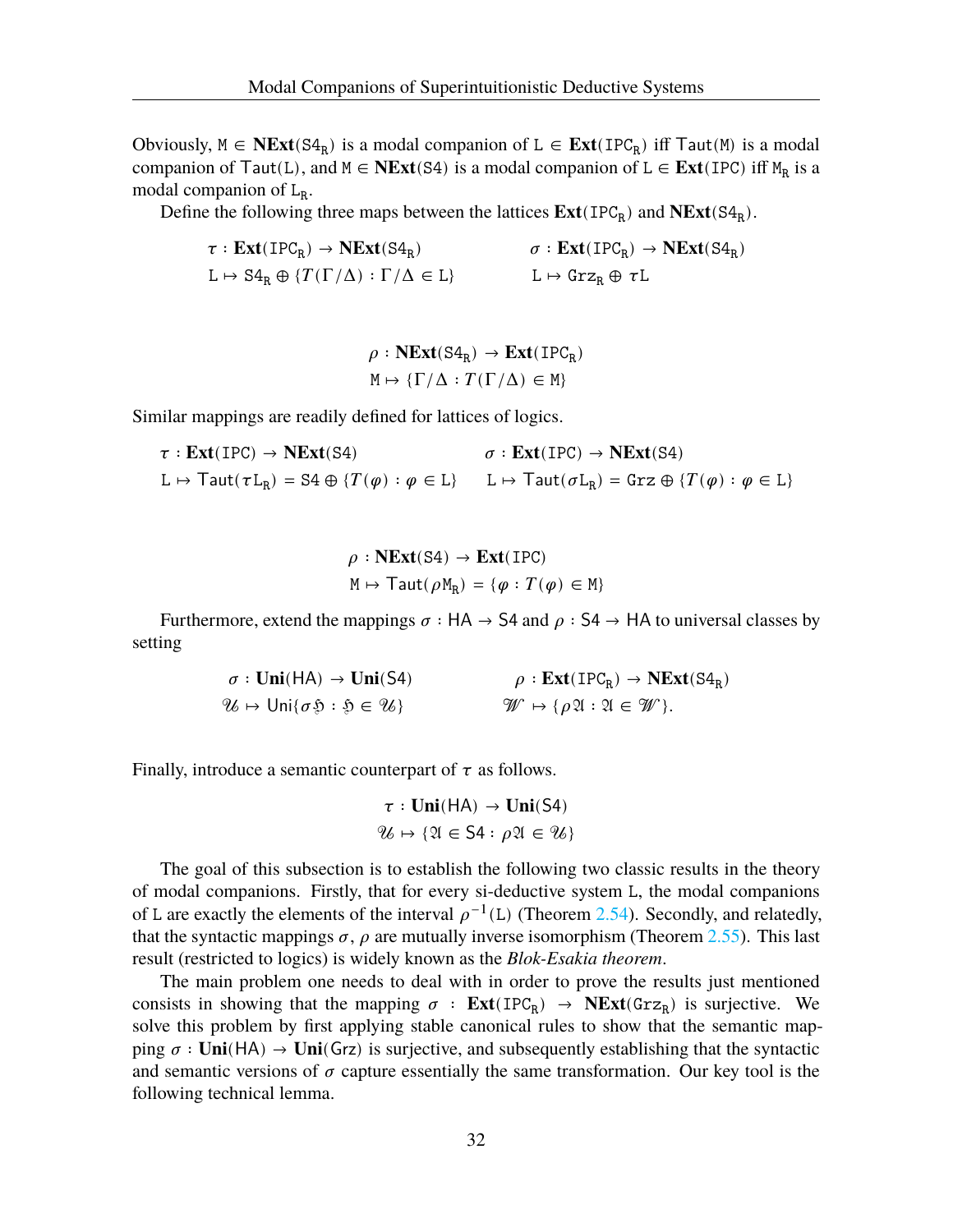**Lemma 2.50.** Let  $\mathfrak{A} \in \mathsf{Grz}$ . Then for every modal rule  $\Gamma/\Delta$ ,  $\mathfrak{A} \models \Gamma/\Delta$  iff  $\sigma \rho \mathfrak{A} \models \Gamma/\Delta$ .

*Proof.* ( $\Rightarrow$ ) This direction follows from the fact that  $\sigma \rho \mathfrak{A} \rightarrow \mathfrak{A}$  (Proposition [2.45\)](#page-34-0).

(∈) We prove the dual statement that  $\mathfrak{A}_* \not\models \Gamma/\Delta$  implies  $\sigma \rho \mathfrak{A}_* \not\models \Gamma/\Delta$ . Let  $\mathfrak{X} := \mathfrak{A}_*$ . In view of Theorem [2.36](#page-31-0) it suffices to consider the case  $\Gamma/\Delta = \mu(\mathfrak{B}, D)$ , for  $\mathfrak{B} \in$  S4 finite. So suppose  $\mathfrak{X} \not\models \mu(\mathfrak{B}, D)$  and let  $\mathfrak{F} := \mathfrak{B}_*$ . Then there is a stable map  $f : \mathfrak{X} \to \mathfrak{F}$  satisfying the BDC for  $\mathcal{D} := \{ \mathfrak{d}_a : a \in D \}$ . We construct a stable map  $g : \sigma \rho \mathfrak{X} \to \mathfrak{F}$  which also satisfies the BDC for  $\mathcal{D}$ . By the refutation conditions for stable canonical rules, this would show that  $\sigma \rho \mathfrak{X} \not\models \mu(\mathfrak{B}, D)$ , hence would conclude the proof.

Let  $C \subseteq F$  be some cluster. Consider  $Z_C := f^{-1}(C)$ . As f is continuous,  $Z_C \in \text{Clop}(\mathfrak{X})$ . Moreover, since f is stable  $Z_C$  does not cut any cluster. It follows that  $\rho[Z_C]$  is clopen in  $\sigma \rho \mathfrak{X}$ , because  $\sigma \rho \mathfrak{X}$  has the quotient topology. Enumerate  $C := \{x_1, \dots, x_n\}$ . Then  $f^{-1}(x_i) \subseteq Z_C$  is clopen. By Proposition [2.18](#page-25-0) we find that  $M_i := max(f^{-1}(x_i))$  is closed. Furthermore, as  $\mathfrak X$  is a Grz space and every element of  $M_i$  is passive in  $M_i$ , by Proposition [2.18](#page-25-0) again we have that  $M_i$  does not cut any cluster. Therefore  $\rho[M_i]$  is closed, again because  $\sigma \rho \mathfrak{X}$  has the quotient topology. Clearly,  $\rho[M_i] \cap \rho[M_j] = \emptyset$  for each  $i \neq j$ . We shall now find disjoint clopens  $U_1, ..., U_n \in \text{Clop}(\sigma \rho \mathfrak{X})$  with  $\rho[M_i] \subseteq U_i$  and  $\bigcup_i U_i = \rho[Z_C]$ . Let  $k \leq n$  and assume that  $U_i$  has been defined for all  $i < k$ . If  $k = n$  put  $U_n = \rho[Z_C] \setminus (\bigcup_{i < k} U_i)$  and we are done. Otherwise set  $V_k := \rho[Z_C] \setminus (\bigcup_{i \le k} U_i)$  and observe that it contains each  $\rho[M_i]$  for  $k \le i \le n$ . Apply Proposition [1.6,](#page-13-0) to find for each *i* with  $k < i \le n$  some  $U_{k_i} \in \text{Clop}(\sigma \rho \mathfrak{X})$ with  $\rho[M_k] \subseteq U_{k_i}$  and  $\rho[M_i] \cap U_{k_i} = \emptyset$ . Then set  $U_k := \bigcap_{k < i \leq n} U_{k_i} \cap V_k$ .

Now define a map

$$
g_C: \rho[Z_C] \to C
$$
  

$$
z \mapsto x_i \iff z \in U_i.
$$

Note that  $g_C$  is relation preserving, evidently, and continuous by construction. Finally, define  $g : \sigma \rho \mathfrak{X} \to F$  by setting

$$
g(\rho(z)) := \begin{cases} f(z) & \text{if } f(z) \text{ does not belong to any proper cluster} \\ g_C(\rho(z)) & \text{if } f(z) \in C \text{ for some proper cluster } C \subseteq F. \end{cases}
$$

Now,  $g$  is evidently relation preserving. Moreover, it is continuous because both  $f$  and each  $g_C$  are. Suppose  $Rg(\rho(x))$  and  $y \in \mathfrak{d}$  for some  $\mathfrak{d} \in \mathfrak{D}$ . By construction,  $f(x)$  belongs to the same cluster as  $g(\rho(x))$ , so also  $Rf(x)y$ . Since f satisfies the BDC for  $\mathcal{D}$ , there must be some  $z \in X$  such that  $Rxz$  and  $f(z) \in \mathfrak{d}$ . Since  $f^{-1}(f(z)) \in \text{Clop}(\mathfrak{X})$ , by Proposition [2.18](#page-25-0) there is  $z' \in max(f^{-1}(f(z)))$  with  $Rzz'$ . Then also  $Rxz'$  and  $f(z') \in \mathfrak{d}$ . But from  $z' \in$  $max(f^{-1}(f(z))$  it follows that  $f(z') = g(\rho(z'))$  by construction, so we have  $g(\rho(z')) \in \mathfrak{d}$ . As clearly  $R\rho(x)\rho(z')$ , this concludes the proof.  $\Box$ 

<span id="page-37-0"></span>**Theorem 2.51.** Every  $\mathcal{U} \in \text{Uni}(Grz)$  is generated by its skeletal elements, i.e.,  $\mathcal{U} = \sigma \rho \mathcal{U}$ .

*Proof.* By  $\sigma \rho \mathfrak{A} \rightarrow \mathfrak{A}$  (Proposition [2.45](#page-34-0)), surely  $\sigma \rho \mathcal{U} \subseteq \mathcal{U}$ . Conversely, suppose  $\mathcal{U} \not\models \Gamma/\Delta$ . Then there is  $\mathfrak{A} \in \mathcal{U}$  with  $\mathfrak{A} \not\models \Gamma/\Delta$ . By Lemma [2.50](#page-36-0) it follows that  $\sigma \rho \mathfrak{A} \not\models \Gamma/\Delta$ . This shows ThR( $\sigma \rho \mathcal{U}$ )  $\subseteq$  ThR( $\mathcal{U}$ ), which is equivalent to  $\mathcal{U} \subseteq \sigma \rho \mathcal{U}$ . Hence indeed  $\mathcal{U} =$  $\Box$  $\sigma \rho \mathcal{U}$ .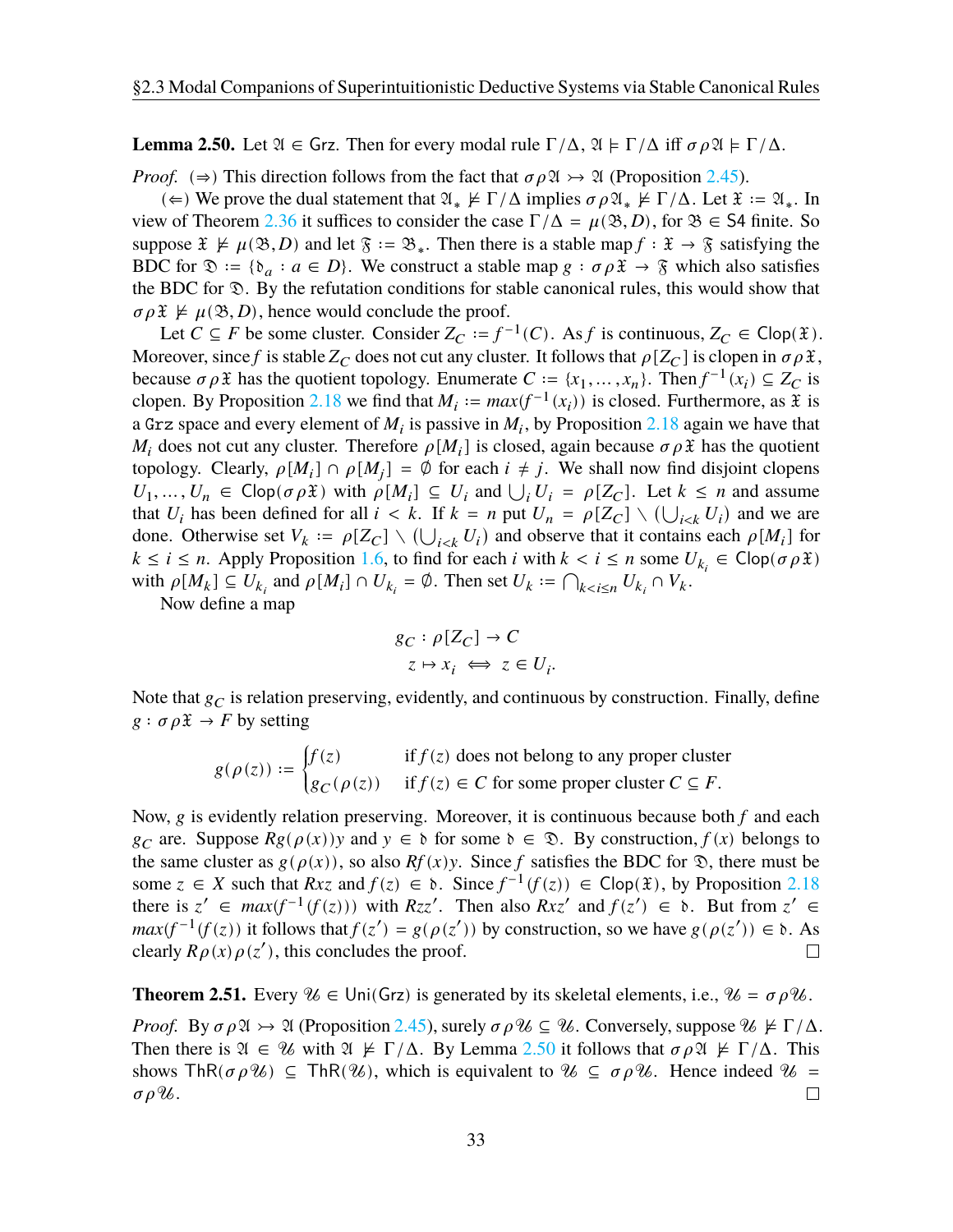The restriction of Theorem [2.51](#page-37-0) to varieties is perhaps best known as the main consequence of the so-called *Blok-lemma*, proved in [Blok](#page-107-0) [[1976](#page-107-0)]. The unrestricted version is explicitly stated and proved in [Stronkowski](#page-109-0) [\[2018](#page-109-0), Lemma 4.4], although it also follows from [Jerábek](#page-108-0) [[2009](#page-108-0), Theorem 5.5].

We now apply our results to show that the syntactic modal companion maps  $\tau$ ,  $\rho$ ,  $\sigma$  commute with  $\text{Alg}(\cdot)$ .

<span id="page-38-4"></span>**Lemma 2.52** [\(Jerábek](#page-108-0) [2009](#page-108-0), Theorem 5.9). For each  $L \in \text{Ext}(\text{IPC}_R)$  and  $M \in \text{NExt}(S4_R)$ , the following hold:

$$
Alg(\tau L) = \tau Alg(L) \qquad (2.3)
$$

<span id="page-38-2"></span><span id="page-38-1"></span>
$$
Alg(\sigma L) = \sigma Alg(L)
$$
 (2.4)

<span id="page-38-3"></span>
$$
Alg(\rho M) = \rho Alg(M)
$$
 (2.5)

*Proof.* ([2.3\)](#page-38-1) For every  $\mathfrak{A} \in S4$  we have  $\mathfrak{A} \in Alg(\tau L)$  iff  $\mathfrak{A} \models T(\Gamma/\Delta)$  for all  $\Gamma/\Delta \in L$  iff  $\rho \mathfrak{A} \models \Gamma/\Delta$  for all  $\Gamma/\Delta \in L$  iff  $\rho \mathfrak{A} \in Alg(L)$  iff  $\mathfrak{A} \in \tau Alg(L)$ .

([2.4\)](#page-38-2) In view of Theorem [2.51](#page-37-0) it suffices to show that  $\text{Alg}(\sigma L)$  and  $\sigma \text{Alg}(L)$  have the same skeletal elements. So let  $\mathfrak{A} = \sigma \rho \mathfrak{A} \in \mathsf{Grz}$ . Assume  $\mathfrak{A} \in \sigma \mathsf{Alg}(L)$ . Since  $\sigma \mathsf{Alg}(L)$  is generated by  ${\sigma \mathfrak{B} : \mathfrak{B} \in \mathsf{Alg}(L)}$  as a universal class, by Proposition [2.45](#page-34-0) and Lemma [2.48](#page-35-0) we have  $\mathfrak{A} \models T(\Gamma/\Delta)$  for every  $\Gamma/\Delta \in L$ . But then  $\mathfrak{A} \in \mathrm{Alg}(\sigma L)$ . Conversely, assume  $\mathfrak{A} \in \mathrm{Alg}(\sigma L)$ . Then  $\mathfrak{A} \models T(\Gamma/\Delta)$  for every  $\Gamma/\Delta \in L$ . By Lemma [2.48](#page-35-0) this is equivalent to  $\rho \mathfrak{A} \in Alg(L)$ , therefore  $\mathfrak{A} = \sigma \rho \mathfrak{A} \in \sigma \mathsf{Alg}(L)$ .

([2.5\)](#page-38-3) Let  $\mathfrak{H} \in HA$ . If  $\mathfrak{H} \in \rho Alg(M)$  then  $\mathfrak{H} = \rho \mathfrak{A}$  for some  $\mathfrak{A} \in Alg(M)$ . It follows that for every si rule  $T(\Gamma/\Delta) \in M$  we have  $\mathfrak{A} \models T(\Gamma/\Delta)$ , and so by Lemma [2.48](#page-35-0) in turn  $\mathfrak{H} \models \Gamma/\Delta$ . Therefore indeed  $\mathfrak{H} \in \mathsf{Alg}(\rho \mathsf{M})$ . Conversely, for all si rules  $\Gamma/\Delta$ , if  $\rho \mathsf{Alg}(\mathsf{M}) \models \Gamma/\Delta$  then by Lemma [2.48](#page-35-0) Alg(M)  $\models T(\Gamma/\Delta)$ , hence  $\Gamma/\Delta \in \rho M$ . Thus ThR( $\rho$ Alg(M))  $\subseteq \rho M$ , and so  $\text{Alg}(\rho M) \subseteq \rho \text{Alg}(M)$ .  $\Box$ 

The result just proved leads straightforwardly to the following, purely semantic characterisation of modal companions.

<span id="page-38-5"></span>**Lemma 2.53.**  $M \in \text{NExt}(S4_R)$  is a modal companion of L ∈  $\text{Ext}(IPC_R)$  iff  $Alg(L) = \rho Alg(M)$ .

*Proof.* ( $\Rightarrow$ ) Assume M is a modal companion of L. Then we have L =  $\rho$ M. By Lemma [2.52](#page-38-4)  $\text{Alg}(L) = \rho \text{Alg}(M)$ .

(∈) Assume that Alg(L) =  $\rho$ Alg(M). Therefore, by Proposition [2.45](#page-34-0),  $\delta$  ∈ Alg(L) implies  $\sigma$   $\mathfrak{D} \in \mathsf{Alg}(M)$ . This implies that for every si rule  $\Gamma/\Delta$ ,  $\Gamma/\Delta \in L$  iff  $T(\Gamma/\Delta) \in M$ .  $\Box$ 

Having characterised the notion of a modal companion semantically, we may now employ Lemma [2.50](#page-36-0) to derive the heart of the theory of modal companions, summarised by the two theorems below.

<span id="page-38-0"></span>**Theorem 2.54** [\(Jerábek](#page-108-0) [2009,](#page-108-0) Theorem 5.5, [Zakharyashchev](#page-110-0) [1991](#page-110-0), Theorem 3)**.** The following conditions hold: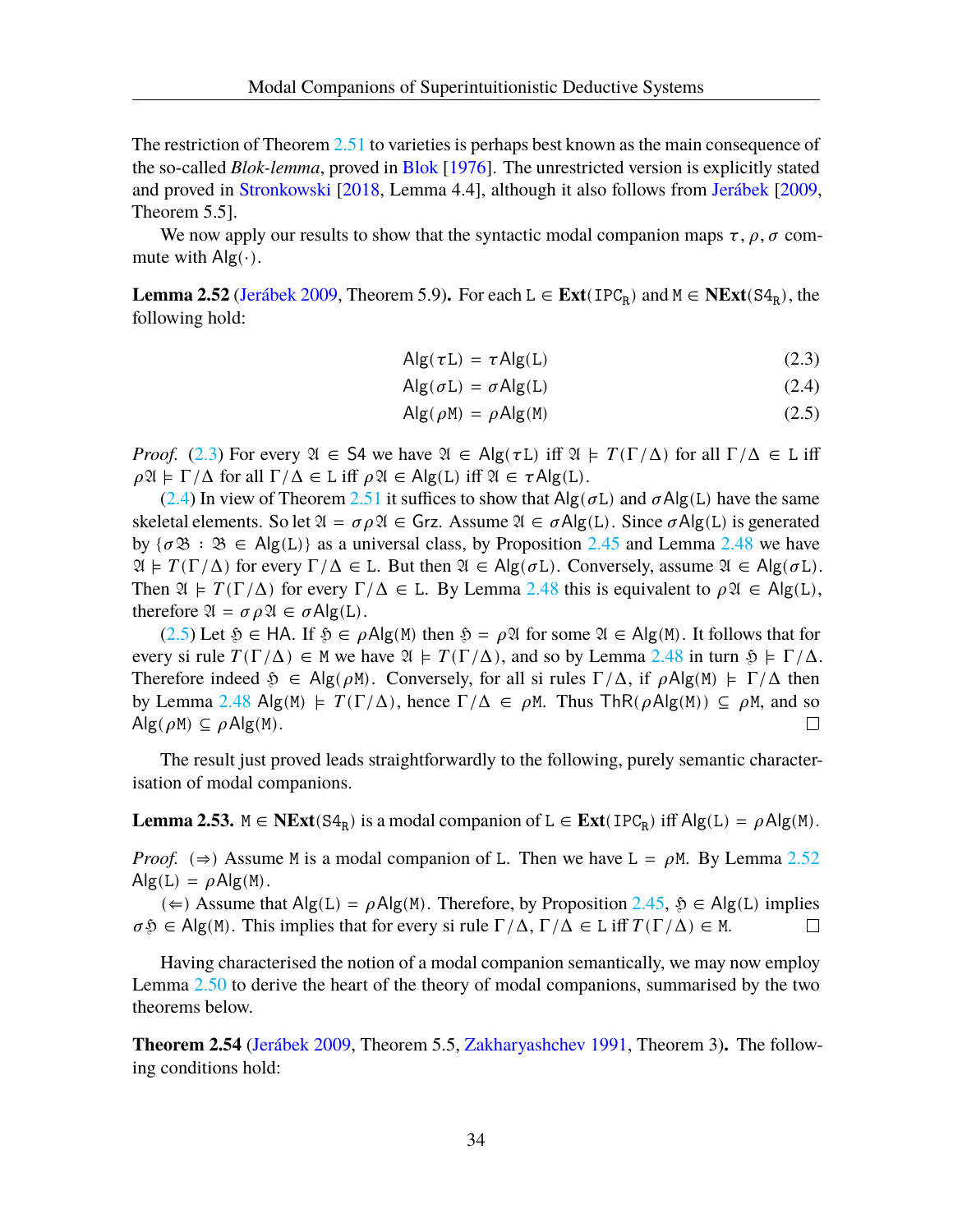- <span id="page-39-1"></span>1. For every  $L \in \text{Ext}(\text{IPC}_R)$ , the modal companions of L form an interval { $M \in \text{NExt}(S4_R)$  :  $\tau L \leq M \leq \sigma L$ .
- <span id="page-39-2"></span>2. For every  $L \in \text{Ext}(\text{IPC})$ , the modal companions of L form an interval  $\{M \in \text{Next}(S4) :$  $\tau L \leq M \leq \sigma L$ .

*Proof.* ([1\)](#page-39-1) In view of Lemma [2.52](#page-38-4) it suffices to prove that  $M \in \mathbf{NExt}(S4_R)$  is a modal companion of  $L \in \text{Ext}(\text{IPC}_R)$  iff  $\sigma \text{Alg}(L) \subseteq \text{Alg}(M) \subseteq \tau \text{Alg}(L)$ .

(⇒) Assume M is a modal companion of L. Then by Lemma [2.53](#page-38-5) we have Alg(L) =  $\rho$ Alg(M), therefore it is clear that Alg(M)  $\subseteq \tau$ Alg(L). To see that  $\sigma$ Alg(L)  $\subseteq$  Alg(M) it suffices to show that every skeletal algebra in  $\sigma$ Alg(L) belongs to Alg(M). So let  $\mathfrak{A} \cong \sigma \rho \mathfrak{A} \in \sigma$ Alg(L). Then  $\rho \mathfrak{A} \in \mathrm{Alg}(L)$  by Lemma [2.48,](#page-35-0) so there must be  $\mathfrak{B} \in \mathrm{Alg}(M)$  such that  $\rho \mathfrak{B} \cong \rho \mathfrak{A}$ . But this implies  $\sigma \rho \mathfrak{B} \cong \sigma \rho \mathfrak{A} \cong \mathfrak{A}$ , and as universal classes are closed under subalgebras, by Proposition [2.45](#page-34-0) we conclude  $\mathfrak{A} \in \mathsf{Alg}(\mathsf{M})$ .

(∈) Assume  $σAlg(L) ⊆ Alg(M) ⊆ τAlg(L)$ . It is an immediate consequence of Proposi-tion [2.45](#page-34-0) that  $\rho \sigma \text{Alg}(L) = \text{Alg}(L)$ , which gives us  $\rho \text{Alg}(M) \supseteq \text{Alg}(L)$ . But by construction  $\rho$ Alg(M) =  $\rho \tau$ Alg(L), hence  $\rho$ Alg(M)  $\subseteq$  Alg(L). Therefore indeed  $\rho$ Alg(M) = Alg(L), so by Lemma [2.53](#page-38-5) we conclude that M is a modal companion of L.

([2\)](#page-39-2) Immediate from Item [1](#page-39-1).

 $\Box$ 

 $\Box$ 

<span id="page-39-3"></span><span id="page-39-0"></span>**Theorem 2.55** (Blok Esakia theorem)**.** The following conditions hold:

- 1. The mappings  $\sigma : \text{Ext}(\text{IPC}_R) \to \text{NExt}(\text{Grz}_R)$  and  $\rho : \text{NExt}(\text{Grz}_R) \to \text{Ext}(\text{IPC}_R)$  are complete lattice isomorphisms and mutual inverses.
- <span id="page-39-4"></span>2. The mappings  $\sigma$  : **Ext**(IPC)  $\rightarrow$  **NExt**(Grz) and  $\rho$  : **NExt**(Grz)  $\rightarrow$  **Ext**(IPC) are complete lattice isomorphisms and mutual inverses.

*Proof.* ([1\)](#page-39-3) It is enough to show that the mappings  $\sigma :$  **Uni**(HA)  $\rightarrow$  **NExt**(Grz) and  $\rho$ :  $NExt(Grz) \rightarrow Ext(HA)$  are complete lattice isomorphisms and mutual inverses. Both maps are evidently order preserving, and preservation of infinite joins is an easy consequence of Lemma [2.48.](#page-35-0) Let  $\mathcal{U} \in \text{Uni}(Grz)$ . Then  $\mathcal{U} = \sigma \rho \mathcal{U}$  by Theorem [2.51,](#page-37-0) so  $\sigma$  is surjective and a left inverse of  $\rho$ . Now let  $\mathcal{U} \in \text{Uni}(HA)$ . It is an immediate consequence of Proposition [2.45](#page-34-0) that  $\rho \sigma \mathcal{U} = \mathcal{U}$ . Hence  $\rho$  is surjective and a left inverse of  $\sigma$ . Thus  $\sigma$  and  $\rho$  are mutual inverses, and therefore must both be bijections.

([2\)](#page-39-4) Immediate from Item [1](#page-39-3) and Propositions [2.2](#page-19-0) and [2.10](#page-22-0).

## §2.3.3 Axiomatisation of Modal Companions and Superintuitionistic Fragments via Stable Canonical Rules

In this section we give alternative axiomatic characterisations of the mappings  $\tau$ ,  $\sigma$ ,  $\rho$ , by describing how applying these mappings affects axiomatisations of rule systems in terms of stable canonical rules. Unless otherwise stated, all results in this section are new.

Our first result concerns the maps  $\tau$ ,  $\sigma$ . Modal rule systems in the range of these maps are axiomatised, over  $S4_R$  and  $Grz_R$  respectively, by Gödel translations of si stable canonical rules. Mirroring a similar result of [Zakharyashchev](#page-110-0) [[1991](#page-110-0)], the next lemma characterises such rules as modal stable canonical rules of finite Grz-algebras.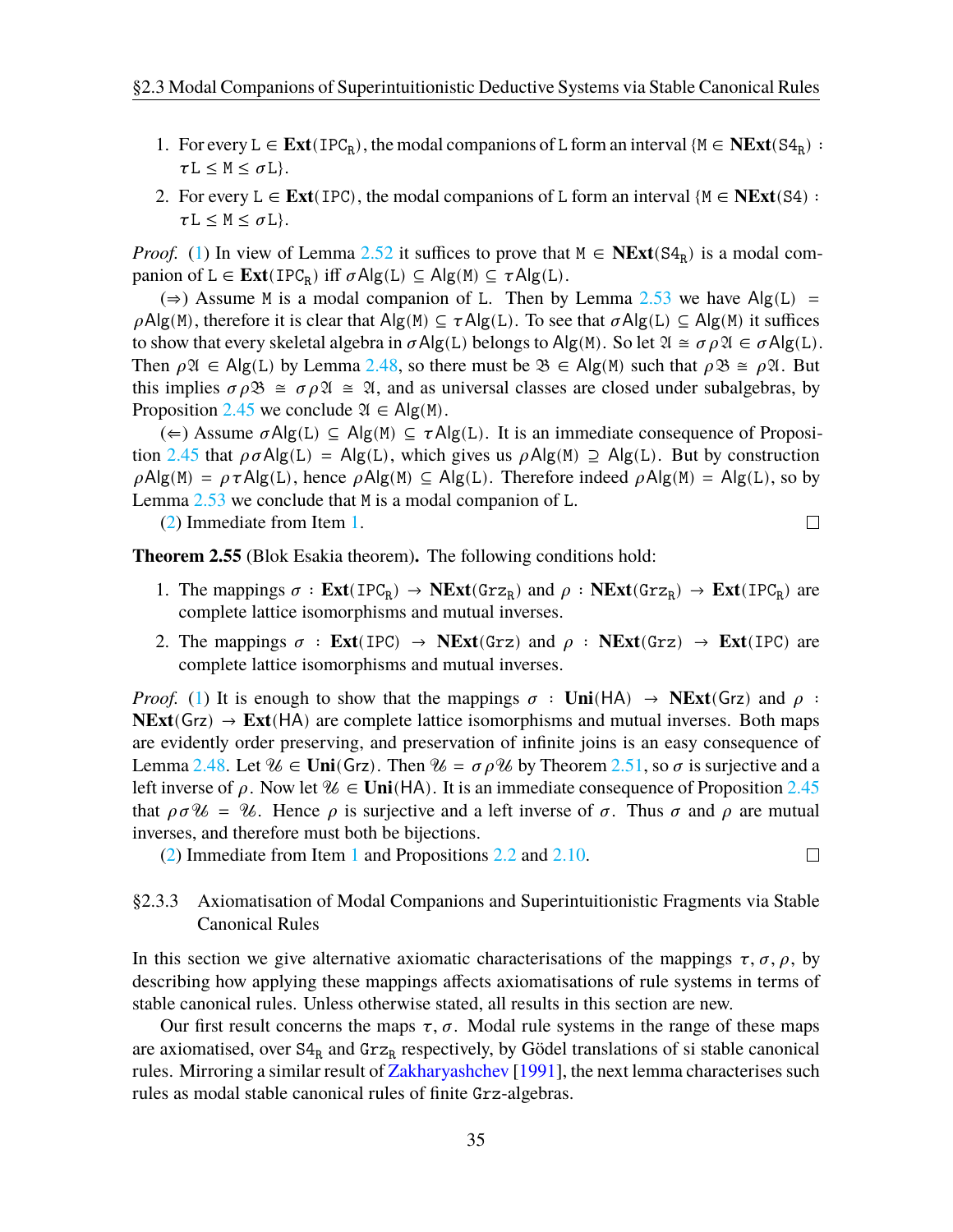**Lemma 2.56** (Rule translation lemma). For every si stable canonical rule  $\eta(\mathfrak{H}, D^{\rightarrow})$  and every  $\mathfrak{B} \in \mathsf{MA}$  we have

 $\mathfrak{B} \models T(\eta(\mathfrak{H}, D^{\rightarrow})) \iff \mathfrak{B} \models \mu(\sigma \mathfrak{H}, D^{\square}),$ 

where  $D^{\square}$  := { $\neg a \vee b : (a, b) \in D^{\rightarrow}$  }.

*Proof.* Let  $\mathfrak{F} := \mathfrak{H}_*$ . Then it is clear that  $\sigma \mathfrak{F} = \mathfrak{F}$ . By Proposition [2.44](#page-33-0) and Lemma [2.48](#page-35-0) it suffices to prove that for all modal spaces  $\mathfrak X$  we have

$$
\rho \mathfrak{X} \models \eta(\mathfrak{F}, \mathfrak{D}) \iff \mathfrak{X} \models \mu(\mathfrak{F}, \mathfrak{D})
$$

where  $\mathfrak{D} = {\mathfrak{b}}_{(a,b)} : (a,b) \in D^{\rightarrow} = {\mathfrak{b}}_a : a \in D^{\square}$ .

(⇒) Assume  $\mathfrak{X} \not\models \mu(\mathfrak{F}, \mathfrak{D})$ . Then there is a stable map  $f : \mathfrak{X} \rightarrow \mathfrak{F}$  satisfying the BDC for  $\mathcal{D}$ . Observe that since  $\mathcal{F}$  is a poset, for all  $x, y \in X$  we have that  $\rho(x) = \rho(y)$  implies  $f(x) = f(y)$ . Therefore the map

$$
g: \rho \mathfrak{X} \to \mathfrak{F}
$$

$$
\rho(x) \mapsto f(x)
$$

is well defined. Evidently, g is relation preserving. To see that it is continuous, let  $U \subseteq F$ . Now,  $f^{-1}(U)$  is clopen since f is continuous, and because f is relation preserving  $f^{-1}(U)$ does not cut clusters. Therefore  $g^{-1}(U) = \rho[f^{-1}(U)]$  is clopen since  $\rho \mathfrak{X}$  has the quotient topology. Let us check that g satisfies the BDC for  $\mathcal{D}$ . To this end, let  $\delta \in \mathcal{D}$  and suppose  $\gamma g(\rho(x)) \cap \delta \neq \emptyset$  for  $\rho(x) \in \rho[X]$ . But then  $R[f(x)] \cap \delta \neq \emptyset$ . Since f satisfies the BDC for  $\mathfrak{D}$ , there is  $y \in X$  with  $Rxy$  and  $f(y) \in \mathfrak{d}$ . Therefore  $\rho(x) \le \rho(y)$ , and surely  $g(\rho(y)) = f(y) \in \mathfrak{d}$ . Thus we have shown  $\rho \mathfrak{X} \not\models \eta(\mathfrak{F}, \mathfrak{D})$ .

(∈) Assume  $\rho \tilde{x} \models \eta(\tilde{S}, \tilde{\mathcal{D}})$ . Then there is a stable map  $g : \rho \tilde{x} \to \tilde{S}$  satisfying the BDC for  $\mathcal{D}$ . Define a map

$$
f: \mathfrak{X} \to \mathfrak{F}
$$

$$
x \mapsto g(\rho(x)).
$$

Since g and  $\rho : \mathfrak{X} \to \rho \mathfrak{X}$  are both continuous and relation-preserving, so is their composition f. Let us check that f satisfies the BDC for  $\mathcal{D}$ . Let  $\mathfrak{d} \in \mathcal{D}$  and assume  $R[f(x)] \cap \mathfrak{d} \neq \emptyset$ . This is to say  $\gamma g(\rho(x)) \cap b \neq \emptyset$ . Since g satisfies the BDC for  $\mathcal{D}$ , there must be some  $\rho(y)$  with  $\rho(x) \leq \rho(y)$  and  $g(\rho(y)) \in \mathfrak{d}$ . Since  $\rho$  is relation reflecting it follows that  $Rxy$ , and surely  $f(y) = g(\rho(y)) \in \mathfrak{d}$ . Thus we have shown  $\mathfrak{X} \not\models \mu(\mathfrak{F}, \mathfrak{D})$ .  $\Box$ 

<span id="page-40-1"></span>**Theorem 2.57.** Let  $L \in \text{Ext}(\text{IPC}_R)$  be such that

<span id="page-40-0"></span>
$$
\mathbf{L}=\text{IPC}_\text{R}\oplus\{\eta(\mathfrak{A}_i,D_i^\rightarrow):i\in I\}.
$$

Then we have:

$$
\tau \mathcal{L} = \mathbf{S} \mathbf{4}_{\mathbb{R}} \oplus \{ \mu(\sigma \mathfrak{A}_{i}, D_{i}^{\square}) : i \in I \}
$$
 (2.6)

$$
\sigma \mathcal{L} = \text{Grz}_{\mathcal{R}} \oplus \{ \mu(\sigma \mathfrak{A}_i, D_i^{\square}) : i \in I \}. \tag{2.7}
$$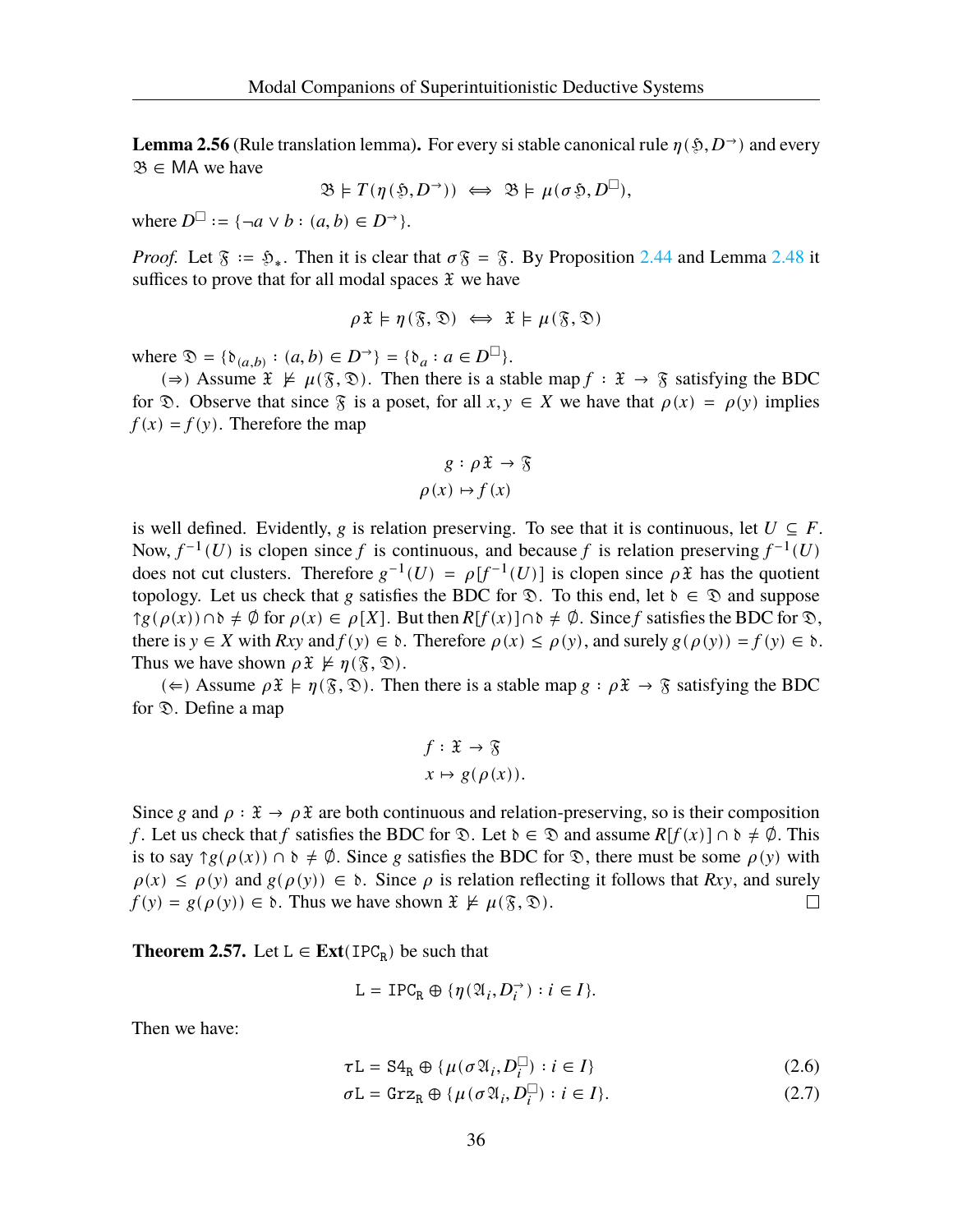*Proof.* By definition we have

$$
\begin{aligned} &\tau\mathbf{L}=\mathrm{S4_R}\oplus\{T(\eta(\mathfrak{A}_i,D_i^{\rightarrow})) : i\in I\} \\ &\sigma\mathbf{L}=\mathrm{Grz_R}\oplus\{T(\eta(\mathfrak{A}_i,D_i^{\rightarrow})) : i\in I\}. \end{aligned}
$$

Applying the rule translation lemma to these axiomatisations yields the desired result.  $\Box$ 

In particular we obtain that every rule system in  $NExt(Grz_R)$  is axiomatisable by modal stable canonical rules of finite Grz-algebras, since by the Blok Esakia theorem for rule systems every such rule system is the strongest modal companion of some si-rule system. Equation  $(2.6)$  $(2.6)$ of Theorem [2.57](#page-40-1) may be compared to [Bezhanishvili et al.](#page-107-1) [[2016a](#page-107-1), Corollary 5.3], which implies that the weakest modal companion of any si *logic* axiomatisable by *stable* formulae is axiomatisable by stable formulae of finite Grz-algebras.

We illustrate the axiomatisation procedure descibed in Theorem [2.57](#page-40-1) with an example. Consider the *Gödel-Dummett Logic* LC, given by

$$
LC := IPC \oplus (p \to q) \lor (q \to p).
$$

**Theorem 2.58.** 
$$
LC_R = IPC_R \oplus \eta \begin{pmatrix} d_1 & d_2 \\ & \searrow & \circ \\ & & \circ \end{pmatrix} \oplus \eta \begin{pmatrix} d_1 & d_2 & d_2 \\ & & \circ & \circ \\ & & & \circ \end{pmatrix}.
$$

*Proof.* ( $\Rightarrow$ ) let  $\mathfrak{X} \in \mathsf{Esa}$  and suppose that  $\mathfrak{X} \not\models LC_R$ . It is easy to see that this implies that there are  $x, y, z \in X$  such that  $x \le y, x \le z$  and yet  $y \not\le z \not\le y$ . By Proposition [2.6](#page-20-0) there are  $U_y, U_z \in \text{ClopUp such that } y \in U_y, z \notin U_y \text{ and } z \in U_z, y \notin U_z \text{ and moreover } x \notin U_y \cup U_z.$ Distinguish two cases.

$$
d_1 \underset{\bigtriangleup}{\longrightarrow} d_2
$$

•  $U_y \cap U_z \neq \emptyset$ . Define a map f from  $\mathfrak X$  to  $\forall$  o by sending the set  $U_y \setminus U_z$ to  $d_1$ , the set  $U_z \setminus U_y$  to  $d_2$ , the set  $U_y \cap U_z$  to the top element, the set  $(R^{-1}(U_y) \setminus$  $U_y$ ) ∪ ( $R^{-1}(U_z) \setminus U_z$ ) to the bottom left element, and everything else to the bottom right element. It is easy to see that  $f$  so defined is a stable surjection satisfying the BDC for  $\{\{d_1\}, \{d_2\}\}.$ 

$$
d_1 \qquad d_2
$$

•  $U_y \cap U_z = \emptyset$ . We define a map f from  $\mathfrak{X}$  to  $\forall$  o in a similar way as above, but ignoring the case of  $U_y \cap U_z$ . Again, this yields a stable surjection satisfying the BDC for  $\{\{d_1\}, \{d_2\}\}.$ 

$$
(\Leftarrow) \text{ Let } \mathfrak{X} \in \text{ Esa and suppose that } \mathfrak{X} \not\models \eta \begin{pmatrix} d_1 & & d_2 \\ & & & \\ & & & \end{pmatrix} \text{ or } \mathfrak{X} \not\models \eta \begin{pmatrix} d_1 & & & d_2 \\ & & & & \\ & & & & \end{pmatrix}.
$$

We only do the former case, as the latter is similar. Take a continuous stable surjection  $f$  from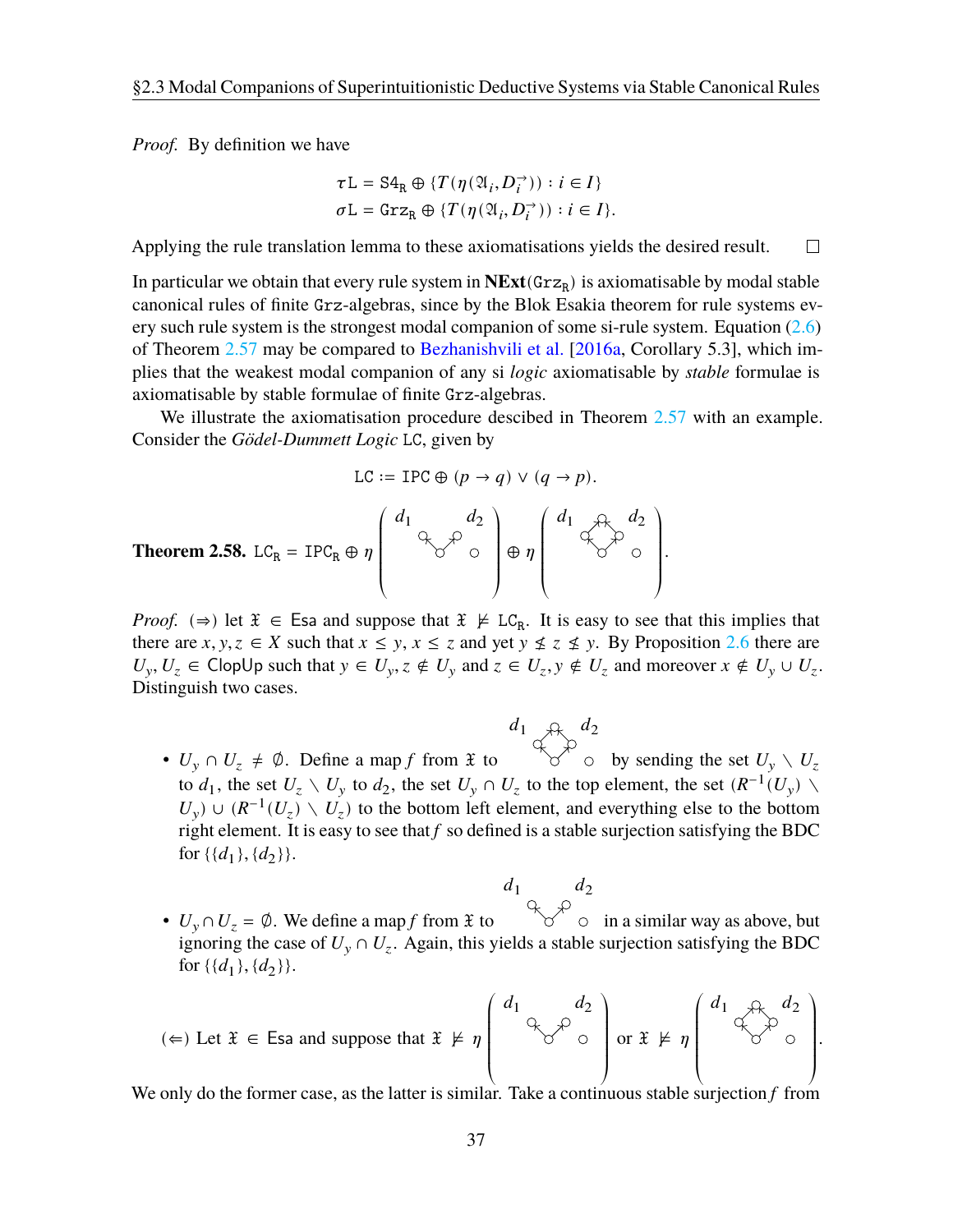$d_1$   $d_2$  $\mathfrak X$  to satisfying the BDC for  $\{\{d_1\}, \{d_2\}\}\$ . Then by the BDC any element x in the f-preimage of the bottom left sees both an element  $y$  in the  $f$ -preimage of  $d_1$  and an element z in the *f*-preimage of  $d_2$ . However, by stability we have both  $y \nleq z$  and  $z \nleq y$ . This shows  $\mathfrak{X} \not\models \mathrm{LC_R}.$  $\Box$ 

Applying, Theorem [2.57](#page-40-1) we obtain the following axiomatisations of the weakest and strongest modal companion of  $LC_R$ , which are easily seen to be the modal rule systems  $S4.3_R :=$  $\text{S4}_R \oplus \Box(p \to q) \lor \Box(q \to p)$  and  $\text{Grz.3}_R := \text{Grz}_R \oplus \Box(p \to q) \lor \Box(q \to p)$ .

<span id="page-42-0"></span>**Corollary 2.59.** The following identities hold:

$$
S4.3R = S4R \oplus \mu \begin{pmatrix} d_1 & d_2 \\ & \searrow & \circ \\ & & \circ \end{pmatrix} \oplus \mu \begin{pmatrix} d_1 & d_2 \\ & & \searrow & \circ \\ & & & \circ \end{pmatrix}
$$
  
Grz.3<sub>R</sub> = Grz<sub>R</sub> \oplus \mu \begin{pmatrix} d\_1 & d\_2 \\ & & \searrow & \circ \\ & & & \circ \end{pmatrix} \oplus \mu \begin{pmatrix} d\_1 & d\_2 \\ & & \searrow & d\_2 \\ & & & \circ \end{pmatrix}.

It is interesting to compare Corollary [2.59](#page-42-0) to [[Bezhanishvili et al.](#page-107-2), [2018,](#page-107-2) Proposition 6.8], which shows that S4.3 is axiomatised, over S4, by the *stable formulae* of the following two frames.



The difference is explained by the fact that refutation conditions for stable canonical formulae are stated in terms of subdirectly irreducible modal algebras, whose duals are topo-rooted [\[Venema,](#page-109-1) [2004\]](#page-109-1).

We now turn to the task of giving an axiomatic characterisation of si-fragments in terms of stable canonical rules. To this end, we introduce the notion of a *collapsed* stable canonical rule. We prefer to do so in a geometric setting, so to emphasize the main intuition behind this concept.

**Definition 2.60.** Let  $\mu(\mathfrak{F}, \mathfrak{D})$  be some modal stable canonical rule, with  $\mathfrak{F} \in \text{Spa}(S4)$ . The *collapsed stable canonical rule*  $\eta(\rho \mathfrak{F}, \rho \mathfrak{D})$  is obtained by setting

$$
\rho \mathfrak{D} := \{ \rho[\mathfrak{d}] : \mathfrak{d} \in \mathfrak{D} \}.
$$

Intuitively,  $\eta(\rho \tilde{\mathfrak{F}}, \rho \tilde{\mathfrak{D}})$  is obtained from  $\mu(\tilde{\mathfrak{F}}, \tilde{\mathfrak{D}})$  by collapsing all clusters in  $\tilde{\mathfrak{F}}$  and in the set of domains  $\mathcal{D}$  as well.

**Remark 2.61.** It is possible to develop collapsed rules in a purely algebraic setting. Let  $\mu(\mathfrak{A}, D)$  be some modal stable canonical rule, with  $\mathfrak{A} \in S4$ . Algebraically, the collapsed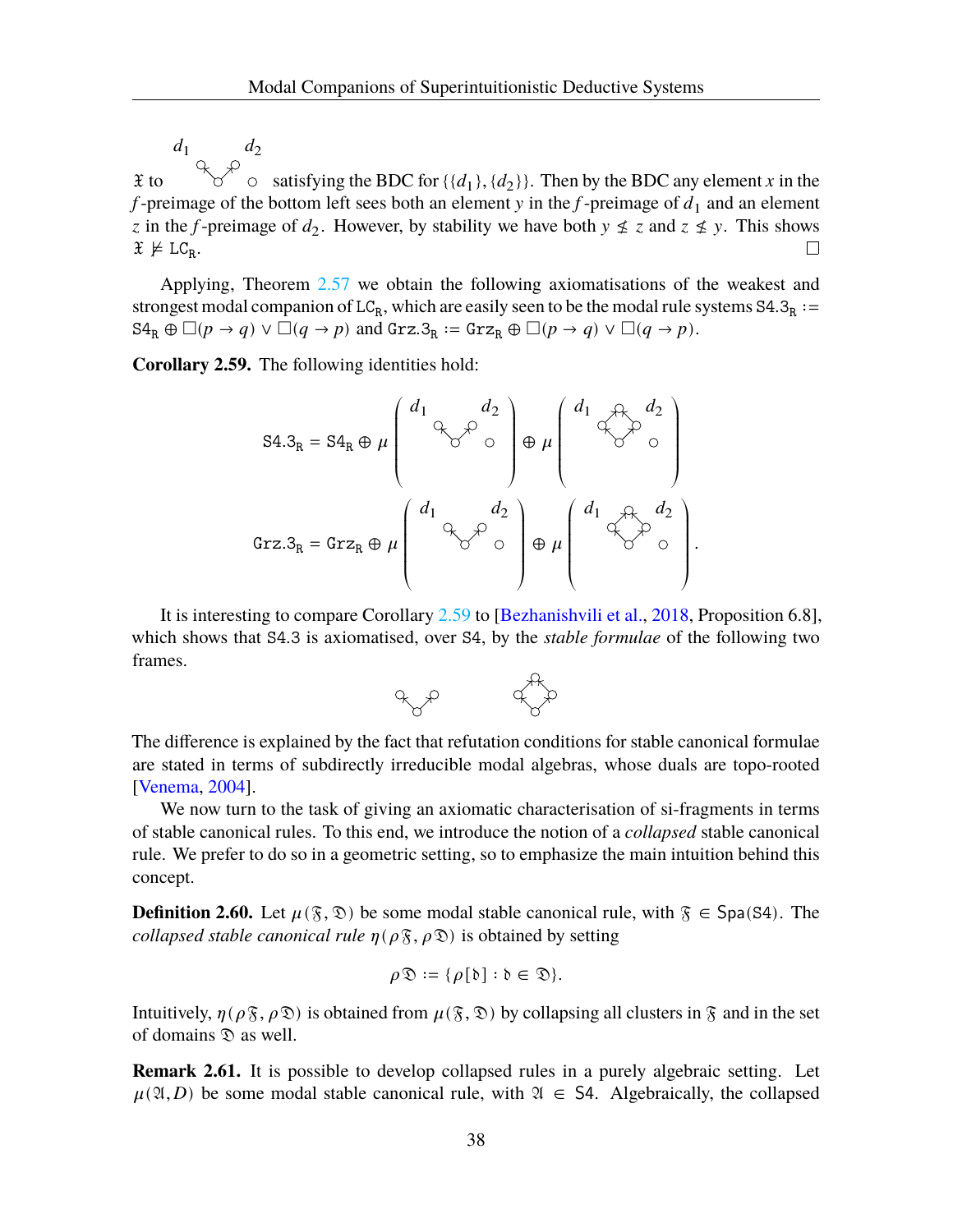stable canonical  $\eta(\rho \mathfrak{A}, \rho D)$  is obtained from the stable canonical rule  $\mu(\mathfrak{A}, D)$  as follows. For  $a \in A$ , take

$$
a_{\rho} := \bigwedge \{ b \in B(O(A)) : a \le b \}.
$$

By Proposition [2.40](#page-32-0), there is a finite  $n_{a_{\rho}}$  such that  $a_{\rho}$  may be written as

$$
\bigwedge_{i \leq n_{a_\rho}} \neg b_i \vee c_i
$$

.

Let  $H_a$  be the set of all such pairs  $(b_i, c_i)$  with  $i \leq n_{a_{\rho}}$ . Set

$$
\rho D := \bigcup_{a \in D} H_a.
$$

Then one can prove that for every  $\mathfrak{B} \in S4$  we have  $\mathfrak{B} \models \eta(\rho \mathfrak{A}, \rho D)$  iff  $\eta(\rho \mathfrak{A}_*, \rho \mathfrak{D})$ .

Collapsed rules obey the following refutation condition.

**Lemma 2.62** (Rule collapse lemma). For all  $\mathfrak{X} \in \text{Spa}(S4)$  and modal stable canonical rule  $\mu(\mathfrak{F}, \mathfrak{D})$  with  $\mathfrak{F} \in \mathsf{Spa}(S4)$ , if  $\mathfrak{X} \not\models \mu(\mathfrak{F}, \mathfrak{D})$  then  $\rho \mathfrak{X} \not\models \eta(\rho \mathfrak{F}, \rho \mathfrak{D})$ .

*Proof.* Assume  $\mathfrak{X} \not\models \mu(\mathfrak{F}, \mathfrak{D})$ . Then there is a continuous, relation preserving map  $f : \mathfrak{X} \to \mathfrak{F}$ that satisfies the BDC for  $\mathcal{D}$ . Consider the map  $g : \rho \mathcal{X} \to \rho \mathcal{X}$  given by

$$
g(\rho(x)) = \rho(f(x)).
$$

Now  $\rho(x) \leq \rho(y)$  implies Rxy, and since f is relation preserving also Rf(x)f(y), which implies  $\rho(f(x)) \leq \rho(f(y))$ . So *g* is relation preserving. Furthermore, again because f is relation preserving we have that for any  $U \subseteq F$ , the set  $f^{-1}(U)$  does not cut clusters, whence  $g^{-1}(U) = \rho[f^{-1}(\rho^{-1}(U))]$  is clopen for any  $U \subseteq \rho[F]$ , as  $\rho \mathfrak{X}$  has the quotient topology. Thus g is continuous. Let us check that g satisfies the BDC for  $\rho \mathfrak{D}$ . Assume that  $\gamma g(\rho(x)) \cap$  $\rho[\delta] \neq \emptyset$  for  $\delta \in \mathcal{D}$ . Then there is some  $\rho(y) \in \rho[F]$  with  $\rho(f(x)) \leq \rho(y)$  and  $\rho(y) \in \rho[\delta]$ . By construction, wlog we may assume that  $y \in \delta$ . As  $\rho$  is relation reflecting it follows that  $Rf(x)y$ , and so we have that  $R[f(x)] \cap \delta \neq \emptyset$ . Since f satisfies the BDC for  $\mathcal D$  we conclude that  $f[R[x]] \cap \delta \neq \emptyset$ . So there is some  $z \in X$  with  $Rxz$  and  $f(z) \in \delta$ . By definition,  $\rho(f(z)) \in \rho[\delta]$ . Hence we have shown that  $\rho[f[R[x]]] \cap \rho[\delta] \neq \emptyset$ , and so g indeed satisfies the BDC for  $\mathcal{D}$ .  $\Box$ 

By duality and the rule translation lemma, we obtain as an immediate corollary that for all  $\mathfrak{X} \in \text{Spa(S4)}$  and modal stable canonical rule  $\mu(\mathfrak{F}, \mathfrak{D})$  with  $\mathfrak{F} \in \text{Spa(S4)}$ , if  $\mathfrak{X} \not\models \mu(\mathfrak{F}, \mathfrak{D})$ then  $\sigma \rho \mathfrak{X} \not\models \mu (\sigma \rho \mathfrak{F}, \rho \mathfrak{D}).$ 

It is important to point out that the converse of the rule collapse lemma is false, as the following counter-example testifies.

**Example 2.63.** Let  $\tilde{\chi}$  be a finite modal space consisting of a *n*-elements clusters, for *n* finite, and let  $\mathfrak B$  be a finite modal space consisting of a single reflexive point. Then there is no surjection  $f : \mathfrak{G} \to \mathfrak{F}$ , on cardinality grounds alone. This is equivalent to  $\mathfrak{G} \models \mu(\mathfrak{F})$ . However, we have  $\rho \tilde{s} \cong \mathfrak{G} \cong \rho \mathfrak{G}$ , so there clearly is a stable surjection  $f : \rho \mathfrak{G} \to \rho \tilde{s}$ . This, in turn, is equivalent to  $\rho \mathfrak{G} \not\models \eta$  ( $\rho \mathfrak{F}$ ).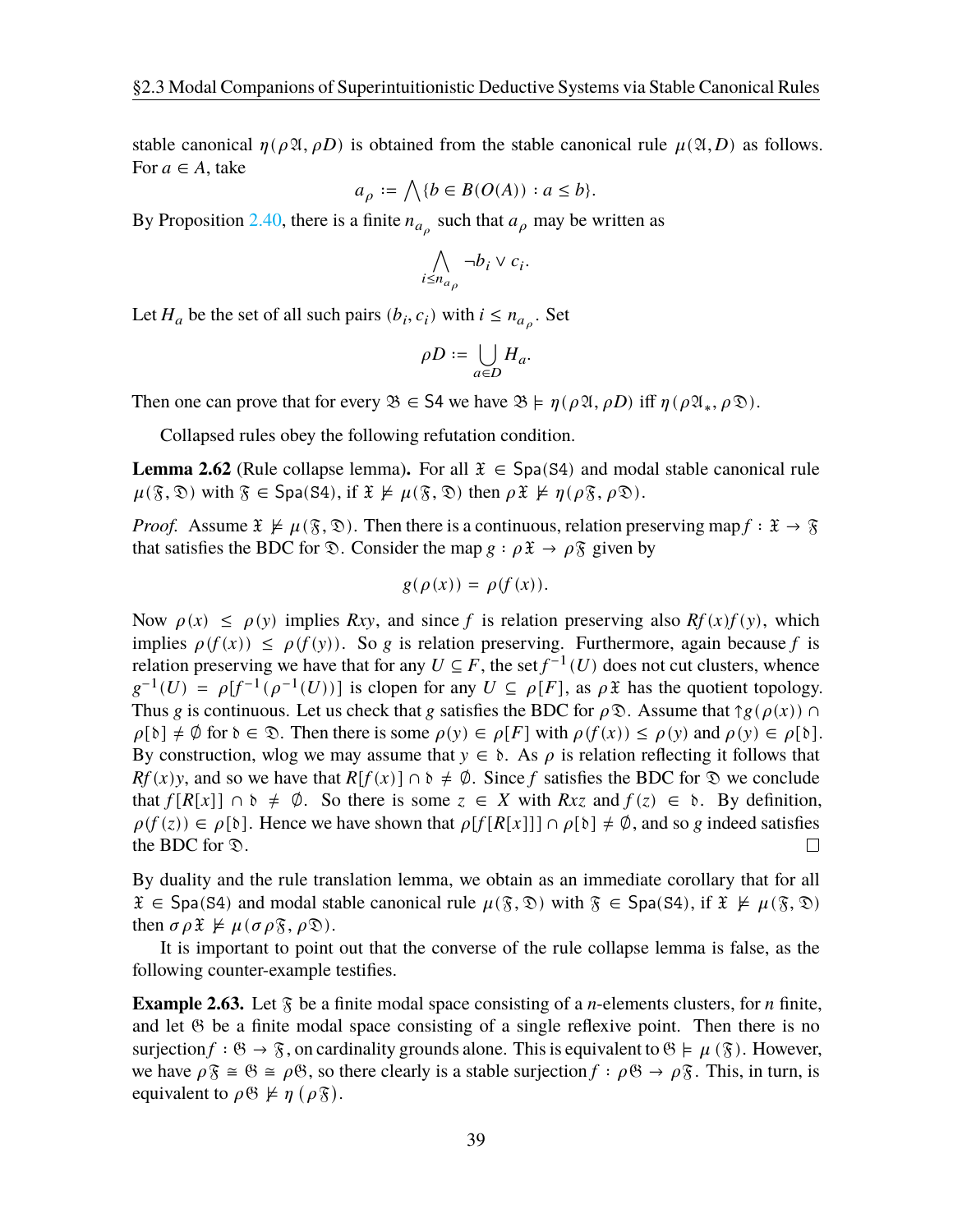Observe that by the rule translation lemma, a modal rule  $\Gamma/\Delta$  is of the form  $T(\Gamma'/\Delta')$ iff it is equivalent to finitely many modal stable canonical rules of the form  $\mu(\mathfrak{A}, D)$ , with  $\mathfrak{A} \in$  Grz. Therefore, by the rule collapse lemma, given a stable canonical axiomatisation of some  $M \in \mathbf{NExt}(\mathbf{S4}_R)$  as  $M = \mathbf{S4}_R \oplus \{ \mu(\mathfrak{F}_i, \mathfrak{D}_i) : i \in I \}$ , the set

$$
\{\mu(\mathfrak{F}_i, \mathfrak{D}_i) : i \in I\} \text{ and } \mu(\sigma \rho \mathfrak{F}_i, \rho \mathfrak{D}_i) \in \mathbb{M}\}
$$

contains exactly the rules in the given axiomatisation of M which are consequences of some set of translated si rules contained in M. Collapsing these rules yields an axomatisation of  $\rho$ M.

<span id="page-44-0"></span>**Theorem 2.64.** Let  $M \in \text{NExt}(S4_R)$  with  $M = S4_R \oplus {\mu(\mathfrak{F}_i, \mathfrak{D}_i) : i \in I}$ . Let

$$
J := \{i \in I : \mu(\sigma \rho \mathfrak{F}_i, \rho \mathfrak{D}_i) \in \mathbb{M}\}.
$$

Then

$$
\rho \mathbb{M} = \text{IPC}_{\text{R}} \oplus \{ \eta(\rho \mathfrak{F}_i, \rho \mathfrak{D}_i) : i \in J \}.
$$

*Proof.* Let

$$
\Xi:=\{\mu(\sigma\rho\mathfrak{F}_i,\rho\mathfrak{D}_i):i\in J\}\cup\{\mu(\mathfrak{F}_i,\mathfrak{D}_i):i\in I\}.
$$

Then by the rule collapse lemma we have

$$
\rho M = \text{IPC}_R \oplus \{ \eta(\mathfrak{F}, \mathfrak{D}) : T(\eta(\mathfrak{H}, D)) \in \Xi \},
$$

which by the rule translation lemma is equivalent to

$$
\rho M = \text{IPC}_{R} \oplus \{ \eta(\mathfrak{F}, \mathfrak{D}) : \eta(\sigma \mathfrak{F}, \mathfrak{D}) \in \Xi \}
$$
  
= 
$$
\text{IPC}_{R} \oplus \{ \eta(\rho \mathfrak{F}_{i}, \rho \mathfrak{D}_{i}) : i \in J \}.
$$

 $\Box$ 

We give two examples describing the axiomatisation procedure obtained in Theorem [2.64](#page-44-0). Firstly, consider the rule system obtained by extending  $S4<sub>R</sub>$  with the *rule of disjunction*:

$$
Disj := S4_R \oplus \Box p \vee \Box q/\{p,q\}.
$$

**Theorem 2.65** [\(Bezhanishvili et al.](#page-107-1) [2016a](#page-107-1), Theorem 8.6). Disj :=  $S4_R \oplus \mu$  ( $\circ$   $\circ$ ) $\oplus \mu$   $\circ$   $\circ^{\#}$ 

Via Theorem [2.64](#page-44-0) we obtain the following easy corollary.

**Corollary 2.66.**  $\rho$ Disj = IPC<sub>R</sub>  $\oplus$   $\eta$  ( $\circ$   $\circ$ )  $\oplus$   $\eta$   $\left(\circ \stackrel{\leftrightarrow}{\circ} \circ\right)$ .

*Proof.* Since both  $\circ$   $\circ$ ,  $\circ$   $\circ$  are cluster-free we have

$$
\sigma \rho
$$
 (0 0)  $\cong$  0 0  $\sigma \rho$  ( $\sigma$ <sup>4k</sup>0)  $\cong$   $\sigma$ <sup>4k</sup>0.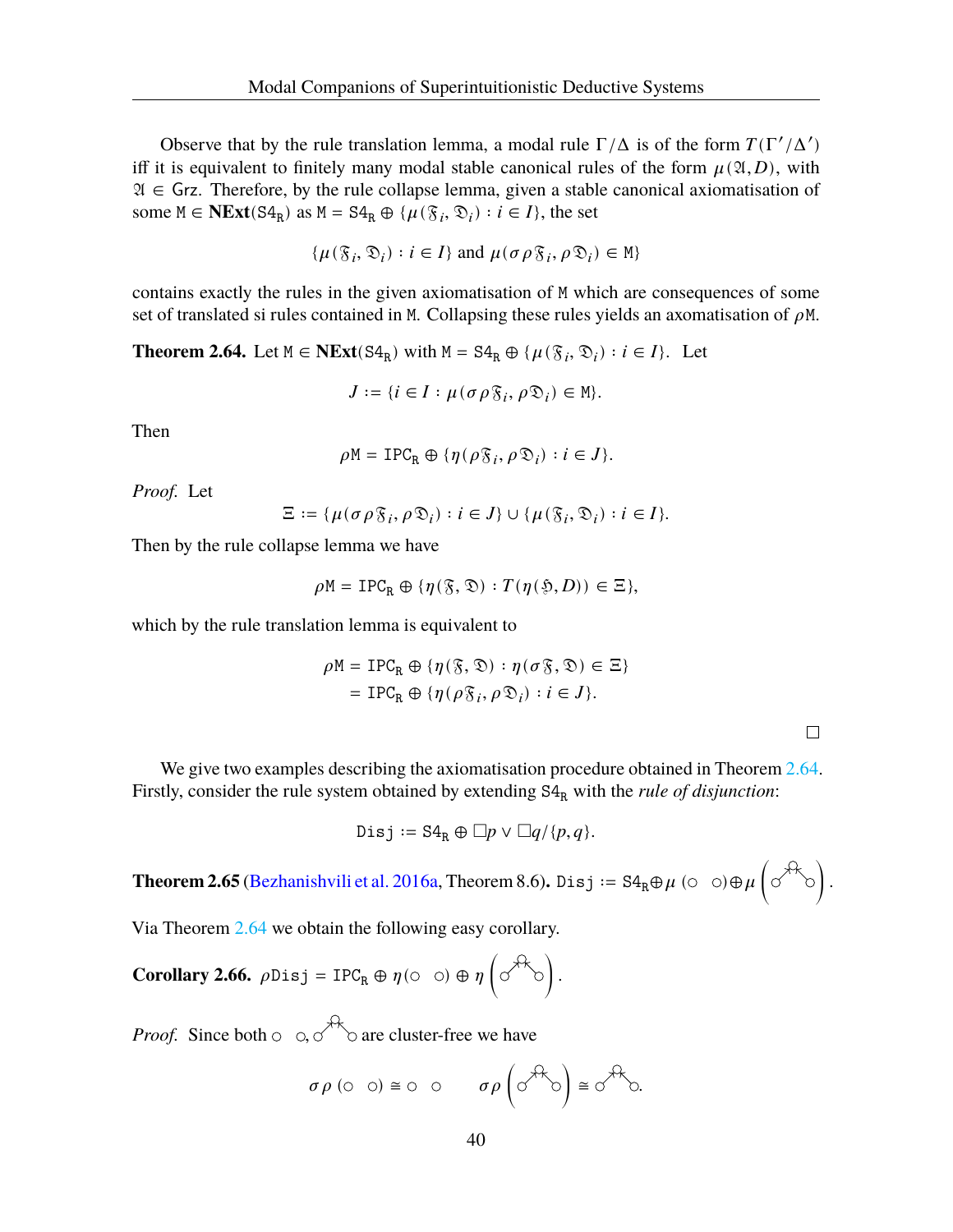Therefore  $\mu$  ( $\sigma \rho$  ( $\circ$   $\circ$ )),  $\mu$  ( $\sigma \rho$  ( $\circ$ <sup>{{A}</sup> $\circ$ ))  $\in$  Disj and in turn by Theorem [2.64](#page-44-0) we conclude

 $\rho$ Disj = IPC<sub>R</sub>  $\oplus$   $\eta$ ( $\circ$   $\circ$ )  $\oplus$   $\eta$   $\circ$ <sup>( $\circ$ </sup> $\circ$ )

as desired.

Secondly, consider the logic

$$
\mathsf{S4.1} \coloneqq \mathsf{S} \oplus \Box \Diamond p \rightarrow \Diamond \Box p.
$$

Let  $\mathfrak X$  be the modal space

$$
d_1 \underset{\bigcirc}{\otimes} d_2
$$

and put  $\mathfrak{D} = \{ \{d_1\}, \{d_2\} \}$ . We extend [Bezhanishvili et al.'](#page-107-1)s [\[2016a,](#page-107-1) Theorem 8.7] axiomatisation of  $S4.1$  in terms of modal stable canonical formulae to an axiomatisation of  $S4.1<sub>R</sub>$  in terms of modal stable canonical rules.

#### **Theorem 2.67.** S4.1<sub>R</sub> = S4<sub>R</sub>  $\oplus$   $\mu(\mathfrak{X}, \mathfrak{D})$ .

*Proof.* It suffices to show that for every S4-space 9, we have  $\mathfrak{Y} \models \Box \Diamond p \rightarrow \Diamond \Box p$  iff  $\mathfrak{Y} \models$  $\mu(\mathfrak{X}, \mathfrak{D})$ . Recall that for every S4-space  $\mathfrak{Y}$  we have  $\mathfrak{Y} \not\models \Box \Diamond p \rightarrow \Diamond \Box p$  iff  $\mathfrak{Y}$  contains a proper cluster of quasi-maximal points [[Chagrov and Zakharyaschev,](#page-107-3) [1997,](#page-107-3) p. 82].

(⇒) Assume  $\mathfrak{Y} \not\vDash \Box \Diamond p \rightarrow \Diamond \Box p$  and let  $C \subseteq Y$  be a proper cluster of quasi-maximal points. As  $C$  is proper, it can be partitioned into two disjoint clopens,  $U$  and  $V$ . Define a map  $f: \mathfrak{Y} \to \mathfrak{X}$  by sending every element of U to  $d_1$ , every element of V to  $d_2$ , every element of  $R^{-1}(C) \setminus C$  to the point below  $d_1, d_2$ , and everything else to the remaining point. It is easy to see that  $f$  is a surjective continuous bounded morphism, hence a continuous stable surjection. Moreover, since C is a cluster it follows that f satisfies the BDC for  $\{\{d_1\}, \{d_2\}\}\.$ 

(∈) assume  $\mathfrak{Y} \not\models \mu(\mathfrak{X}, \mathfrak{D})$ . Then there is a continuous stable surjection  $f : \mathfrak{Y} \rightarrow \mathfrak{X}$ satisfying the BDC for  $\{\{d_1\}, \{d_2\}\}\$ . Take any  $x \in f^{-1}(d_1)$ . By Proposition [2.16,](#page-24-0) there is  $y \in qmax_R(Y)$  with Rxy. Since f is stable, either  $f(y) = d_1$  or  $f(y) = d_2$ . Wlog, suppose the former holds. We have  $R[f(y)] \cap \{d_2\} \neq \emptyset$ . Therefore as f satisfies the BDC for  $\{d_2\}$ , there must be  $z \in X$  with  $Ryz$  and  $f(z) = d_2$ . Since  $y \in qmax_R(Y)$ , it follows that  $Rzy$ . Since clearly  $y \neq z$ , we have found a proper cluster of quasi-maximal points in  $\tilde{x}$ , which yields  $\mathfrak{Y} \not\models \Box \Diamond p \rightarrow \Diamond \Box p.$  $\Box$ 

The collapsed rule of  $\mu(\mathfrak{X}, \mathfrak{D})$  is  $\eta(\rho \mathfrak{X}, \rho \mathfrak{D})$ , where  $\rho \mathfrak{X}$  is represented as

$$
\rho(d_1) \downarrow^{\circlearrowleft}_{\circlearrowright}
$$

and  $\rho \mathfrak{D} = \{ \{\rho(d_1)\}\}\.$  Note  $\rho(d_1) = \rho(d_2)$ . Now,  $\sigma \rho \mathfrak{X}$  (which, recall, is just  $\rho \mathfrak{X}$  viewed as a modal space) is an S4-modal space. Since it contains no proper cluster, a fortiori it contains no proper cluster of quasi-maximal elements. Therefore  $\sigma \rho \mathfrak{X}$  is also an S4.1-modal

 $\Box$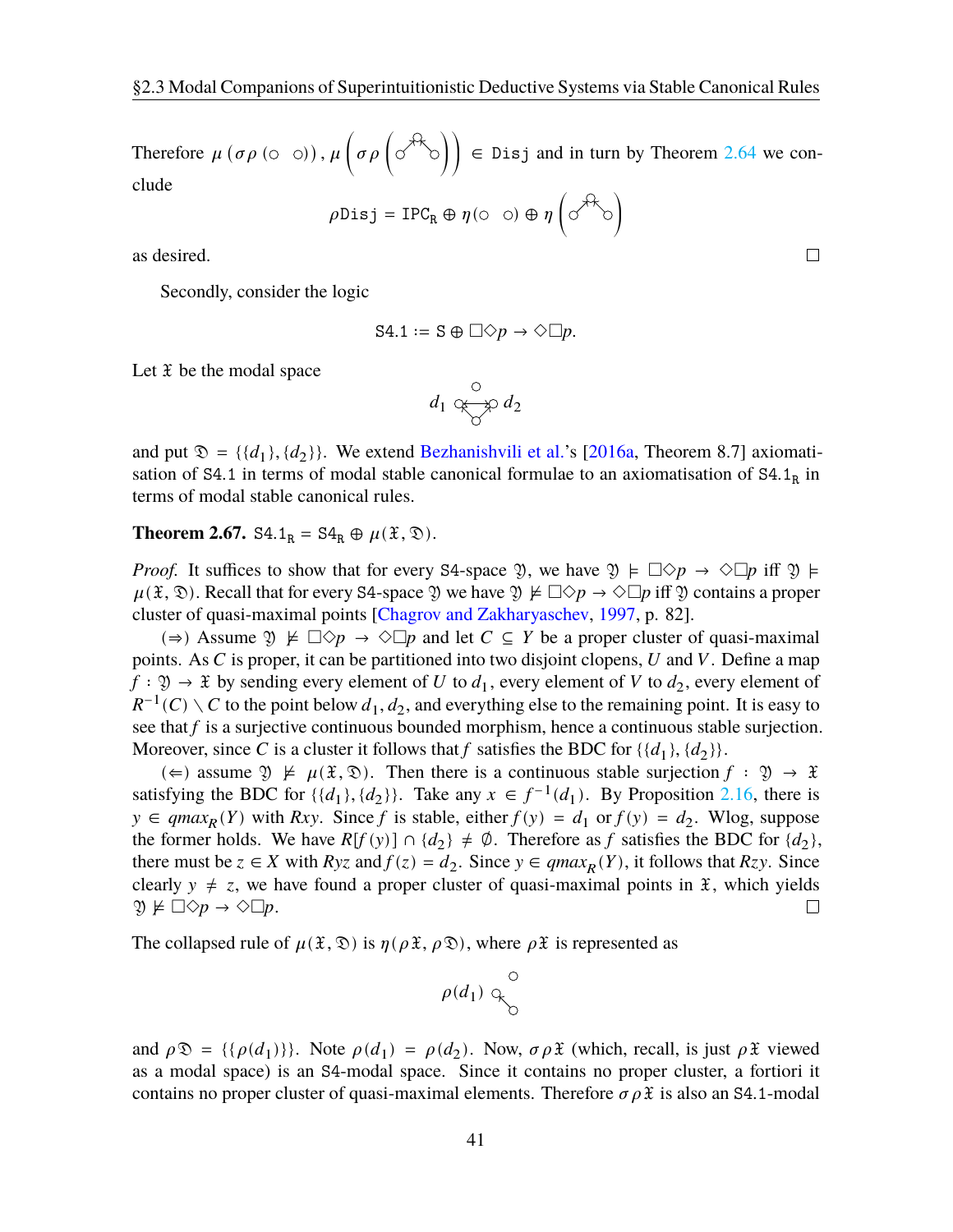space. But then the identity map on  $\sigma \rho \tilde{x}$  witnesses  $\sigma \rho \tilde{x} \not\models \mu (\sigma \rho \tilde{x}, \rho \tilde{x})$ . By Theorem [2.64](#page-44-0), this implies that  $\eta(\rho \mathfrak{X}, \rho \mathfrak{D}) \notin \rho \mathfrak{S}4.1_R$ . Therefore we reach the following result, which was originally proved by [Esakia](#page-108-1) [\[1979](#page-108-1)].

**Corollary 2.68.**  $\rho S4.1_R = IPC_R$ .

We close the present section by establishing an important consequence of the axiomatisation results obtained so far, namely that every modal rule is equivalent, over  $\text{Grz}_R$ , to a finite conjunction of stable canonical rules of Grz-algebras.

<span id="page-46-0"></span>**Theorem 2.69.** For every modal rule  $\Gamma/\Delta$  there is a finite set  $\Xi$  of modal stable canonical rules of the form  $\mu(\mathfrak{A}, D)$  with  $\mathfrak{A} \in \mathsf{Grz}$ , such that for any  $\mathfrak{B} \in \mathsf{Grz}$  we have that  $\mathfrak{B} \not\models \Gamma/\Delta$ iff there is  $\mu(\mathfrak{A}, D) \in \Xi$  such that  $\mathfrak{B} \not\models \mu(\mathfrak{A}, D)$ .

*Proof.* We prove the dual statement. Let  $\Gamma/\Delta$  be a modal rule. By Lemma [2.35](#page-31-1) there is a finite set  $\Sigma$  of modal stable canonical rules of the form  $\mu(\mathfrak{F}, \mathfrak{D})$  with  $\mathfrak{F} \in \mathsf{Spa}(S4)$ , such that for every  $\mathfrak{X} \in \text{Spa}(S4)$ , and so for every  $\mathfrak{X} \in \text{Spa}(Grz)$  in particular, we have  $\mathfrak{X} \not\models \Gamma/\Delta$  iff there is some  $\mu(\mathfrak{F}, \mathfrak{D}) \in \Sigma$  such that  $\mathfrak{X} \not\models \mu(\mathfrak{F}, \mathfrak{D})$ . Now consider the rule system  $\text{Grz}_R \oplus \Sigma$ and note that  $\text{Grz}_R \oplus \Sigma = \text{Grz}_R \oplus \Gamma/\Delta$ . Let

$$
\Xi:=\{\mu(\sigma\rho\mathfrak{F},\rho\mathfrak{D}):\mu(\mathfrak{F},\mathfrak{D})\in\Sigma\}\cap(\text{Grz}_R\oplus\Sigma).
$$

By Theorem [2.64](#page-44-0) we have

$$
\rho(\text{Grz}_R \oplus \Gamma/\Delta) = \text{IPC}_R \oplus \{ \eta(\rho \mathfrak{F}, \rho \mathfrak{D}) : \mu(\sigma \rho \mathfrak{F}, \rho \mathfrak{D}) \in \Xi \},
$$

which by Theorem [2.57](#page-40-1) implies

$$
\sigma\,\rho({\tt Grz}_R\oplus\Gamma/\Delta)={\tt Grz}_R\oplus\Xi.
$$

By the Blok-Esakia theorem for rule systems we obtain  $\sigma \rho$ (Grz<sub>R</sub> ⊕  $\Gamma/\Delta$ ) = Grz<sub>R</sub> ⊕  $\Gamma/\Delta$ . Thus we have shown that for all  $\mathfrak{X} \in \text{Spa}(Grz)$  we have  $\mathfrak{X} \not\models \Gamma/\Delta$  iff  $\mathfrak{X} \not\models \mu(\sigma \rho \mathfrak{F}, \rho \mathfrak{D})$  for some  $\mu(\sigma \rho \mathcal{F}, \rho \mathcal{D}) \in \Xi$ , as desired.  $\Box$ 

Observe that the same proof does not generalise to show that every modal rule  $\Gamma/\Delta$  is equivalent, *over* S4<sub>R</sub>, to some finite set of modal stable canonical rules of Grz-algebras. This is because in general it is not true that  $\sigma \rho (S4_R \oplus \Gamma/\Delta) = S4_R \oplus \Gamma/\Delta$ .

#### <span id="page-46-1"></span>§2.3.4 Additional Results

We close this chapter by collecting selected additional results related to the theory of modal companions obtained via our methods.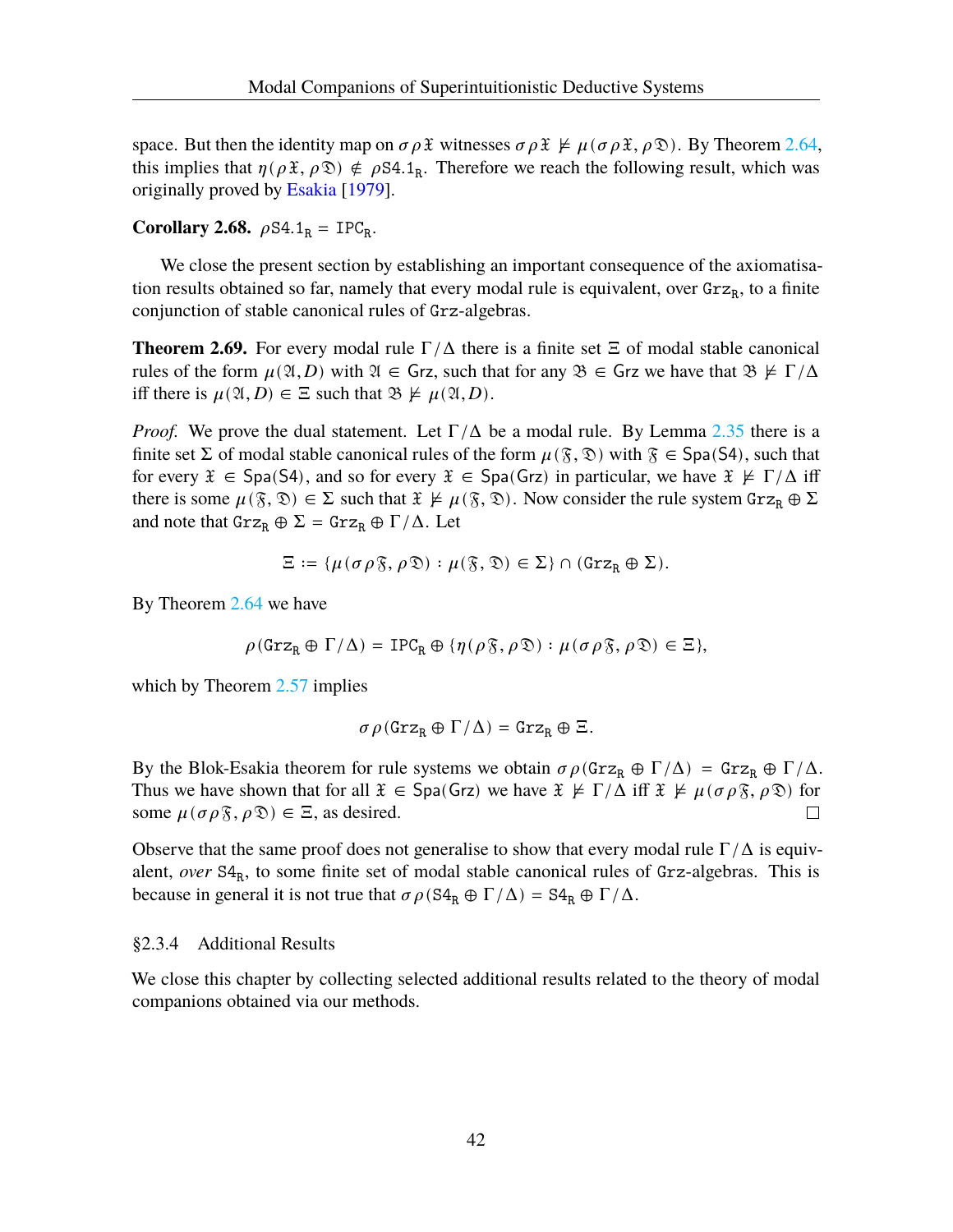**The Dummett-Lemmon conjecture** A modal or si-rule system is called *Kripke complete* if it is of the form  $L = \{\Gamma/\Delta : \mathcal{K} \models \Gamma/\Delta\}$  for some class of Kripke frames  $\mathcal{K}$ . It is easy to see that refutation conditions for stable canonical rules work essentially the same way for Kripke frames as they do for Esakia and modal spaces: for every Kripke frame  $\tilde{x}$  and si stable canonical rule  $\eta(\mathfrak{F}, \mathfrak{D}), \mathfrak{X} \not\models \eta(\mathfrak{F}, \mathfrak{D})$  iff there is a surjective stable homomorphism  $f : \mathfrak{X} \to \mathfrak{F}$  satisfying the BDC for  $\mathfrak{D}$ , and analogously for the modal case. For details the reader may consult, e.g., [Bezhanishvili et al.](#page-107-1) [\[2016a\]](#page-107-1). The mappings  $\sigma$ ,  $\tau$ ,  $\rho$  also extend to classes of Kripke frames in an obvious way. Finally Lemma [2.48](#page-35-0) and the rule translation lemma work for Kripke frames as well, the latter appropriately reformulated to incorporate the refutation conditions for stable canonical rules just stated.

[Zakharyashchev](#page-110-0) [\[1991,](#page-110-0) Corollary 2] applied his canonical formulas to prove the *Dummett-Lemmon conjecture* [\(Dummett and Lemmon](#page-108-2) [1959](#page-108-2)), which states that a si-logic is Kripke complete iff its weakest modal companion is. To our knowledge, a proof that the Dummett-Lemmon conjecture generalises to rule systems has not been published. We supply one here, which uses stable canonical rules.

<span id="page-47-0"></span>**Theorem 2.70** (Dummett-Lemmon conjecture for si-rule systems)**.** For every si-rule system  $L \in \text{Ext}(\text{IPC}_R)$ , we have that L is Kripke complete iff  $\tau L$  is.

*Proof.* ( $\Rightarrow$ ) Let L be Kripke complete. Suppose that  $\Gamma/\Delta \notin \tau L$ . Then there is an S4-modal space  $\mathfrak X$  such that  $\mathfrak X \nvDash \Gamma/\Delta$ . By Theorem [2.36](#page-31-0), we may assume that  $\Gamma/\Delta = \mu(\mathfrak{F}, \mathfrak{D})$  for  $\mathcal{R}$  a preorder. By the rule collapse lemma it follows that  $\rho \mathcal{X} \not\models \eta(\rho \mathcal{R}, \rho \mathcal{D})$ . As  $\sigma \rho \mathcal{X} \models \tau L$ , by Lemma [2.48](#page-35-0) it follows that  $\rho \mathfrak{X} \models L$ , and so we conclude  $\eta(\rho \mathfrak{F}, \rho \mathfrak{D}) \notin L$ . Since L is Kripke complete, there is a si Kripke frame  $\mathfrak{Y}$  such that  $\mathfrak{Y} \not\models \eta(\rho \mathfrak{F}, \rho \mathfrak{D})$ . Take a stable map  $f: \mathfrak{Y} \to \rho \mathfrak{F}$  satisfying the BDC for  $\rho \mathfrak{D}$ . Work in  $\rho \mathfrak{F}$ . For every  $x \in \rho[F]$  look at  $\rho^{-1}(x)$ , let  $k = |\rho^{-1}(x)|$  and enumerate  $\rho^{-1}(x) = \{x_1, \dots, x_k\}$ . Now work in  $\mathfrak{Y}$ . For every  $y \in f^{-1}(x)$ replace y with a k-cluster  $y_1, \dots, y_k$  and extend the relation R clusterwise:  $R y_i z_j$  iff either  $y = z$ or Ryz. Call the result 3. Clearly 3 is a Kripke frame, and moreover  $3 \models \tau L$ , because  $\rho \geq \mathfrak{D}$ . For convenience, identify  $\rho \geq 0$ . For every  $x \in \rho[F]$  define a map  $g_x : f^{-1}(x) \to \rho^{-1}(x)$ by setting  $g_x(y_i) = x_i$   $(i \le k)$ . Finally, define  $g : \mathcal{F} \to \mathcal{F}$  by putting  $g = \bigcup_{x \in \rho[F]} g_x$ .

The map  $g$  is evidently well defined, surjective, and relation preserving. We claim that moreover, it satisfies the BDC for  $\mathcal{D}$ . To see this, suppose that  $R[g(y_i)] \cap \mathcal{D} \neq \emptyset$  for some  $\delta \in \mathcal{D}$ . Then there is  $x_j \in F$  with  $x_j \in \delta$  and  $Rg(y_i)x_j$ . By construction also  $\rho(x_j) \in \rho[\delta]$ and  $Rf(\rho(y_i))\rho(x_j)$ . As f satisfies the BDC for  $\rho \mathfrak{D}$  it follows that there is some  $z \in Y$  such that  $R \rho(y_i)$ z and  $f(z) \in \rho[\delta]$ . We may view z as  $\rho(z_n)$  where  $\rho^{-1}(f(z))$  has cardinality  $k \geq n$ . Surely  $Ry_iz_n$ . Furtheromre, since  $f(z) \in \rho[\delta]$  there must be some  $m \leq k$  such that  $f(z)_m = g(z_m) \in \mathfrak{d}$ . By construction  $Rz_n z_m$  and so in turn  $Ry_i z_m$ . This establishes that g indeed satisfies the BDC for  $\mathcal{D}$ . Thus we have shown  $\beta \not\models \mu(\mathcal{F}, \mathcal{D})$ . It follows that  $\tau L$  is Kripke complete.

 $(\Leftarrow)$  Assume that  $\tau(L)$  is Kripke complete. Suppose that  $\Gamma/\Delta \notin L$ . Then there is an Esakia space  $\tilde{x}$  such that  $\tilde{x} \not\models \Gamma/\Delta$ . Therefore  $\sigma \tilde{x} \not\models T(\Gamma/\Delta)$ . Surely  $\sigma \tilde{x} \models \tau L$ , so  $T(\Gamma/\Delta) \notin \tau L$ and thus there is a Kripke frame  $\mathfrak{Y}$  such that  $\mathfrak{Y} \models \tau L$  and  $\mathfrak{Y} \not\models T(\Gamma/\Delta)$ . But then  $\rho \mathfrak{Y} \not\models \Gamma/\Delta$ .  $\rho$  is a Kripke frame, and validates L by Lemma [2.48](#page-35-0). Therefore we have shown that L is indeed Kripke complete.  $\Box$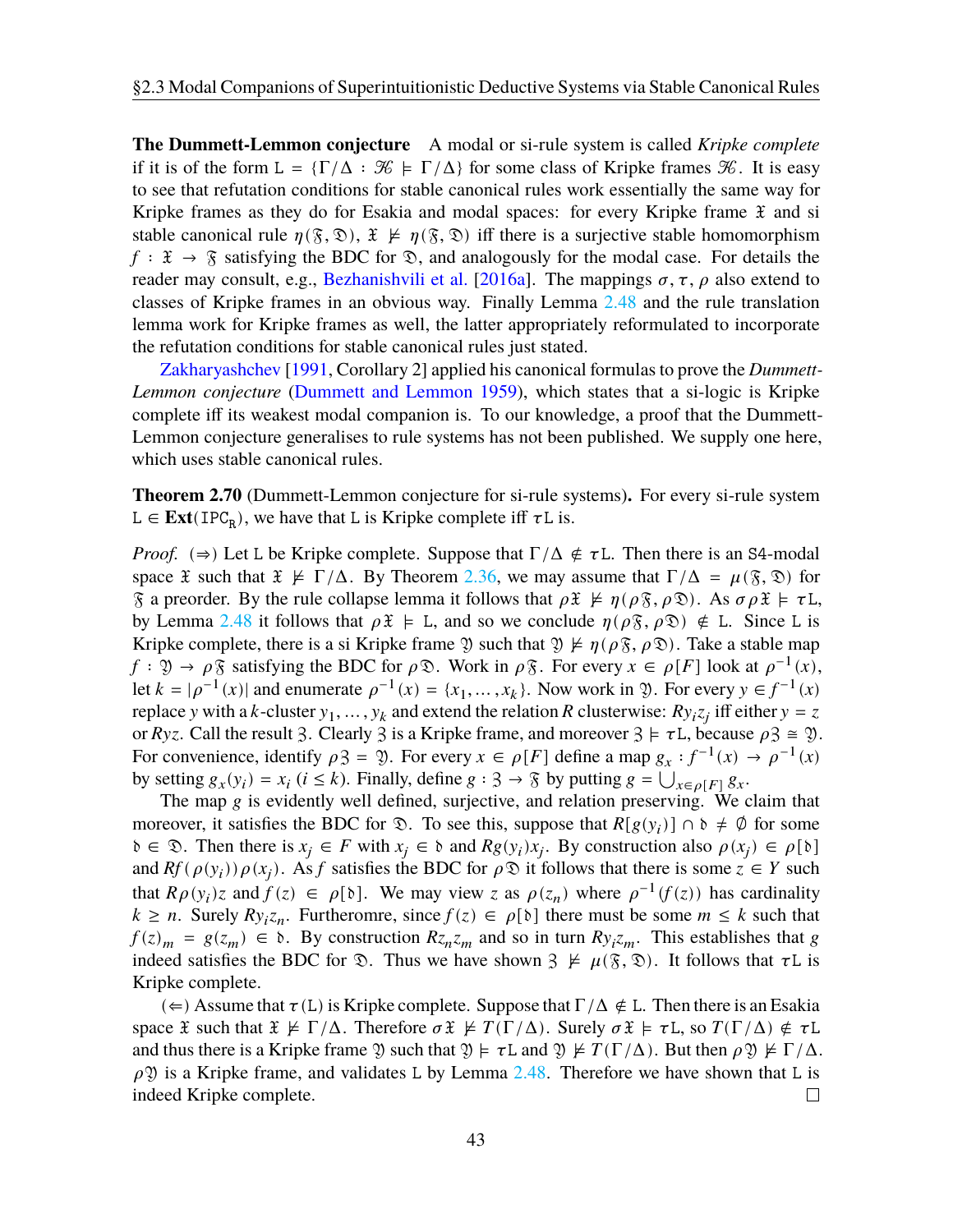**Filtration** We now discuss the implications of our previous results for the construction of filtrations of models based on Grz-algebras.

The notion of "admitting filtration" is widely used in the modal logic literature to describe modal deductive systems for which filtration provides "enough" finite countermodels to invalid formulae or rules based on structures validating said deductive system. There are numerous ways to spell out talk of admitting filtration precisely which fit this intuition. [Ilin](#page-108-3) [\[2018,](#page-108-3) p. 86] proposes the following two.

<span id="page-48-0"></span>**Definition 2.71.** Let  $M \in \mathbf{NExt}(K_R)$  be a modal rule system.

- M *weakly admits filtration* if for every modal rule  $\Gamma/\Delta \notin M$  there are  $\mathfrak{A} \in Alg(M)$ and a valuation V on  $\mathfrak A$  such that there exists a filtration  $(\mathfrak B', V')$  of the model  $(\mathfrak A, V)$ through some finite, subformula closed set of formulae Θ containing *Sfor*(Γ/Δ), where  $\mathfrak{B} \in \mathsf{Alg}(\mathsf{M}).$
- M *strongly admits* if for every  $\mathfrak{A} \in \mathsf{Alg}(\mathsf{M})$ , valuation V on  $\mathfrak A$  and finite, subformula closed set of formulae  $\Theta$ , any filtration  $(\mathfrak{B}', V')$  of the model  $(\mathfrak{A}, V)$  through  $\Theta$  is such that  $\mathfrak{B}' \in \mathsf{Alg}(\mathbb{M})$ .

A quick glance at the proofs of Lemmas  $2.26$  and  $2.35$  reveals that both  $IPC_R$  and  $S4_R$ strongly admit filtration. By contrast, it is known that  $\text{Grz}_R$  fails to strongly admit filtration, as the following example illustrates.

**Example 2.72.** Recall the Grz-space from Example [2.17](#page-24-1).



Define a valuation V on  $\mathfrak X$  by setting  $V(p)$  as the set of all evens together with  $\omega_0$ . Then it is easy to see that the least transitive filtration of  $(\mathfrak{X}, V)$  through  $\{p\}$  is a two-element cluster, which is not a Grz-space.

This example is representative: for any model  $(\mathfrak{X}, V)$  with  $\mathfrak{X}$  a Grz-space, and for any subformula-closed set of formulae  $\Theta$ , if there is  $\varphi \in \Theta$  such that  $\overline{V}(\varphi)$  cuts a cluster in X, then no finite filtration of  $(\mathfrak{X}, V)$  through  $\Theta$  can be based on a Grz-space.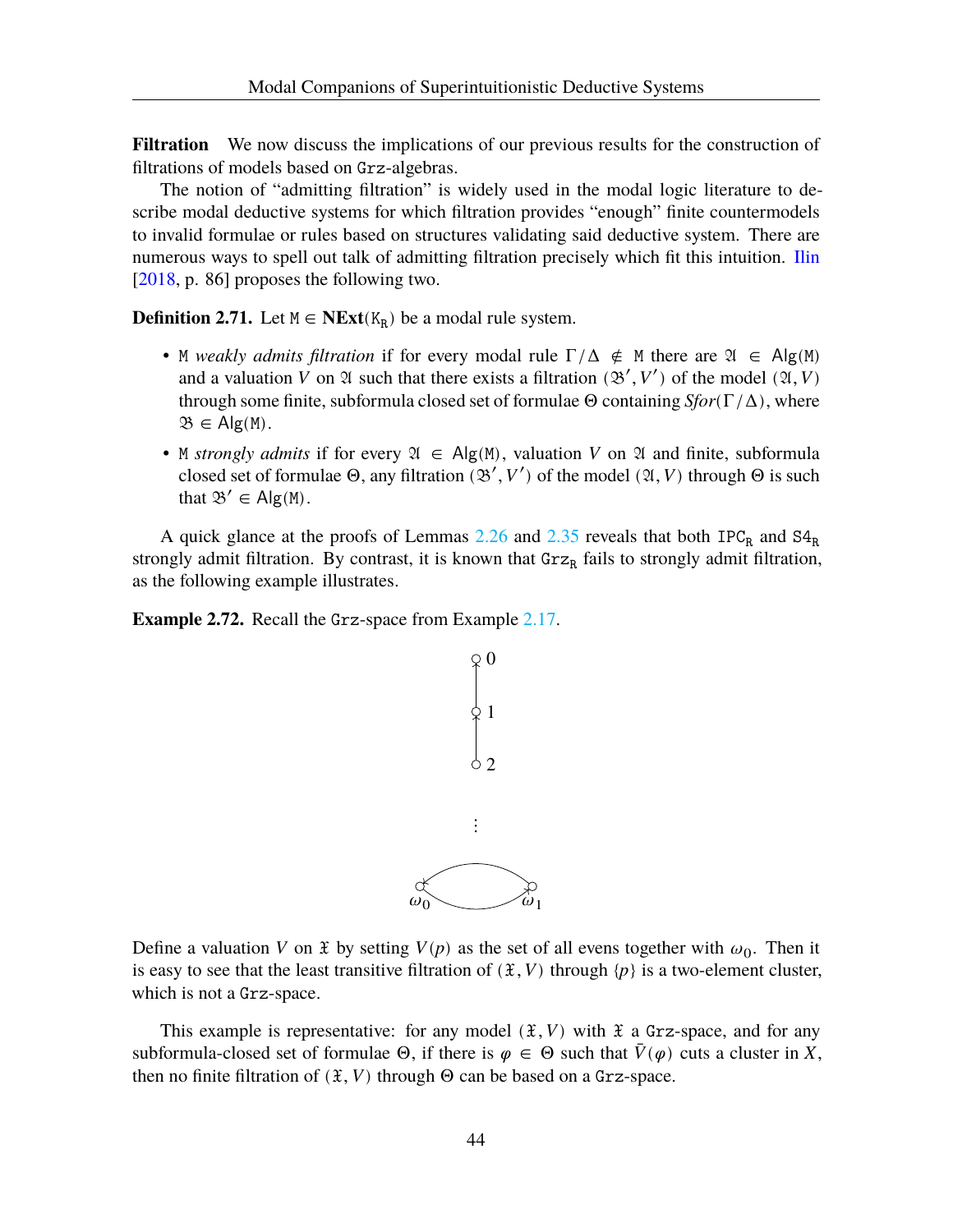On the other hand, our results suggest that there is *some* sense in which  $\text{Grz}_R$  admits filtration. For let  $\Gamma/\Delta$  be a modal rule. Then by Theorem [2.69](#page-46-0),  $\Gamma/\Delta$  is equivalent, over  $\text{Grz}_R$ , to finitely many modal stable canonical rules of the form  $\mu(\mathfrak{A}, D)$ , with  $\mathfrak{A} \in \mathsf{Grz}$ . Therefore, if there is  $\mathfrak{B} \in \mathsf{Grz}$  such that  $\mathfrak{B} \not\models \Gamma/\Delta$ , then  $\mathfrak{B} \not\models \mu(\mathfrak{A}, D)$  for one such modal stable canonical rule  $\mu(\mathfrak{A}, D)$ , whence there is a stable embedding  $h : \mathfrak{A} \to \mathfrak{B}$  satisfying the BDC for D. By the proof of Propositions [2.29](#page-29-0) and [2.30](#page-29-1) we know that the pair  $(\mathfrak{A}, D)$  is determined by a model  $(\mathfrak{A}, V)$  refuting  $\mu(\mathfrak{A}, D)$ , and that if we extend V to a valuation W on  $\mathfrak{B}$  we obtain a model  $(\mathfrak{B}, W)$  such that  $(\mathfrak{A}, V)$  is a filtration of  $(\mathfrak{B}, W)$  through some finite subformula-closed set of formulae. In general there is no guarantee that this set of formulae includes *Sfor*(Γ/Δ), but perhaps there is a way of picking the pair  $(\mathfrak{A}, V)$  in such a way that this happens to be the case.

This would establish that  $Grz_R$  admits filtration in the following sense, which sits somewhere between the weak and the strong one of Definition [2.71.](#page-48-0)

**Definition 2.73.** Let  $M$  ∈ **NExt**( $K_R$ ) be a modal rule system. M *moderately admits filtration* if for every modal rule  $\Gamma/\Delta$  and every  $\mathfrak{A} \in \mathsf{Alg}(\mathsf{M})$  with  $\mathfrak{A} \not\models \Gamma/\Delta$ , there is a valuation V on  $\mathfrak{A}$ such that there exists a filtration  $(\mathfrak{B}, V')$  of the model  $(\mathfrak{A}, V)$  through some finite, subformula closed set of formulae  $\Theta$  containing *Sfor*( $\Gamma/\Delta$ ), where  $\mathfrak{B} \in \mathsf{Alg}(\mathsf{M})$ .

We prove that  $\text{Grz}_R$  does in fact moderately admit filtration, for reasons having to do with the fact that  $IPC_R$ , i.e., the si fragment of  $Grz_R$ , strongly admits filtration.

<span id="page-49-0"></span>**Theorem 2.74.** Grz<sub>R</sub> moderately admits filtration.

*Proof.* Let  $\mathfrak{A} \in \mathsf{Grz}, \Gamma/\Delta$  a modal rule and suppose  $\mathfrak{A} \not\models \Gamma/\Delta$ . Then by Lemma [2.50](#page-36-0) also  $\sigma \rho \mathfrak{A} \not\models \Gamma/\Delta$ . Take a valuation V on  $\sigma \rho \mathfrak{A}$  with  $\sigma \rho \mathfrak{A}$ ,  $V \not\models \Gamma/\Delta$ . For every  $a \in$  $\overline{V}[Sfor(\Gamma/\Delta)]$  choose finitely many  $b_i(a), c_i(a) \in O(A)$  with  $i \leq n_a$  such that

$$
a = \bigwedge_{i \le n_a} \neg b_i(a) \lor c_i(a).
$$

This can always be done by Proposition [2.40](#page-32-0). Now for each  $a \in \overline{V}[Sfor(\Gamma/\Delta)]$  and  $i \leq$  $n_a$  introduce fresh propositional variables  $p_{b_i(a)}, p_{c_i(a)}$  and define a valuation W on  $\sigma \rho \mathfrak{A}$ which agrees with V on elements in *Prop*  $\cap$  *Sfor*( $\Gamma/\Delta$ ), and is such that  $W(p_{b_i(a)}) = b_i(a)$ ,  $W(p_{c_i(a)}) = c_i(a)$  for each  $a \in \overline{V}[Sfor(\Gamma/\Delta)]$  and  $i \leq n_a$ . Finally, let

$$
\Sigma := \{ p_{b_i(a)}, p_{c_i(a)} : a \in \overline{W}[Sfor(\Gamma/\Delta)] \text{ and } i \le n_a \}
$$
  

$$
\Theta := Sfor(\Gamma/\Delta) \cup \Sigma
$$

let  $\mathcal D$  be the least bounded sublattice of  $\rho \mathfrak A$  generated by  $\bar W[\Sigma]$ . Expand  $\mathcal D$  to a Heyting algebra  $\delta$  by setting

$$
a \rightsquigarrow b := \bigvee \{c \in D : a \wedge c \le b\}.
$$

Reasoning as in Lemma [2.26](#page-28-0), we have that the inclusion  $\subseteq: \mathfrak{H} \to \rho \mathfrak{A}$  is a bounded lattice embedding. Write  $\sigma \mathfrak{H} = (B(\mathfrak{H}), \blacksquare)$ .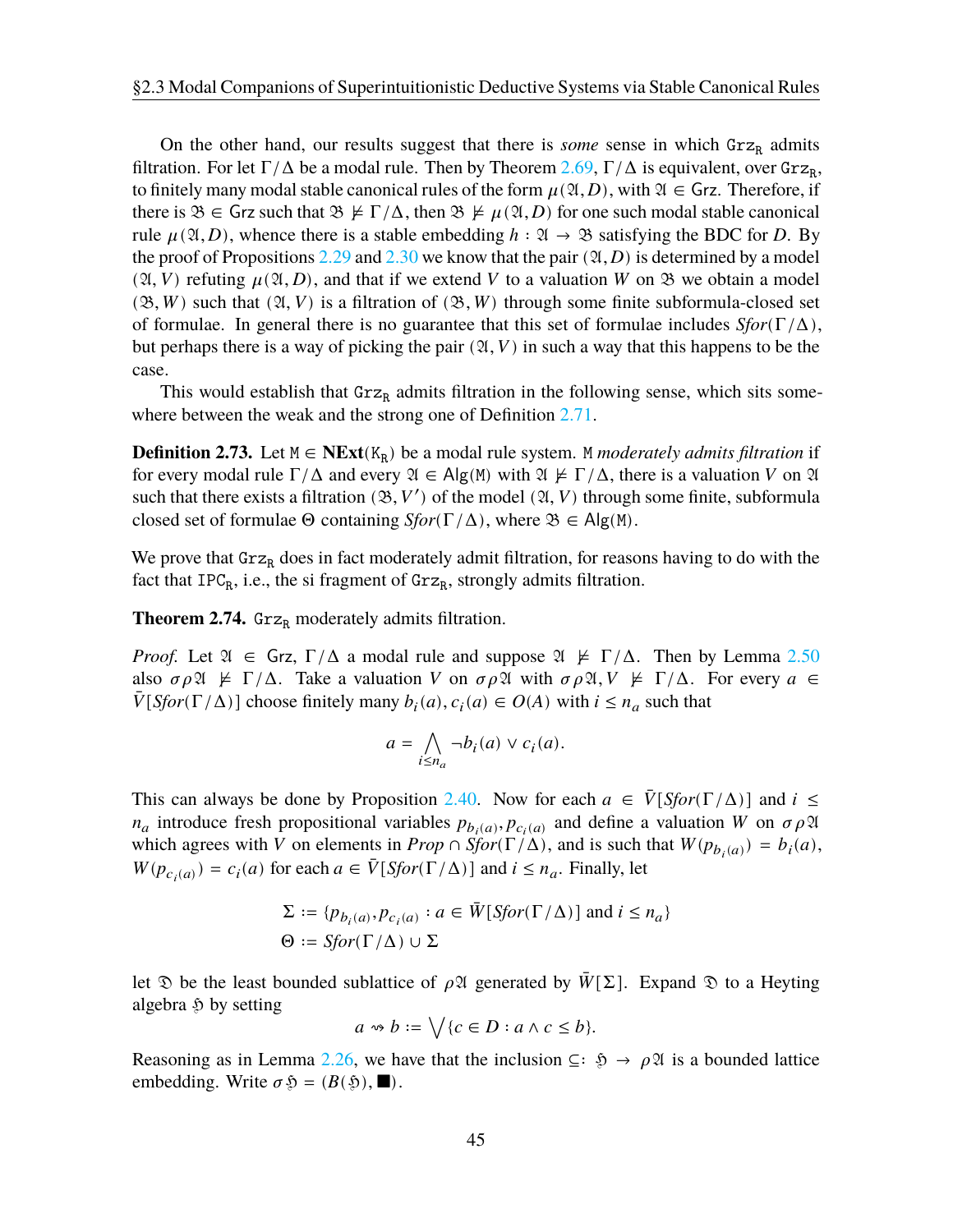It sufficies to show that the model ( $\sigma$  \$, W'), where W' is any valuation with  $W'(p)$  =  $W(p)$  for all  $p \in Prop \cap \Theta$ , is a filtration of  $(\sigma \rho \mathfrak{A}, W)$  through  $\Theta$ . For once this is shown, we may view W as a valuation on  $\mathfrak{A}$ , and by  $\sigma \rho \mathfrak{A} \rightarrow \mathfrak{A}$  it will follow that  $(\sigma \mathfrak{H}, W')$  is also a filtration of  $(\sigma \rho \mathfrak{A}, W)$  through Θ. Firstly, observe that since  $\sigma \rho \mathfrak{A}$  is skeletal,  $B(\mathfrak{H})$ is isomorphic to the least Boolean subalgebra  $\mathcal{B}'$  of  $\sigma \rho \mathcal{A}$  generated by  $\bar{W}[\Theta]$ . Next, note that  $\blacksquare a \leq \square a$  for all  $a \in B(H)$ . Indeed, again because  $\sigma \rho \mathfrak{A}$  is skeletal it follows that  $\square a =$  $\forall \{b \in O(A) : b \le a\}$ , and since clearly  $\blacksquare a \in O(A)$  and  $\blacksquare a \le a$  it follows that  $\blacksquare a \le \square a$  as desired. This shows that  $\subseteq : \sigma \circ \rightarrow \sigma \circ \mathfrak{A}$  is a stable embedding. To conclude, let us check that it also satisfies the BDC for  $D := {\overline{W}(\varphi) : \Box \varphi \in \Theta}$ . Let  $a \in D$ . Then  $\Box a = \overline{W}(\Box \varphi) \in H$ . As also  $\Box a \le a$ , by definition of  $\Box$  we infer  $\Box a \le \Box a$ . So indeed  $\Box a = \Box a$ . This concludes the proof.  $\Box$ 

It seems that the concept of moderately admitting filtration has not been discussed in the literature. Yet it deserves attention. Moderately admitting filtration is a more flexible notion than its strong counterpart—important modal rule systems which fail to strongly admit filtration still do so moderately. As this section has showed, a case in point is  $\text{Grz}_R$ . Moreover, such gains in flexibility do not come with excessive costs with respect to strength, as much of the work usually done using the strong sense of admitting filtration can just as well be done using the moderate sense. Representatively, it should be apparent that Theorem [2.74](#page-49-0) can be applied to prove via the usual filtration method that  $Grz_R$ , and therefore  $Grz$ , have the finite model property. This is noteworthy, as existing proofs to the same effect tend to rely on a less standard notion of filtration (e.g. [Boolos](#page-107-4) [1993](#page-107-4), pp. 158–9, [Esakia](#page-108-4) [2019,](#page-108-4) Theorem 3.5.13),<sup>1</sup> to be discussed in Chapter [4](#page-80-0).

**Stability** Stable (si or modal) deductive systems are deductive systems axiomatised by stable rules [\[Bezhanishvili et al.](#page-107-2), [2018,](#page-107-2) [2016a\]](#page-107-1), and are to stable canonical rules and formulas what subframe deductive systems are to Zakharyaschev-Jerábek canonical rules and formulas. Since many interesting si- and modal deductive systems fail to be stable, it is desirable to make the notion of stability more flexible by parametrising it over some base deductive system, as follows.2

**Definition 2.75.** Let  $\mathcal{K}, \mathcal{H} \subseteq \mathcal{V}$ , for  $\mathcal{V} \in \{HA, MA\}$ . *He* is called  $\mathcal{K}$ -stable if for every  $\mathfrak{A} \in \mathcal{H}$  and  $\mathfrak{B} \in \mathcal{K}$  such that  $\mathfrak{B}$  stably embeds into  $\mathfrak{A}$ , we have  $\mathfrak{B} \in \mathcal{H}$ . If L is a si- (resp. modal) deductive system, then a si- (resp. modal) deductive system L' is called L-stable if Alg(L') is Alg(L)-stable.

M-stability is usually studied assuming that the base deductive system M strongly admits filtration. This is because parametrising over a deductive system M admitting filtration only in very weak senses, if at all, risks trivialising the notion of M-stability, as the conditional definition of

<sup>&</sup>lt;sup>1</sup>The proof of [Esakia](#page-108-4) [2019,](#page-108-4) Theorem 3.5.13 is not Esakia's own, but was supplied by the editors and is in fact a revised version of the argument in [Boolos](#page-107-4) [1993,](#page-107-4) pp. 158–9.

<sup>&</sup>lt;sup>2</sup>Our definition is somewhat more general than the one in [Bezhanishvili et al.](#page-107-2) [\[2018](#page-107-2)], mainly because it does not assume that  $L \subseteq L'$  nor that L strongly admits filtration. In both cases our departure from the original definition is motivated by our goal of studying  $\text{Grz}_R\text{-stability}.$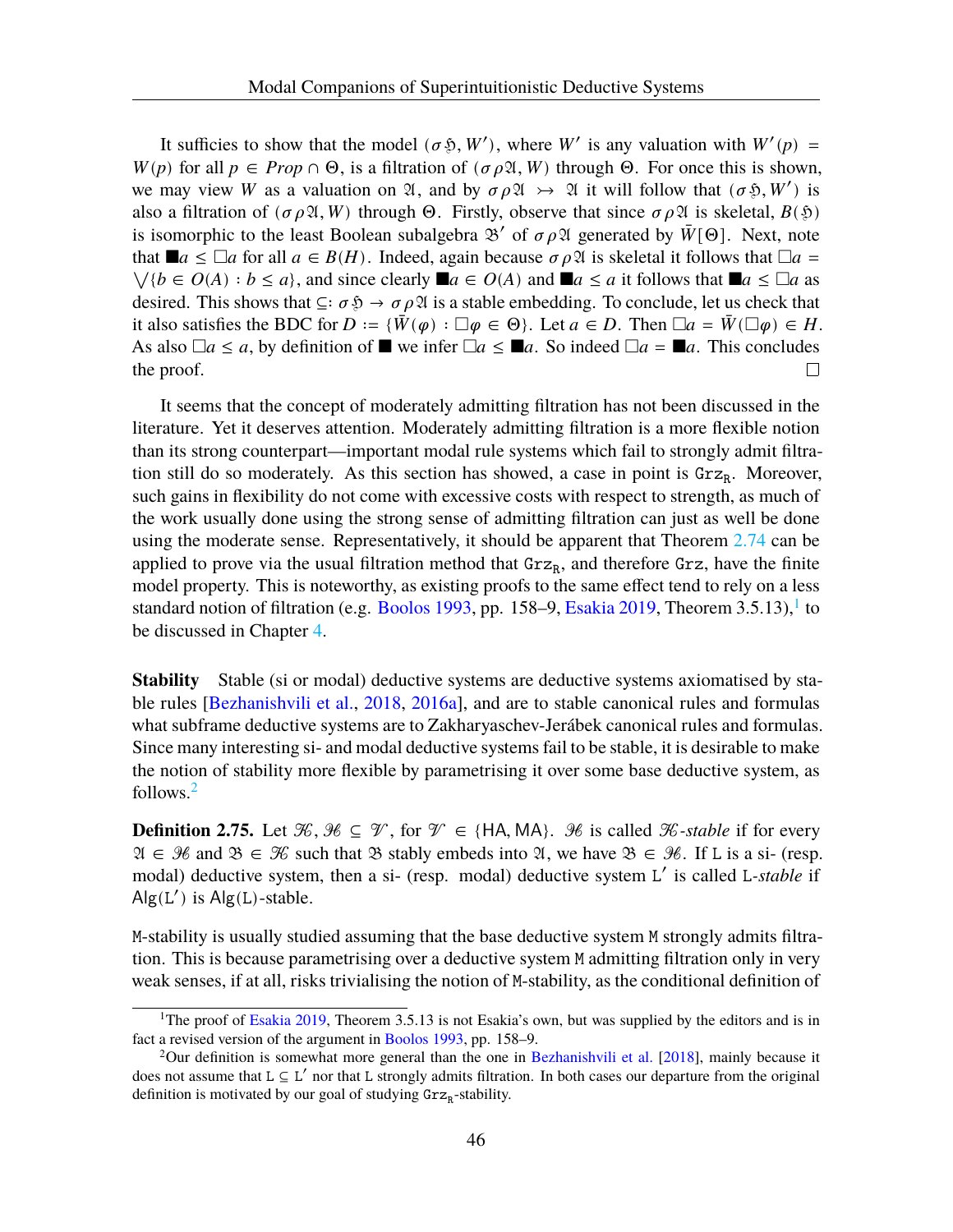the latter would be vacuously satisfied rather frequently. However, the proof of Theorem [2.74](#page-49-0) should make it apparent that Grz admits a considerable range of filtrations, which makes the notion of Grz-stability worth studying.

Most known results in the theory of M-stable deductive systems where M strongly admits filtration transfer rather straightforwardly to the case where M moderately admits filtration. For example, [Bezhanishvili et al.](#page-107-2) [\[2018](#page-107-2), Theorem 3.8] prove that whenever N is a modal rule system strongly admitting filtration, a modal rule system  $M \in \mathbf{NExt}(N)$  is N-stable iff it is axiomatisable over N by stable rules of algebras validating N. Essentially the same proof establishes that the claim remains true if "strongly" is replaced with "moderately". Therefore, by Definition [2.32](#page-30-0) we have the following result as a special case.

<span id="page-51-0"></span>**Proposition 2.76.** For every modal rule system  $M \in \text{NExt}(\text{Grz}_R)$ , we have that M is  $\text{Grz}_R$ -stable iff it is axiomatisable over  $Grz<sub>R</sub>$  by stable rules of  $Grz$ -algebras.

Applying Proposition [2.76,](#page-51-0) we obtain the following preservation theorem concerning stability.

<span id="page-51-1"></span>**Theorem 2.77.** The following conditions hold:

- 1. For every si-rule system  $L \in Ext(\text{IPC}_R)$ , we have that L is  $\text{IPC}_R$ -stable iff every modal companion of L is Grz<sub>R</sub>-stable;
- <span id="page-51-2"></span>2. For every modal rule system  $M \in \text{NExt}(S4_R)$ , if M is Grz<sub>R</sub>-stable then  $\rho M$  is IPC<sub>R</sub>-stable.

*Proof.* ([1\)](#page-51-1) ( $\Rightarrow$ ) Assume that L is IPC<sub>R</sub>-stable and let M be a modal companion of L. Let  $\mathfrak{A} \in$ Alg(M),  $\mathfrak{B} \in \mathsf{Grz}$  finite and suppose there is a stable embedding  $h : \mathfrak{B} \to \mathfrak{A}$ . Then  $\mathfrak{A} \not\models \mu(\mathfrak{B})$ , so by the rule collapse lemma  $\rho \mathfrak{A} \not\models \eta (\rho \mathfrak{B})$  and thus there is a stable embedding  $i : \rho \mathfrak{B} \rightarrow$  $\rho$  21. As L is stable,  $\rho$  21  $\in$  Alg(L), and  $\rho$  33  $\in$  HA it follows that  $\rho$  33  $\in$  Alg(L).

(  $\Leftarrow$  ) Suppose that every modal companion of L is Grz<sub>R</sub>-stable. In particular  $\sigma$ L is Grz<sub>R</sub>-stable, hence by Proposition [2.76](#page-51-0) we have that  $\sigma L = \text{Grz}_R \oplus \{\mu (\mathfrak{A}_i) : i \in I\}$  for some family  $\{\mathfrak{A}_i : i \in I\} \subseteq$  Grz. Then by Theorem [2.64](#page-44-0) we have L = IPC<sub>R</sub>  $\oplus \{\eta (\rho \mathfrak{A}_i) : i \in I\}$ . But then [Bezhanishvili et al.](#page-107-5) [[2016b,](#page-107-5) Proposition 4.5] implies that  $L$  is  $IPC_R$ -stable.

([2\)](#page-51-2) Assume that M is Grz<sub>R</sub>-stable. Take  $\mathfrak{H} \in \mathsf{Alg}(\rho \mathbb{M})$ . Then by Lemma [2.53](#page-38-5),  $\mathfrak{H} \cong \rho \mathfrak{A}$  for some  $\mathfrak{A} \in \mathsf{Alg}(M)$ . Let  $\mathfrak{K} \in \mathsf{HA}$  be finite and suppose there is a stable embedding  $h : \mathfrak{K} \to \rho \mathfrak{A}$ . By the proof of Proposition [2.23](#page-27-0) and Esakia duality it easily follows that this is also a stable embedding  $h : \sigma \mathcal{R} \to \sigma \rho \mathcal{Q}$ . As M is Grz<sub>R</sub>-stable and  $\sigma \mathcal{R} \in \mathsf{Grz}$ , it follows that  $\sigma \mathcal{R} \in \mathsf{Alg}(\mathsf{M})$ . But then by Lemma [2.53](#page-38-5) we have  $\rho \sigma \hat{\mathbf{x}} \cong \hat{\mathbf{x}} \in \mathsf{Alg}(\mathsf{L}).$  $\Box$ 

Thus, in particular, we obtain that a rule system  $M \in \mathbf{NExt}(\mathbb{G}rz_R)$  is  $\mathbb{G}rz_R$ -stable iff its si fragment is IPC<sub>R</sub>-stable. This solves the open problem, left implicit in [Bezhanishvili et al.](#page-107-2) [\[2018\]](#page-107-2), of characterising the  $\text{Grz}_R$ -stable rule systems extending  $\text{Grz}_R$ .

## **§2.4 Chapter Summary**

We summarise the main original contributions of this chapter in the following list.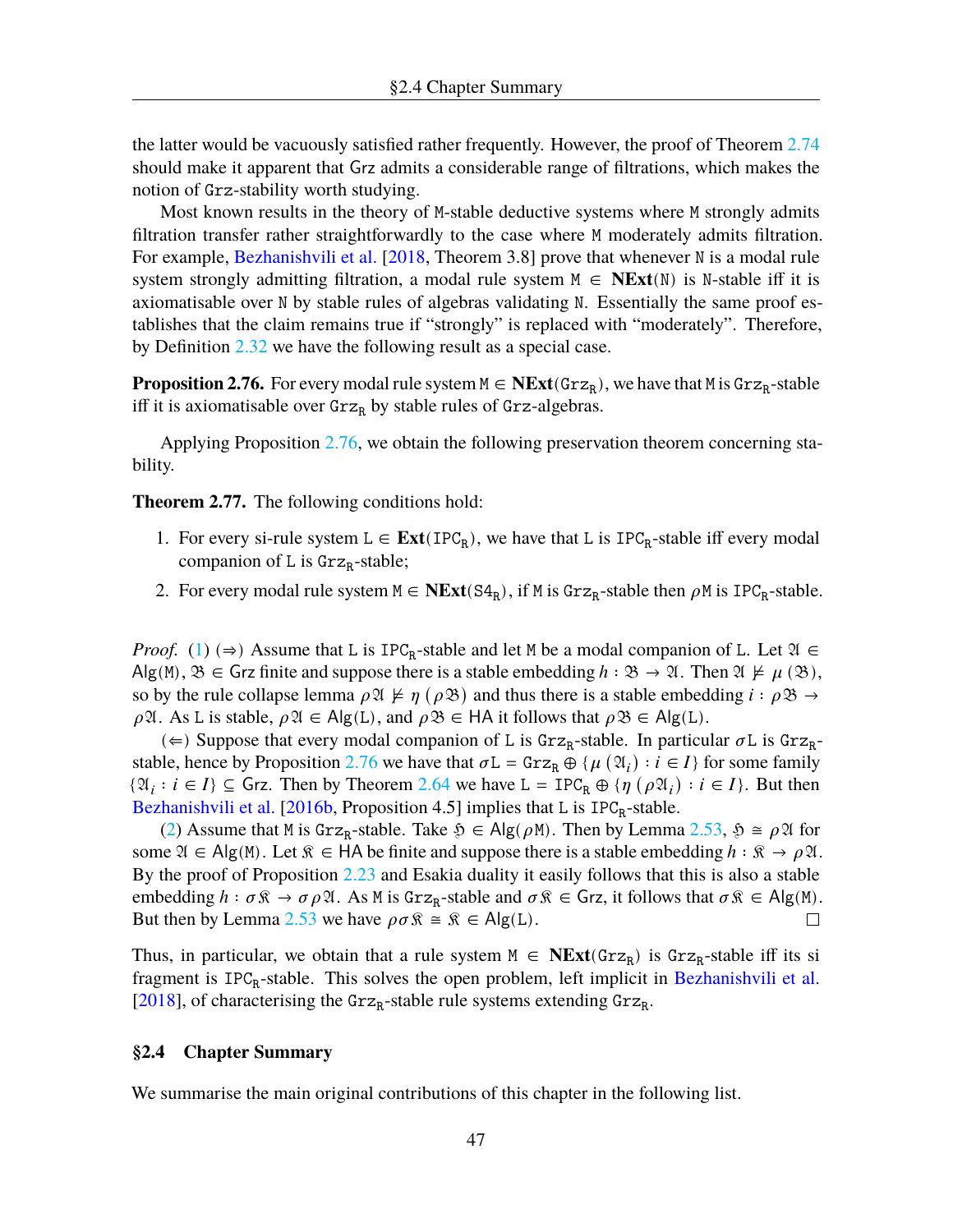- We proved the central technical lemma of our strategy (Lemma [2.50](#page-36-0)), and applied it to characterise the set of modal companions of a superintuitionistic deductive system (Theorem [2.54](#page-38-0)) and to prove the Blok-Esakia theorem for both rule systems and logics.
- We gave new axiomatic characterisations of the modal companions maps  $\sigma$ ,  $\rho$ ,  $\tau$  on rule systems via stable canonical rules.
- We used stable canonical rules to generalise the Dummett-Lemmonn conjecture to rule systems (Theorem [2.70](#page-47-0)).
- We introduced the notion of moderately admitting filtration and proved that  $\text{Grz}_R$  moderately admits filtration (Theorem [2.74](#page-49-0)).
- We introduced the notion of  $Grz_R$ -stability and proved a preservation and reflection result describing it.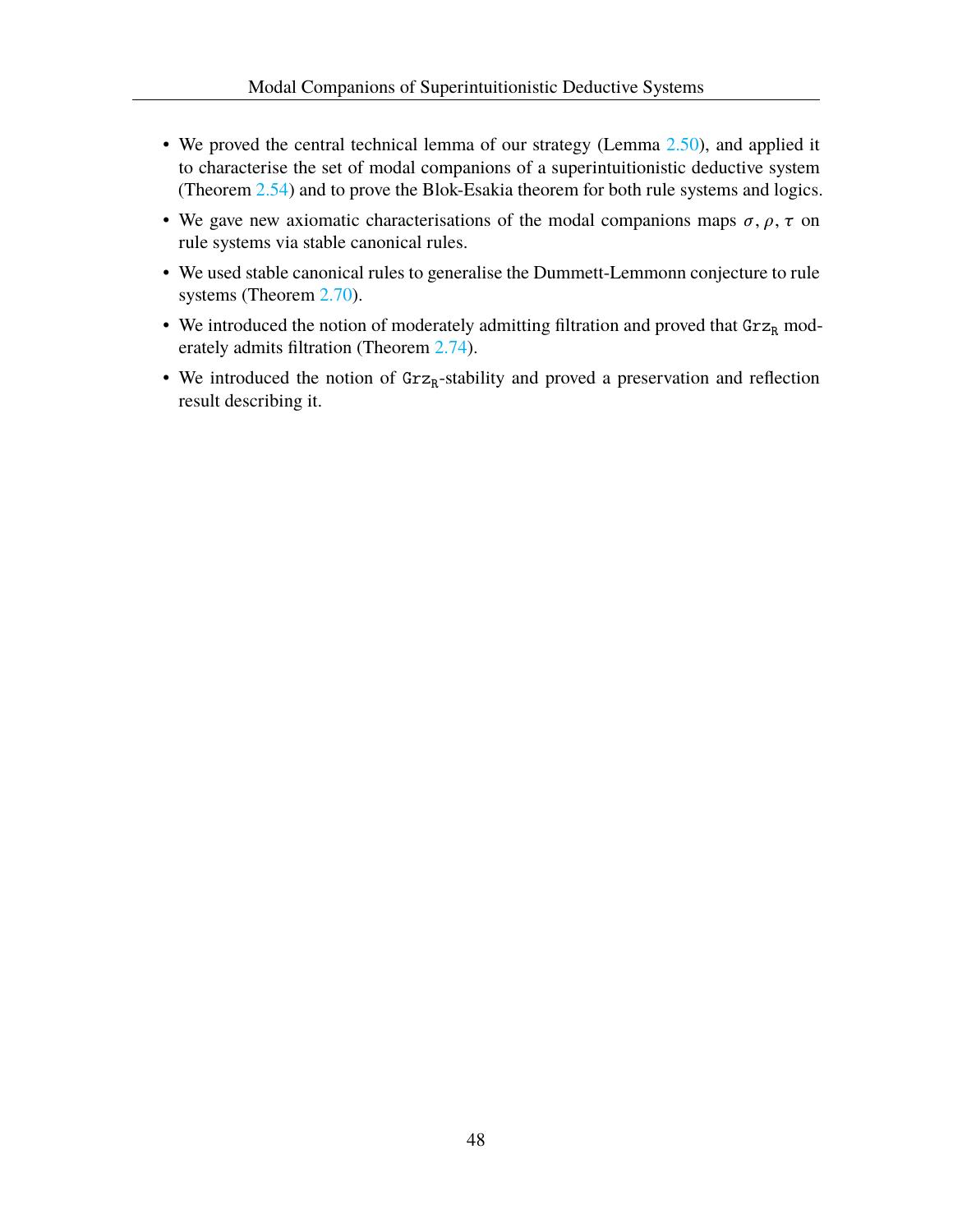# **3 | Tense Companions of Super Bi-intuitionistic Deductive Systems**

This chapter applies the techniques presented in Chapter [2](#page-18-0) to the study of tense companions of bi-superintuitionistic deductive systems. We begin by reviewing some preliminaries in  $\S 3.1$  $\S 3.1$ . In § [3.2](#page-60-0) we develop tense and bi-superintuitionistic stable canonical rules, which generalise the modal and si stable canonical rules seen in  $\S 2.2$ . We then apply such rules to extend the results of § [2.3](#page-31-2) to the bi-superintuitionistic and tense setting in § [3.3](#page-66-0). This section contains the main results of the chapter, which include a characterisation of the set of tense companions of a bi-superintuitionistic deductive system, and extensions of the Blok-Esakia theorem and of the Gödel-Dummett conjecture to the bi-superintuitionistic and tense setting  $(\S 3.3.2)$  $(\S 3.3.2)$ . These results were known for logics (cf. [Wolter](#page-109-2) [1998\)](#page-109-2), but are new for rule systems. We also give new axiomatic characterisations of tense companions and bi-superintuitionistic fragments via stable canonical rules, and illustrate them via concrete examples (§ [3.3.3](#page-71-0)).

Besides the original results just mentioned, the main contribution of this chapter is showcasing the uniformity of our method across signatures. The majority of results in this chapter are obtained via straightforward generalisations of arguments already seen in Chapter [2.](#page-18-0) This is a major virtue of our approach, which Zakharyaschev and Jerábek's canonical formulae and rules-based approach does not seem to share to the same extent (§ [3.2.3\)](#page-64-0).

#### <span id="page-53-0"></span>**§3.1 Preliminaries**

This section briefly reviews definitions and basic facts concerning the structures dealt with in this chapter.

## §3.1.1 Bi-superintuitionistic Deductive Systems, bi-Heyting Algebras, and bi-Esakia Spaces

We work in the *bi-superintuitionistic signature*,

*bsi* := 
$$
\{\land, \lor, \rightarrow, \leftarrow, \bot, \top\}
$$
.

The set *Frmbsi* of bi-superintuitionistic (bsi) formulae is defined recursively as follows.

$$
\varphi ::= p \mid \perp \mid \top \mid \varphi \land \varphi \mid \varphi \lor \varphi \mid \varphi \rightarrow \varphi \mid \varphi \leftarrow \varphi
$$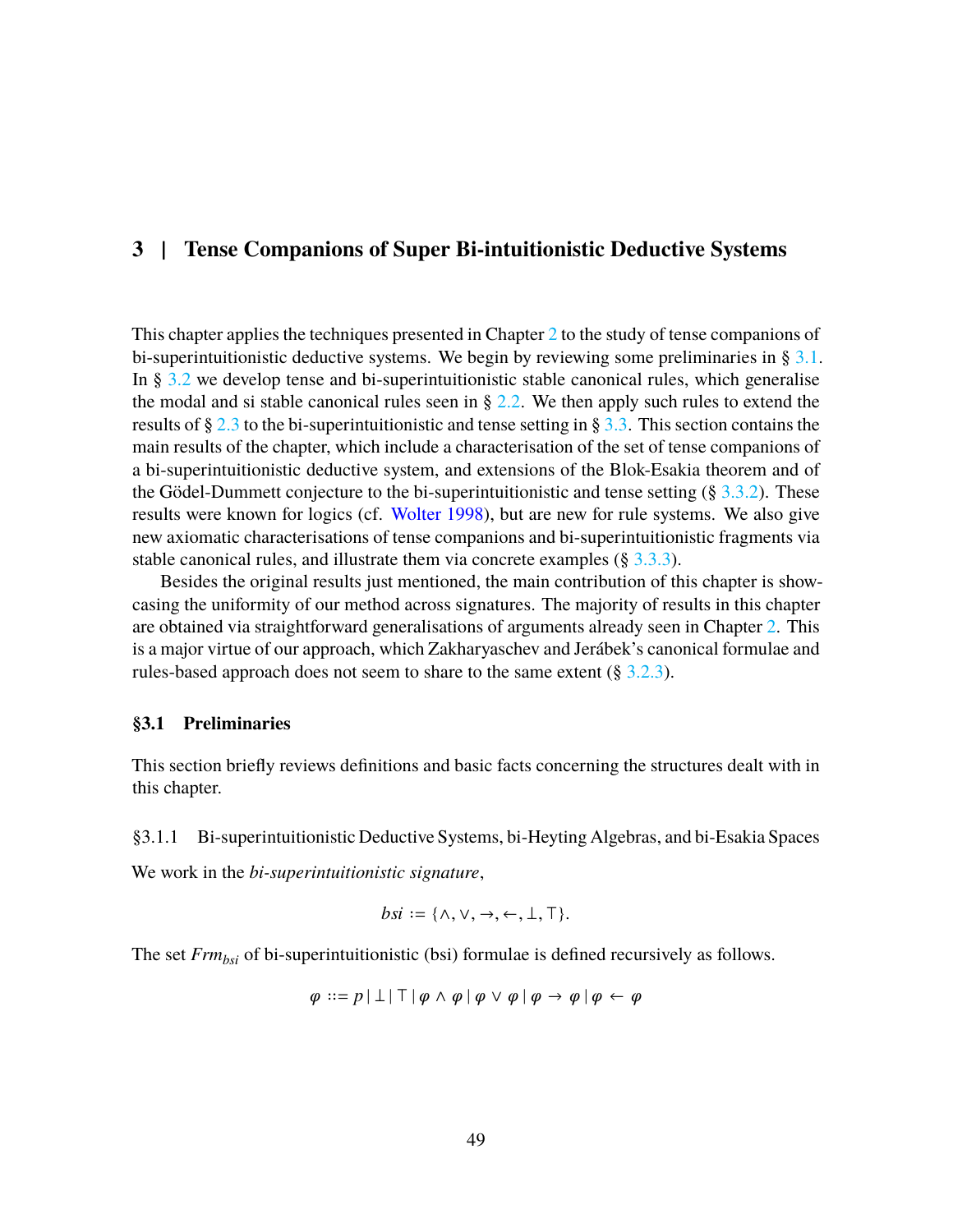We let  $\bot \varphi := \varphi \leftarrow \top$  and  $\varphi \leftrightarrow \psi := (\varphi \rightarrow \psi) \land (\psi \rightarrow \varphi)$ . The *bi-intuitionistic propositional calculus* 2IPC is defined as the least logic over *Frmbsi* containing IPC, containing the axioms

$$
p \to (q \lor (q \leftarrow p))
$$
  
\n
$$
(r \leftarrow (q \leftarrow p)) \to ((p \lor q) \leftarrow p)
$$
  
\n
$$
\neg (p \leftarrow q) \to (p \rightarrow q)
$$
  
\n
$$
\neg (p \leftarrow q) \to (p \rightarrow q)
$$
  
\n
$$
\neg (p \leftarrow q) \to (p \rightarrow q)
$$

and such that if  $\varphi, \varphi \to \psi \in 2\text{IPC}$  then  $\psi \in 2\text{IPC}$ , and if  $\varphi \in 2\text{IPC}$  then  $\neg \Box \varphi \in 2\text{IPC}$ . The logic 2IPC was introduced and extensively studied by [Rauszer](#page-109-3) [[1974a,](#page-109-3)[b,](#page-109-4) [1977\]](#page-109-5), and also investigated by [Esakia](#page-108-5) [[1975\]](#page-108-5). 2IPC is also denoted biIPC and HB (for *Heyting-Brower logic*) in the literature.

**Definition 3.1.** A *bsi-logic* is a logic L over *Frm*<sub>*bsi*</sub> containing 2IPC and satisfying the following conditions:

- If  $\varphi, \varphi \to \psi \in L$  then  $\psi \in L$  (MP);
- If  $\varphi \in L$  then  $\neg \Box \varphi \in L$  (DN).

A *bsi-rule system* is a rule system L over *Frmbsi* satisfying the following conditions:

- $\varphi, \varphi \to \psi/\psi \in L$  (MP-R);
- $\varphi/\neg \Box \varphi \in L$  (DN-R);
- $/\varphi \in L$  for every  $\varphi \in 2IPC$ .

If L is a bsi-logic let **Ext**(L) be the set of bsi-logics containing L, and similarly for bsi-rule systems. Then **Ext**(2IPC) is the set of all bsi-logics. It is easy to see that **Ext**(2IPC) carries a complete lattice, with  $\oplus_{\text{Ext}(2IPC)}$  as join and intersection as meet. Observe that for every L ∈ **Ext**(2IPC) there is a least bsi-rule system containing / $\varphi$  for each  $\varphi$  ∈ L, which we denote by  $L_R$ . Then  $2IPC_R$  is the least bsi-rule system and  $Ext(2IPC_R)$  is the set of all bsi-rule systems. Again, it is not hard to verify that  $Ext(2IPC_R)$  forms a complete lattice with  $\oplus_{Ext(2IPC_R)}$  as join and intersection as meet. Henceforth we write both  $\oplus_{Ext(2IPC)}$  and  $\oplus_{Ext(2IPC_R)}$  simply as  $\oplus$ , leaving context to clarify any ambiguity.

We generalise Proposition [2.2](#page-19-0) to the bsi setting.

<span id="page-54-0"></span>**Proposition 3.2.** The mappings  $(\cdot)_{R}$  and Taut $(\cdot)$  are mutually inverse complete lattice isomorphisms between  $Ext(2IPC)$  and the sublattice of  $Ext(2IPC_R)$  consisting of all bsi-rule systems L such that  $Taut(L)<sub>R</sub> = L$ .

Algebraically, bsi-logics and rule systems are interpreted over expansions of Heyting algebras called *bi-Heyting algebras,* discussed at length in [Rauszer](#page-109-3) [\[1974a](#page-109-3)[,b](#page-109-4), [1977](#page-109-5)] and more recently in [Pedroso De Lima Martins](#page-109-6) [\[2021](#page-109-6)].

**Definition 3.3.** A *bi-Heyting algebra* is a tuple  $\mathfrak{H} = (H, \wedge, \vee, \rightarrow, \leftarrow, 0, 1)$  such that the  $\leftarrow$ -free reduct of  $\mathfrak{H}$  is a Heyting algebras, and such that for all  $a, b, c \in H$  we have

$$
a \leftarrow b \leq c \iff a \leq b \lor c.
$$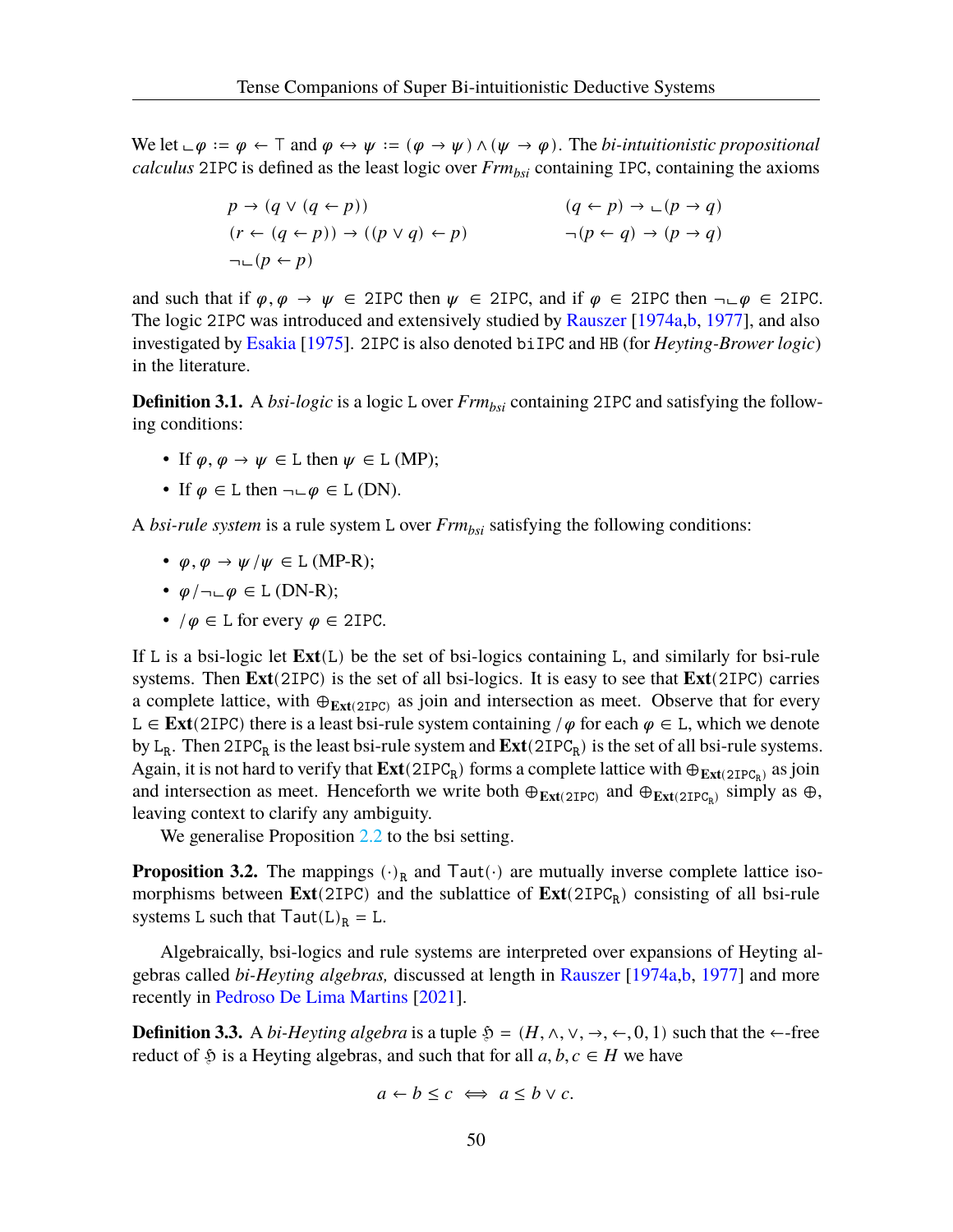Let 2HA denote the class of all bi-Heyting algebras. By Theorem [1.10](#page-16-0), 2HA is a variety.

Let  $\mathcal{L} = (L, \wedge, \vee, 0, 1)$  be a bounded lattice. The *order dual* of  $\mathcal{L}$  is the lattice  $\overline{\mathcal{L}}$  =  $(L, \vee, \wedge, 1, 0)$ , where  $\vee$  is viewed as the meet operation and  $\wedge$  as the join operation. We have the following elementary but important fact.

<span id="page-55-1"></span>**Proposition 3.4** (Order duality principle for bi-Heyting algebras)**.** For every bi-Heyting algebra  $\mathfrak{H}$ , the order dual  $\bar{\mathfrak{H}}$  of  $\mathfrak{H}$  is a Heyting algebra, where implication is defined, for all  $a, b \in H$ , by

$$
a \leftarrow b := \bigwedge \{c \in H : a \le b \vee c\}.
$$

This observation can be leveraged to establish a number of properties about bi-Heyting algebras via straightforward adaptations of the theory of Heyting algebras. We shall see numerous examples of this strategy in this chapter.

We write **Var**(2HA) and **Uni**(2HA) respectively for the lattice of subvarieties and of universal subclasses of 2HA. The following result may be proved via the same techniques used to prove Theorem [2.4.](#page-19-1) A recent self-contained proof of Item [1](#page-55-0) may be found in [Pedroso De](#page-109-6) [Lima Martins](#page-109-6) [[2021,](#page-109-6) Theorem 2.8.3].

<span id="page-55-0"></span>**Theorem 3.5.** The following maps are pairs of mutually inverse dual isomorphisms:

- 1. Alg  $: Ext(2IPC) \rightarrow Var(2HA)$  and  $Th : Var(2HA) \rightarrow Ext(2IPC)$ ;
- 2. Alg :  $\text{Ext}(2IPC_R) \rightarrow \text{Uni}(2HA)$  and  $\text{ThR} : \text{Uni}(2HA) \rightarrow \text{Ext}(2IPC_R)$ .

Geometrically, bsi-logics and rule systems can be interpreted over order-topological structures developed by [Esakia](#page-108-5) [\[1975](#page-108-5)], and today known as *bi-Esakia spaces.*

**Definition 3.6.** A *bi-Esakia space* is an Esakia space  $\mathfrak{X} = (X, \leq, \mathcal{O})$ , satisfying the following additional conditions:

- $\downarrow x$  is closed for every  $x \in X$ ;
- $\uparrow$  [U]  $\in$  Clop( $\mathfrak{X}$ ) whenever  $U \in \text{Clop}(\mathfrak{X})$ .

We let 2Esa denote the class of all bi-Esakia spaces. For  $\mathfrak{X} \in 2E$ sa, we write ClopDown( $\mathfrak{X}$ ) for the set of clopen downsets in  $\mathfrak{X}$ . If  $\mathfrak{X}, \mathfrak{Y} \in 2\mathsf{Esa}$ , a map  $f : \mathfrak{X} \to \mathfrak{Y}$  is called a *bounded morphism* if for all  $x, y \in X$ , we have that  $x \leq y$  implies that  $f(x) \leq f(y)$ , and moreover:

- $f(x) \leq y$  implies that there is  $z \in X$  with  $x \leq z$  and  $f(z) = y$ ;
- $f(x) \ge y$  implies that there is  $z \in X$  with  $x \ge z$  and  $f(z) = y$ .

If  $\mathfrak{X} = (X, \leq, \mathcal{O})$  is an Esakia space, the *order dual*  $\overline{\mathfrak{X}}$  of  $\mathfrak{X}$  is the structure  $\mathfrak{X} = (X, \geq, \mathcal{O})$ , where  $\geq$  is the converse of  $\leq$ . The algebraic order duality principle of Proposition [3.4](#page-55-1) has the following geometric counterpart.

**Proposition 3.7.** For every bi-Esakia space  $\tilde{x}$ , the order dual  $\tilde{x}$  of  $\tilde{x}$  is an Esakia space.

As in the algebraic case, a number of results from the theory of Esakia spaces can be transferred smoothly to bi-Esakia spaces in virtue of this fact. For example, we may generalise Proposition [2.6](#page-20-0) to the following result.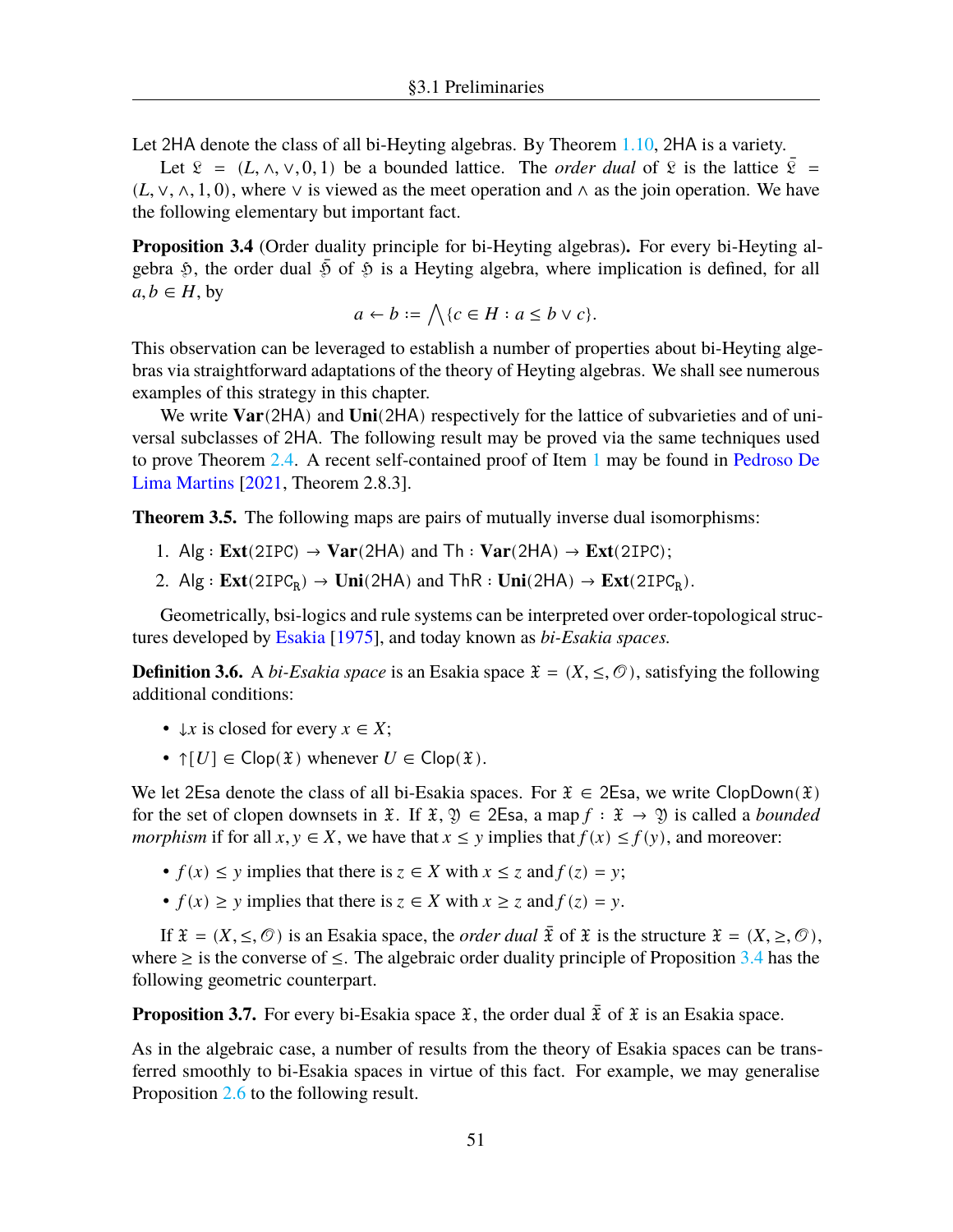<span id="page-56-0"></span>**Proposition 3.8.** Let  $\mathfrak{X} \in 2\mathbb{E}$  and  $\mathfrak{S}$ . Then for all  $x, y \in X$  we have:

- 1. If  $x \nleq y$  then there is  $U \in \text{ClopUp}(\mathfrak{X})$  such that  $x \in U$  and  $y \notin U$ ;
- <span id="page-56-1"></span>2. If  $y \nleq x$  then there is  $U \in \text{ClopDown}(\mathfrak{X})$  such that  $x \in U$  and  $y \notin U$ .

*Proof.* ([1\)](#page-56-0) is just Proposition [2.6,](#page-20-0) whereas ([2\)](#page-56-1) follows from (1) and the order-duality principle.  $\Box$ 

Bsi formulae are interpreted over bi-Esakia spaces the same way si formulae are interpreted over Esakia space, except for the following additional clause for co-implication (here  $\mathfrak{X} \in 2\mathsf{Esa}, x \in X$  and V is a valuation on  $\mathfrak{X}$ ).

$$
\mathfrak{X}, V, x \models \varphi \leftarrow \psi \iff \text{there is } y \in \downarrow x : \mathfrak{X}, V, x \models \varphi \text{ and } \mathfrak{X}, V, x \not\models \psi
$$

The order-topological duality holding between Heyting algebras and Esakia spaces generalises smoothly to a duality relating bi-Heyting algebras and bi-Esakia spaces, as shown by [Esakia](#page-108-5) [[1975\]](#page-108-5).

**Theorem 3.9** (bi-Esakia duality)**.** The category of bi-Heyting algebras with corresponding homomorphisms is dually equivalent to the category of bi-Esakia spaces with continuous bounded morphisms.

We briefly recall the basic elements of bi-Esakia duality. Given a bi-Heyting algebra ℌ, its dual bi-Esakia space ℌ<sup>∗</sup> is simply the Esakia dual of ℌ. Conversely, given a bi-Esakia space  $\mathfrak X$ , its dual Heyting algebra is defined as

$$
\mathfrak{X}^*=(\mathsf{ClopUp}(\mathfrak{X}),\cap,\cup,\rightarrow_\leq,\leftarrow_\leq,\emptyset,X),
$$

where  $\rightarrow$  s is just the implication operation of the Heyting algebra dual to  $\tilde{x}$ , and

$$
U \leftarrow_{\leq} V = \mathop{\uparrow} (U \smallsetminus V).
$$

One can prove that for every  $\varphi \in 2HA$ , the Stone map  $\beta$  witnesses  $\varphi \cong \varphi$ <sup>\*</sup>, and conversely that for every  $\mathfrak{X} \in 2\mathsf{E}$ sa, the inverse of the stone map  $\beta^{-1} : \mathfrak{X} \to \mathfrak{X}^*$  witnesses  $\mathfrak{X} \cong \mathfrak{X}^*$ . Moreover, we have that for any  $\mathfrak{H}, \mathfrak{K} \in 2HA$ , a map  $h : \mathfrak{H} \to \mathfrak{K}$  is a homomorphism iff  $h^{-1}$ :  $\mathfrak{K}_* \to \mathfrak{H}_*$  is a continuous bounded morphism, and likewise  $f : \mathfrak{X} \to \mathfrak{Y}$  is a continuous bounded morphism iff  $f^{-1}: \mathfrak{Y}^* \to \mathfrak{X}^*$  is a homomorphism.

#### §3.1.2 Tense Deductive Systems, Tense Algebras, and Tense Spaces

We now work in the *tense signature*,

*ten* := {
$$
\land
$$
,  $\lor$ ,  $\neg$ ,  $\Box_F$ ,  $\Diamond_P$ ,  $\bot$ ,  $\top$ }.

We prefer this signature to one with two primitive boxes to strengthen the connection between bi-Heyting coimplication and backwards looking modalities. As usual, we write  $\Diamond_F = \neg \Box_F \neg$ and  $\Box_P = \neg \Diamond_P \neg$ . The set *Frm*<sub>ten</sub> of *tense formulae* is defined recursively as follows:

$$
\varphi ::= p \mid \perp \mid \top \mid \varphi \wedge \varphi \mid \varphi \vee \varphi \mid \Box_F \varphi \mid \Diamond_P \varphi.
$$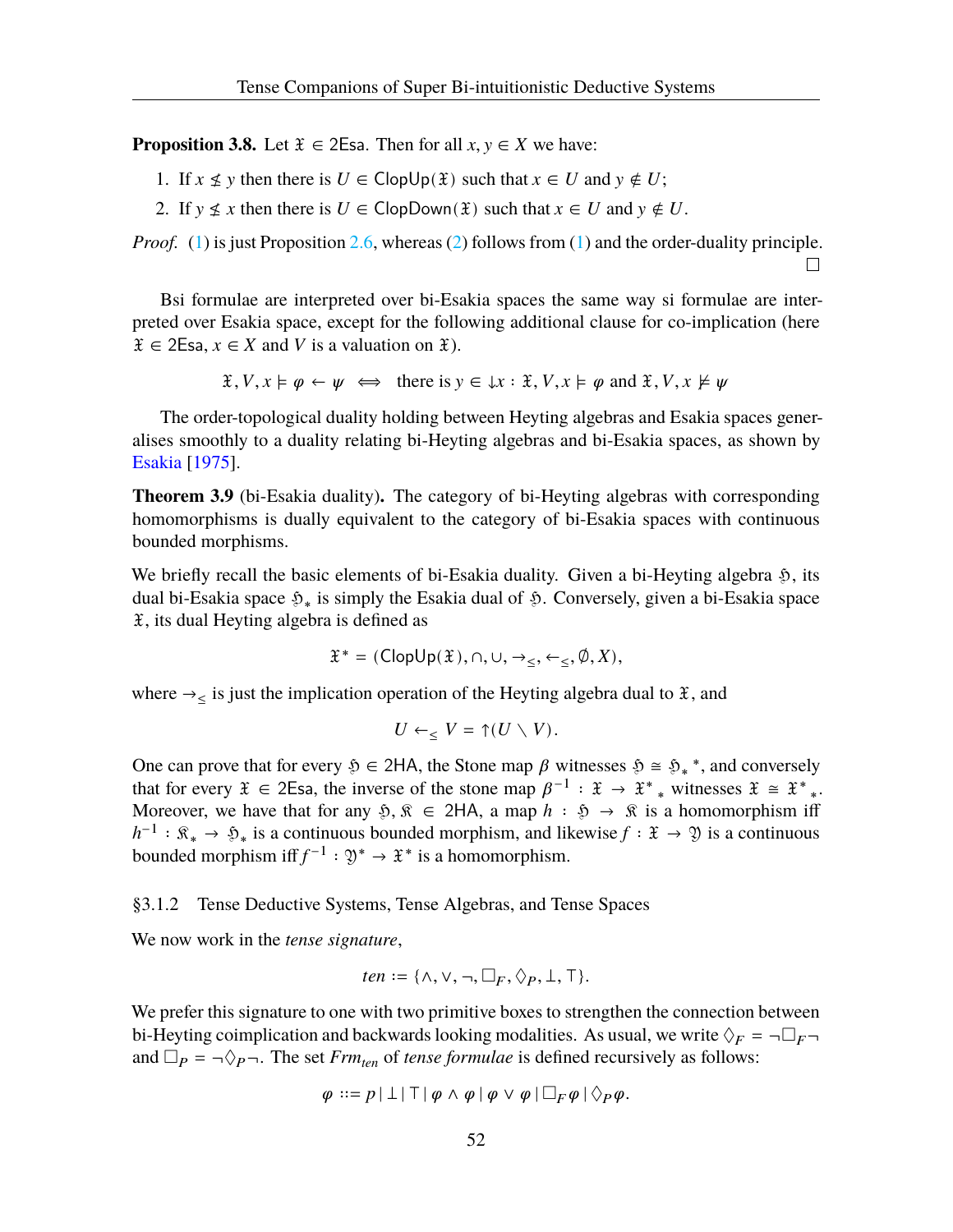We introduce *tense deductive systems*. Good references on tense logics include [Blackburn](#page-107-6) [et al.](#page-107-6) [\[2001](#page-107-6), Ch. 1, Ch. 4] and [Gabbay et al.](#page-108-6) [\[1994](#page-108-6)]. Tense rule systems have not received much attention in the literature.

**Definition 3.10.** A *(normal) tense logic* is a logic M over  $Frm_{ten}$  satisfying the following conditions:

- 1.  $S4_{\Box_F}$ ,  $S4_{\Diamond_P} \subseteq M$ , where  $S4_{\heartsuit}$  is the least normal modal logic S4 formulated in the modal signature with modal operator  $\heartsuit \in \{\Box_F, \Diamond_P\};$
- 2.  $\varphi \to \Box_F \Diamond_P \varphi \in M;$
- 3.  $\varphi \to \psi$ ,  $\varphi \in M$  implies  $\psi \in M$  (MP);
- 4.  $\varphi \in M$  implies  $\Box_F \varphi \in M(NEC_F);$
- 5.  $\varphi \in M$  implies  $\Box_P \varphi \in M(NEC_P);$

We let S4.t denote the least normal tense logic. A *(normal) tense rule system* is a rule system M over *Frm* satisfying the following requirements:

- 1.  $\varphi, \varphi \to \psi / \psi \in M$  (MP-R);
- 2.  $\varphi/\Box_F \varphi \in M(NEC_F-R);$
- 3.  $\varphi/\Box_p \varphi \in M(NEC_P-R);$
- 4.  $/\varphi \in M$  whenever  $\varphi \in S4$ .t.

We note that, for convenience, we are using a somewhat non-standard notion of a tense deductive system by requiring that tense deductive system contain S4. It is more customary to require only that tense deductive system contain K.

If M is a tense logic let **NExt**(M) be the set of normal tense logics containing M, and similarly for tense rule systems. Then **NExt**(S4.t) is the set of all tense logics. It is easily checked that **NExt**(S4.t) is a complete lattice, with  $\oplus_{NExt(S4,t)}$  as join and intersection as meet. Note that for every  $M \in \text{NExt}(S4,t)$  there is always a least tense rule system containing / $\varphi$  for each  $\varphi \in M$ , which we denote by  $M_R$ . Then S4.t<sub>R</sub> is the least tense rule system and **NExt**(S4.t<sub>R</sub>) is the set of all tense rule systems. Again, one can easily verify that  $NExt(S4, t_R)$  forms a complete lattice with  $\oplus_{N\to\text{Ext}(S4,t_R)}$  as join and intersection as meet. As usual, we write both  $\bigoplus_{N\in \mathbf{X}^t(S4, t)}$  and  $\bigoplus_{N\in \mathbf{X}^t(S4, t_R)}$  simply as  $\bigoplus$ .

We have the following tense counterpart of Proposition [3.2](#page-54-0).

<span id="page-57-0"></span>**Proposition 3.11.** The mappings  $(\cdot)_{R}$  and Taut $(\cdot)$  are mutually inverse complete lattice isomorphisms between  $NExt(S4.t)$  and the sublattice of  $NExt(S4.t_R)$  consisting of all si-rule systems L such that  $Taut(L)<sub>R</sub> = L$ .

We interpret tense logics and rule systems on modal algebra expansions called *tense algebras*, which are extensively discussed in, e.g., [Kowalski](#page-108-7) [[1998\]](#page-108-7) and [Venema](#page-109-7) [[2007,](#page-109-7) §8.1].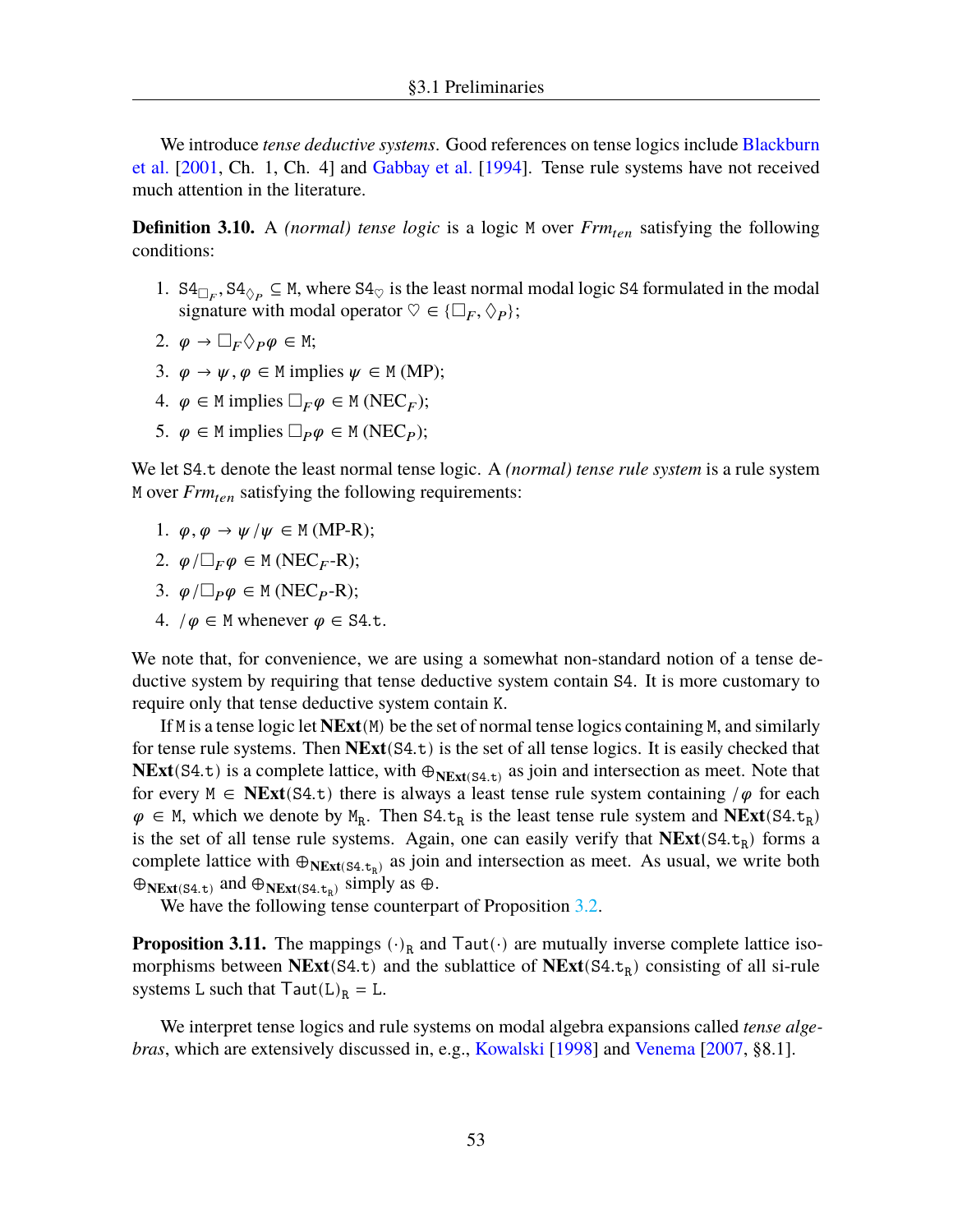**Definition 3.12.** A *tense algebra* is a structure  $\mathfrak{A} = (A, \wedge, \vee, \neg, \Box_F, \Diamond_P, 0, 1)$ , such that both the  $\Box_F$ -free and the  $\Diamond_P$ -free reducts of  $\mathfrak A$  are closure algebras, and  $\Box_F$ ,  $\Diamond_P$  form a residual pair, that is, for all  $a, b \in A$  we have the following identity:

$$
\Diamond_{P}a \leq b \iff a \leq \Box_{F}y.
$$

We let Ten denote the class of tense algebras. It is well known that Ten is equationally definable (cf., e.g., [Venema](#page-109-7) [2007,](#page-109-7) Proposition 8.5), hence a variety by Theorem [1.10.](#page-16-0) We let **Var**(Ten) and **Uni**(Ten) be the lattice of subvarieties and of universal subclasses of Ten respectively. The following result can be obtained by similar techniques as Theorem [2.12](#page-22-1).

**Theorem 3.13.** The following maps are pairs of mutually inverse dual isomorphisms:

- 1. Alg :  $NExt(S4.t) \rightarrow Var(Ten)$  and  $Th : Var(Ten) \rightarrow NExt(S4.t);$
- 2. Alg :  $NExt(S4.t_R)$  → **Uni**(Ten) and ThR : **Uni**(Ten) →  $NExt(S4.t_R)$ .

We now review the geometrical semantics for tense logics and rule systems.

**Definition 3.14.** A *tense space* is an S4-modal space  $\mathfrak{X} = (X, R, \mathcal{O})$ , satisfying the following additional conditions:

- $R^{-1}(x)$  is closed for every  $x \in X$ ;
- $R[U] \in \text{Clop}(\mathfrak{X})$  whenever  $U \in \text{Clop}(\mathfrak{X})$ .

It should be clear from the above definition that tense spaces, like bi-Esakia spaces, also satisfy an order-duality principle.

**Proposition 3.15.** For every tense space  $\mathfrak{X} = (X, R, \mathcal{O})$ , its *order dual*  $\bar{\mathfrak{X}} = (X, \bar{R}, \mathcal{O})$ , where  $\check{R}$  is the converse of R, is an S4-modal space.

If  $\mathfrak{X}, \mathfrak{Y}$  are tense spaces, a map  $f : \mathfrak{X} \to \mathfrak{Y}$  is called a *bounded morphism* if for all  $x, y \in X$ , if Rxy then  $Rf(x)f(y)$ , and moreover for all  $x \in X$  and  $y \in Y$  the following conditions hold:

- If  $Rf(x)y$  then there is  $z \in X$  such that  $Rxz$  and  $f(z) = y$ ;
- If  $R\nu f(x)$  then there is  $z \in X$  such that  $Rzx$  and  $f(z) = \nu$ .

The geometrical semantics of tense logics and rule systems over tense spaces is a straightforward generalisation of the semantics of modal logics and rule systems on modal spaces, using the following clauses for interpreting  $\Box_F$ ,  $\Diamond_P$ . Here  $\mathfrak X$  is a tense space,  $x \in X$ , and V a valuation on  $\mathfrak{X}.$ 

$$
\mathfrak{X}, V, x \models \Box_F \varphi \iff \mathfrak{X}, V, y \models \varphi \text{ for all } y \in R[x] \tag{3.1}
$$

$$
\mathfrak{X}, V, x \models \Diamond_P \varphi \iff \mathfrak{X}, V, y \models \varphi \text{ for some } y \in R^{-1}(x) \tag{3.2}
$$

We list some important properties of tense spaces, which are obtained straightforwardly from Proposition [2.16](#page-24-0) and the order-duality principle.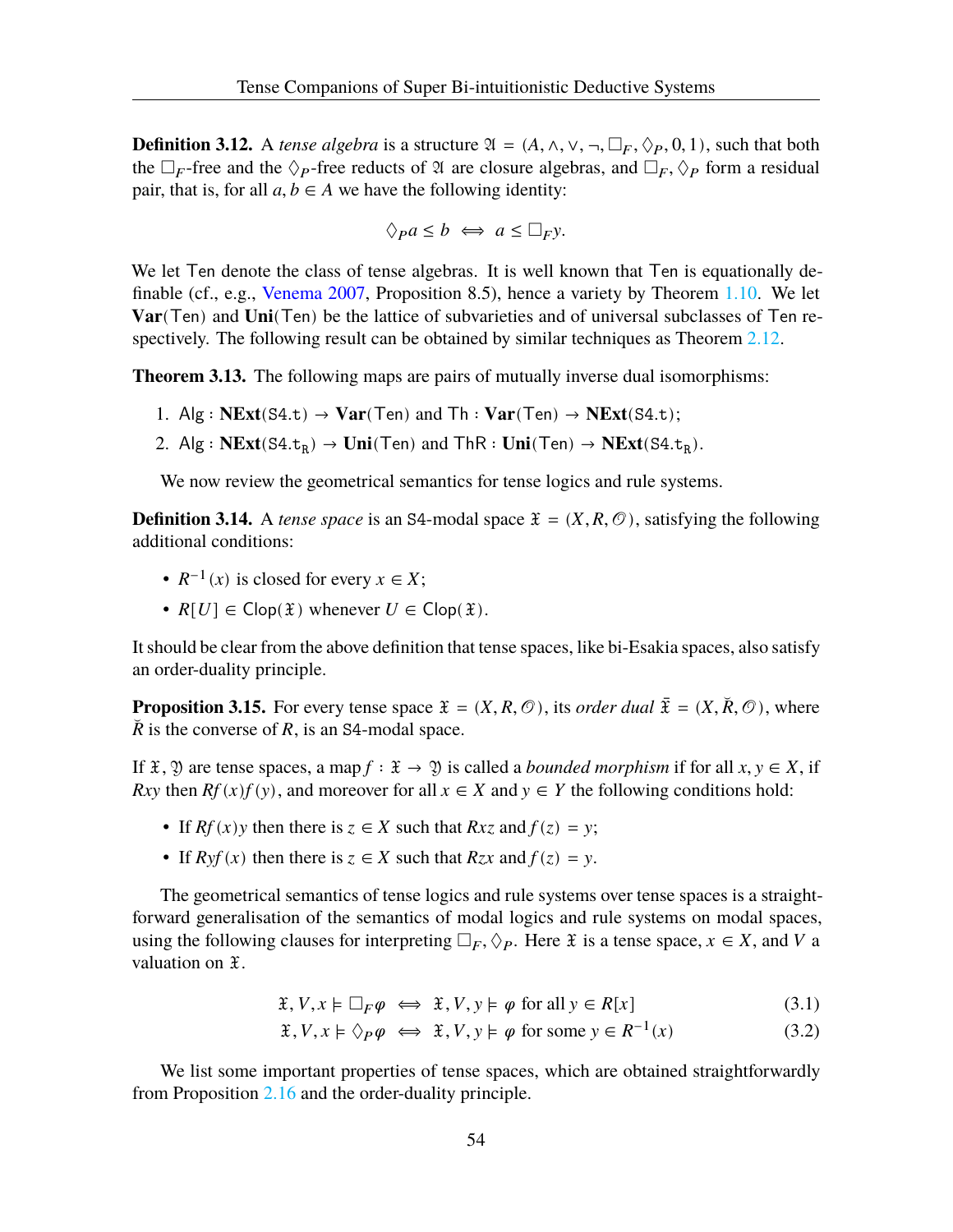**Proposition 3.16.** Let  $\tilde{x} \in \text{Spa}(S4,t)$  and  $U \in \text{Clop}(\tilde{x})$ . Then the following conditions hold:

- 1. The sets  $max_R(U)$ ,  $min_R(U)$  are closed;
- 2. If  $x \in U$  then there is  $y \in qmax_R(U)$  such that  $Rxy$ , and there is  $z \in qmin_R(U)$  such that  $Rzx$

The duality between modal algebras and modal spaces extends straightforwardly to a duality relating tense algebras and tense spaces.

**Theorem 3.17.** The category of tense algebras with homomorphisms is dually equivalent to the category of tense spaces with continuous bounded morphisms.

We sketch the basics of this duality. Given a tense algebra  $\mathfrak{A} \in \mathsf{T}$ en, its dual tense space  $\mathfrak{A}_*$ is just the dual modal space of the  $\Diamond_{P}$ -free reduct of  $\mathfrak{A}$ . Conversely, given a tense space  $\mathfrak{X}$ , its dual tense algebra  $\mathfrak{X}^*$  is obtained by expanding the modal algebra dual to  $\mathfrak{X}$  with the operation

$$
\Diamond_{\breve{R}} U := \breve{R}^{-1}(U) = R[U].
$$

One can then prove that for every  $\mathfrak{A} \in \mathsf{T}$ en the Stone map  $\beta$  witnesses  $\mathfrak{A} = \mathfrak{A}_*^*$ , and conversely that for every tense space  $\mathfrak X$  the map  $\beta^{-1} : \mathfrak X^* * \to \mathfrak X$  witnesses  $\mathfrak X \cong \mathfrak X^* *$ . Moreover, for any  $\mathfrak{A}, \mathfrak{B} \in \mathsf{T}$ en, a map  $h : \mathfrak{A} \to \mathfrak{B}$  is a homomorphism iff  $h^{-1} : \mathfrak{B}_* \to \mathfrak{A}_*$  is a continuous bounded morphism.

We will pay particular attention to tense algebras and spaces validating the tense logic Grz.T below.

$$
\begin{aligned} \text{Grz.} \mathsf{T} &:= \mathsf{S4}.\mathsf{t} \oplus \Box_F (\Box_F (p \to \Box_F p) \to p) \to p \\ \oplus p &\to \Diamond_P (p \land \neg \Diamond_P (\Diamond_P p \land \neg p)). \end{aligned}
$$

We name this logic Grz.T rather than Grz.t to emphasize that the Grz-axiom is required for both operators rather than just for  $\Box_F$ . We let Grz.T := Alg(Grz.T). Clearly, for any  $\mathfrak{A} \in \mathsf{T}$ en we have  $\mathfrak{A} \in \mathsf{Grz}$ . T iff every  $a \in A$  satisfies both the inequalties

$$
\Box_F(\Box_F(a \to \Box_F a) \to a) \le a,
$$
  

$$
a \le \Diamond_P(a \land \neg \Diamond_P(\Diamond_P a \land \neg a)).
$$

The following proposition is a counterpart to Proposition [2.18](#page-25-0), and is proved straightforwardly using the latter and the order-duality principle.

<span id="page-59-2"></span>**Proposition 3.18.** For every Grz-space  $\mathfrak{X}$  and  $U \in \text{Clop}(\mathfrak{X})$ , the following hold:

- 1.  $qmax_R(U) \subseteq max_R(U)$ , and  $qmin_R(U) \subseteq min_R(U)$ ;
- 2. The sets  $max_R(U)$  and  $min_R(U)$  is closed;
- <span id="page-59-0"></span>3. For every  $x \in U$  there are  $y \in pas_R(U)$  such that  $Rxy$ , and  $z \in pas_{\tilde{R}}(U)$  such that  $Rzx$ ;
- <span id="page-59-1"></span>4.  $max_R(U) \subseteq pas_R(U)$  and  $min_R(U) \subseteq pas_{\check{R}}(U)$ .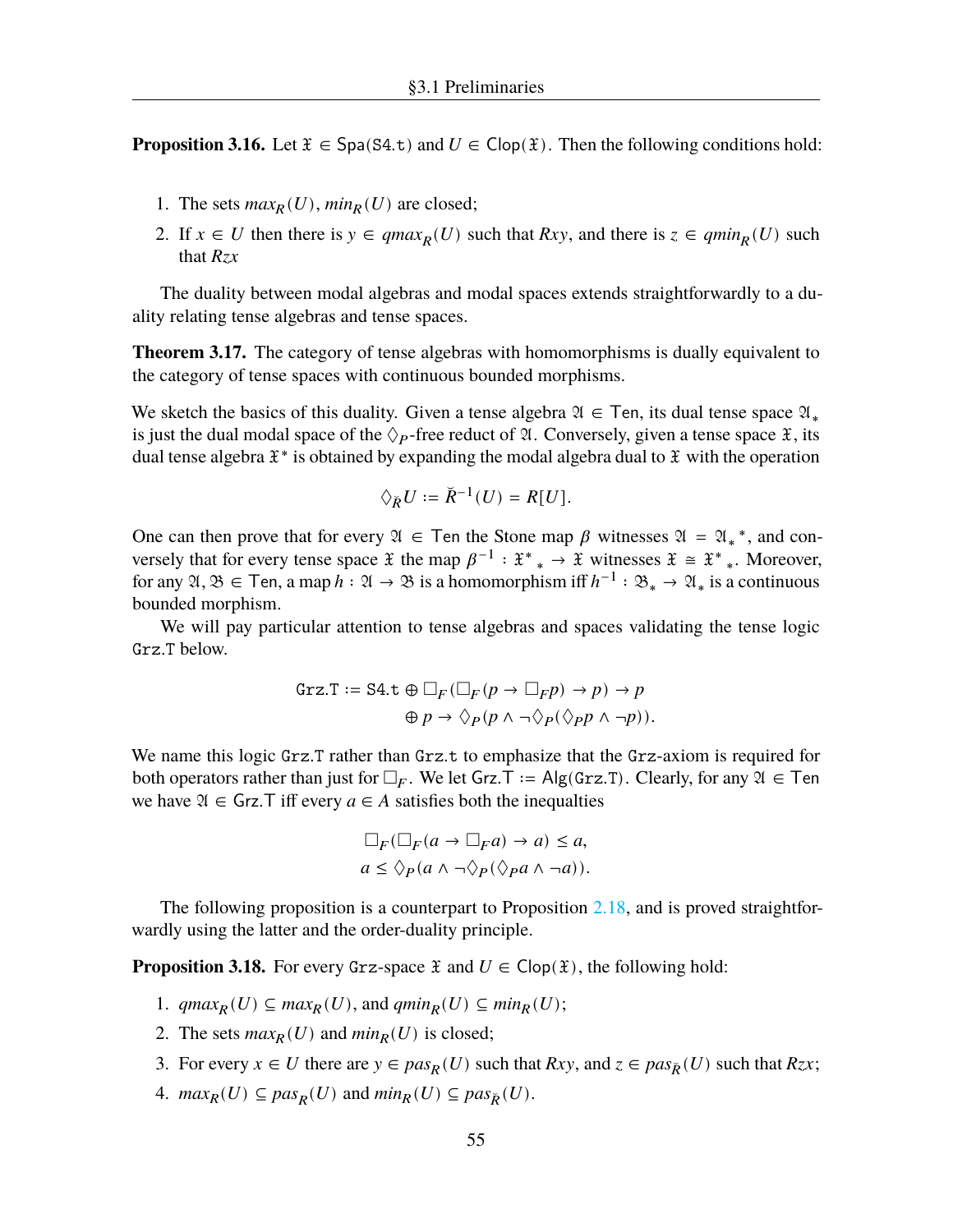Additionally, an S4.t-space  $\tilde{x}$  is a Grz.T-space if Item [3](#page-59-0) holds for every  $U \in \text{Clop}(\tilde{x})$ .

Recall that for  $\tilde{x}$  a Grz.T-space, a set  $U \subseteq X$  is said to *cut* a cluster  $C \subseteq X$  when both  $U \cap C \neq \emptyset$  and  $U \setminus C \neq \emptyset$ . As a consequence of Item [4](#page-59-1) in Proposition [3.18](#page-59-2) above, we obtain in particular that in any Grz.T-space  $\tilde{x}$ , no cluster  $C \subseteq X$  can be cut by either of  $max_R(U), pas_R(U), min_R(U), pas_{\breve{R}}(U)$  for any  $U \in \text{Clop}(\mathfrak{X})$ .

#### <span id="page-60-0"></span>**§3.2 Stable Canonical Rules for Bi-superintuitionistic and Tense Rule Systems**

In this section we generalise the si and modal stable canonical rules from § [2.2](#page-25-1) to the bsi and tense setting respectively. While bsi and tense stable canonical rules are not discussed in existing literature, the differences between their theory and that of si and modal stable canonical rules are few and inessential. In particular, all proofs of results in this sections are straightforward adaptations of corresponding results in  $\S 2.2$  $\S 2.2$ , which is why we omit most of them.

§§ [3.2.1](#page-60-1) and [3.2.2](#page-62-0) develops bsi and tense stable canonical rules respectively. § [3.2.3](#page-64-0) gives a cursory overview of the prospects of generalising Jerábek-style canonical rules to the bsi and tense setting, suggesting said task is less straightforward than it is for stable canonical rules.

### <span id="page-60-1"></span>§3.2.1 Bi-superintuitionistic Case

We begin by defining bsi stable canonical rules.

**Definition 3.19.** Let  $\mathfrak{H} \in \mathsf{HA}$  be finite and  $D^{\rightarrow}, D^{\leftarrow} \subseteq A \times A$ . For every  $a \in H$  introduce a fresh propositional variable  $p_a$ . The *bsi stable canonical rule* of  $(\mathfrak{H}, D)$ , is defined as the rule  $\eta_B(\mathfrak{H}, D^{\rightarrow}, D^{\leftarrow}) = \Gamma/\Delta$ , where

$$
\Gamma = \{p_0 \leftrightarrow 0\} \cup \{p_1 \leftrightarrow 1\} \cup
$$
  
\n
$$
\{p_{a \land b} \leftrightarrow p_a \land p_b : a, b \in H\} \cup \{p_{a \lor b} \leftrightarrow p_a \lor p_b : a, b \in H\} \cup
$$
  
\n
$$
\{p_{a \to b} \leftrightarrow p_a \to p_b : (a, b) \in D^{\to}\} \cup \{p_{a \leftarrow b} \leftrightarrow p_a \leftarrow p_b : (a, b) \in D^{\gets}\}
$$
  
\n
$$
\Delta = \{p_a \leftrightarrow p_b : a, b \in H \text{ with } a \neq b\}.
$$

The notion of a stable map between bi-Heyting algebras is defined exactly as in the Heyting case, i.e., stable maps are simply bounded lattice homomorphisms. We note that for any stable map  $h : \mathfrak{H} \to \mathfrak{K}$  with  $\mathfrak{H}, \mathfrak{K} \in 2HA$ , for any  $a \in H$  we also have

$$
h(a \leftarrow b) \ge h(a) \leftarrow h(b).
$$

Indeed, this is obvious in view of the order-duality principle. If  $D \subseteq H \times H$  and  $\heartsuit \in \{\rightarrow, \leftarrow\}$ , we say that h satisfies the  $\heartsuit$ *-bounded domain condition* (BDC<sup> $\heartsuit$ </sup>) for D if  $h(a \heartsuit b) = h(a) \heartsuit h(b)$ for every  $(a, b) \in D$ . If  $D^{\rightarrow}$ ,  $D^{\leftarrow} \subseteq H \times H$ , for brevity we say that h satisfies the BDC for  $(D^{\rightarrow}, D^{\leftarrow})$  to mean that h satisfies the BDC<sup> $\rightarrow$ </sup> for  $D^{\rightarrow}$  and the BDC<sup> $\leftarrow$ </sup> for  $D^{\leftarrow}$ .

The next two results characterise algebraic refutation conditions for bsi stable canonical rules.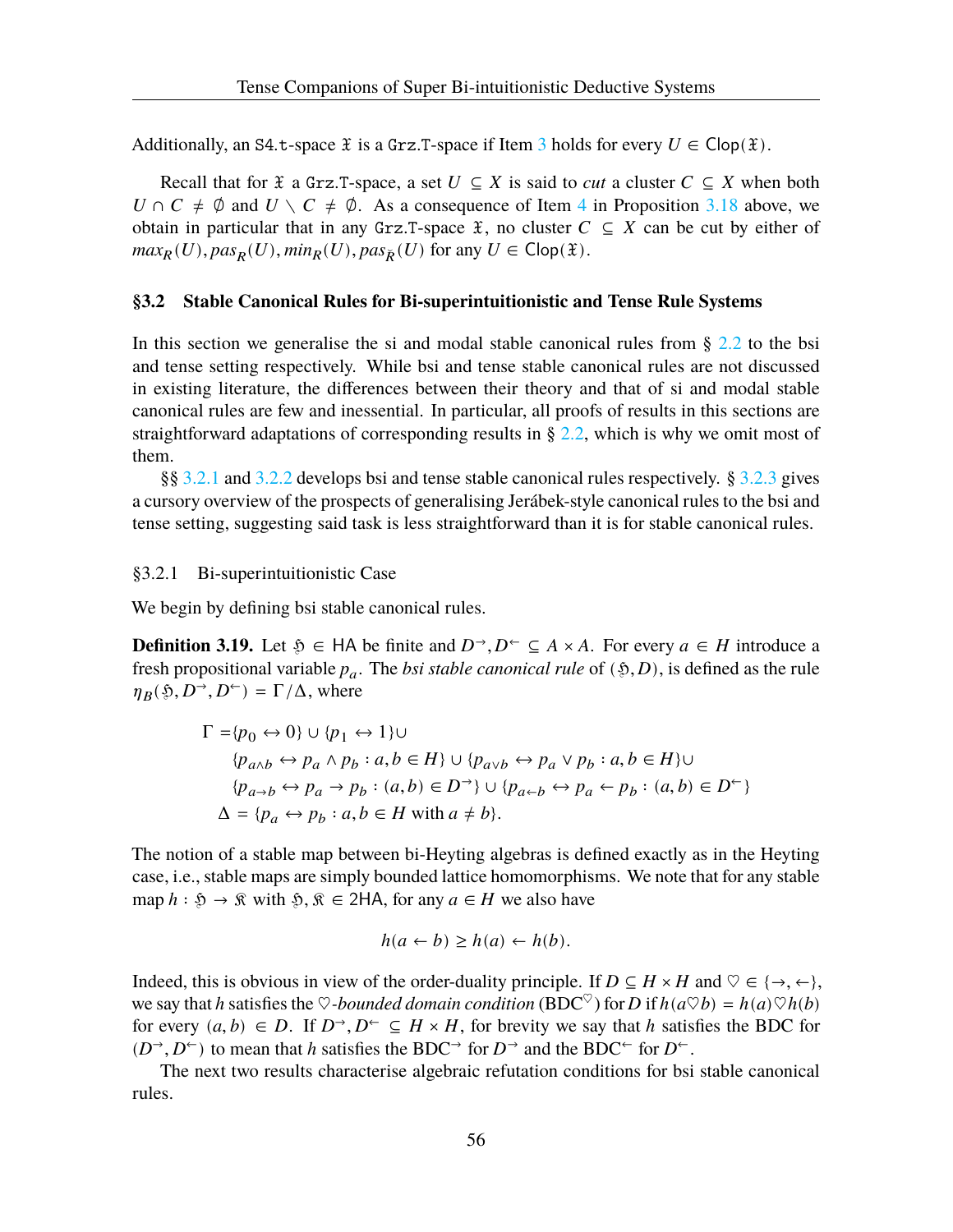**Proposition 3.20.** For all finite  $\mathfrak{H} \in 2HA$  and  $D^{\rightarrow}, D^{\leftarrow} \subseteq H \times H$ , we have  $\mathfrak{H} \not\models \eta_B(\mathfrak{H}, D^{\rightarrow}, D^{\leftarrow})$ .

**Proposition 3.21.** For every  $\hat{x} \in 2HA$  and every bsi stable canonical rule  $\eta_B(\hat{y}, D^{\rightarrow}, D^{\leftarrow})$ , we have  $\hat{x} \not\models \eta_B(\hat{y}, D^{\rightarrow}, D^{\leftarrow})$  iff there is a stable embedding  $h : \hat{y} \rightarrow \hat{x}$  satisfying the BDC for  $(D^{\rightarrow}, D^{\leftarrow})$ .

We now characterise geometric refutation conditions of bsi stable canonical rules on bi-Esakia spaces. Since bi-Esakia spaces are Esakia spaces, the notion of a stable map applies. Let  $\mathfrak{X}, \mathfrak{Y} \in 2$ Esa and  $\mathfrak{d} \subseteq Y$ . A stable map  $f : \mathfrak{X} \to \mathfrak{Y}$  is said to satisfy

• The BDC<sup>→</sup> for  $\delta$  if for all  $x \in X$  we have

$$
\uparrow f(x) \cap \mathfrak{d} \neq \emptyset \Rightarrow f[\uparrow x] \cap \mathfrak{d} \neq \emptyset;
$$

• The BDC<sup> $\leftarrow$ </sup> for  $\delta$  if for all  $x \in X$  we have

$$
\downarrow f(x) \cap \mathfrak{d} \neq \emptyset \Rightarrow f[\downarrow x] \cap \mathfrak{d} \neq \emptyset.
$$

If  $\mathcal{D} \subseteq \mathcal{D}(Y)$ , we say that f satisfies the CDC<sup> $\heartsuit$ </sup> for  $\mathcal{D}$  when it does for each  $\delta \in \mathcal{D}$ , where  $\heartsuit \in \{\rightarrow, \leftarrow\}$ . Given  $\mathfrak{D}^{\rightarrow}, \mathfrak{D}^{\leftarrow} \in \wp(Y)$  we write that f satisfies the BDC for  $(\mathfrak{D}^{\rightarrow}, \mathfrak{D}^{\leftarrow})$  if f satisfies the CDC<sup>→</sup> for  $\mathfrak{D}^{\rightarrow}$  and the CDC<sup>←</sup> for  $\mathfrak{D}^{\leftarrow}$ . Finally, if  $\eta_B(\mathfrak{H}, D^{\rightarrow}, D^{\leftarrow})$  is a bsi stable canonical rule consider  $\mathfrak{X} := \mathfrak{H}_*$  and let

$$
\mathfrak{D}^\heartsuit := \{ \mathfrak{d}_{(a,b)}^\heartsuit : (a,b) \in D^\heartsuit \}
$$

where

$$
\mathfrak{d}_{(a,b)}^{\heartsuit} := \beta(a) \setminus \beta(b)
$$

<span id="page-61-0"></span>for  $\heartsuit \in \{\rightarrow, \leftarrow\}$ .

**Proposition 3.22.** For any bi-Esakia space  $\mathfrak X$  and any bsi stable canonical rule  $\eta_B(\mathfrak H, D^{\rightarrow}, D^{\leftarrow})$ ,  $\mathfrak{X} \not\models \eta_B(\mathfrak{H}, D^{\rightarrow}, D^{\leftarrow})$  iff there is a continuous stable surjection  $f : \mathfrak{X} \to \mathfrak{H}_*$  satisfying the BDC for  $(\mathfrak{D}^{\rightarrow}, \mathfrak{D}^{\leftarrow})$  defined as above.

In view of Proposition [3.22,](#page-61-0) in geometric settings we prefer to write a bsi stable canonical rule  $\eta_B(\mathfrak{H}, D^{\rightarrow}, D^{\leftarrow})$  as  $\eta_B(\mathfrak{H}_*, \mathfrak{D}^{\rightarrow}, \mathfrak{D}^{\leftarrow})$ .

We now make the notion of filtration for bi-Heyting algebras presupposed by our bsi stable canonical rules explicit.

**Definition 3.23.** Let  $\mathfrak{H}$  be a bi-Heyting algebra, V a valuation on  $\mathfrak{H}$ , and  $\Theta$  a finite, subformula closed set of formulae. A (finite) model ( $\mathcal{R}', V'$ ) is called a (*finite*) *filtration of* ( $\mathfrak{H}, V$ ) *through* Θ if the following hold:

- 1.  $\mathbb{R}' = (\mathbb{R}, \rightarrow, \leftarrow)$ , where  $\mathbb{R}$  is the bounded sublattice of  $\mathbb{R}$  generated by  $\bar{V}[\Theta]$ ;
- 2.  $V(p) = V'(p)$  for every propositional variable  $p \in \Theta$ ;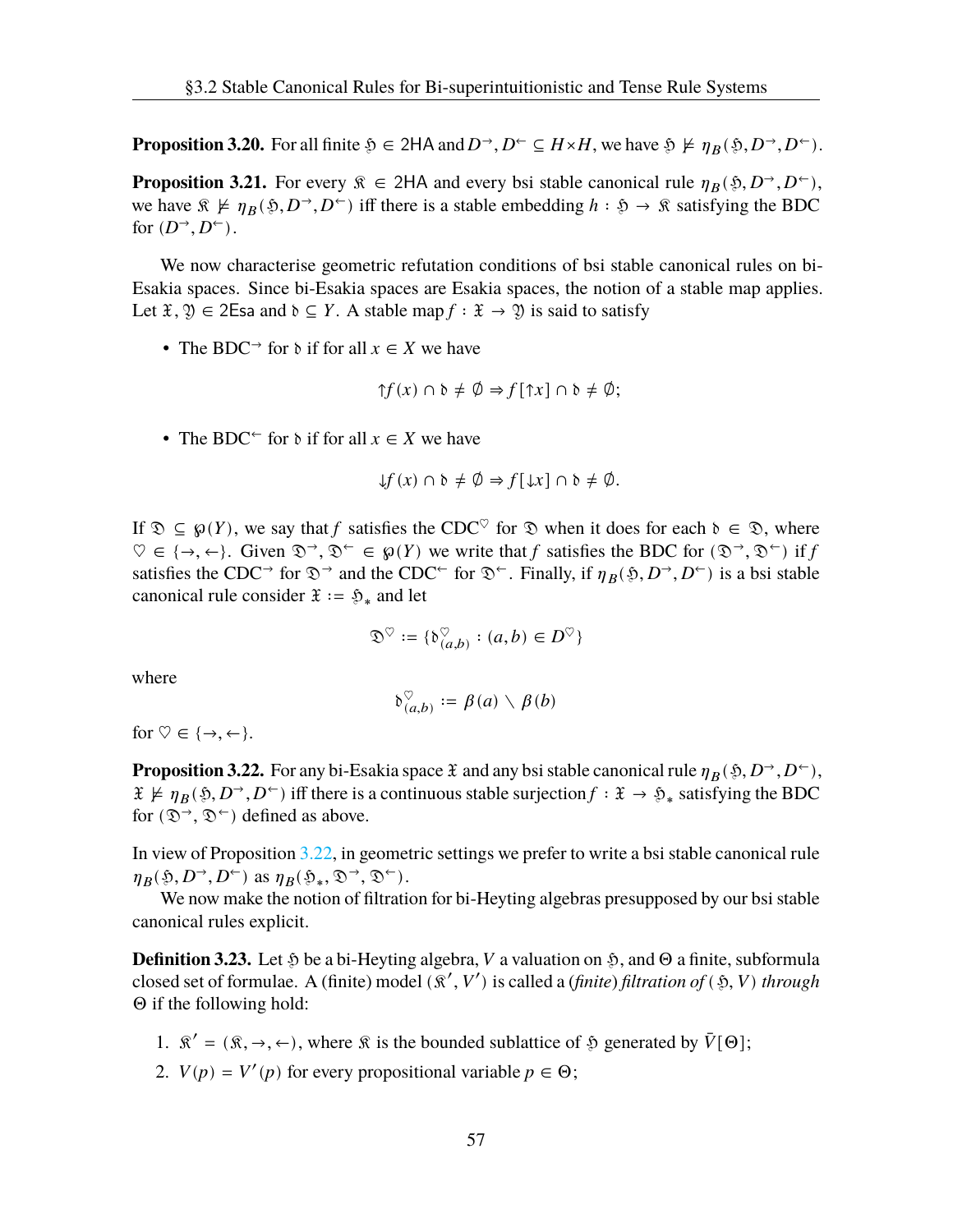3. The inclusion ⊆∶  $\hat{\mathcal{R}}' \rightarrow \hat{\mathcal{P}}$  is a stable embedding satisfying the BDC for  $(D^{\rightarrow}, D^{\leftarrow})$ , where

$$
D^{\heartsuit} := \{(\bar{V}(\varphi), \bar{V}(\psi)) : \varphi \heartsuit \psi \in \Theta\}
$$

for  $\heartsuit \in \{\rightarrow, \leftarrow\}.$ 

**Theorem 3.24** (Filtration theorem for bi-Heyting algebras)**.** Let ℌ ∈ 2HA be a Heyting algebra, *V* a valuation on  $\mathfrak{H}$ , and  $\Theta$  a a finite, subformula closed set of formulae. If  $(\mathfrak{K}', V')$  is a filtration of ( $\mathfrak{H}, V$ ) through  $\Theta$  then for every  $\varphi \in \Theta$  we have

$$
\bar{V}(\varphi) = \bar{V}'(\varphi).
$$

Consequently, for every bsi every rule  $\Gamma/\Delta$  such that  $\gamma, \delta \in \Theta$  for each  $\gamma \in \Gamma$  and  $\delta \in \Delta$ we have

$$
\mathfrak{H}, V \models \Gamma/\Delta \iff \mathfrak{K}', V' \models \Gamma/\Delta.
$$

The next lemma is a counterpart to Lemma [2.26](#page-28-0).

**Lemma 3.25.** For every bsi rule  $\Gamma/\Delta$  there is a finite set  $\Xi$  of si stable canonical rules such that for any  $\hat{x} \in 2H$ A we have that  $\hat{x} \not\models \Gamma/\Delta$  iff there is  $\eta_B(\hat{y}, D^{\rightarrow}, D^{\leftarrow}) \in \Xi$  such that  $\mathfrak{K} \not\models \eta_B(\mathfrak{H}, D^{\rightarrow}, D^{\leftarrow}).$ 

*Proof.* The proof is a straightforward generalisation of the proof of Lemma [2.26](#page-28-0), using the fact that every finite bounded distributive lattice  $\Im$  may be expanded to a bi-Heyting algebra  $\mathfrak{I}' = (\mathfrak{I}, \mathfrak{w}, \mathfrak{w})$  by setting:

$$
a \rightsquigarrow b := \bigvee \{c \in J : a \wedge b \le c\}
$$
  

$$
a \rightsquigarrow b := \bigwedge \{c \in J : a \le b \vee c\}.
$$

 $\Box$ 

Reasoning as in the proof of Theorem [2.27](#page-29-2) we obtain the following axiomatisation result.

**Theorem 3.26.** Every bsi-rule system  $L \in Ext(2IPC_R)$  is axiomatisable over  $2IPC_R$  by some set of bsi stable canonical rules.

#### <span id="page-62-0"></span>§3.2.2 Tense Case

We now turn to tense stable canonical rules.

**Definition 3.27.** Let  $\mathfrak{A} \in \mathsf{T}$ en be finite and  $D^{\Box_F}, D^{\Diamond_P} \subseteq A$ . For every  $a \in A$  introduce a fresh propositional variable  $p_a$ . The *tense stable canonical rule* of  $(2l, D^{\Box_F}, D^{\Diamond_P})$ , is defined as the rule  $\mu_{T}(\mathfrak{H}, D^{\Box_{F}}, D^{\Diamond_{P}}) = \Gamma/\Delta$ , where

$$
\Gamma = \{p_{a \land b} \leftrightarrow p_a \land p_b : a, b \in A\} \cup \{p_{a \lor b} \leftrightarrow p_a \lor p_b : a, b \in A\} \cup \{p_{\neg a} \leftrightarrow \neg p_a : a \in A\} \cup \{\Box_F p_a \to p_{\Box_F a} : a \in A\} \cup \{p_{\Diamond_P a} \to \Diamond_P p_a : a \in A\} \cup \{\Box_F p_a \to \Box_F p_a : a \in D^{\Box_F}\} \cup \{\Diamond_P p_a \to p_{\Diamond_P a} : a \in D^{\Diamond_P}\}\
$$
\n
$$
\Delta = \{p_a : a \in A\}.
$$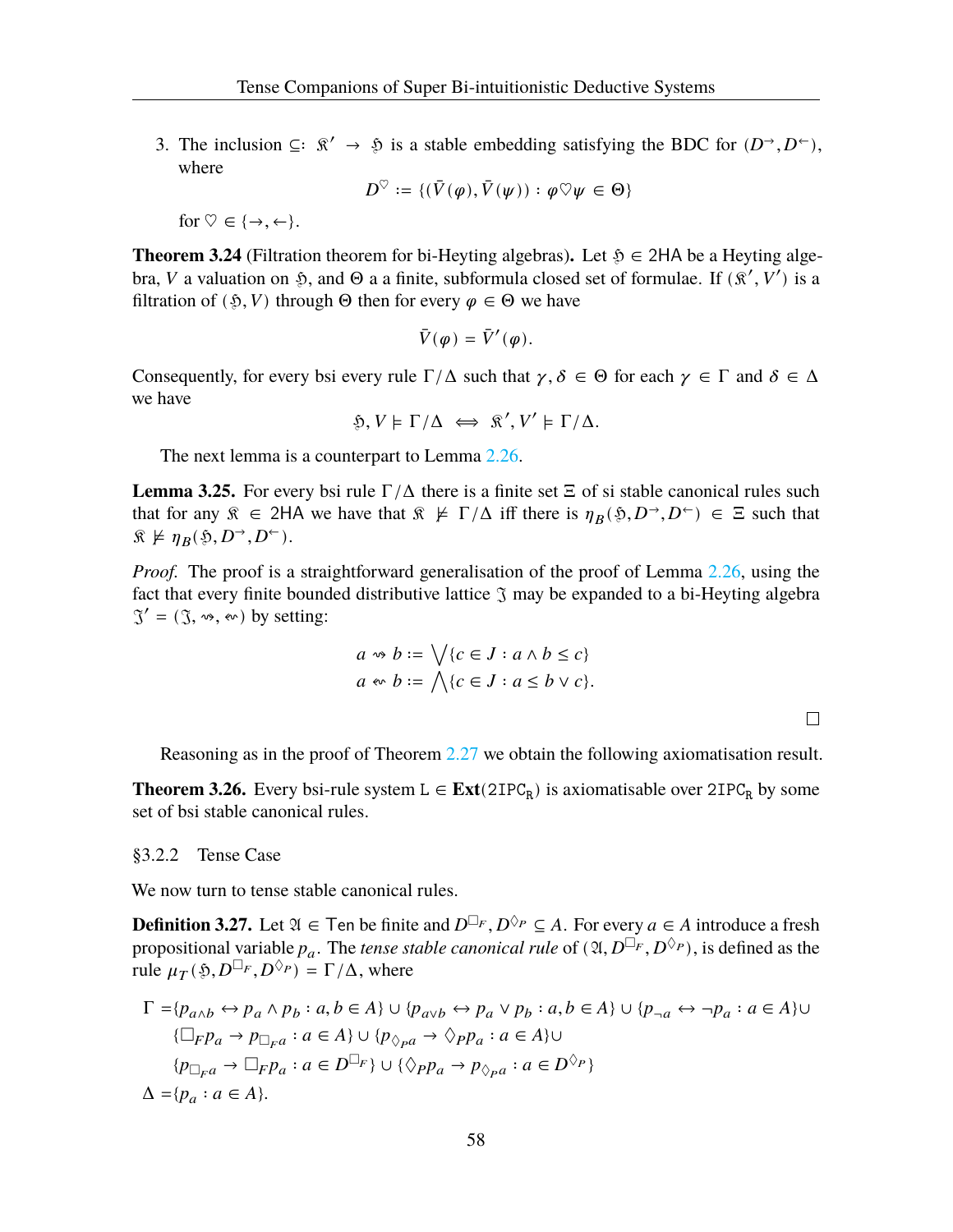If  $\mathfrak{A}, \mathfrak{B} \in \mathsf{MA}$  are tense algebras, a map  $h : \mathfrak{A} \to \mathfrak{B}$  is called *stable* if for every  $a \in A$  the following conditions hold:

$$
h(\Box_F a) \le \Box_F h(a) \qquad \Diamond_P h(a) \le h(\Diamond_P a).
$$

If  $D \subseteq A$  and  $\heartsuit \in \{\Box_F, \Diamond_P\}$ , we say that h satisfies the  $\heartsuit$ -bounded domain condition (BDC<sup> $\heartsuit$ </sup>) for *D* if  $h(\nabla a) = \nabla h(a)$  for every  $a \in D$ . If  $D^{\square_F}, D^{\lozenge_P} \subseteq A$ , for brevity we say that *h* satisfies the BDC for  $(D^{\Box_F}, D^{\Diamond_P})$  to mean that h satisfies the BDC $^{\Box_F}$  for  $D^{\Box_F}$  and the BDC $^{\Diamond_P}$  for  $D^{\Diamond_P}$ .

We outline algebraic refutation conditions for tense stable canonical rules.

**Proposition 3.28.** For all finite  $\mathfrak{A} \in \mathsf{T}$ en and  $D^{\square_F}, D^{\lozenge_P} \subseteq A$ , we have  $\mathfrak{A} \not\models \mu_T(\mathfrak{A}, D^{\square_F}, D^{\lozenge_P})$ .

**Proposition 3.29.** For every  $\mathfrak{B} \in \mathsf{T}$ en and any tense stable canonical rule  $\mu_T(\mathfrak{A}, D^{\Box_F}, D^{\Diamond_P}),$ we have  $\mathfrak{B} \not\models \mu_T(\mathfrak{A}, D^{\square_F}, D^{\lozenge_P})$  iff there is a stable embedding  $h : \mathfrak{A} \to \mathfrak{B}$  satisfying the BDC for  $(D^{\Box_F}, D^{\Diamond_P}).$ 

Tense spaces are modal spaces, therefore the notion of a stable map applies. Let  $\mathfrak{X}, \mathfrak{Y}$  be tense spaces. and  $\delta \subseteq Y$ . A stable map  $f : \mathfrak{X} \to \mathfrak{Y}$  is said to satisfy

• The BDC<sup> $\Box_F$ </sup> for  $\delta$  if for all  $x \in X$  we have

$$
R[f(x)] \cap \mathfrak{d} \neq \emptyset \Rightarrow f[R[x]] \cap \mathfrak{d} \neq \emptyset;
$$

• The BDC<sup> $\Diamond$ *P*</sup> for  $\Diamond$  if for all  $x \in X$  we have

$$
\breve{R}[f(x)] \cap \mathfrak{d} \neq \emptyset \Rightarrow f[\breve{R}[x]] \cap \mathfrak{d} \neq \emptyset.
$$

If  $\mathcal{D} \subseteq \varphi(Y)$ , we say that f satisfies the CDC<sup> $\heartsuit$ </sup> for  $\mathcal{D}$  when it does for each  $\delta \in \mathcal{D}$ , where  $\heartsuit \in \{\Box_F, \Diamond_P\}$ . Given  $\mathfrak{D}^{\Box_F}, \mathfrak{D}^{\Diamond_P} \in \wp(Y)$  we write that f satisfies the BDC for  $(\mathfrak{D}^{\Box_F}, \mathfrak{D}^{\Diamond_P})$ if f satisfies the CDC<sup> $\Box_F$ </sup> for  $\mathfrak{D}^{\Box_F}$  and the CDC<sup> $\Diamond_P$ </sup> for  $\mathfrak{D}^{\Diamond_P}$ . Finally, if  $\mu_T(\mathfrak{A}, D^{\Box_F}, D^{\Diamond_P})$  is a tense stable canonical rule consider  $\mathfrak{X} := \mathfrak{A}_*$  and for  $\heartsuit \in \{\Box_F, \Diamond_P\}$  let

$$
\mathfrak{D}^\heartsuit:=\{\mathfrak{d}^\heartsuit_a:a\in D^\heartsuit\}
$$

where for each  $a \in A$  we have

$$
\delta_a^{\Box_F} := -\beta(a)
$$

$$
\delta_a^{\Diamond_P} := \beta(a)
$$

<span id="page-63-0"></span>**Proposition 3.30.** For any tense space  $\mathfrak X$  and any tense stable canonical rule  $\mu_{\mathcal T}(\mathfrak A, D^{\Box_F}, D^{\Diamond_P}),$ we have  $\mathfrak{X} \not\models \mu_T(\mathfrak{A}, D^{\Box_F}, D^{\Diamond_P})$  iff there is a continuous stable surjection  $f : \mathfrak{X} \to \mathfrak{A}_*$  satisfying the BDC for  $(\mathfrak{D}^{\square_F}, \mathfrak{D}^{\lozenge_P})$  defined as above.

In view of Proposition [3.30](#page-63-0), in geometric settings we prefer to write a tense stable canonical rule  $\mu_T(\mathfrak{A}, D^{\square_F}, D^{\lozenge_P})$  as  $\mu_T(\mathfrak{A}_*, \mathfrak{D}^{\square_F}, \mathfrak{D}^{\lozenge_P}).$ 

We now introduce the notion of filtration implicit in tense stable canonical rules. Filtration for tense logics was considered, e.g., in [Wolter](#page-109-8) [[1997\]](#page-109-8) from a frame-theoretic perspective. Here we prefer an algebraic approach in line with Chapter [2.](#page-18-0)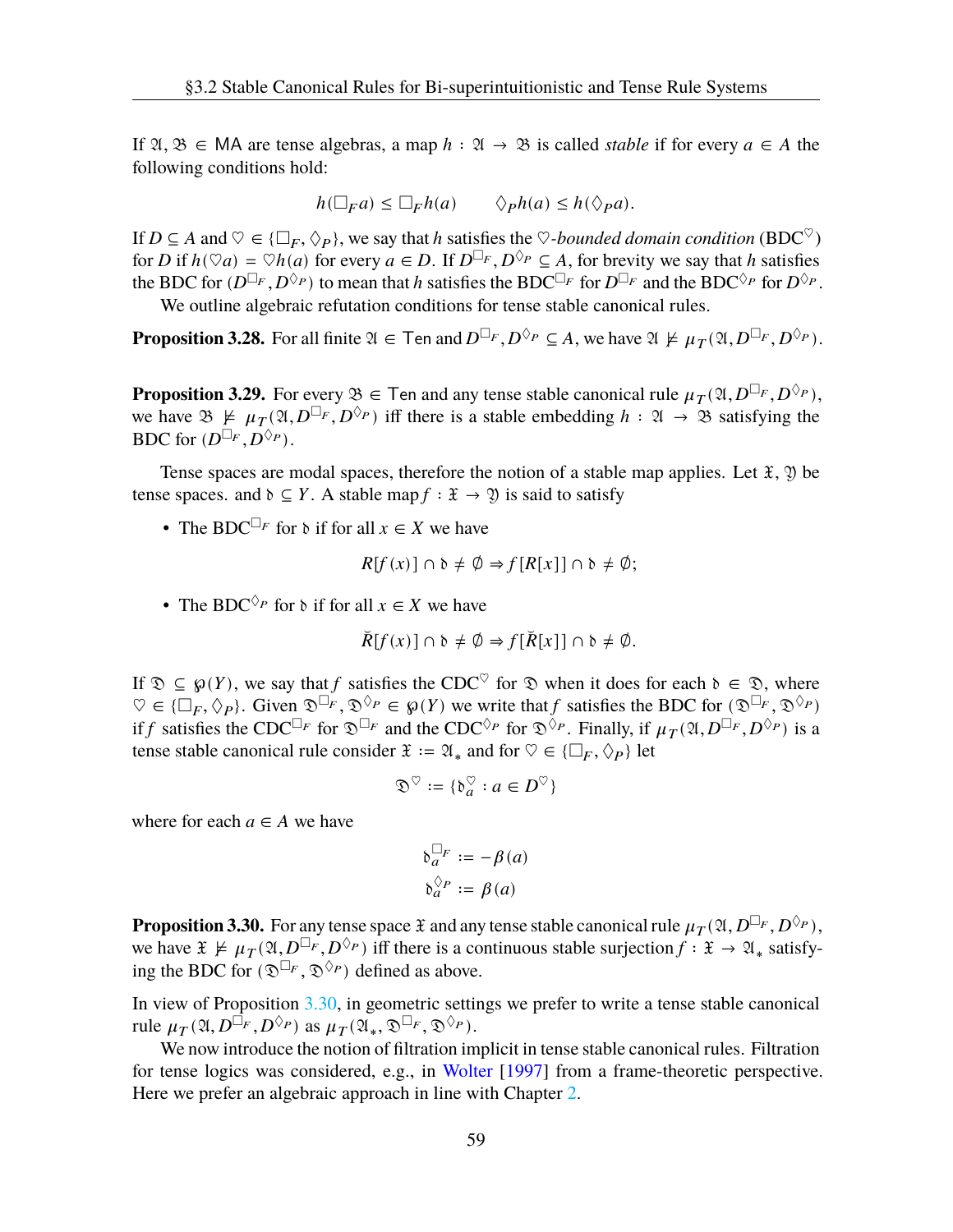**Definition 3.31.** Let  $\mathfrak A$  be a tense algebra,  $V$  a valuation on  $\mathfrak A$ , and  $\Theta$  a finite, subformula closed set of formulae. A (finite) model  $(\mathcal{B}', V')$  is called a *(finite) filtration of*  $(\mathcal{A}, V)$  *through* Θ if the following hold:

- 1.  $\mathfrak{B}' = (\mathfrak{B}, \Box_F, \Diamond_P)$ , where  $\mathfrak{B}$  is the Boolean subalgebra of  $\mathfrak{A}$  generated by  $\bar{V}[\Theta]$ ;
- 2.  $V(p) = V'(p)$  for every propositional variable  $p \in \Theta$ ;
- 3. The inclusion ⊆:  $\mathfrak{B}' \to \mathfrak{A}$  is a stable embedding satisfying the BDC for  $(D^{\Box_F}, D^{\Diamond_P}),$ where

$$
D^{\heartsuit} := \{ \bar{V}(\varphi) : \heartsuit \varphi \in \Theta \}
$$

for  $\heartsuit \in \{\Box_F, \Diamond_P\}.$ 

**Theorem 3.32** (Filtration theorem for tense algebras). Let  $\mathfrak{H} \in 2HA$  be a Heyting algebra, V a valuation on \$, and  $\Theta$  a finite, subformula closed set of formulae. If  $(\mathcal{R}', V')$  is a filtration of ( $\mathfrak{H}, V$ ) through  $\Theta$  then for every  $\varphi \in \Theta$  we have

$$
\bar{V}(\varphi) = \bar{V}'(\varphi).
$$

Consequently, for every tense rule  $\Gamma/\Delta$  such that  $\gamma, \delta \in \Theta$  for each  $\gamma \in \Gamma$  and  $\delta \in \Delta$  we have

$$
\mathfrak{H}, V \models \Gamma/\Delta \iff \mathfrak{K}', V' \models \Gamma/\Delta.
$$

Just like in the S4 case, not every filtration of some model based on a tense algebra is itself based on a tense algebra, because the S4-axiom for either  $\Box_F$  or  $\diamondsuit_P$  may not be preserved. However, given any model based on a tense algebra, there is always a method for filtrating it through any finite set of formulae which yields a model based on a tense algebra.

**Definition 3.33.** Let  $\mathfrak{A} \in \mathsf{T}$ en, *V* a valuation on  $\mathfrak{A}$  and  $\Theta$  a finite, subformula closed set of formula. The (least) *transitive filtration* of  $(2\mathfrak{c}, V)$  is the pair  $(3', V')$  with  $\mathfrak{B} = (3', \blacksquare_F, \blacklozenge_P)$ where  $\mathfrak{B}'$  and  $V'$  are as per Definition [2.32](#page-30-0), and for all  $b \in B$  we have

$$
\blacksquare_F b := \bigvee \{\square_F a : \square_F a \le \square_F b \text{ and } a, \square_F a \in B\}
$$
  
\n
$$
\blacklozenge_P b := \bigwedge \{\lozenge_P a : \lozenge_P b \le \lozenge_P a \text{ and } a, \lozenge_P a \in B\}
$$

Via duality, it is not difficult to see that the least transitive filtration of any model based on a tense algebra is again a tense algebra.

At this stage, reasoning as in the proof of Lemma [2.35](#page-31-1) using transitive filtrations we obtain the following results.

**Lemma 3.34.** For every tense rule  $\Gamma/\Delta$  there is a finite set  $\Xi$  of si stable canonical rules such that for any  $\hat{x} \in \text{Ten}$  we have that  $\hat{x} \not\models \Gamma/\Delta$  iff there is  $\eta_B(\hat{y}, D^{\rightarrow}, D^{\leftarrow}) \in \Xi$  such that  $\mathfrak{R} \not\models \eta_B(\mathfrak{H}, D^{\rightarrow}, D^{\leftarrow}).$ 

<span id="page-64-1"></span><span id="page-64-0"></span>**Theorem 3.35.** Every tense rule system is axiomatisable over  $S4.t_R$  by some set of tense stable canonical rules.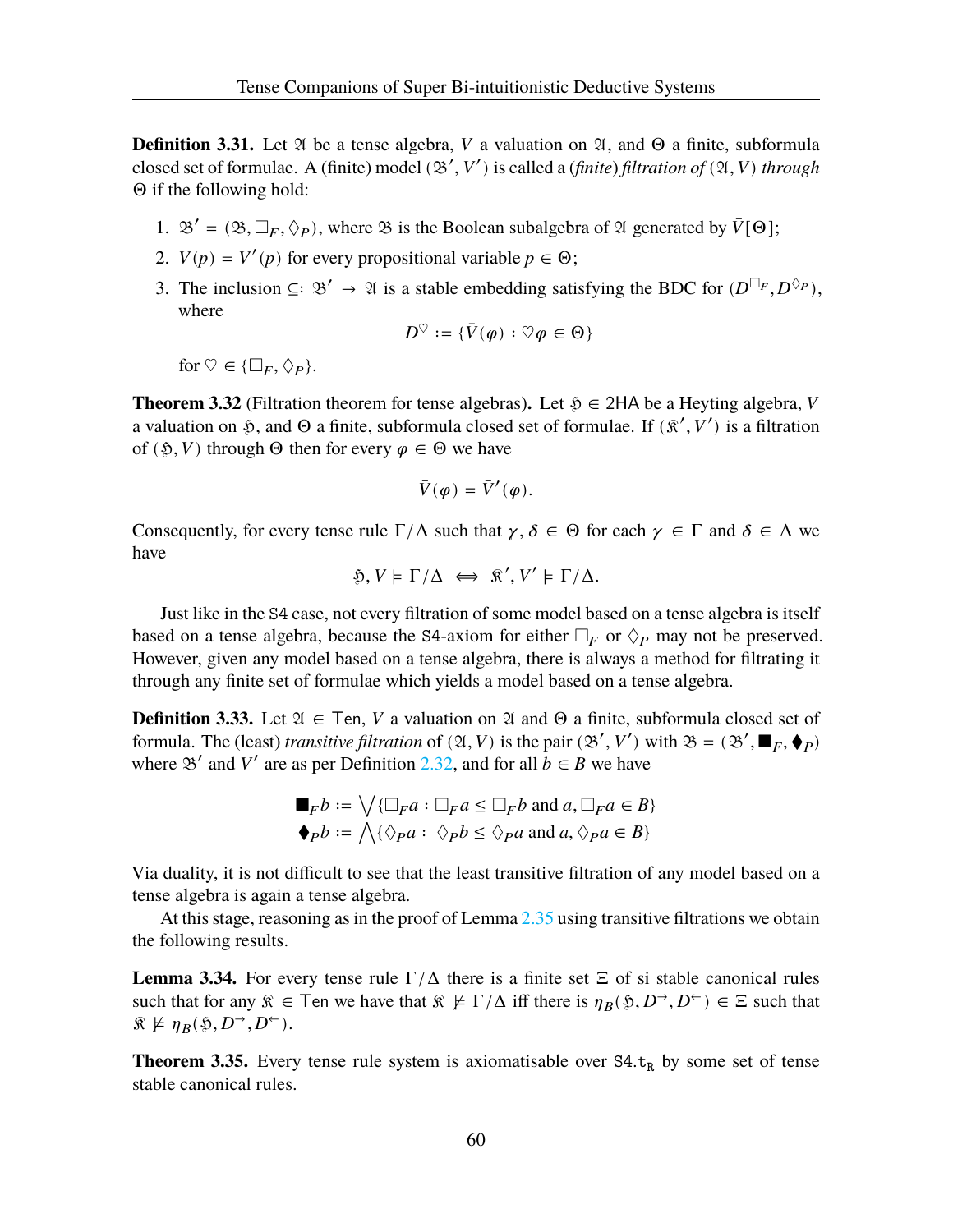#### §3.2.3 Comparison with Jerábek-style Canonical Rules

Our bsi and tense stable canonical rules generalise si and modal stable canonical rules in a way that mirrors the simple and intimate connection existing between Heyting and bi-Heyting algebras on the one hand, and modal and tense algebras on the other, explicated by the orderduality principles. Just like a bi-Heyting algebra is just a Heyting algebra whose order-dual is also a Heyting algebra, so every bsi stable canonical rule is a sort of "independent fusion" between two si stable canonical rules, whose associated Heyting algebras are order-dual to each other. Similarly for the tense case.

Jerábek-style si and modal canonical rules (like Zakharyaschev-style si and modal canonical formulae), by contrast, do not generalise as smoothly to the bsi and tense case. Algebraically, a Jerábek-style si canonical rule may be defined as follows (cf. [Bezhanishvili and](#page-107-7) [Bezhanishvili](#page-107-7) [[2009\]](#page-107-7); [Bezhanishvili et al.](#page-107-5) [[2016b\]](#page-107-5)).

**Definition 3.36.** Let  $\mathfrak{H} \in \mathsf{HA}$  be finite and let  $D \subseteq H$ . The *si canonical rule* of  $(\mathfrak{H}, D)$  is the rule  $\zeta(\mathfrak{H}, D) = \Gamma/\Delta$ , where

$$
\Gamma := \{p_0 \leftrightarrow \bot\} \cup
$$
  
\n
$$
\{p_{a \wedge b} \leftrightarrow p_a \wedge p_b : a, b \in H\} \cup \{p_{a \to b} \leftrightarrow p_a \to p_b : a, b \in H\} \cup
$$
  
\n
$$
\{p_{a \vee b} \leftrightarrow p_a \vee p_b : (a, b) \in D\}
$$
  
\n
$$
\Delta := \{p_a \leftrightarrow p_b : a, b \in H \text{ with } a \neq b\}.
$$

Generalising the proof of [Bezhanishvili et al.](#page-107-5) [\[2016b,](#page-107-5) Corollary 5.10], one can show that every si rule is equivalent to finitely many si canonical rules. The key ingredient in this proof is a characterisation of the refutation conditions for si canonical rules:  $\zeta(\mathfrak{H}, D)$  is refuted by a Heyting algebra  $\hat{\mathcal{R}}$  iff there is a  $(\wedge, \rightarrow, 0)$ -embedding  $h : \hat{\mathcal{P}} \rightarrow \hat{\mathcal{R}}$  preserving  $\vee$  on elements from D. Because  $(\wedge, \rightarrow, 0)$ -algebras are locally finite, a result known as *Diego's theorem*, one can then reason as in the proof of, e.g., Lemma [2.26](#page-28-0) to reach the desired result.

Combining  $\zeta(\xi, D)$  and  $\zeta(\xi, D')$  the same way bsi stable canonical rule combine si stable canonical rules would lead to a definition of the bsi canonical rule  $\zeta_B(\mathfrak{H}, D, D')$  as the rule  $\Gamma/\Delta$ , with

$$
\Gamma := \{p_0 \leftrightarrow \bot\} \cup \{p_1 \leftrightarrow \top\} \cup
$$
  
\n
$$
\{p_{a \lor b} \leftrightarrow p_a \lor p_b : a, b \in H\} \cup \{p_{a \to b} \leftrightarrow p_a \to p_b : a, b \in H\} \cup
$$
  
\n
$$
\{p_{a \land b} \leftrightarrow p_a \land p_b : a, b \in H\} \cup \{p_{a \leftarrow b} \leftrightarrow p_a \leftarrow p_b : a, b \in H\} \cup
$$
  
\n
$$
\{p_{a \lor b} \leftrightarrow p_a \lor p_b : (a, b) \in D\} \cup
$$
  
\n
$$
\{p_{a \land b} \leftrightarrow p_a \land p_b : (a, b) \in D'\}
$$
  
\n
$$
\Delta := \{p_a \leftrightarrow p_b : a, b \in H \text{ with } a \neq b\}.
$$

In this formulation the clauses for  $D, D'$  are clearly redundant, so eliminating them yields the same rule. It should be clear enough that if defined this way, the rule  $\zeta_B(\mathfrak{H}, D, D')$  is refuted by a bi-Heyting algebra  $\hat{x}$  iff there is a bi-Heyting algebra embedding  $h : \hat{y} \to \hat{x}$ . Since the variety of bi-Heyting algebras is not locally finite, this refutation condition is clearly too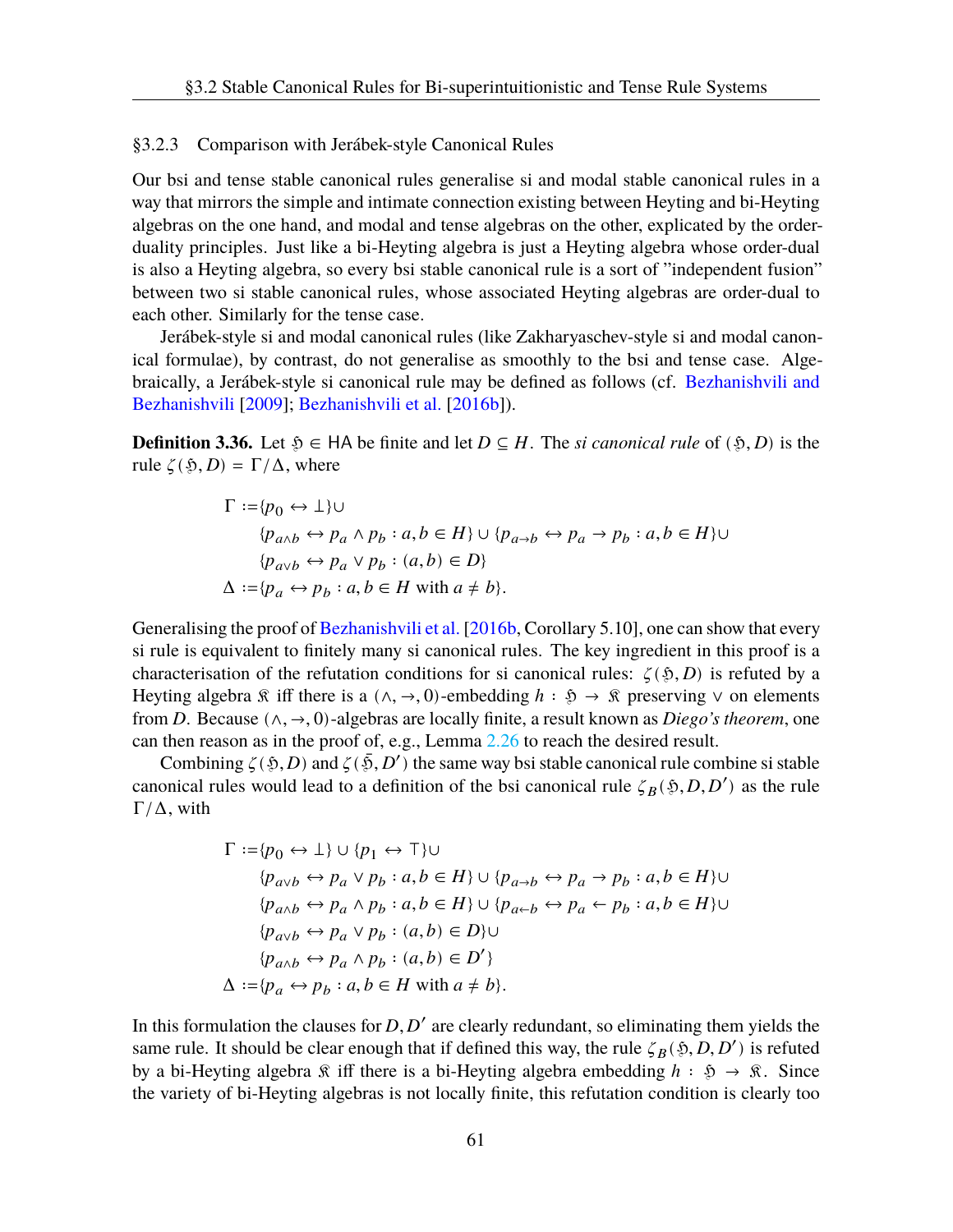strong to deliver a result to the effect that every bsi rule is equivalent to a set of bsi canonical rules. Without such a result, in turn there is no hope of axiomatising every rule system over 2IPC by means of bsi canonical rules.

Similar remarks hold in the tense case, although in this case the details are too complex to do them justice in the limited space we have at our disposal. We limit ourselves to a very rough sketch. [Bezhanishvili et al.](#page-107-8) [\[2011](#page-107-8)] show that the proof of the fact that every modal formula is equivalent, over S4, to finitely many modal Zakharyaschev-style canonical formulae of closure algebras rests on an application of Diego's theorem [cf. [Bezhanishvili et al.](#page-107-8), [2011](#page-107-8), Main Lemma]. This has to do with how selective filtrations of closure algebras are constructed. Given a closure algebra  $\mathfrak B$  refuting a rule  $\Gamma/\Delta$ , a key step in constructing a finite selective filtration of  $\mathfrak B$  through *Sfor*(Γ/Δ) consists in generating a ( $\wedge$ ,  $\rightarrow$ , 0)-subalgebra of  $\rho \mathfrak A$  from a finite subset of  $O(A)$ . This structure is guaranteed to be finite by Diego's theorem. On the most obvious ways of generalising this construction to tense algebras, we would need to replace this step with one of the following:

- 1. Generate both a (∧, →, 0)-subalgebra of  $\rho \mathfrak{A}$  and a (∨, ←, 1)-subalgebra of  $\rho \mathfrak{A}$  from a finite subset of  $O(A)$ ;
- 2. Generate a bi-Heyting subalgebra of  $\rho \mathfrak{A}$  from a finite subset of  $O(A)$ .

On option 1, Diego's theorem and its order dual would guarantee that both the  $(\wedge, \rightarrow, 0)$ subalgebra of  $\rho$  24 and the ( $\vee, \leftarrow, 1$ )-subalgebra of  $\rho$  24 are finite. However, it is not clear how one could then combine the two subalgebras into a bi-Heyting algebra, which is required to obtain a selective filtration based on a tense algebra. On option 2, on the other hand, we would indeed obtain a bi-Heyting subalgebra of  $\rho \mathfrak{A}$ , but not necessarily a finite one, since bi-Heyting algebras are not locally finite.

We realise that the argument sketches just presented are far from conclusive, so we do not go as far as ruling out the possibility that Jerábek-style bsi and tense canonical rules could somehow be developed in such a way as to be a suitable tools for developing the theory of tense companions of bsi-rule systems. What such rules would look like, and in what sense they would constitute genuine generalisations of Jerábek's canonical rules and Zakharyaschev's canonical formulae are interesting questions, but this thesis is not the appropriate space where to pursue them. At this stage we merely wish to stress that answering this sort of questions is a non-trivial matter, whereas generalising stable canonical rules to the bsi and tense setting and applying them to develop the theory of tense companions is a completely routine task. Exactly the same methods used in the si and modal case work equally well in the bsi-tense case. Insofar as similar topics ought to be studied via uniform methods, this highlights one noteworthy aspect in which our strategy seems to fare better than Zakharyaschev and Jerábek's.

## <span id="page-66-0"></span>**§3.3 Tense Companions of Bi-superintuitionistic Rule Systems**

We turn to the main topic of this chapter. This section generalises the results of § [2.3](#page-31-2) to the bsi-tense setting. As anticipated, this is done using exactly the same techniques seen in the si and modal case, which is one of the main advantages of our method.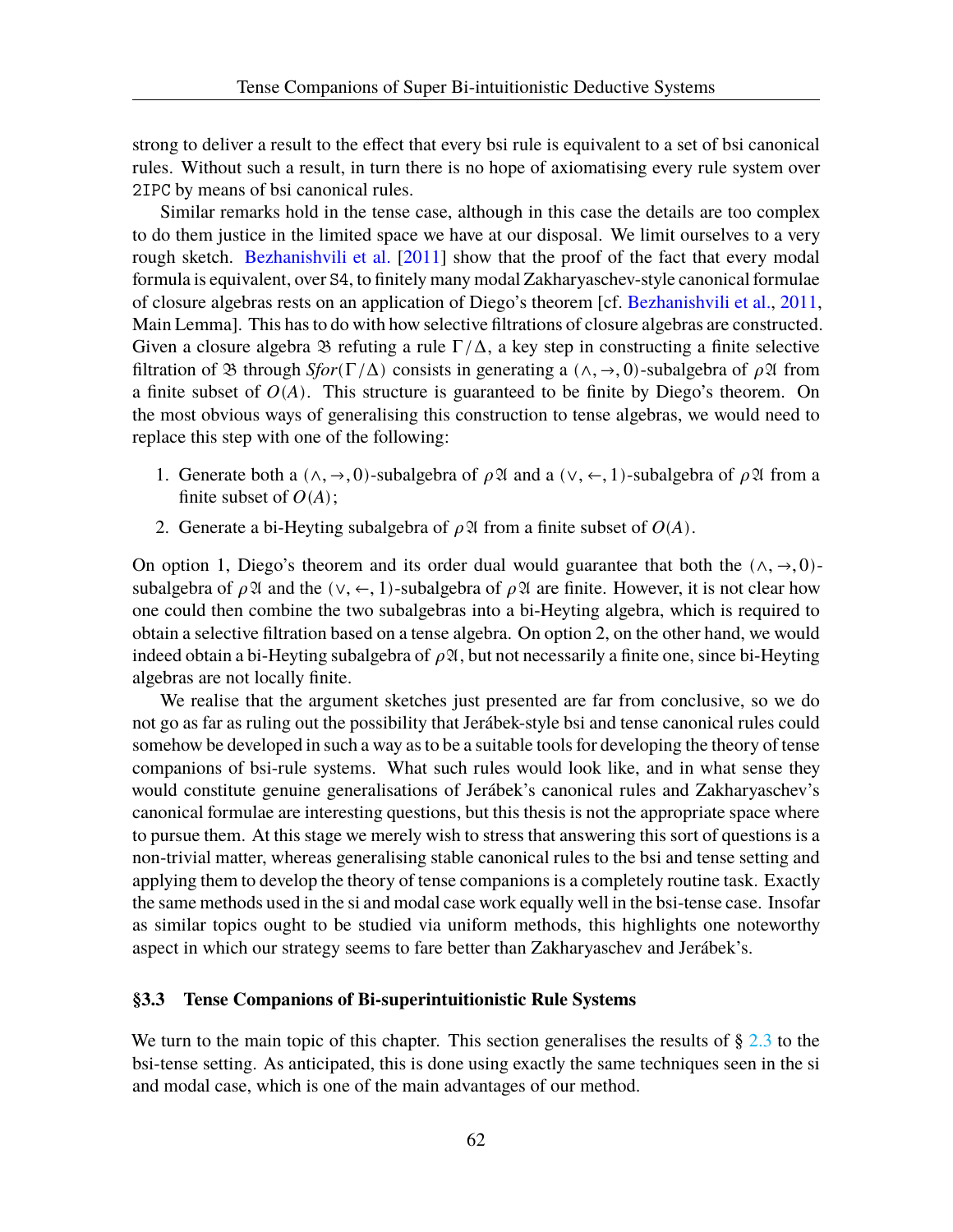In § [3.3.1](#page-67-0) we review the relevant transformations between bi-Heyting and tense algebras, and generalise the Gödel translation. In §  $3.3.2$  we prove the central results of the theory of tense companions, including a genralisation of the Blok-Esakia theorem. The results in this section were proved originally by [Wolter](#page-109-2) [[1998\]](#page-109-2) for logics, although their generalisations to rule systems appears to be new. We then give axiomatic characterisations of tense companions and bsi fragments, and illustrate these results with some examples  $(\S$  [3.3.3\)](#page-71-0). We close by generalising the Gödel-Dummett conjecture to the bsi-tense setting, and proving additional results about filtrations and stability (§ [2.3.4](#page-46-1)).

#### <span id="page-67-0"></span>§3.3.1 Semantic and Syntactic Mappings

**From bi-Heyting to tense algebras and back** We begin by generalising the semantic transformations for turning Heyting algebras into corresponding closure algebras and vice versa, seen in § [2.3](#page-31-2), to transformations between bi-Heyting and tense algebras. The results in this section are well known, and the reader may consult [Wolter](#page-109-2) [\[1998](#page-109-2), §7] for a more detailed overview.

**Definition 3.37.** The mapping  $\sigma$  : 2HA  $\rightarrow$  Ten assigns every  $\tilde{\mathcal{D}} \in$  2HA to the algebra  $\sigma \tilde{\mathcal{D}} :=$  $(B(\mathfrak{H}), \Box_F, \Diamond_P)$ , where  $B(\mathfrak{H})$  is the free Boolean extension of  $\mathfrak{H}$  and

$$
\Box_F a := \bigvee \{b \in H : b \le a\}
$$
  

$$
\Diamond_P a := \bigwedge \{b \in H : a \le b\}
$$

That  $\Box_F$ ,  $\Diamond_P$  are well-defined operations on  $B(\mathfrak{H})$  follows from the order-duality principle and the results in the previous chapter. It is easy to verify that  $\sigma$   $\delta$  validates the S4 axioms for both  $\Box_F$  and  $\Diamond_P$ . Moreover, for any  $a \in B(H)$  clearly  $\Diamond_P a \in H$ , so  $\Box_F \Diamond_P a = \Diamond_P a$ . This implies  $a \leq \Box_F \Diamond_P a$ . Therefore indeed  $\sigma \mathfrak{H} \in \mathsf{Ten}$ .

The construction transforming a tense algebra into a corresponding bi-Heyting algebra is likewise very similar to that of transforming closure algebras into corresponding Heyting algebras.

**Definition 3.38.** The mapping  $\rho$  : Ten → 2HA assigns every  $\mathfrak{A} \in \mathsf{T}$ en to the algebra  $\rho \mathfrak{A} :=$  $(O(A), \wedge, \vee, \rightarrow, \leftarrow, 0, 1)$ , where

$$
O(A) := \{a \in A : \Box_F a = a\} = \{a \in A : \Diamond_P a = a\}
$$
  

$$
a \to b := \Box_F (\neg a \lor b)
$$
  

$$
a \leftarrow b := \Diamond_P (a \land \neg b).
$$

**Proposition 3.39.** For every  $\mathfrak{A} \in \mathsf{T}$ en, the algebra  $\rho \mathfrak{A}$  is a bi-Heyting algebra.

*Proof.* Follows from Proposition [2.42](#page-33-1) and the order-duality principle.

Recall the geometric mappings  $\sigma$ : Esa  $\rightarrow$  Spa(Grz) and  $\rho$ : Spa(S4)  $\rightarrow$  Esa. Since bi-Esakia spaces are Esakia spaces, and tense spaces are S4-spaces, we may restrict these mappings to  $\sigma$  : 2Esa  $\rightarrow$  Alg(Grz.T) and  $\rho$  : Spa(Grz.T)  $\rightarrow$  2Esa and obtain geometric

 $\Box$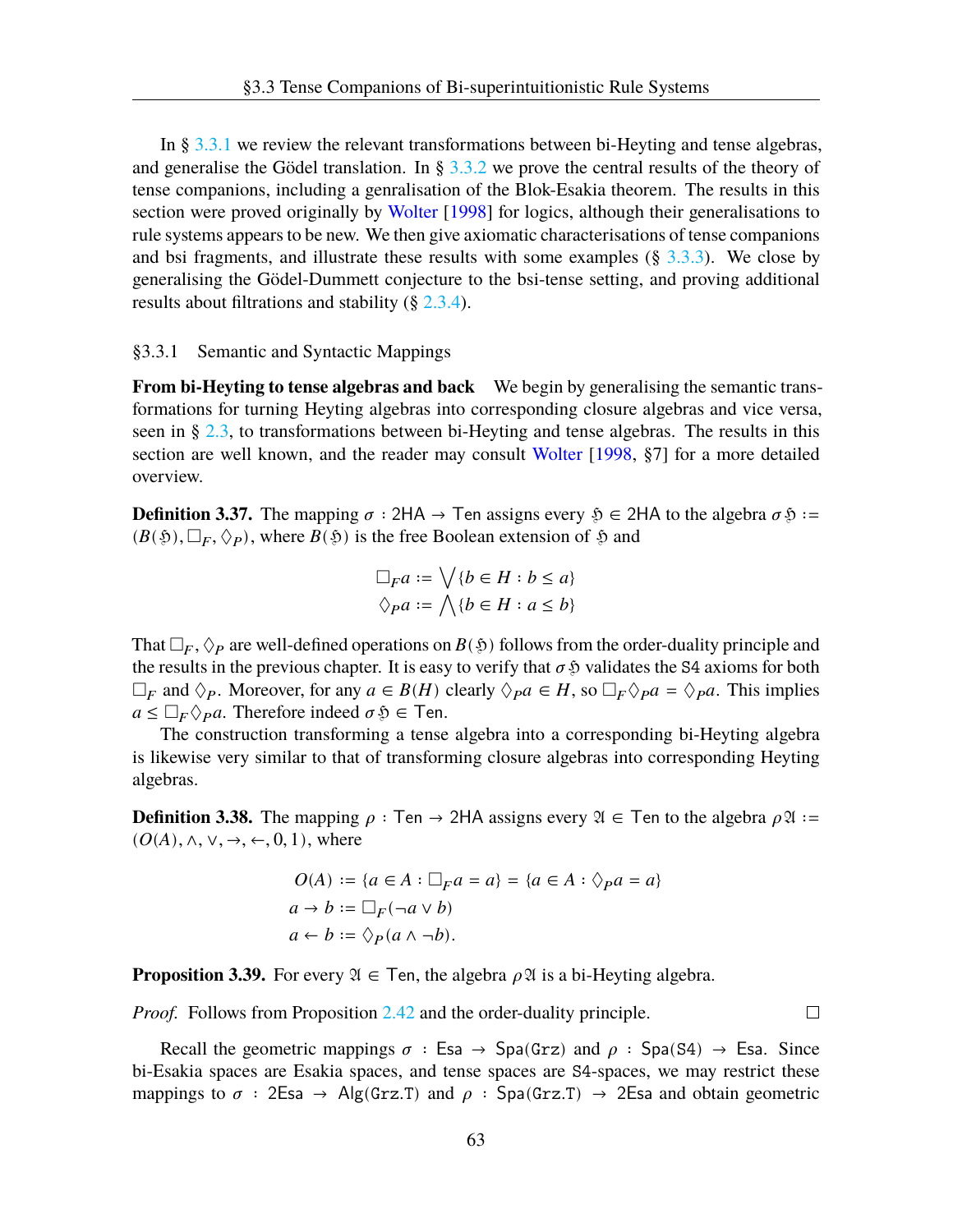counterparts to the algebraic mappings between bi-Heyting and tense algebras defined in the present subsection. Reasoning as in the proof of Proposition [2.44](#page-33-0) we find that the algebraic and geometric versions of the maps  $\sigma$ ,  $\rho$  are indeed dual to each other.

**Proposition 3.40.** The following hold.

- 1. Let  $\mathfrak{H} \in 2H$ A. Then  $(\sigma \mathfrak{H})_* \cong \sigma(\mathfrak{H}_*)$ . Consequently, if  $\mathfrak{X}$  is a bi-Esakia space then  $(\sigma \mathfrak{X})^* \cong \sigma(\mathfrak{X})^*.$
- 2. Let  $\tilde{x}$  be a tense space. Then  $(\rho \tilde{x})^* \cong \rho(\tilde{x}^*)$ . Consequently, if  $\mathfrak{A} \in \mathsf{Alg}(\mathsf{S4.t})$ , then  $(\rho \mathfrak{A})_* \cong \rho(\mathfrak{A}_*).$

<span id="page-68-2"></span>As an easy corollary, we obtain the following analogue of Proposition [2.45.](#page-34-0)

**Proposition 3.41.** For every  $\mathfrak{H} \in 2HA$  we have  $\mathfrak{H} \cong \rho \sigma \mathfrak{H}$ . Moreover, for every  $\mathfrak{A} \in \mathsf{T}$ en we have  $\sigma \rho \mathfrak{A} \rightarrow \mathfrak{A}$ .

**A Gödelian Translation** We extend the Gödel translation of the previous chapter to a translation from bsi formulae to tense ones.

**Definition 3.42** (Gödelian translation - bsi to tense)**.** The *Gödelian translation* is a mapping  $T: Tm_{hsi} \to Tm_{ten}$  defined recursively as follows.

$$
T(\bot) := \bot
$$
  
\n
$$
T(\top) := \top
$$
  
\n
$$
T(p) := \square p
$$
  
\n
$$
T(\varphi \land \psi) := T(\varphi) \land T(\psi)
$$
  
\n
$$
T(\varphi \lor \psi) := T(\varphi) \lor T(\psi)
$$
  
\n
$$
T(\varphi \to \psi) := \square_F(\neg T(\varphi) \lor T(\psi))
$$
  
\n
$$
T(\varphi \leftarrow \psi) := \diamondsuit_P(T(\varphi) \land \neg T(\psi))
$$

An essentially equivalent translation was considered in [Wolter](#page-109-2) [[1998\]](#page-109-2), though using  $\Box_p$  instead of  $\Diamond_{P}$  to interpret  $\leftarrow$ .

The following analogue of Lemma [2.48](#page-35-0) is proved the same way as the latter.

<span id="page-68-1"></span>**Lemma 3.43.** For every  $\mathfrak{A} \in \mathsf{T}$ en and bsi rule  $\Gamma/\Delta$ ,

$$
\mathfrak{A} \models T(\Gamma/\Delta) \iff \rho \mathfrak{A} \models \Gamma/\Delta
$$

<span id="page-68-0"></span>We note that Lemma [3.43](#page-68-1) does not appear the literature, which only mentions a similar results concerning formulae rather than rules.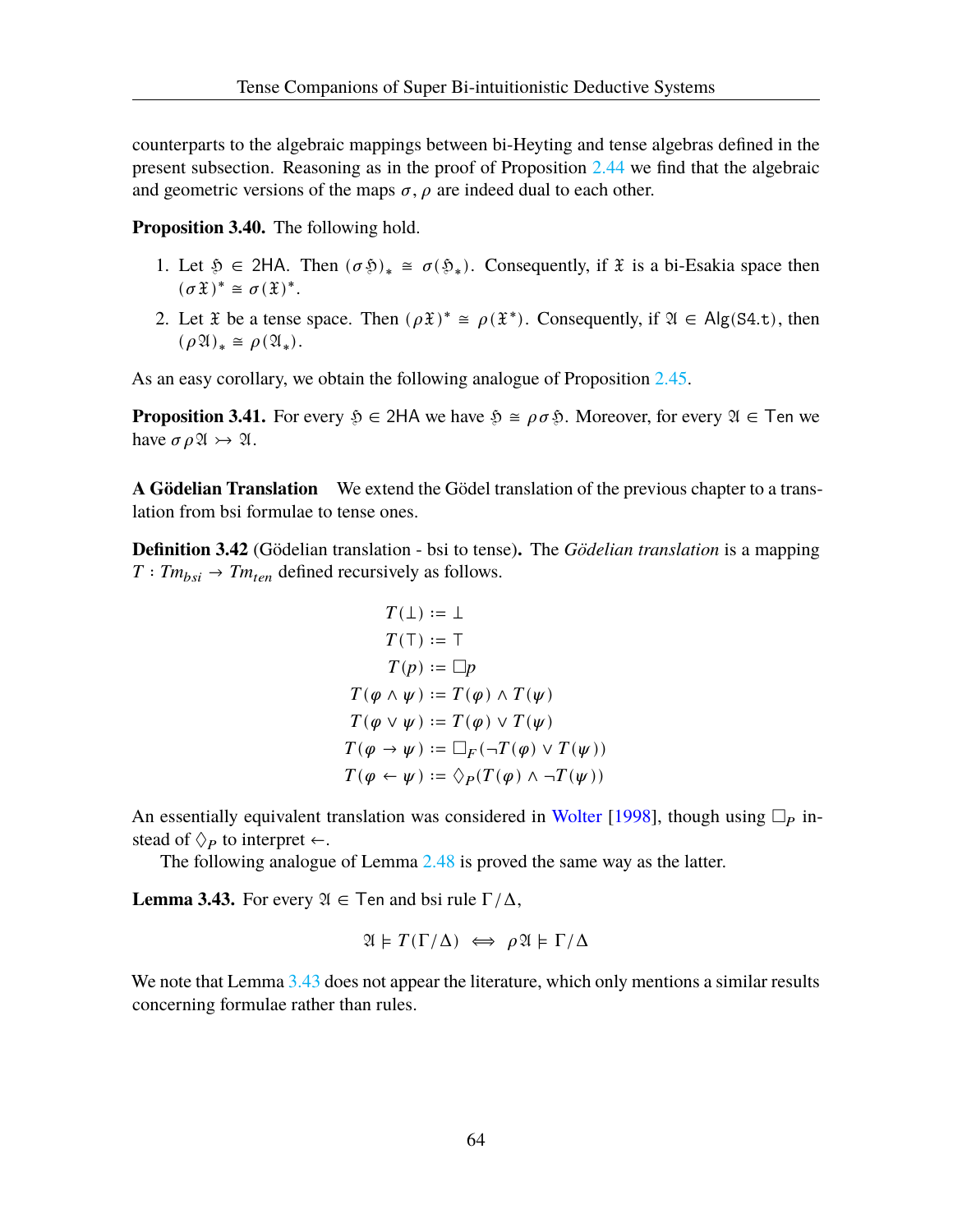## §3.3.2 Structure of Tense Companions

We are now ready to generalise Theorem [2.54](#page-38-0) and Theorem [2.55](#page-39-0) to the bsi-tense setting. We do so in this section. All the results of this section are new inasmuch as they involve rule systems, although their restrictions to logics are known from [Wolter](#page-109-2) [\[1998](#page-109-2)].

We begin by formally defining the notion of a *tense companion*.

**Definition 3.44.** Let L ∈  $\text{Ext}(2IPC_R)$  be a bsi-rule system and M ∈  $\text{NExt}(S4.t_R)$  a tense rule system. We say that M is a *tense companion* of L (or that L is the bsi fragment of M) whenever  $\Gamma/\Delta \in L$  iff  $T(\Gamma/\Delta) \in M$  for every bsi rule  $\Gamma/\Delta$ . Moreover, let  $L \in \text{Ext}(2IPC)$  be a bsi-logic and M ∈ **NExt**(S4.t) a tense logic. We say that M is a *tense companion* of L (or that L is the bsi fragment of M) whenever  $\varphi \in L$  iff  $T(\varphi) \in M$ .

Clearly,  $M$  ∈ **NExt**(S4.t<sub>R</sub>) is a modal companion of L ∈ **Ext**(2IPC<sub>R</sub>) iff Taut(M) is a modal companion of Taut(L), and  $M \in \mathbf{NExt}(S4,t)$  is a modal companion of  $L \in \mathbf{Ext}(2IPC)$  iff  $M_R$ is a modal companion of  $L_R$ .

Define the following three maps between the lattices  $\text{Ext}(2IPC_R)$  and  $\text{NExt}(S4.t_R)$ .

 $\tau : \text{Ext}(2IPC_R) \to \text{NExt}(S4.t_R)$   $\sigma : \text{Ext}(2IPC_R) \to \text{NExt}(S4.t_R)$  $L \mapsto S4.t_R \oplus \{T(\Gamma/\Delta) : \Gamma/\Delta \in L\}$   $L \mapsto \text{Grz.}T_R \oplus \tau L$ 

$$
\rho : \mathbf{NExt}(\mathbf{S4}.\mathsf{t}_{\mathsf{R}}) \to \mathbf{Ext}(\mathbf{2IPC}_{\mathsf{R}})
$$

$$
\mathsf{M} \mapsto \{ \Gamma/\Delta : T(\Gamma/\Delta) \in \mathsf{M} \}
$$

These mappings are readily extended to lattices of logics.

$$
\tau : \text{Ext}(2IPC) \to \text{NExt}(S4.t) \qquad \sigma : \text{Ext}(2IPC) \to \text{NExt}(S4.t)
$$
\n
$$
L \mapsto \text{Taut}(\tau L_R) = S4.t \oplus \{T(\varphi) : \varphi \in L\} \qquad L \mapsto \text{Taut}(\sigma L_R) = \text{Grz.T} \oplus \{T(\varphi) : \varphi \in L\}
$$

$$
\rho : \mathbf{NExt}(\mathbf{S4}.\mathbf{t}) \to \mathbf{Ext}(\mathbf{2IPC})
$$

$$
\mathbf{M} \mapsto \mathsf{Taut}(\rho \mathbf{M}_{\mathbf{R}}) = \{ \varphi : T(\varphi) \in \mathbf{M} \}
$$

Furthermore, extend the mappings  $\sigma$  : 2HA  $\rightarrow$  Ten and  $\rho$  : Ten  $\rightarrow$  2HA to universal classes by setting

$$
\sigma: \text{Uni}(2HA) \to \text{Uni}(Ten) \qquad \rho: \text{Uni}(Ten) \to \text{Uni}(2HA)
$$
  

$$
\mathcal{U} \mapsto \text{Uni}\{\sigma \mathfrak{H}: \mathfrak{H} \in \mathcal{U}\}
$$
  

$$
\mathcal{W} \mapsto \{\rho \mathfrak{A}: \mathfrak{A} \in \mathcal{W}\}.
$$

Finally, introduce a semantic counterpart to  $\tau$  as follows.

 $\tau : \text{Uni}(2HA) \rightarrow \text{Uni}(Ten)$  $\mathcal{U} \mapsto \{ \mathfrak{A} \in \mathsf{Ten} : \rho \mathfrak{A} \in \mathcal{U} \}$ 

<span id="page-69-0"></span>The following lemma is a counterpart to Lemma [2.50](#page-36-0). It is proved via essentially the same argument which establishes the latter, though some adaptations are necessary which may be less than completely obvious. For this reason, as well as for the central place this lemma occupies in our strategy, we spell out the proof in some detail.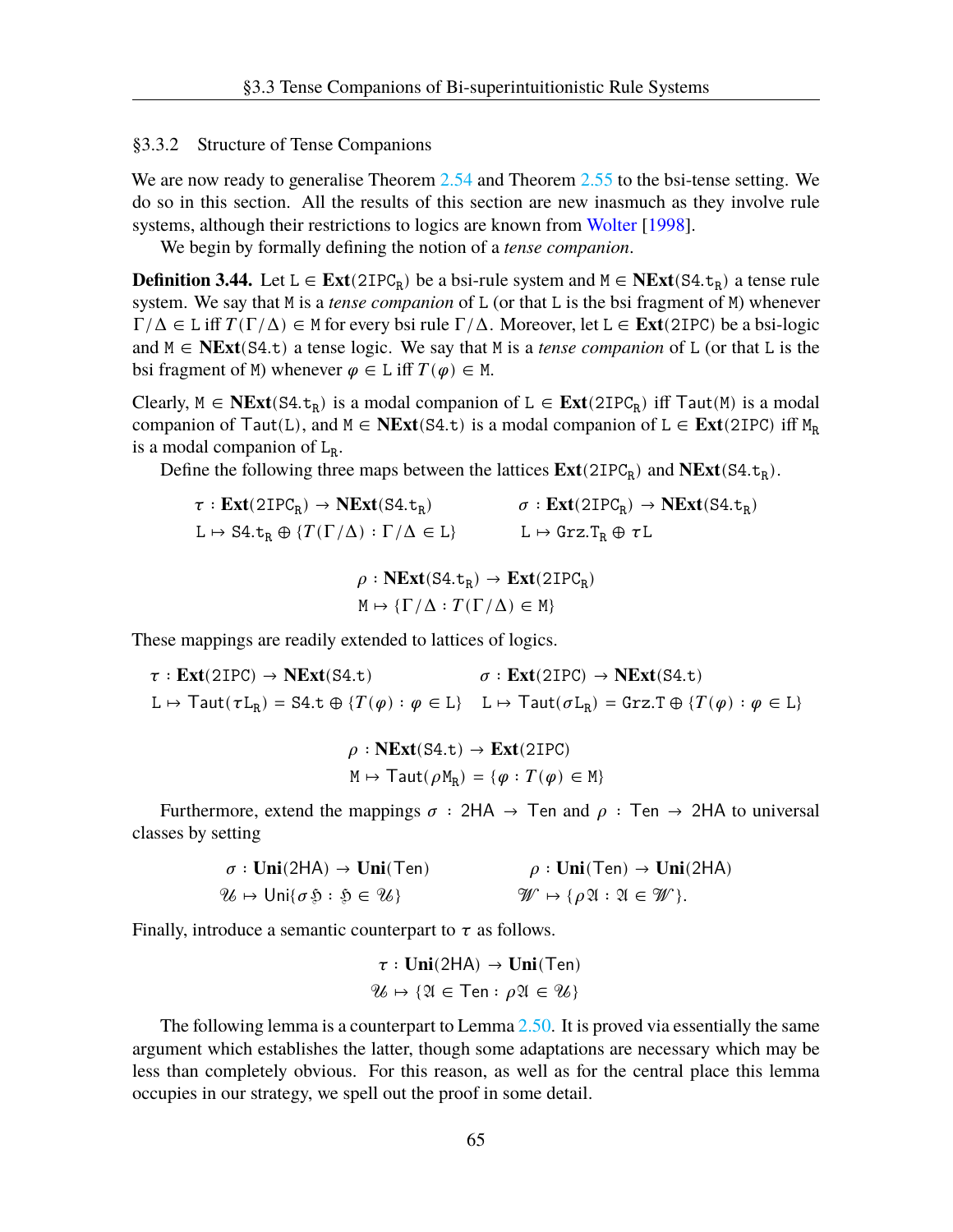**Lemma 3.45.** Let  $\mathfrak{A} \in \mathsf{Grz}$ . Then for every modal rule  $\Gamma/\Delta$ , we have  $\mathfrak{A} \models \Gamma/\Delta$  iff  $\sigma \rho \mathfrak{A} \models$  $\Gamma/\Delta$ .

*Proof.* ( $\Rightarrow$ ) This direction follows from the fact that  $\sigma \rho \mathfrak{A} \rightarrow \mathfrak{A}$  (Proposition [3.41\)](#page-68-2).

(∈) We prove the dual statement that  $\mathfrak{A}_* \not\models \Gamma/\Delta$  implies  $\sigma \rho \mathfrak{A}_* \not\models \Gamma/\Delta$ . Let  $\mathfrak{X} := \mathfrak{A}_*$ . In view of Theorem [3.35](#page-64-1) it is enough to consider the case  $\Gamma/\Delta = \mu_T(\mathfrak{B}, D^{\Box_F}, D^{\Diamond_P})$ , for  $\mathfrak{B}$  ∈ Ten finite. So suppose  $\mathfrak{X} \not\models \mu(\mathfrak{B}, D)$  and let  $\mathfrak{F} := \mathfrak{B}_*$ . Then there is a stable map  $f: \mathfrak{X} \to \mathfrak{F}$  satisfying the BDC for  $(\mathfrak{D}^{\square_F}, \mathfrak{D}^{\lozenge_P})$ . We construct a stable map  $g: \sigma \rho \mathfrak{X} \to \mathfrak{F}$ which satisfies the BDC for  $(\mathfrak{D}^{\square_F}, \mathfrak{D}^{\lozenge_P}).$ 

Let  $C := \{x_1, ..., x_n\} \subseteq F$  be some cluster and let  $Z_C := f^{-1}(C)$ . Reasoning as in the proof of Lemma [2.50](#page-36-0), we obtain that  $\rho[Z_C]$  is clopen, and so is  $f^{-1}(x_i)$  for each  $x_i \in C$ . Now for each  $x_i \in C$  let

$$
M_i := \max_R(f^{-1}(x_i))
$$
  

$$
N_i := \min_R(f^{-1}(x_i)).
$$

By Proposition [3.18,](#page-59-2) both  $M_i$ ,  $N_i$  are closed, and moreover neither cuts any cluster. Since  $\sigma \rho \mathfrak{X}$ has the quotient topology, it follows that both  $\rho[M_i], \rho[N_i]$  are closed as well.

For each  $x_i \in C$  let  $O_i := M_i \cup N_i$ . Clearly,  $O_i \cap O_j = \emptyset$  for each  $i, j \leq n$ . Therefore, using Proposition  $1.6$  to reason as in the proof of Lemma  $2.50$ , there are disjoint clopens  $U_1, ..., U_n \in \text{Clop}(\sigma \rho \mathfrak{X})$  with  $\rho[0_i] \subseteq U_i$  and  $\bigcup_{i \leq n} U_i = \rho[Z_C].$ 

We can now define a map

$$
g_C: \rho[Z_C] \to C
$$
  

$$
z \mapsto x_i \iff z \in U_i.
$$

Clearly,  $g_C$  is relation preserving and continuous. Finally, define  $g : \sigma \rho \mathfrak{X} \to F$  by setting

$$
g(\rho(z)) := \begin{cases} f(z) & \text{if } f(z) \text{ does not belong to any proper cluster} \\ g_C(\rho(z)) & \text{if } f(z) \in C \text{ for some proper cluster } C \subseteq F. \end{cases}
$$

Now,  $g$  is evidently relation preserving. Moreover, it is continuous because both  $f$  and each  $g_C$  are. Reasoning as in the proof of Lemma [2.50,](#page-36-0) we obtain that g satisfies the BDC<sup> $\Box_F$ </sup> for  $\widetilde{\mathfrak{D}} \square_F$ . The proof of the fact that g satisfies the BDC<sup> $\Diamond_P$ </sup> for  $\mathfrak{D}^{\Diamond_P}$  is a straightforward adaptation of the latter, using that for all  $U \in \text{Clop}(\mathfrak{X})$ , if  $x \in U$  there is  $y \in min_R(U)$  such that  $Ryx$ (Proposition [3.18\)](#page-59-2).  $\Box$ 

<span id="page-70-0"></span>**Theorem 3.46.** Every  $\mathcal{U} \in \text{Uni}(Grz,T)$  is generated by its skeletal elements, i.e.  $\mathcal{U} = \sigma \rho \mathcal{U}$ .

*Proof.* Follows easily from Lemma [3.45,](#page-69-0) reasoning as in the proof of Theorem [2.51.](#page-37-0)  $\Box$ 

As in the previous chapter, the next step is to apply Lemma [3.45](#page-69-0) to prove that the syntactic tense companion maps  $\tau$ ,  $\rho$ ,  $\sigma$  commute with Alg(⋅), which leads to a purely semantic characterisation of tense companions.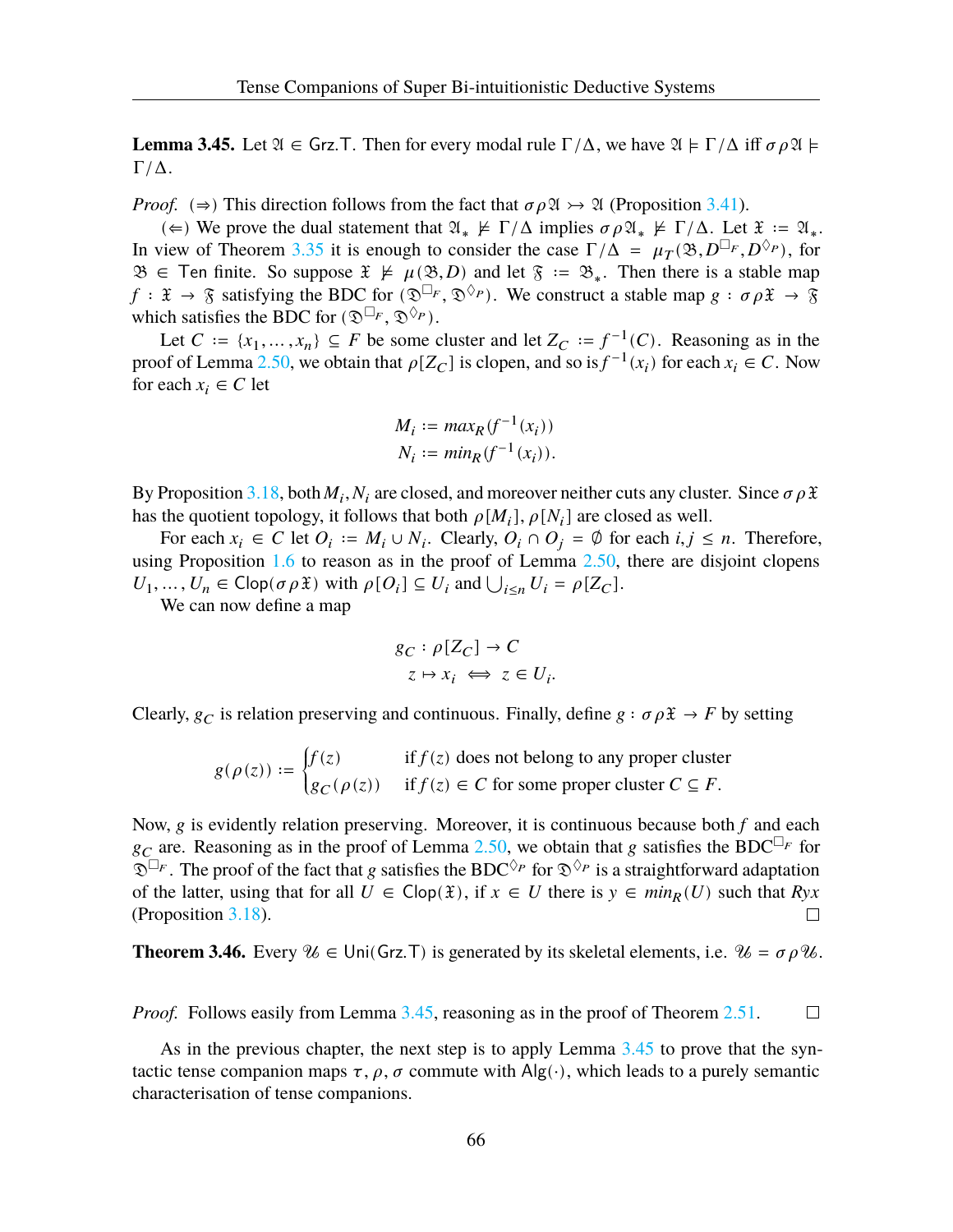**Lemma 3.47.** For each  $L \in \text{Ext}(2IPC_R)$  and  $M \in \text{NExt}(S4, t_R)$ , the following hold:

$$
Alg(\tau L) = \tau Alg(L) \tag{3.3}
$$

$$
Alg(\sigma L) = \sigma Alg(L)
$$
 (3.4)

$$
Alg(\rho M) = \rho Alg(M)
$$
 (3.5)

*Proof.* The proof of Eq. ([3.3\)](#page-71-1) is trivial. To prove Eq. [\(3.4\)](#page-71-2), in view of Theorem [3.46](#page-70-0) it is enough to show that  $\text{Alg}(\sigma L)$  and  $\sigma \text{Alg}(L)$  have the same skeletal elements. This is proved the same way as Eq.  $(2.4)$  $(2.4)$  in Lemma [2.52](#page-38-4). Finally, Eq.  $(3.5)$  $(3.5)$  is proved analogously to Eq.  $(2.5)$  $(2.5)$  in Lemma [2.52](#page-38-4), applying Lemma [3.43](#page-68-1) instead of Lemma [2.48](#page-35-0).  $\Box$ 

**Lemma 3.48.**  $M \in \text{NExt}(S4, t_R)$  is a tense companion of  $L \in \text{Ext}(2IPC_R)$  iff  $Alg(L)$  $\rho$ Alg(M).

*Proof.* Analogous to Lemma [2.53](#page-38-5).

The main results of this section can now be proved.

<span id="page-71-4"></span>**Theorem 3.49.** The following conditions hold:

1. For every  $L \in \text{Ext}(2IPC_R)$ , the modal companions of L form an interval

$$
\{M\in \textbf{NExt}(\text{S4.t}_R):\tau L\leq M\leq \sigma L\};
$$

<span id="page-71-5"></span>2. For every  $L \in \text{Ext}(2IPC)$ , the modal companions of L form an interval

$$
\{M \in \mathbf{NExt}(\mathbf{S4}.\mathtt{t}) : \tau L \leq M \leq \sigma L\}.
$$

*Proof.* Item [1](#page-39-1) is proved the same way as Item 1 in Theorem [2.54](#page-38-0). Item [2](#page-71-5) is immediate from Item [1.](#page-71-4)  $\Box$ 

**Theorem 3.50** (Blok-Esakia theorem for bsi- and tense deductive systems)**.** The following conditions hold:

- <span id="page-71-6"></span>1. The mappings  $\sigma : \text{Ext}(2IPC_R) \to \text{NExt}(Grz.T_R)$  and  $\rho : \text{NExt}(Grz.T_R) \to \text{Ext}(2IPC_R)$ are complete lattice isomorphisms and mutual inverses.
- <span id="page-71-7"></span>2. The mappings  $\sigma$  **:**  $\text{Ext}(2IPC) \rightarrow \text{NExt}(Grz.T)$  and  $\rho$  **:**  $\text{NExt}(Grz.T) \rightarrow \text{Ext}(2IPC)$  are complete lattice isomorphisms and mutual inverses.

<span id="page-71-0"></span>*Proof.* Item [1](#page-39-3) is proved the same way as Item 1 in Theorem [2.55.](#page-39-0) Item [2](#page-71-7) follows straightfor-wardly from Item [1](#page-71-6) and Propositions [3.2](#page-54-0) and [3.11](#page-57-0).  $\Box$ 

<span id="page-71-3"></span><span id="page-71-2"></span><span id="page-71-1"></span> $\Box$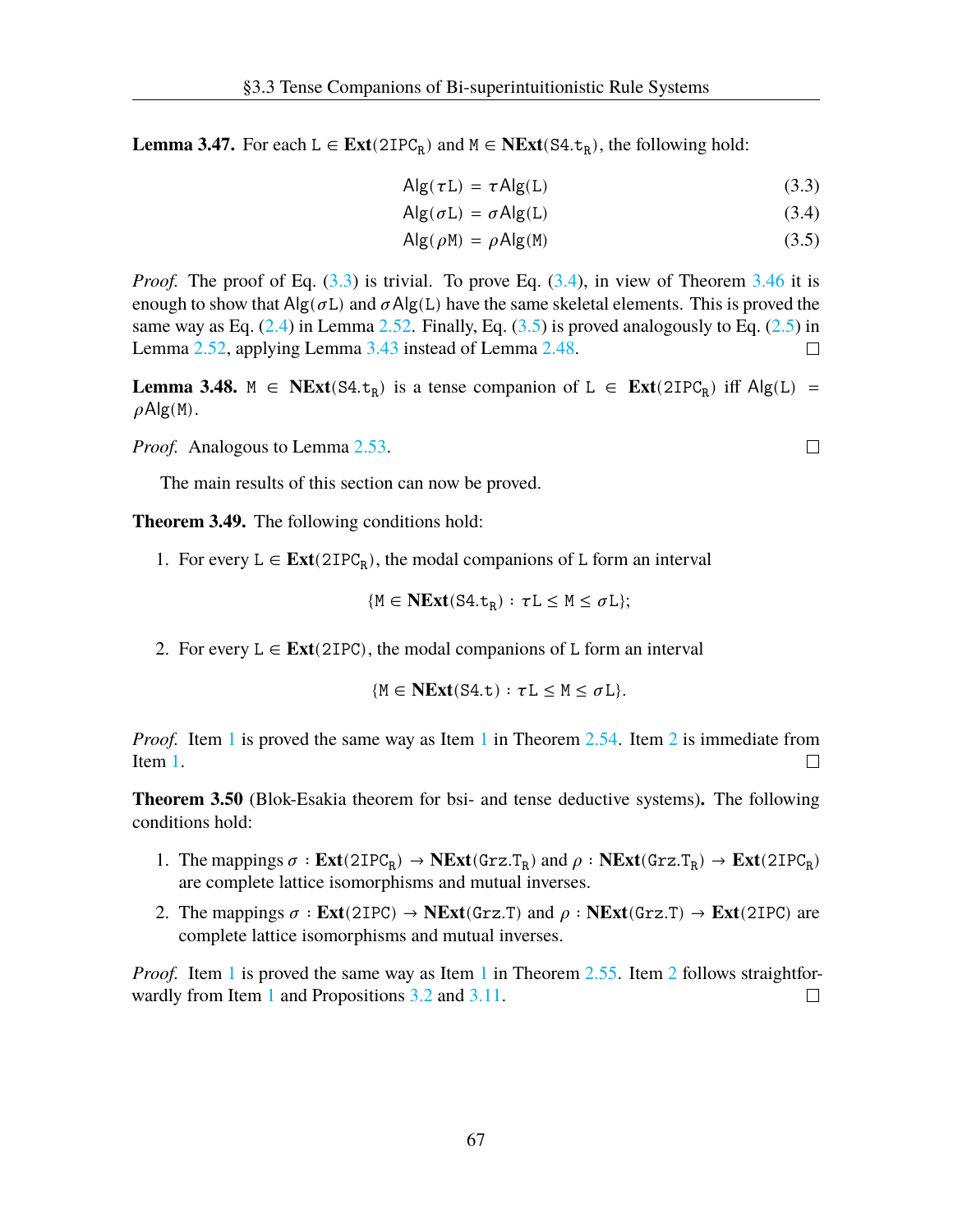§3.3.3 Axiomatisation of Tense Companions and Bi-superintuitionistic Fragments via Stable Canonical Rules

This section generalises the axiomatisation results of  $\S$  [2.3.3](#page-39-0) to the bsi-tense setting, thus obtaining new axiomatic characterisations of the mappings  $\tau$ ,  $\sigma$ ,  $\rho$  between bsi and tense rule systems.

We begin by proving a counterpart to the rule translation lemma.

<span id="page-72-0"></span>**Lemma 3.51** (Rule translation lemma - bsi-tense). For every  $\mathfrak{A} \in \mathcal{T}$  en and any bsi stable canonical rule  $\eta_B(\mathfrak{H}, D^{\rightarrow}, D^{\leftarrow})$  and we have

$$
\mathfrak{A}\models T(\eta_B(\mathfrak{H},D^{\rightarrow},D^{\leftarrow}))\iff \mathfrak{A}\models \mu_T(\sigma\mathfrak{H},D^{\Box_F},D^{\Diamond_P}),
$$

where

$$
D^{\Box_F} := \{ \neg a \lor b : (a, b) \in D^{\rightarrow} \}
$$
  

$$
D^{\Diamond_P} := \{ a \land \neg b : (a, b) \in D^{\leftarrow} \}
$$

*Proof.* Let  $\mathfrak{F} := \mathfrak{A}_*$ . Then, clearly,  $\sigma \mathfrak{F} = \mathfrak{F}$ . Given Proposition [3.40](#page-68-0) and Lemma [3.43](#page-68-1), it suffices to prove the dual claim that for all tense spaces  $\mathfrak X$  we have

$$
\rho \mathfrak{X} \models \eta_B(\mathfrak{F}, \mathfrak{D}^{\rightarrow}, \mathfrak{D}^{\leftarrow}) \iff \mathfrak{X} \models \mu_T(\mathfrak{F}, \mathfrak{D}^{\Box_F}, \mathfrak{D}^{\Diamond_P}),
$$

where  $\mathfrak{D}^{\square_F} := \mathfrak{D}^{\rightarrow}$  and  $\mathfrak{D}^{\lozenge_P} := \mathfrak{D}^{\leftarrow}$ .

(⇒) Assume  $\mathfrak{X} \not\models \mu_T(\mathfrak{F}, \mathfrak{D}^{\Box_F}, \mathfrak{D}^{\Diamond_P})$ . Then there is a stable map  $f : \mathfrak{X} \to \mathfrak{F}$  satisfying the BDC for  $(\mathfrak{D}^{\square_F}, \mathfrak{D}^{\lozenge_P})$ . Observe that since  $\mathfrak{F}$  is a poset, the map

$$
g: \rho \mathfrak{X} \to \mathfrak{F}
$$

$$
\rho(x) \mapsto f(x)
$$

is well defined. Reasoning as in the proof of Lemma [2.56](#page-39-1), we obtain that  $g$  is stable, continuous, and satisfies the BDC<sup>→</sup> for  $\mathcal{D}^{\rightarrow}$ . The proof that g satisfies the BDC<sup>←</sup> for  $\mathcal{D}^{\leftarrow}$  is analogous. It follows that  $\rho \mathfrak{X} \not\models \eta_B(\mathfrak{F}, \mathfrak{D}^{\rightarrow}, \mathfrak{D}^{\leftarrow}).$ 

(∈) Assume  $\rho \mathfrak{X} \not\models \eta_B(\mathfrak{F}, \mathfrak{D}^{\rightarrow}, \mathfrak{D}^{\leftarrow})$ . Then there is a stable map  $g : \rho \mathfrak{X} \rightarrow \mathfrak{F}$  satisfying the BDC for  $\mathcal D$ . Define a map

$$
f: \mathfrak{X} \to \mathfrak{F}
$$

$$
x \mapsto f(\rho(x)).
$$

Since g and  $\rho : \mathfrak{X} \to \rho \mathfrak{X}$  are both continuous and relation-preserving, so is their composition f. Reasoning as in the proof of Lemma [2.56](#page-39-1) we obtain that f satisfies the BDC<sup> $\Box_F$ </sup> for  $\mathfrak{D}^{\Box_F}$ , and the BDC<sup> $\diamond_{P}$ </sup> for  $\mathfrak{D}^{\diamondsuit_{P}}$  is checked analogously.  $\Box$ 

<span id="page-72-1"></span>As an immediate corollary of Lemma [3.51](#page-72-0) we obtain the following analogue of Theorem [2.57.](#page-40-0)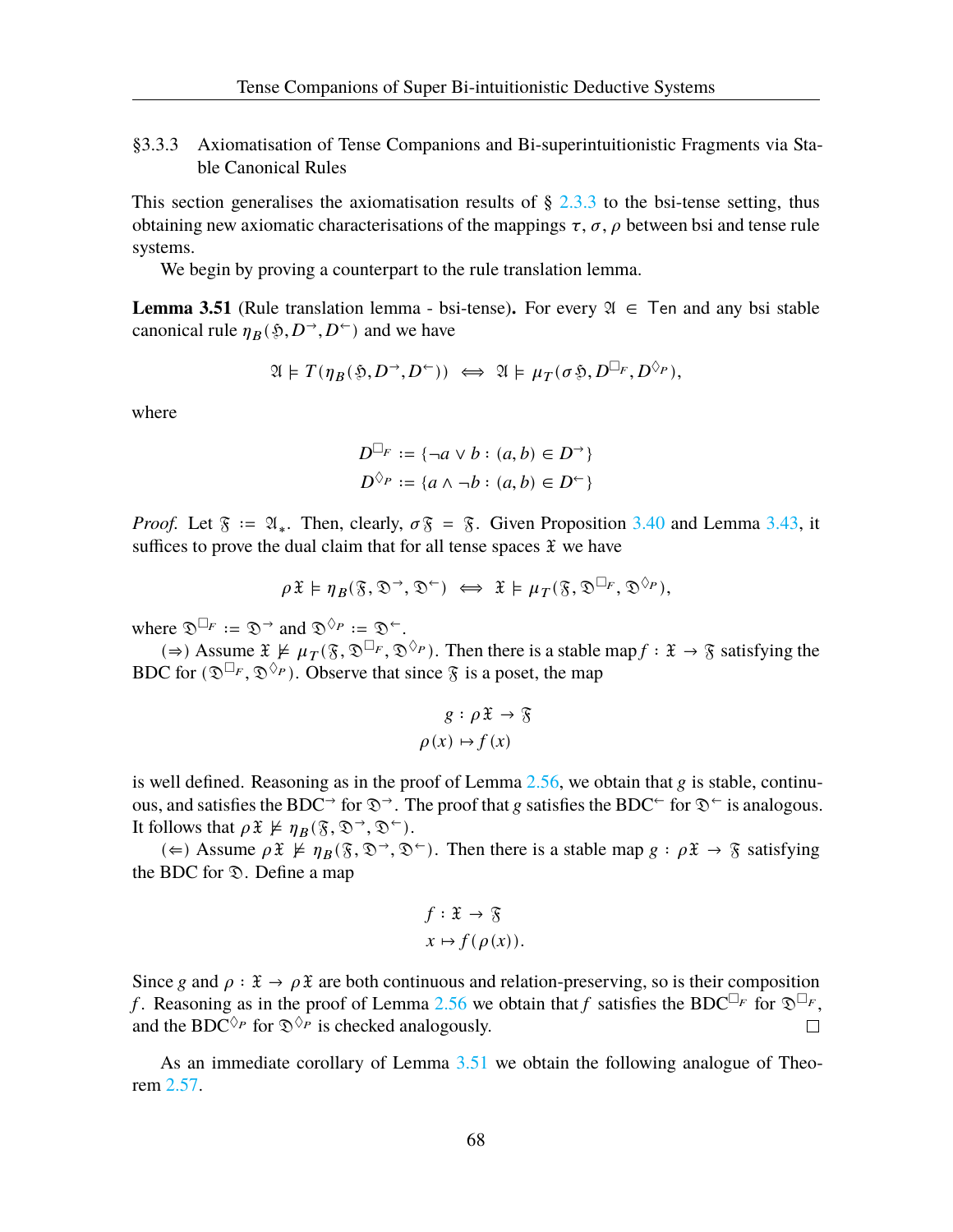**Theorem 3.52.** For every  $L \in \text{Ext}(2IPC_R)$ , if

$$
\mathtt{L}=\mathtt{2IPC}_\mathtt{R}\oplus\{\eta_B(\mathfrak{H}_i, D_i^{\rightarrow}, D_i^{\leftarrow}):i\in I\}
$$

then

$$
\tau L = S4. t_R \oplus \{ \mu_T(\sigma \mathfrak{H}_i, D_i^{\Box_F}, D_i^{\Diamond_P}) : i \in I \}
$$
  

$$
\sigma L = \text{Grz} . T_R \oplus \{ \mu_T(\sigma \mathfrak{H}_i, D_i^{\Box_F}, D_i^{\Diamond_P}) : i \in I \}
$$

where for each  $i \in I$  the sets  $D^{\Box_F}$  and  $D^{\Box_P}$  are defined as in the statement of the rule translation lemma - bsi-tense.

*Proof.* Follows from the Blok Esakia theorem for bsi and tense rule systems and Lemma [3.51](#page-72-0).  $\Box$ 

We now generalise the notion of collapsed stable canonical rules to the tense setting, and use collapsed tense stable canonical rules to obtain an axiomatic characterisations bsi fragments analogous to Theorem [2.64.](#page-44-0) As in the previous chapter, we introduce collapsed tense stable canonical rules geometrically to facilitate an intuitive understanding of this concept.

**Definition 3.53.** Let  $\mu_{T}(\mathfrak{F}, \mathfrak{D}^{\Box_F}, \mathfrak{D}^{\Diamond_P})$  be a tense stable canonical rule. The *collapsed tense stable canonical rule*  $\eta_B(\rho \mathfrak{F}, \rho \mathfrak{D}^{\rightarrow}, \rho \mathfrak{D}^{\leftarrow})$  is defined by setting

$$
\rho \mathfrak{D}^{\rightarrow} = {\rho[\mathfrak{b}] : \mathfrak{b} \in \mathfrak{D}^{\square_F}}
$$

$$
\rho \mathfrak{D}^{\leftarrow} = {\rho[\mathfrak{b}] : \mathfrak{b} \in \mathfrak{D}^{\lozenge_P}}
$$

**Lemma 3.54** (Rule collapse lemma - bsi-tense). For every tense space  $\tilde{x}$  and every tense stable canonical rule  $\mu_{T}(\mathfrak{F}, D^{\Box_{F}}, D^{\Diamond_{P}})$ , we have that  $\mathfrak{X} \not\models \mu_{T}(\mathfrak{F}, \mathfrak{D}^{\Box_{F}}, \mathfrak{D}^{\Diamond_{P}})$  implies  $\rho \mathfrak{X} \not\models$  $\eta_B(\rho\mathfrak{F}, \rho\mathfrak{D}^{\rightarrow}, \rho\mathfrak{D}^{\leftarrow}).$ 

*Proof.* Assume  $\mathfrak{X} \not\models \mu_T(\mathfrak{F}, \mathfrak{D}^{\Box_F}, \mathfrak{D}^{\Diamond_P})$ . Then there is a continuous stable surjection  $f : \mathfrak{X} \rightarrow$  $\mathcal S$  satisfying the BDC for ( $\mathcal D^{\Box_F}, \mathcal D^{\Diamond_P}$ ). From the proof of Lemma [2.56,](#page-39-1) the map  $g : \rho \mathcal X \to \rho \mathcal S$ given by

$$
g(\rho(x)) = \rho(f(x))
$$

is a continuous stable surjection satisfying the BDC $\rightarrow$  for  $\rho \mathfrak{D} \rightarrow$ . Dual reasoning shows that g also satisfies the BDC<sup>←</sup> form  $\rho \mathfrak{D}^{\leftarrow}$ . Thus indeed  $\rho \mathfrak{X} \not\models \eta_B(\rho \mathfrak{F}, \rho \mathfrak{D}^{\rightarrow}, \rho \mathfrak{D}^{\leftarrow})$ . П

Observe that by the rule translation lemma (bsi-tense), a tense rule  $\Gamma/\Delta$  is of the form  $T(\Gamma'/\Delta')$  iff it is equivalent to finitely many tense stable canonical rules  $\mu_T(\mathfrak{F}, \mathfrak{D}^{\Box_F}, \mathfrak{D}^{\Diamond_P})$ with  $\mathfrak{F} \in \text{Spa}(Grz.T)$ . Using this observation, we may reason as in the proof of Theorem [2.64](#page-44-0) to obtain the following result.

<span id="page-73-0"></span>**Theorem 3.55.** Let 
$$
M \in \text{NExt}(\text{S4.t}_R)
$$
 with  $M = \text{S4.t}_R \oplus \{\mu_T(\mathfrak{F}_i, \mathfrak{D}_i^{\Box_F}, \mathfrak{D}_i^{\Diamond_P}) : i \in I\}$ . Set

$$
J := \{ i \in I : \mu_T(\sigma \rho \mathfrak{F}_i, \rho \mathfrak{D}_i^{\Box_F}, \rho \mathfrak{D}_i^{\Diamond_P}) \in M \}.
$$

Then

$$
\rho \mathtt{M}=\mathtt{2IPC_R}\oplus \{\eta_B(\rho\mathfrak{F}_i,\rho\mathfrak{D}_i^{\rightarrow},\rho\mathfrak{D}_i^{\leftarrow}):i\in J\}.
$$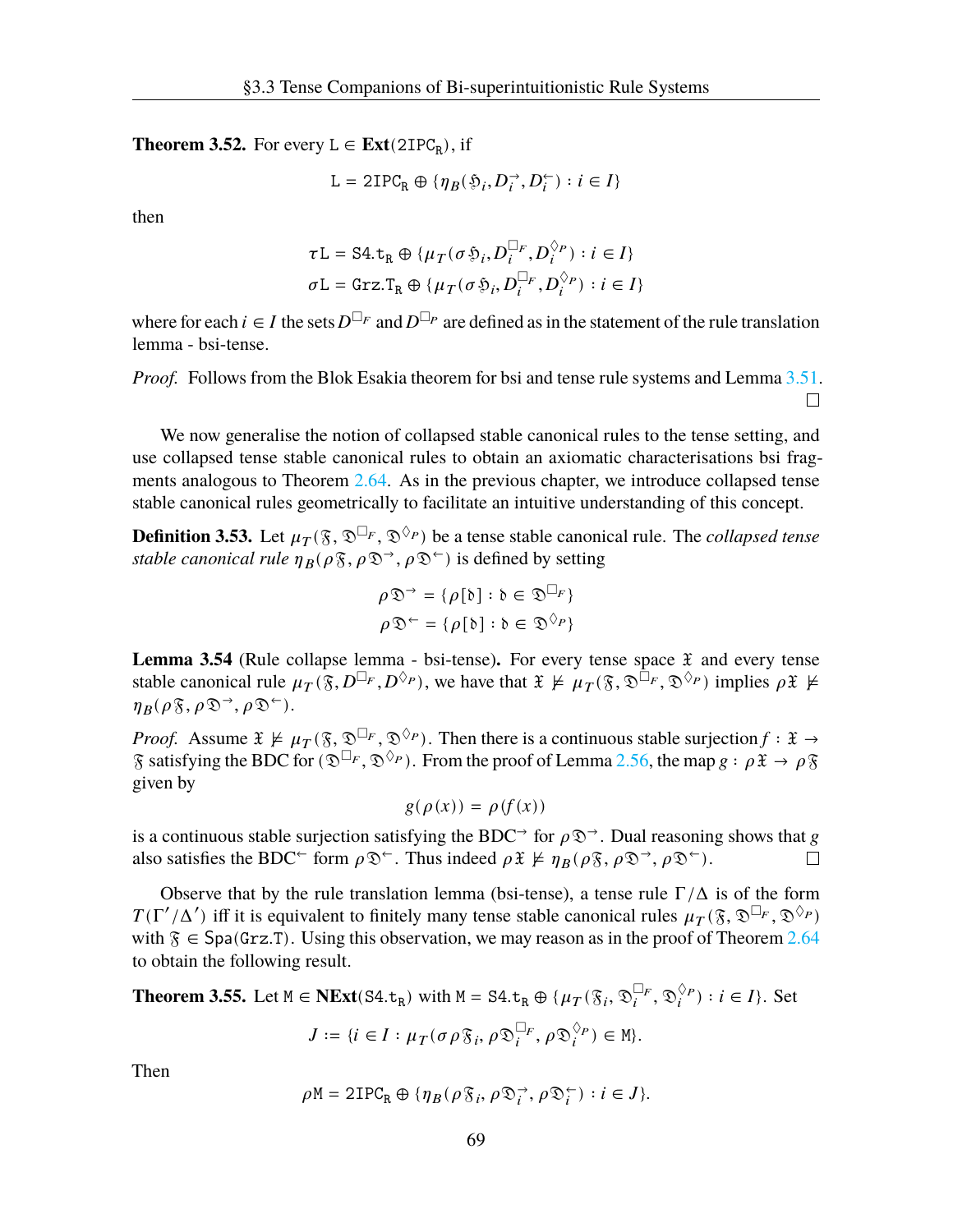As a consequence we obtain the following analogue of Theorem [2.69](#page-46-0), via similar reasoning as in the proof of the latter.

<span id="page-74-4"></span>**Theorem 3.56.** For every modal rule  $\Gamma/\Delta$  there is a finite set  $\Xi$  of tense stable canonical rules of the form  $\mu_{\mathcal{T}}(\mathfrak{A}, D^{\square_F}, D^{\lozenge_P})$  with  $\mathfrak{A} \in \mathsf{Grz}$ . T, such that for any  $\mathfrak{B} \in \mathsf{Grz}$ . T we have that  $\mathfrak{B} \not\models \Gamma/\Delta$  iff there is  $\mu_T(\mathfrak{A}, D^{\square_F}, D^{\lozenge_P}) \in \Xi$  such that  $\mathfrak{B} \not\models \mu(\mathfrak{A}, D)$ .

# §3.3.4 Examples

This section gives some examples of axiomatisations of bsi and tense rule systems in terms of stable canonical rules, and applies them to illustrate the axiomatisation procedures proposed in the previous section. We begin by axiomatising some noteworthy bsi-rule systems via stable canonical rules.

Let  $\mathfrak{X} \in 2\mathsf{E}$ sa. An *R*-path is a finite sequence  $(x_0, \dots, x_n)$  such that for all  $i \leq n$  we have either  $Rx_ix_{i+1}$  or  $\breve{R}x_ix_{i+1}$ . We say that  $\breve{x}$  is *connected* if any point can be reached from any other point via an R-path. We call  $\tilde{x}$  forward-rooted if there is  $x \in X$  with  $Rxy$  for all  $y \in X$ , *backward-rooted* if there is  $x \in X$  with  $\overline{R}xy$  for all  $y \in X$ , and *bi-rooted* if both forward-rooted and backward-rooted. The next result is a counterpart to [Bezhanishvili et al.](#page-107-0) [\[2016a](#page-107-0), Theorem 8.1] in the bsi setting.

**Theorem 3.57.** Let Con,  $Root_{\uparrow}$ ,  $Root_{\downarrow}$ , and  $Root_{\uparrow}$  be respectively the rule systems of all connected, forward-rooted, backward-rooted, and bi-rooted bi-Esakia spaces. Then the following identities hold.

<span id="page-74-3"></span><span id="page-74-2"></span><span id="page-74-1"></span><span id="page-74-0"></span>
$$
Con = 2IPC_R \oplus \eta_B \ (\odot \ \odot) \tag{3.6}
$$

$$
\text{Root}_{\uparrow} = 2\text{IPC}_{\text{R}} \oplus \eta_B \text{ (} \circ \text{ } \circ \text{)} \oplus \eta_B \text{ (} \circ \text{?} \circ \text{)} \tag{3.7}
$$

$$
\text{Root}_{\downarrow} = 2\text{IPC}_{\text{R}} \oplus \eta_B \text{ (} \circ \text{ )} \oplus \eta_B \text{ (}^{\text{Q}} \text{)} \tag{3.8}
$$

$$
\text{Root}_{\updownarrow} = 2\text{IPC}_{\text{R}} \oplus \eta_B \text{ (} \circ \text{ )} \oplus \eta_B \text{ (} \circ \text{ } \mathcal{A}^{\wedge} \circ \text{)} \oplus \eta_B \text{ (} \circ \text{ } \mathcal{A}^{\text{}} \text{)}
$$
 (3.9)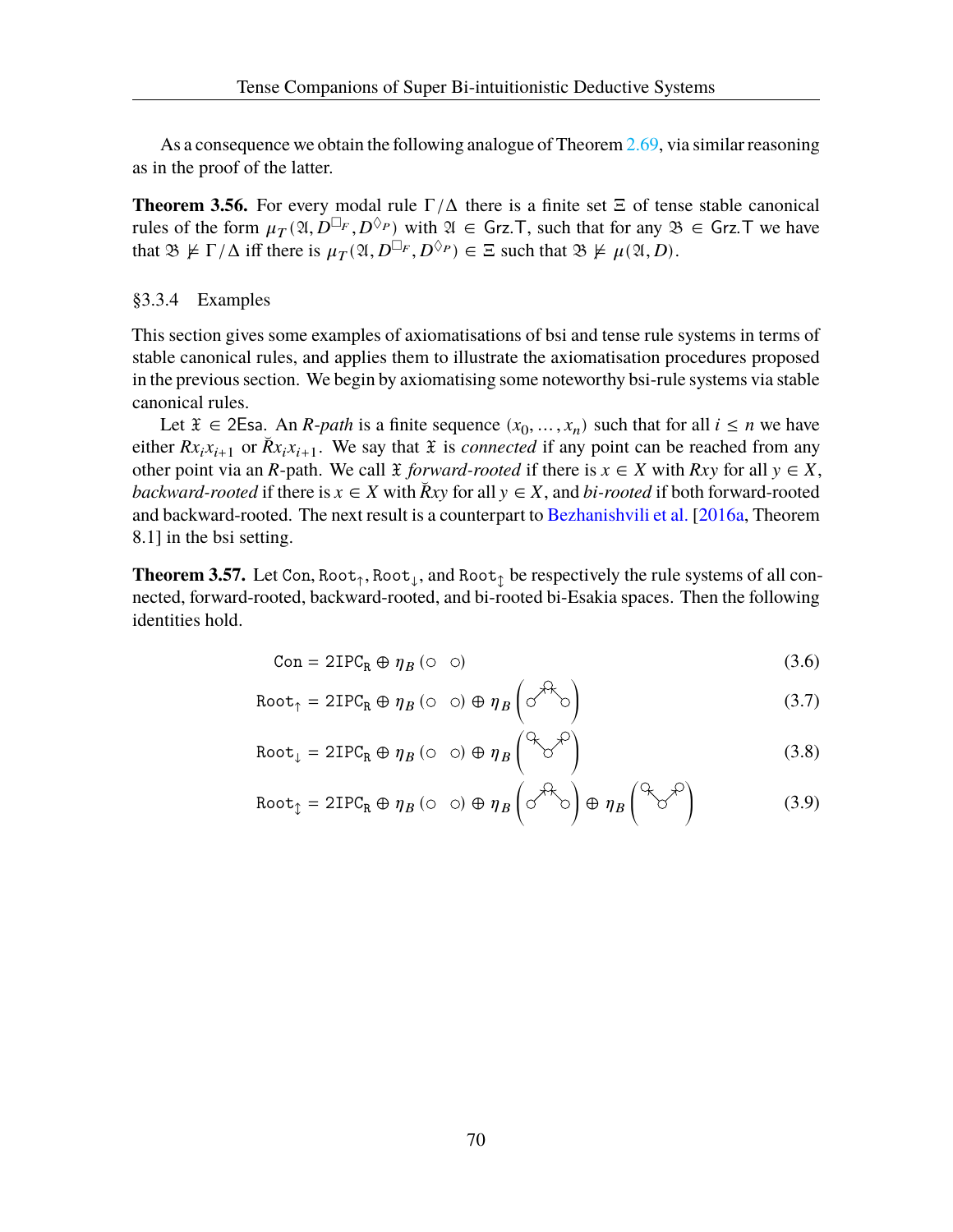Consequently,

$$
\tau \text{Con} = \text{S4.t}_R \oplus \mu_T \ (\text{O} \ \text{O}) \tag{3.10}
$$

$$
\tau \text{Root}_{\uparrow} = \text{S4.t}_{\text{R}} \oplus \mu_{T} \ (\circ \ \circ) \oplus \mu_{T} \left( \circ^{\text{AA}} \circ \right) \tag{3.11}
$$

$$
\tau \text{Root}_{\downarrow} = \text{S4.t}_{\text{R}} \oplus \mu_T \ (\text{O} \ \text{O}) \oplus \mu_T \begin{pmatrix} \alpha & \beta \\ \beta & \gamma \end{pmatrix} \tag{3.12}
$$

$$
\tau \text{Root}_{\updownarrow} = \text{S4.t}_{\text{R}} \oplus \mu_{T} \text{ (} \circ \text{ )} \oplus \mu_{T} \text{ (} \circ \text{ } \mathcal{F} \text{)}
$$
\n
$$
\oplus \mu_{T} \text{ (} \circ \text{ } \mathcal{F} \text{)}
$$
\n
$$
\qquad \qquad (3.13)
$$

$$
\sigma \text{Con} = \text{Grz} \cdot \text{T}_{\text{R}} \oplus \mu_{T} \text{ (} \circ \text{ )}
$$
 (3.14)

$$
\sigma \text{Root}_{\uparrow} = \text{Grz}.\text{T}_{\text{R}} \oplus \mu_{T} \ (\circ \ \circ) \oplus \mu_{T} \left( \circ^{\mathcal{H}_{\text{R}}}\circ\right) \tag{3.15}
$$

$$
\sigma \text{Root}_{\downarrow} = \text{Grz}.\text{T}_{\text{R}} \oplus \mu_{T} \ (\text{O} \ \text{O}) \oplus \mu_{T} \begin{pmatrix} \text{O}_{\text{C}} \text{O}^{\text{O}} \\ \text{O}^{\text{O}} \end{pmatrix} \tag{3.16}
$$

$$
\sigma \text{Root}_{\updownarrow} = \text{Grz}.\text{T}_{\text{R}} \oplus \mu_{T} \ (\text{O} \ \text{O}) \oplus \mu_{T} \left(\text{O}^{\text{O} \times \text{O}}\right) \oplus \mu_{T} \left(\text{O}^{\text{O} \times \text{O}}\right) \tag{3.17}
$$

*Proof.* ([3.6\)](#page-74-0) and [\(3.7](#page-74-1)) are proved analogously as items 3, 4 in [Bezhanishvili et al.](#page-107-0) [\[2016a](#page-107-0), Theorem 8.1], and the proof of  $(3.8)$  $(3.8)$  is dual to that of  $(3.7)$  $(3.7)$ . Then  $(3.9)$  $(3.9)$  follows immediately. The second part of the theorem follows from the first by a straightforward application of Theorem [3.52.](#page-72-1)  $\Box$ 

A *zig-zag* is an R-path  $(x_0, ..., x_n)$  such that for all  $i < n$ , if  $Rx_ix_{i+1}$  then  $\breve{R}x_{i+1}x_{i+2}$  and if  $\tilde{R}x_i x_{i+1}$  then  $Rx_{i+1}x_{i+2}$ , whenever  $x_{i+2}$  exists. For each finite *n* we define the finite bi-Esakia  $\mathfrak{F}_n^{\uparrow}$ ,  $\mathfrak{F}_n^{\downarrow}$  depicted in Figs. [3.1](#page-75-0) and [3.2.](#page-75-0) In both cases the *R*-path  $(x_1, ..., x_n)$  is meant to be a zig-zag. We say that a bi-Esakia space  $\tilde{x}$  is *n*-connected if any point can be reached from any

<span id="page-75-0"></span>

other point by a zig-zag of length  $n$ .

**Theorem 3.58.** Let Con<sub>n</sub> be the rule system of all *n*-connected bi-Esakia spaces. Then

$$
\text{Con}_{n} = 2\text{IPC}_{R} \oplus \eta_B \; (\circ \hspace{0.1in} \circlearrowleft) \oplus \eta_B \left( \mathfrak{F}_{n}^{\uparrow} \right) \oplus \eta_B \left( \mathfrak{F}_{n}^{\downarrow} \right).
$$

Consequently,

$$
\tau \text{Con}_{n} = \text{S4.t}_{R} \oplus \eta_{B} (\circ \circ) \oplus \eta_{B} (\mathfrak{F}_{n}^{\uparrow}) \oplus \eta_{B} (\mathfrak{F}_{n}^{\downarrow})
$$

$$
\sigma \text{Con}_{n} = \text{Grz.T}_{R} \oplus \eta_{B} (\circ \circ) \oplus \eta_{B} (\mathfrak{F}_{n}^{\uparrow}) \oplus \eta_{B} (\mathfrak{F}_{n}^{\downarrow}).
$$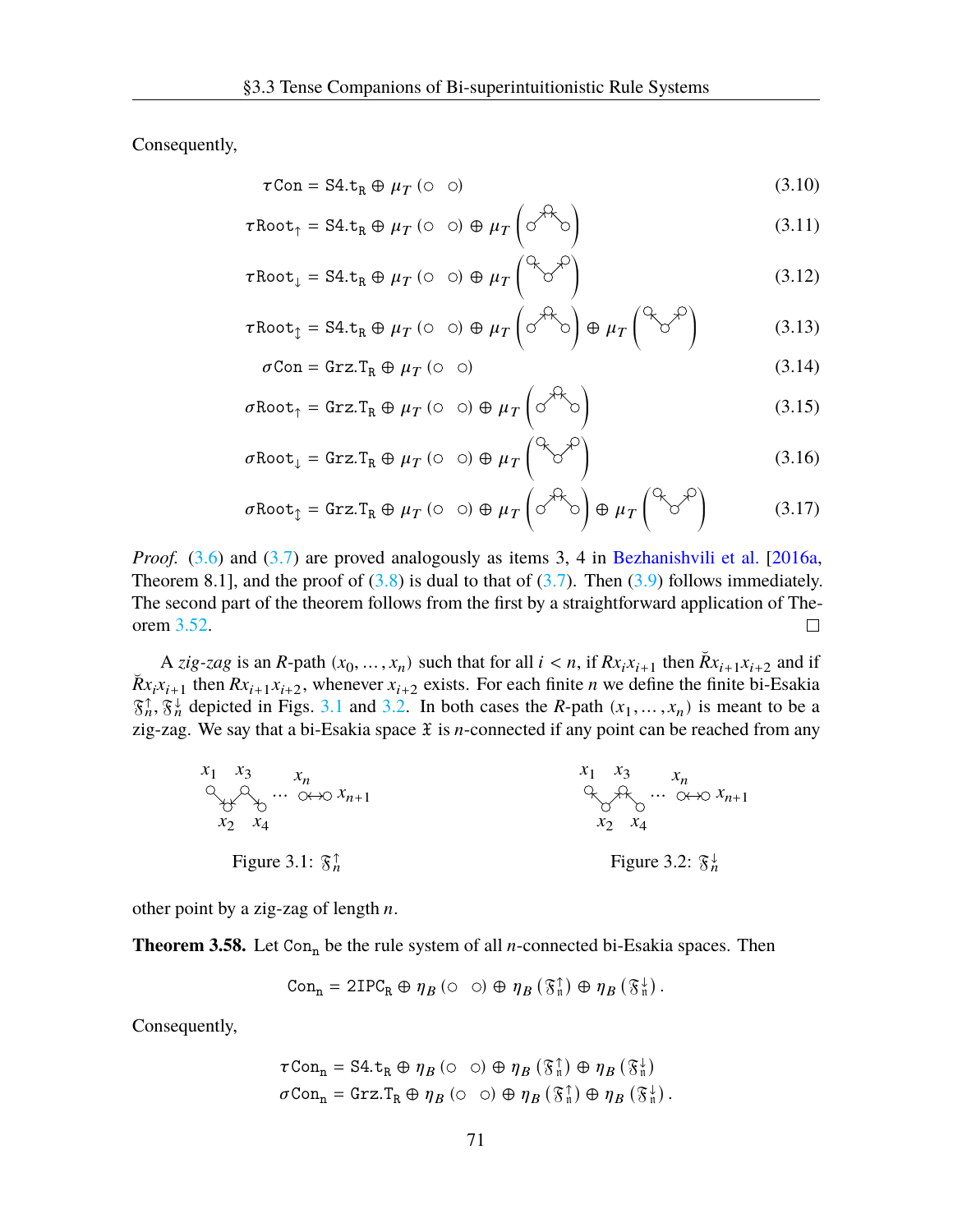*Proof.* Let  $\tilde{x} \in 2$ Esa be connected. It suffices to show that  $\tilde{x}$  is *n*-connected iff it validates both  $\eta_B(\mathfrak{F}^{\uparrow}_{\mathfrak{n}})$ ,  $\eta_B(\mathfrak{F}^{\downarrow}_{\mathfrak{n}})$ .

( $\Rightarrow$ ) Suppose that  $\mathfrak X$  refutes one of  $\eta_B(\mathfrak F_n^{\uparrow})$ ,  $\eta_B(\mathfrak F_n^{\downarrow})$ , say  $\mathfrak X \not\models \eta_B(\mathfrak F_n^{\uparrow})$  (the case  $\mathfrak X \not\models \eta_B(\mathfrak F_n^{\uparrow})$ )  $\eta_B(\mathfrak{F}_n^{\downarrow})$  is analogous). Then there is a continuous stable surjection  $f : \mathfrak{X} \to \mathfrak{F}_n^{\uparrow}$ . Take arbitrary  $x, y \in X$  with  $f(x) = x_0$  and  $f(y) = x_{n+1}$ . We claim that there is no zig-zag of length *n* or less from *x* to *y*. For take any zig-zag  $(z_1, z_2, ..., z_m)$ , with  $z_1 = x$  and  $z_m = y$ . Wlog, we may choose  $(z_1, z_2, ..., z_m)$  so that there is no zig-zag from x to y of length strictly shorter than *m*. Now, note that for all  $i \leq m$ , if  $f(z_i) \neq f(z_{i+1})$  then  $f(z_{i+1}) = x_{j+1}$  or  $f(z_{i+1}) = x_{j-1}$ , where  $x_j = f(z_i)$ . For if we had, say,  $f(z_{i+1}) = x_i$  with  $l > j + 1$ , then by stability  $x_j$  and  $x_l$ would be such that either  $Rx_jx_l$  or  $\breve{R}x_lx_j$ , which is clearly not the case. By choice of x, y, this implies that  $m > n$ , as desired.

(∈) Suppose that  $\mathfrak X$  is not *n*-connected. Then there are x, y such that every zig-zag connecting x and y has length greater than n. Take one such zig-zag  $(z_1, z_2, ..., z_m)$ , with  $x = z_1$ and  $y = z_m$ . Wlog, we may choose  $(z_1, z_2, ..., z_m)$  with the property that any zig-zag of length shorter than  $m$  does not have  $x$  and  $y$  as endpoints. We consider only the case where the first step in this zig-zag is an R-step, i.e.  $Rz_1z_2$  (the case  $\tilde{R}z_1z_2$  is similar). Observe that for all  $i, j \leq m$ , if  $|i - j| > 1$  then  $x_j \notin R[x_i]$  and  $x_i \notin R[x_j]$ : else we would be able to construct a shorter zig-zag from x to y, as the reader can easily check. We separate  $z_1, z_2, \dots, z_m$  by clopen sets  $U_1, U_2, ..., U_m$ , such that  $U_i$  is an upset iff *i* is even, a downset otherwise. Let  $i \leq m$  and assume inductively that  $U_i$  has been defined for all  $j \leq i$ . Set

$$
V_i := X \setminus \left(\bigcup_{j
$$

If  $i = m$ , let  $U_i := V_i$ . Otherwise, observe that  $V_i$  with the subspace topology is again a bi-Esakia space. If *i* is odd, then  $x_i \notin R[x_j]$  for all  $j > i$ . So by Proposition [3.8,](#page-55-0) for each  $j > i$ there is  $Z_{(i,j)} \in \text{ClopDown}$  such that  $x_i \in Z_{(i,j)}$  and  $x_j \notin Z_{(i,j)}$ . Then put

$$
U_i:=\bigcap_{j>i}Z_{(i,j)}.
$$

By construction,  $U_1, U_2, ..., U_m$  is a partition of X. Define a map  $f : \mathfrak{X} \to \mathfrak{F}_n^{\uparrow}$  by setting

$$
f(x) := \begin{cases} x_i & \text{if } x \in U_i \text{ and } i \le n \\ x_{n+1} & \text{otherwise.} \end{cases}
$$

This is clearly a continuous surjection (recall that  $n < m$ ), and by the fact that  $U_1, U_2, ..., U_m$ are disjoint upsets and downsets we obtain that  $f$  is in fact a stable map. This establishes  $\mathfrak{X} \not\models \eta_B(\mathfrak{F}_\mathfrak{n}^\uparrow).$ 

The second part of the theorem follows immediately by applying Theorem [3.52.](#page-72-1) □

We close with an example of a stable canonical axiomatisation of a tense rule system, and of its image under the  $\rho$ -map.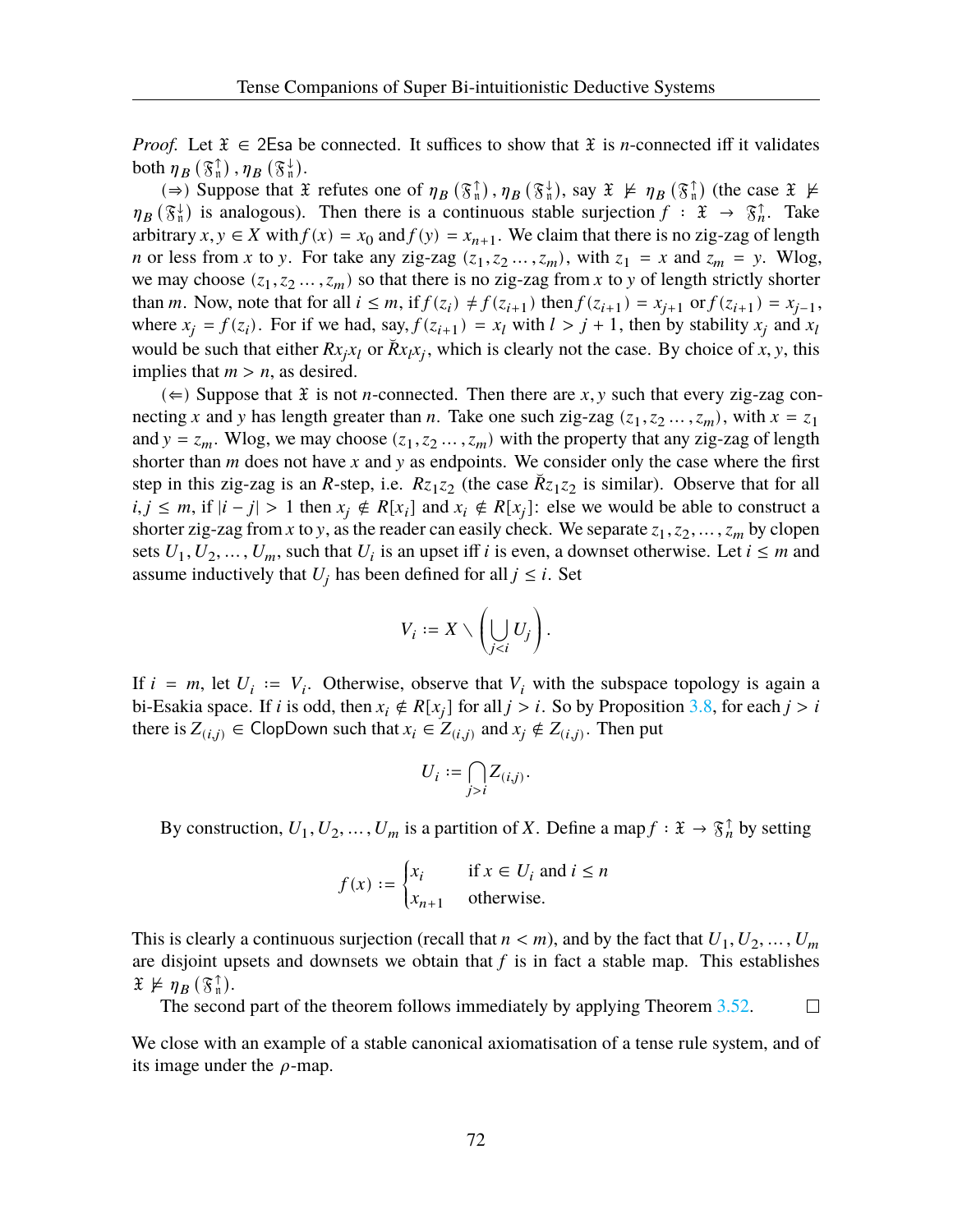**Theorem 3.59.** Let Lin :=  $\Box_F(\Box_F p \to q) \lor \Box_F(\Box_F q \to p) \oplus \Box_P(\Box_p p \to q) \lor \Box_P(\Box_p q \to p)$ . Then

$$
\text{Lin}_{\text{R}} = \text{S4.t} \oplus \mu_{T} \begin{pmatrix} d_{1} & d_{2} \\ 0 & d_{3} \\ 0 & 0 \end{pmatrix} \oplus \mu_{T} \begin{pmatrix} d_{1} & d_{2} \\ 0 & d_{3} \\ 0 & 0 \end{pmatrix}
$$

$$
\oplus \mu_{T} \begin{pmatrix} d_{1} & d_{3} & d_{2} \\ 0 & 0 & 0 \\ 0 & 0 & 0 \end{pmatrix} \oplus \mu_{T} \begin{pmatrix} d_{1} & d_{3} & d_{2} \\ 0 & 0 & 0 \\ 0 & 0 & 0 \end{pmatrix}.
$$

Consequently,

$$
\rho \text{Lin}_{\text{R}} = \text{S4.t} \oplus \eta_B \begin{pmatrix} d_1 & d_2 \\ & \searrow & \circ \\ & & \circ \end{pmatrix} \oplus \eta_B \begin{pmatrix} d_1 & \searrow & d_2 \\ & & \searrow & \circ \\ & & & \circ \end{pmatrix}
$$

$$
\oplus \eta_B \begin{pmatrix} d_1 & \searrow & d_2 \\ & & \circ & \circ \\ & & & \circ \end{pmatrix} \oplus \eta_B \begin{pmatrix} d_1 & \searrow & d_2 \\ & & \searrow & \circ \\ & & & \circ \end{pmatrix}
$$

.

*Proof.* The first part follows by an easy adaptation of the proof of Theorem [2.58.](#page-41-0) The second part follows immediately by applying Theorem [3.55,](#page-73-0) noting that all the finite tense spaces depicted above are posets.  $\Box$ 

#### §3.3.5 Additional Results

We close the present chapter with some remarks concerning generalisation of results obtained in § [2.3.4](#page-46-1) to the bsi and tense setting. In this case as well, straightforward adaptations of the proofs seen in § [2.3.4](#page-46-1) suffice for establishing all results in this section, which again highlights the uniformity of our approach.

Firstly, the construction used to prove the Dummett-Lemmon conjecture for rule systems generalises to a proof of a variant of the conjecture applying to bsi-rule systems and their weakest tense companions.

**Theorem 3.60.** For every bsi-rule system  $L \in Ext(2IPC_R)$ , L is Kripke complete iff  $\tau L$  is.

The proof of this result differs from that of Theorem [2.70](#page-47-0) only notationally, so we omit it.

Secondly, the definition of moderately admitting filtration can be formulated for tense rule systems in an obvious way. An analogue of Theorem  $2.74$  holds for  $Grz.T_R$ .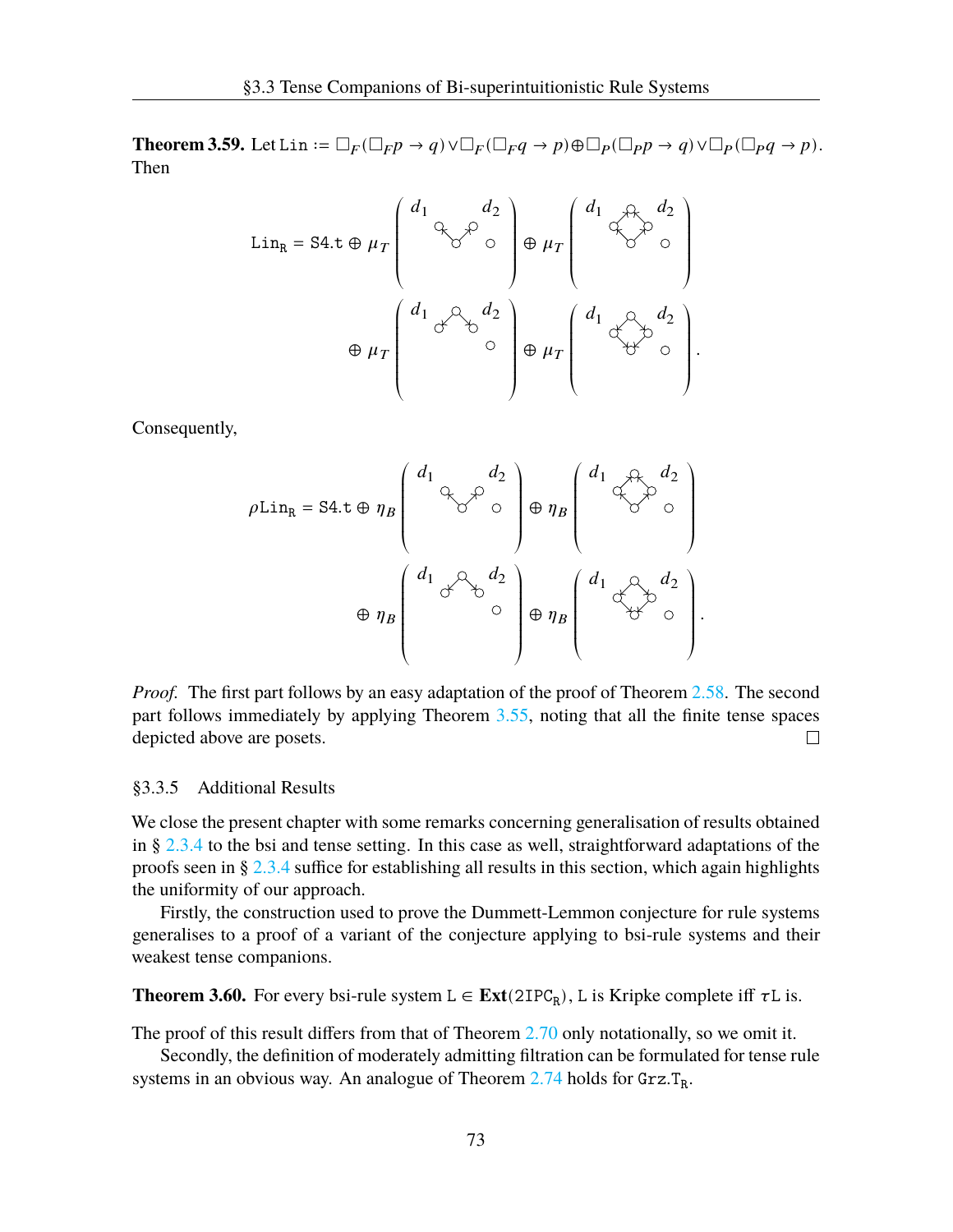**Theorem 3.61.** Grz.T<sub>R</sub> moderately admits filtration.

*Proof sketch.* The proof mirrors the proof of Theorem [2.74.](#page-49-0) We give a rough sketch since in this case the required construction, while very similar, is not exactly the same as in the simodal case. If  $\mathfrak{A} \in \mathsf{Grz}$ . T and  $\mathfrak{A} \not\models \Gamma/\Delta$  for some tense rule  $\Gamma/\Delta$ , then using Lemma [3.45](#page-69-0) we infer  $\sigma \rho \mathfrak{A} \not\models \Gamma/\Delta$ , which gives a valuation V on  $\sigma \rho \mathfrak{A}$  refuting  $\Gamma/\Delta$ . For each  $a \in \overline{V}[\Gamma/\Delta]$ , use Proposition [2.40](#page-32-0) to rewrite *a* as a Boolean compound of finitely many elements in  $O(A)$ . Use all these elements to generate a bounded distributive lattice ℌ. The key observation is that analogously to the proof of Theorem  $2.74$ ,  $\ddot{\phi}$  can be expanded to a bi-Heyting algebra  $\mathfrak{H}'$ , such that  $\sigma \mathfrak{H}' \rightarrow \sigma \rho \mathfrak{A}$ , by defining implication and co-implication in the usual way. Then reasoning as in the si-modal case one obtains a model ( $\sigma$  \$', V') which is a filtration of (essentially) the model ( $\sigma \rho \mathfrak{A}, V$ ). Viewing V as a valuation on  $\mathfrak A$  shows that ( $\sigma \mathfrak{H}', V'$ ) is also a filtration of  $(\sigma \mathcal{L}', V')$ .  $\Box$ 

Finally, the fact that  $Grz.T_R$  admits filtration in a robust enough sense makes the notion of  $Grz.T_R$ -stability, whose definition should be obvious, worth investigating. In this case as well one obtains an analogue of Theorem [2.77](#page-51-0).

**Theorem 3.62.** The following hold:

- 1. For every si rule system  $L \in \text{Ext}(2IPC_R)$ , L is  $2IPC_R$ -stable iff every modal companion of L is  $\text{Grz}_R\text{-stable}$ ;
- <span id="page-78-0"></span>2. For every modal rule system  $M \in \text{NExt}(S4.t_R)$ , if M is Grz.T<sub>R</sub>-stable then  $\rho M$  is 2IPC<sub>R</sub>stable.

The proof is again essentially the same as that of Theorem [2.77.](#page-51-0) To prove [\(2](#page-78-0)) one needs to show that a tense rule system is  $Grz.T_R$ -stable iff it is axiomatisable by stable rules of  $Grz.T$ algebras, and that a bsi-rule system is  $2IPC<sub>R</sub>$ -stable iff it is axiomatisable by bsi stable rules. The proofs of both claims are easy adaptations of the analogous claims for modal and si rule systems. Then a straightforward application of the rule translation lemma (bsi-tense) yields the desired result.

# **§3.4 Chapter Summary**

We summarise the main original contributions of this chapter in the following list.

- We generalised si and modal stable canonical rules to bsi and tense stable canonical rules.
- We showed that the central technical lemma of our strategy generalises smoothly to the bsi and tense setting (Lemma [3.45\)](#page-69-0), and applied it to characterise the set of tense companions of a superintuitionistic deductive system (Theorem [2.54\)](#page-38-0) and obtain an analogue of the Blok-Esakia theorem for bsi and tense deductive systems.
- We gave new axiomatic characterisations of the modal companions maps  $\sigma$ ,  $\rho$ ,  $\tau$  on rule systems via stable canonical rules, extending the axiomatisation results of § [2.3.3](#page-39-0).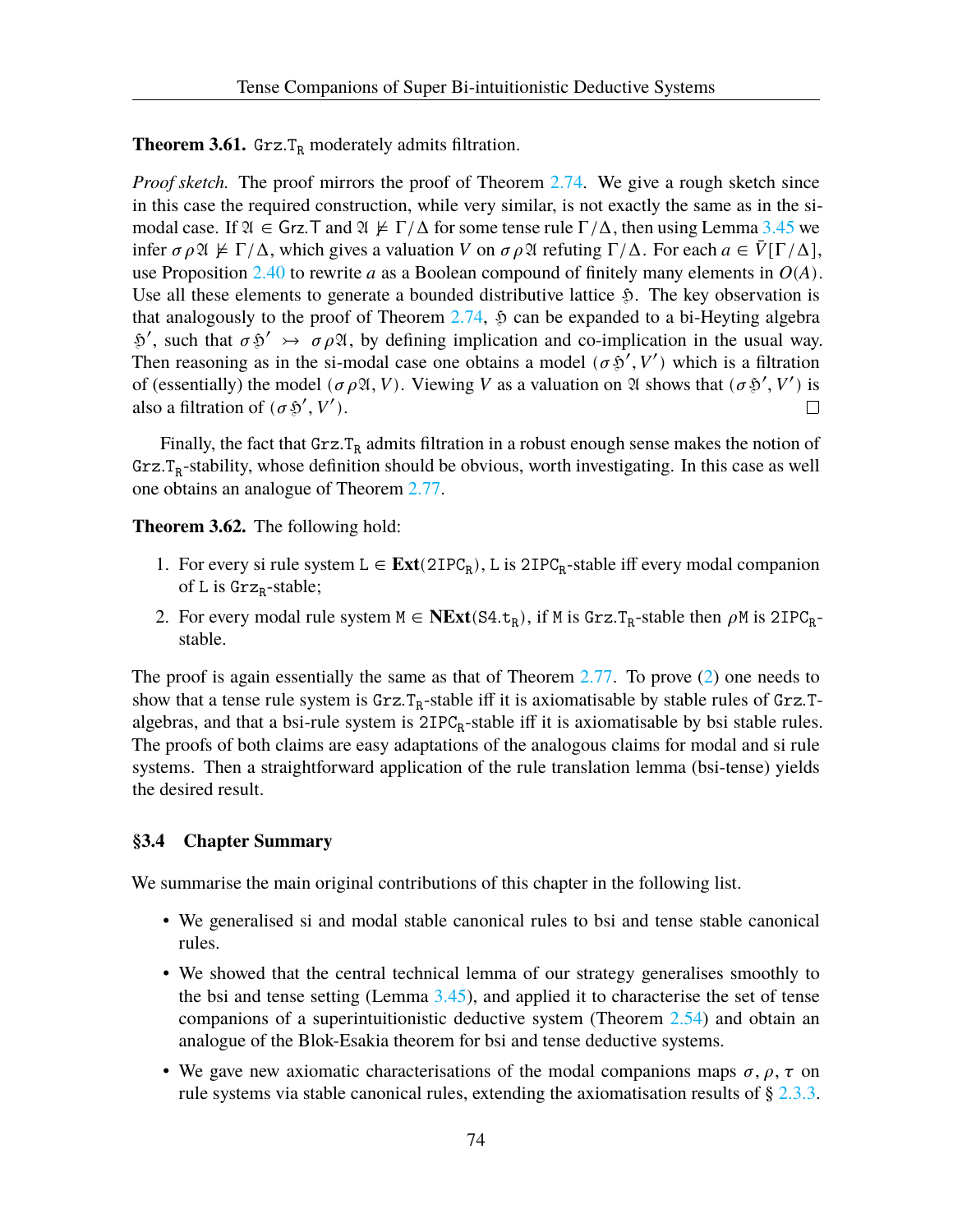• Via straightforward generalisations of arguments from § [2.3.4](#page-46-1), we obtained an analogue of the Dummett-Lemmonn conjecture for bsi and tense rule systems (Theorem [2.70](#page-47-0)), proved that  $Grz_R$  moderately admits filtration (Theorem [2.74](#page-49-0)), and described the notion of  $\text{Grz,T}_R\text{-stability.}$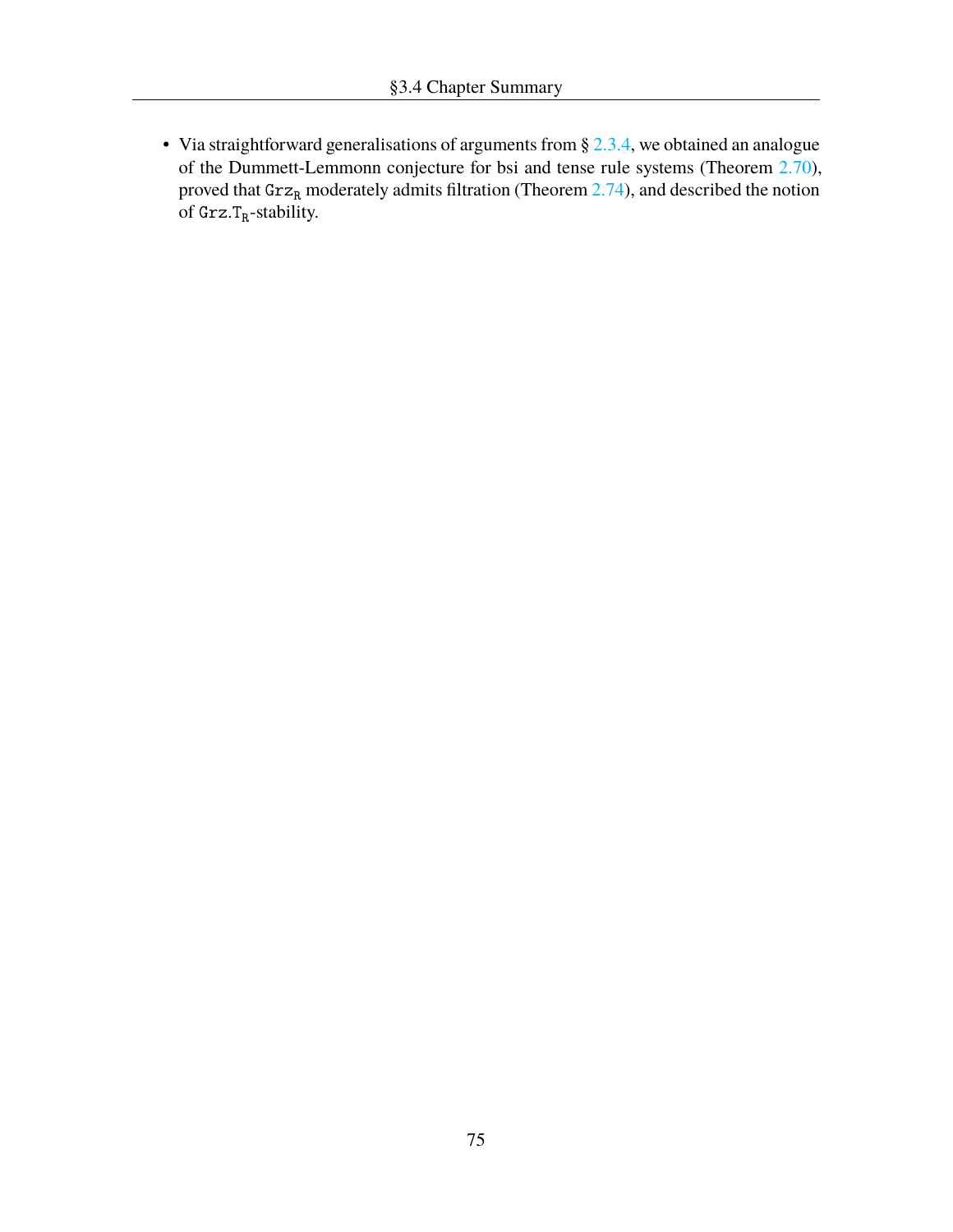# **4 | The Kuznetsov-Muravitsky Isomorphism for Logics and Rule Systems**

In this chapter, we further generalise our techniques to study translational embeddings of (normal) *modal superintuitionistic* rule systems and logics into modal ones. We develop algebrabased rules for modal superintuitionistic rule systems over the intuitionistic provability logic KM, as well as a new kind of algebra-based rules for modal rule systems over the Gödel-Löb provability logic (§ [4.2](#page-86-0)). We call these *pre-stable canonical rules*. We apply pre-stable canonical rules to prove that the lattice of modal superintuitionistic rule systems (resp. logics) over KM is isomorphic to the lattice of modal rule systems (resp. logics) over GL via a Gödel-style translational embedding  $(\S 4.3)$  $(\S 4.3)$ . This result was proved for logics by [Kuznetsov and Muravit](#page-108-0)[sky](#page-108-0) [[1986\]](#page-108-0), but appears to be new for rule systems. We close in § [4.3.3](#page-99-0) by giving axiomatic characterisations of the underlying isomorphisms in terms of pre-stable canonical rules, mirroring the results of §§ [2.3.3](#page-39-0) and [3.3.3](#page-71-0).

For reasons of space, this chapter does not pursue the full theory of modal companions of superintuitionistic logics in the sense of either [Esakia](#page-108-1) [\[2006\]](#page-108-1) or [Wolter and Zakharyaschev](#page-110-0) [\[1998,](#page-110-0) [1997\]](#page-109-0), although we are confident that our techniques would work in that setting as well. Because of this, some results Chapters [2](#page-18-0) and [3](#page-53-0), most notably the Dummett-Lemmon conjecture, have no counterparts in the present chapter.

Besides supplying new results, this chapter further highlights the flexibility and uniformity of our techniques. Standard filtration does not work well for KM and GL, suggesting a different, less standard notion of filtration should be used to generalise stable canonical rules to the present setting. The rest of our approach delivers the desired results despite this different design choice, which shows its flexibility. Moreover, it does so without needing any major changes and accommodations: the proofs of the main results in this chapter follow the basic blueprints of their counterparts from Chapter [2.](#page-18-0) This, once again, shows the uniformity of our approach.

#### **§4.1 Preliminaries**

We begin by briefly reviewing definitions and basic properties of the structures under discussion.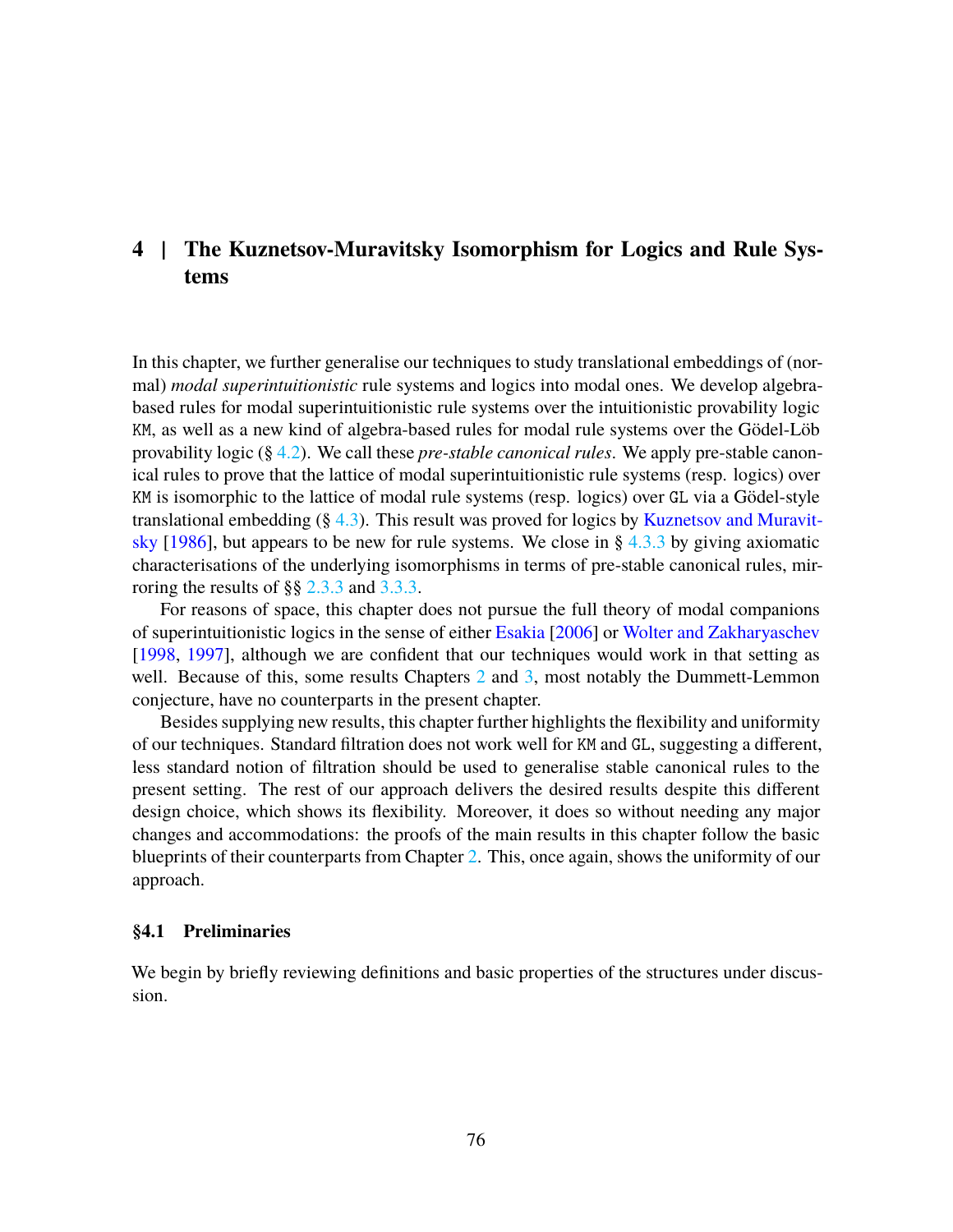§4.1.1 Intuitionistic Provability, Frontons, and KM-spaces

In this subsection we shall work with the *modal superintuitionistic signature*,

$$
msi := \{\wedge, \vee, \rightarrow, \boxtimes, \perp, \top\}.
$$

The set *Frmmsi* of *modal superintuitionistic (msi) formulae* is defined recursively as follows.

 $\varphi ::= p | \bot | \top | \varphi \wedge \varphi | \varphi \vee \varphi | \varphi \rightarrow \varphi | \boxtimes \varphi$ 

where  $p \in Prop$ .

The logic IPCK is obtained by extending IPC by the K-axiom

$$
\boxtimes (p \to q) \to (\boxtimes p \to \boxtimes q)
$$

and closing under necessitation, that is, requiring that whenever  $\varphi \in \text{IPCK}$  then  $\boxtimes \varphi \in \text{IPCK}$ as well.

**Definition 4.1.** A *normal modal superintuitionistic logic*, or msi-logic for short, is a logic L over  $Frm_{msi}$  satisfying the following additional conditions:

- 1. IPCK  $\subset L$ :
- 2. If  $\varphi \to \psi, \varphi \in L$  then  $\psi \in L$  (MP);
- 3. If  $\varphi \in L$  then  $\boxtimes \varphi \in L$  (NEC).

A *modal superintuitionistic rule system*, or msi-rule system for short, is a rule system L over  $Frm_{msi}$  satisfying the following additional requirements.

- 1.  $/\varphi \in L$  whenever  $\varphi \in \text{IPCK}$ ;
- 2.  $\varphi$ ,  $\varphi \to \psi / \psi \in L$  (MP-R);
- 3.  $\varphi / \boxtimes \varphi \in L$  (NEC-R).

If L is an msi-logic (resp. msi-rule system) we write **NExt**(L) for the set of msi-logics (resp. rule systems) extending L. Surely, the set of msi-logics systems coincides with **NExt**(IPCK). It is easy to check that **NExt**(IPCK) forms a lattice under the operations  $\oplus_{N\to\mathbf{Ext}(K)}$  as join and intersection as meet. If  $L \in \text{NExt}(\text{IPCK})$ , let  $L_R$  be the least msi-rule system containing  $/\varphi$  for each  $\varphi \in L_R$ . Then IPCK<sub>R</sub> is the least msi-rule system. The set **NExt**(IPCK<sub>R</sub>) of msi-rule systems is also a lattice when endowed with  $\oplus_{N\to\text{Ext}(\text{IPCK}_R)}$  as join and intersection as meet. As usual, we refer to these lattices as we refer to their underlying sets, i.e. **NExt**(IPCK) and  $NExt(IPCK_R)$  respectively. We also write both  $\oplus_{NExt(IPCK)}$  and  $\oplus_{NExt(IPCK_R)}$  simply as ⊕, leaving context to resolve ambiguities. Clearly, for every L ∈ **NExt**(IPCK) we have that Taut( $L_R$ ) = L, which establishes the following result.

<span id="page-81-0"></span>**Proposition 4.2.** The mappings  $(\cdot)_{R}$  and Taut $(\cdot)$  are mutually inverse complete lattice isomorphisms between NExt(IPCK) and the sublattice of NExt(IPCK<sub>R</sub>) consisting of all msi-rule systems L such that  $Taut(L)<sub>R</sub> = L$ .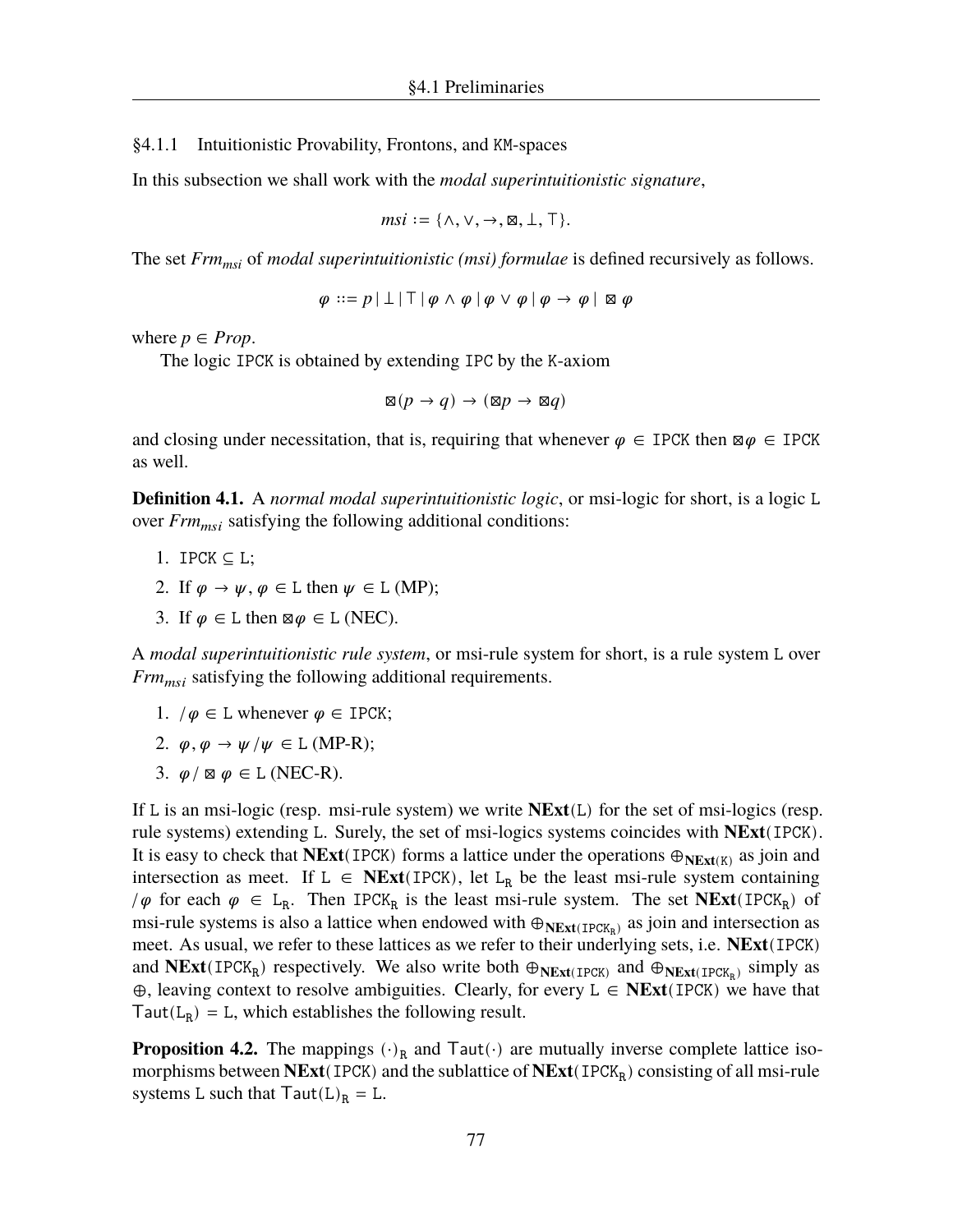Rather than studying NExt(IPCK<sub>R</sub>) in its entirety, we shall focus on the sublattice of  $NExt(IPCK<sub>R</sub>)$  consisting of all normal extensions of the rule system  $KM<sub>R</sub>$ , where KM is the msi-logic axiomatised as follows.

$$
KM := \text{IPCK} \oplus p \to \boxtimes p \oplus (\boxtimes p \to p) \to p \oplus \boxtimes p \to (q \lor (q \to p)).
$$

The logic KM was introduced in [Kuznetsov](#page-108-2) [\[1978](#page-108-2)] (see also [Kuznetsov and Muravitsky](#page-108-0) [1986\)](#page-108-0) and later studied by [Esakia](#page-108-1) [\[2006](#page-108-1)]. Its main motivation lies in its close connection with the Gödel-Löb provability logic, to be discussed in the next section. An extensive overview of both the history and theory of KM may be found in [Muravitsky](#page-109-1) [\[2014](#page-109-1)].

The algebraic models for msi-rule systems in  $NExt(KM_R)$  are called *frontons*, and discussed in detailed, e.g., in [Esakia](#page-108-1) [[2006](#page-108-1)]; [Litak](#page-108-3) [[2014\]](#page-108-3).

**Definition 4.3.** A *fronton* is a tuple  $\mathfrak{H} = (H, \wedge, \vee, \rightarrow, \mathbb{Z}, 0, 1)$  such that  $(H, \wedge, \vee, \rightarrow, 0, 1)$  is a Heyting algebra and for every  $a, b \in H$ ,  $\boxtimes$  satisfies

$$
\mathbf{I} = 1 \tag{4.1}
$$

$$
\mathbb{Z}(a \wedge b) = \mathbb{Z}a \wedge \mathbb{Z}b \tag{4.2}
$$

$$
a \le \boxtimes a \tag{4.3}
$$

$$
\boxtimes a \to a = a \tag{4.4}
$$

$$
\boxtimes a \le b \lor (b \to a) \tag{4.5}
$$

We let Frt denote the class of all frontons. By Theorem [1.10](#page-16-0), Frt is a variety. We write **Var**(Frt) and **Uni**(Frt) respectively for the lattice of subvarieties and of universal subclasses of Frt. Item [1](#page-82-0) in the following result follows from, e.g., [Muravitsky](#page-109-1) [[2014,](#page-109-1) Proposition 7], whereas Item [2](#page-82-1) can be obtained via the techniques used in the proofs of Theorems [2.4](#page-19-0) and [2.12](#page-22-0).

<span id="page-82-0"></span>**Theorem 4.4.** The following maps are pairs of mutually inverse dual isomorphisms:

- 1. Alg :  $NExt(KM) \rightarrow Var(Frt)$  and  $Th : Var(Frt) \rightarrow Ext(KM);$
- <span id="page-82-1"></span>2. Alg :  $NExt(KM_R) \rightarrow Uni(Frt)$  and  $ThR: Uni(Frt) \rightarrow NExt(KM_R)$ .

We mention a simple yet important property of frontons, which plays a key role in the development of algebra-based rules for rule systems in **NExt**(KM<sub>R</sub>).

<span id="page-82-2"></span>**Proposition 4.5** (cf. [Esakia](#page-108-1) [2006,](#page-108-1) Proposition 5). Every fronton  $\mathfrak{H}$  satisfies the identity

$$
\boxtimes a = \bigwedge \{b \lor (b \rightarrow a) : b \in H\}.
$$

for every  $a \in H$ .

It follows that for every Heyting algebra  $\mathfrak{H}$ , there is at most one way of expanding  $\mathfrak{H}$  to a fronton, namely by setting

$$
\boxtimes a := \bigwedge \{ b \lor (b \to a) : b \in H \}
$$

<span id="page-82-3"></span>Geometrically, msi-rule systems extending  $KM_R$  are interpretable over modal expansions of Esakia spaces, which we term KM*-spaces.*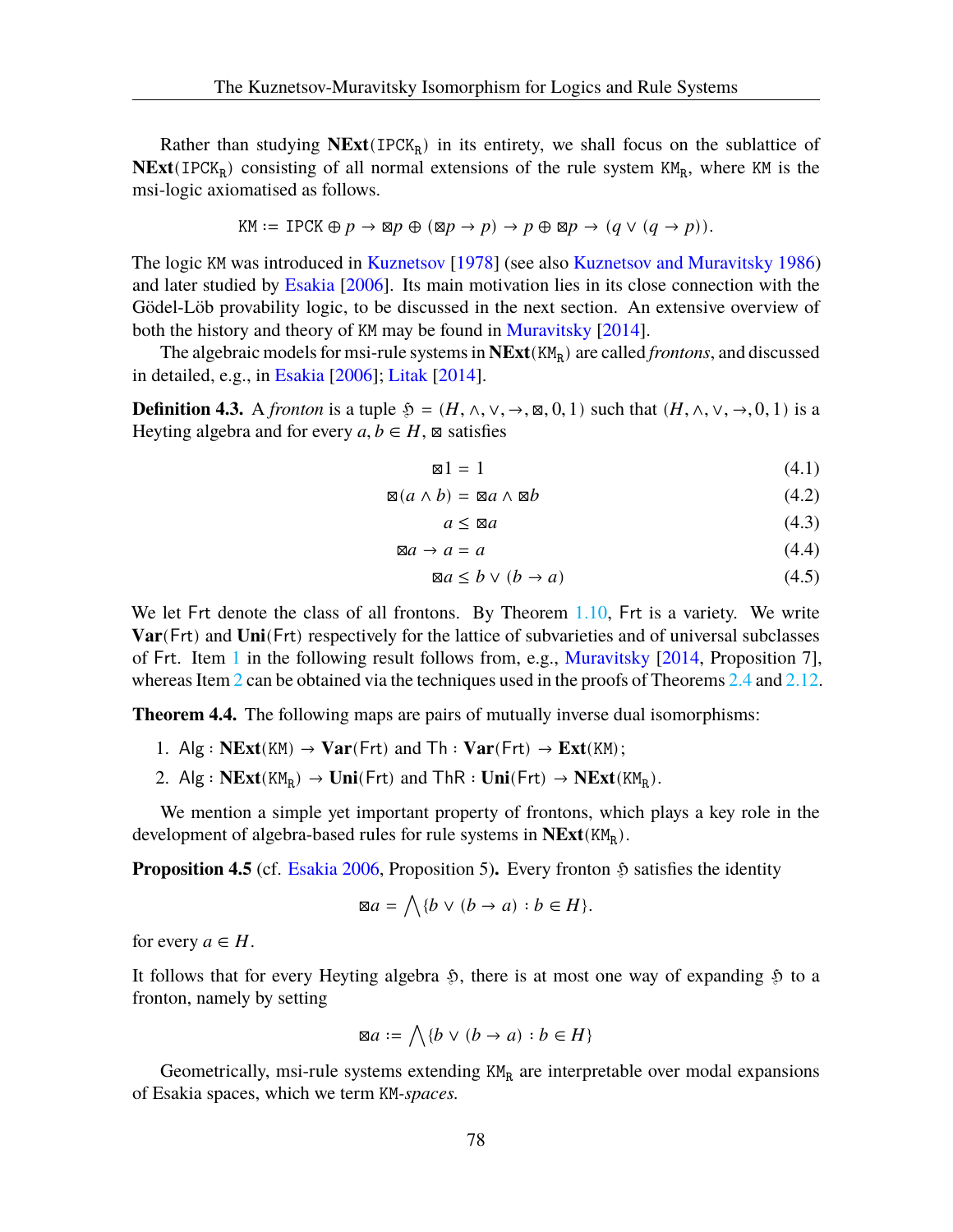**Definition 4.6.** A KM-space is a tuple  $\mathfrak{X} = (X, \leq, \subseteq, \mathcal{O})$ , such that  $(X, \leq, \mathcal{O})$  is an Esakia space, and  $\subseteq$  is a binary relation on X satisfying the following conditions, where  $\Uparrow x := \{y \in X : x \sqsubseteq$  $y$ } and  $\Downarrow x := \{ y \in X : y \sqsubseteq x \}$ , and  $x < y$  iff  $x \le y$  and  $x \ne y$ :

- 1.  $x < y$  implies  $x \subseteq y$ ;
- 2.  $x \subseteq y$  implies  $x \le y$ ;
- 3.  $\mathcal{T}x$  is closed for all  $x \in X$ ;
- 4.  $\mathcal{F}[U] \in \text{Clop}(\mathcal{X})$  for every  $U \in \text{Clop}(\mathcal{X})$ ;
- 5. For every  $U \in \text{Clop}(\mathfrak{X})$  and  $x \in X$ , if  $x \notin U$  then there is  $y \in -U$  such that  $x \le y$ and  $\Uparrow y \subseteq U$ .

KM-spaces are discussed in [Esakia](#page-108-1) [\[2006\]](#page-108-1), and more at length in [Castiglioni et al.](#page-107-1) [\[2010\]](#page-107-1).

The geometrical semantics for msi-rule systems extending  $KM_R$  over KM-spaces is obtained straightforwardly by combining the geometrical semantics of si-rule systems and that of modal rule systems. The relation  $\leq$  is used to interpret the implication connective  $\rightarrow$ , and the relation ⊑ is used to interpret the modal operator ⊠.

If  $\mathfrak{X}, \mathfrak{Y}$  are KM-spaces, a map  $f : \mathfrak{X} \to \mathfrak{Y}$  is called a *bounded morphism* if for all  $x, y \in X$ we have:

- $x \leq y$  implies  $f(x) \leq f(y)$ ;
- $x \sqsubseteq y$  implies  $f(x) \sqsubseteq f(y)$ ;
- $f(x) \le y$  implies that there is  $z \in X$  with  $x \le z$  and  $f(z) = y$ ;
- $f(x) \sqsubseteq y$  implies that there is  $z \in X$  with  $x \sqsubseteq z$  and  $f(z) = y$

We recall some useful properties of KM-spaces, which are proved in [Castiglioni et al.](#page-107-1) [\[2010\]](#page-107-1) (cf. Proposition 4.8).

<span id="page-83-0"></span>**Proposition 4.7.** For every KM-space  $\mathfrak{X}$ , the following conditions hold:

- 1. For every  $U \in \text{Clop}\cup U$  we have  $\{x \in X : \text{fix} \subseteq U\} = U \cup \text{max}_{\leq}(U)$ ;
- 2. If  $\mathfrak X$  is finite, then for all  $x, y \in X$  we have  $x \subseteq y$  iff  $x < y$ .

Frontons and KM-spaces are related by a Stone-like duality, obtained by combining Esakia duality with the duality between modal algebras and modal spaces. It was stated in [Esakia](#page-108-1) [\[2006,](#page-108-1) 354–5], and proved in detail by [Castiglioni et al.](#page-107-1) [\[2010](#page-107-1), Theorem 4.4].

<span id="page-83-1"></span>**Theorem 4.8.** The category of frontons with corresponding homomorphisms is dually equivalent to the category of KM-spaces with continuous bounded morphisms.

We briefly recall the main ingredients of this duality. Given a fronton  $\mathfrak{H} \in$  Frt, its dual KMspace is

$$
\mathfrak{H}_*=(Spec(\mathfrak{H}),\mathcal{O},\leq,\sqsubseteq)
$$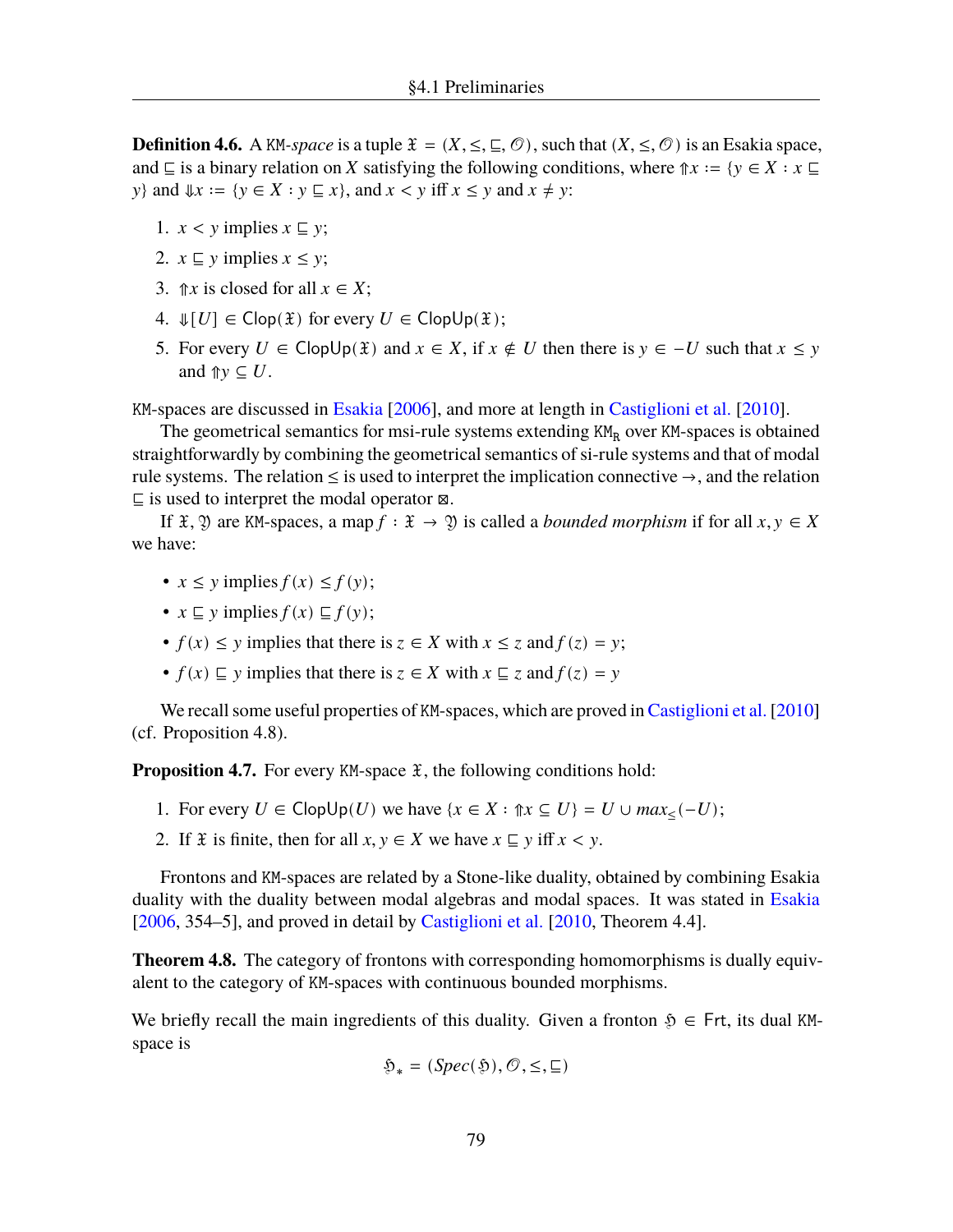where (Spec( $\mathfrak{H}, \mathcal{O}, \leq$ ) is the Esakia dual of the Heyting reduct of  $\mathfrak{H},$  and  $\sqsubseteq$  is defined by

$$
x \sqsubseteq y : \iff
$$
 for all  $a \in H : \mathbb{Z}a \in x$  implies  $a \in y$ .

Conversely, given a KM-space  $\mathfrak X$  its dual modal algebra is

$$
\mathfrak{X}^*=(\mathsf{Clop}(\mathfrak{X}),\cap,\cup,\rightarrow_\leq,\boxtimes_\sqsubseteq,X,\emptyset)
$$

where for all  $U, V \in \text{ClopUp}(\mathfrak{X})$  we have

$$
U \to_{\leq} V := -\downarrow (U \setminus V)
$$

$$
\boxtimes_{\sqsubseteq} U := \{x \in X : \Uparrow x \subseteq U\}
$$

One can prove that for every  $\varphi \in \text{Frt}$ , the Stone map  $\beta$  witnesses  $\varphi \cong \varphi$ <sup>\*</sup>, and conversely that for every  $\mathfrak{X} \in \mathsf{Spa}(\mathsf{KM})$ , the inverse of the stone map  $\beta^{-1} : \mathfrak{X} \to \mathfrak{X}^*$  witnesses  $\mathfrak{X} \cong \mathfrak{X}^*$ . Moreover, we have that for any  $\varphi, \hat{x} \in \text{Frt}$ , a map  $h : \hat{p} \to \hat{x}$  is a homomorphism iff  $h^{-1}$ :  $\mathcal{R}_* \to \mathcal{R}_*$  is a continuous bounded morphism, and for every  $\mathfrak{X}, \mathfrak{Y} \in \mathsf{Spa}(\mathsf{KM})$ , a map  $f: \mathfrak{X} \to \mathfrak{Y}$  is a continuous bounded morphism iff  $f^{-1}: \mathfrak{Y}^* \to \mathfrak{X}^*$  is a fronton homomorphism.

# §4.1.2 Classical Provability, Magari Algebras, and GL-spaces

We now work in the modal signature  $md$  already discussed in Chapter [2.](#page-18-0) The modal logic GL is axiomatised by extending K with the well-known *Löb formula*.

$$
\begin{aligned} \text{GL} &:= \text{K} \oplus \Box(\Box p \to p) \to \Box p \\ &= \text{K4} \oplus \Box(\Box p \to p) \to \Box p \end{aligned}
$$

The logic GL was independently discovered by K. Segerberg, G. Boolos, and the Siena logic group led by R. Magari (see [Segerberg](#page-109-2) [1971;](#page-109-2) [Sambin](#page-109-3) [1974,](#page-109-3) [1976;](#page-109-4) [Magari](#page-108-4) [1975b;](#page-108-4) [Sambin and](#page-109-5) [Valentini](#page-109-5) [1982;](#page-109-5) [Boolos](#page-107-2) [1980](#page-107-2)) as a formalisation of the provability predicate of Peano arithmetic. The reader may consult Boolos [1993] (as well as the more recent if less comprehensive [Muravitsky](#page-109-1) [[2014\]](#page-109-1)) for an overview of known results concerning GL.

Rule systems in  $NExt(GL_R)$  are interpreted over special kinds of modal algebras known as *Magari algebras*, named after [Magari](#page-108-4) [[1975b\]](#page-108-4).

**Definition 4.9.** A modal algebra 2 is called a *Magari algebra* if it satisfies the identity

$$
\Box(\Box a \to a) = \Box a
$$

for all  $a \in A$ .

Magari algebras are also called GL-algebras, e.g. in [Litak](#page-108-3) [[2014](#page-108-3)]. We let Mag denote the variety of all Magari algebras. Clearly, every Magari algebra is a transitive modal algebra, and moreover Mag coincides with the class of all modal algebras satisfying the equation

$$
\Diamond a = \Diamond (\Box \neg a \land a).
$$

The following result is a straightforward consequence of Theorem [2.12.](#page-22-0)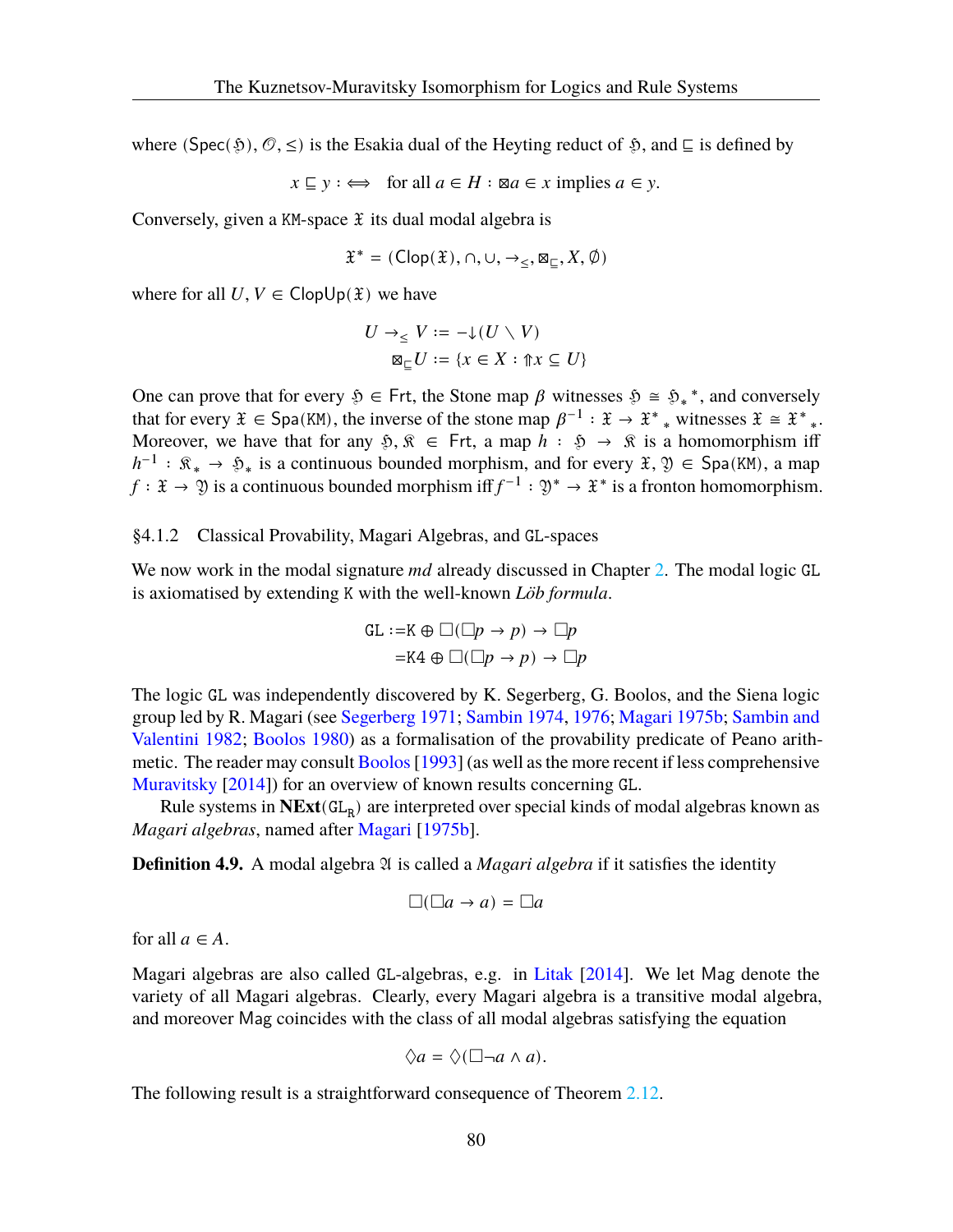**Theorem 4.10.** The following maps are pairs of mutually inverse dual isomorphisms:

- 1.  $\text{Alg}: \text{NExt}(\text{GL}) \to \text{Var}(\text{Mag})$  and  $\text{Th}: \text{Var}(\text{Mag}) \to \text{Ext}(\text{GL})$ ;
- 2. Alg :  $NExt(GL_R) \to Uni(Mag)$  and  $ThR: Uni(Mag) \to NExt(GL_R)$ .

Modal spaces dual to Magari algebras are called GL*-spaces*. GL-spaces display various similarities with Grz-spaces, as the reader can appreciate by comparing the following result with Proposition [2.18.](#page-25-0)

<span id="page-85-4"></span>**Proposition 4.11** (cf. [Magari](#page-108-5) [1975a](#page-108-5)). For every GL-space  $\tilde{x}$  and  $U \in \text{Clop}(\tilde{x})$ , the following conditions hold:

- <span id="page-85-0"></span>1. If  $x \in max_R(U)$  then  $R[x] \cap U = \emptyset$ ;
- <span id="page-85-1"></span>2.  $max_R(U) \in \text{Clop}(\mathfrak{X});$
- <span id="page-85-2"></span>3. If  $x \in U$  then either  $x \in max_R(U)$  or there is  $y \in max_R(U)$  such that  $Rxy$ ;
- <span id="page-85-3"></span>4. If  $\mathfrak X$  is finite then  $R$  is irreflexive.

*Proof.* ([1\)](#page-85-0) Suppose otherwise that for some  $U \in \text{Clop}(\mathfrak{X})$  there is  $x \in \max_R(U)$  with  $R[x] \cap$  $U \neq \emptyset$ . As  $x \in max_R(U)$ , this is equivalent to the claim that Rxx. Define a valuation V on  $\mathfrak X$  with  $V(p) = U$ . Then  $\mathfrak X, V, x \models \Diamond p$ . But since  $x \in max_R(U)$  we have  $R[x] \cap U = \{x\},\$ whence  $\mathfrak{X}, V, x \not\vDash \Diamond (p \land \Box \neg p)$ . So  $\mathfrak{X} \not\vDash \Diamond p \rightarrow \Diamond (p \land \Box \neg p)$ , contradiction.

([2\)](#page-85-1) By item [1](#page-85-0) it follows that

$$
max_R(U)=U\cap \square_R(-U)
$$

which immediately implies that  $max_R(U) \in Clop(\mathfrak{X})$  whenever  $U \in Clop(\mathfrak{X})$ .

([3\)](#page-85-2) Let  $x \in U$  and suppose that  $x \notin max_R(U)$ . It follows that  $R[x] \cap U \neq \emptyset$ . Therefore  $x \in R^{-1}(U)$ , and so we infer  $x \in R^{-1}(\square_R(-U) \cap U)$ . This is to say that there is  $y \in U$  with  $Rxy$  and  $R[y] \cap U = \emptyset$ . Clearly, the last condition implies that  $y \in max_R(U)$ .

([4\)](#page-85-3) For all  $x \in X$  the set  $\{x\}$  must have a maximal element by Item [3](#page-85-2), which must be irreflexive by Item [1](#page-85-0). Clearly, this element can only be  $x$ .  $\Box$ 

GL is well-known to be complete with respect to the class of irreflexive and transitive Kripke frames containing no ascending chain. However, like Grz-spaces, GL-spaces may contain clusters, and a fortiori reflexive points. To see this, consider the following example, which is a variant of Example [2.17](#page-24-0). (We adopt the usual convention of drawing  $\subseteq$ -irreflexive points in black, and ⊑-reflexive points in white.)

**Example 4.12.** Consider the modal space  $\tilde{x}$ , where

- $X = \mathbb{N} \cup {\omega_0, \omega_1};$
- $R = \{(n, m) \in \mathbb{N} \times \mathbb{N} : m < n\} \cup \{(\omega_i, x) \in X \times X : i \in \{0, 1\} \text{ and } x \in X\};$
- $\circ$  is given by the basis consisting of all  $U \subseteq X$  such that either U is a finite subset of N, or  $U = V \cup \{\omega_0, \omega_1\}$  with V a cofinite subset of N, or U is one of the following sets:

 ${n \in \mathbb{N} : n \text{ is even}} \cup {\omega_0}$   ${n \in \mathbb{N} : n \text{ is odd}} \cup {\omega_1}.$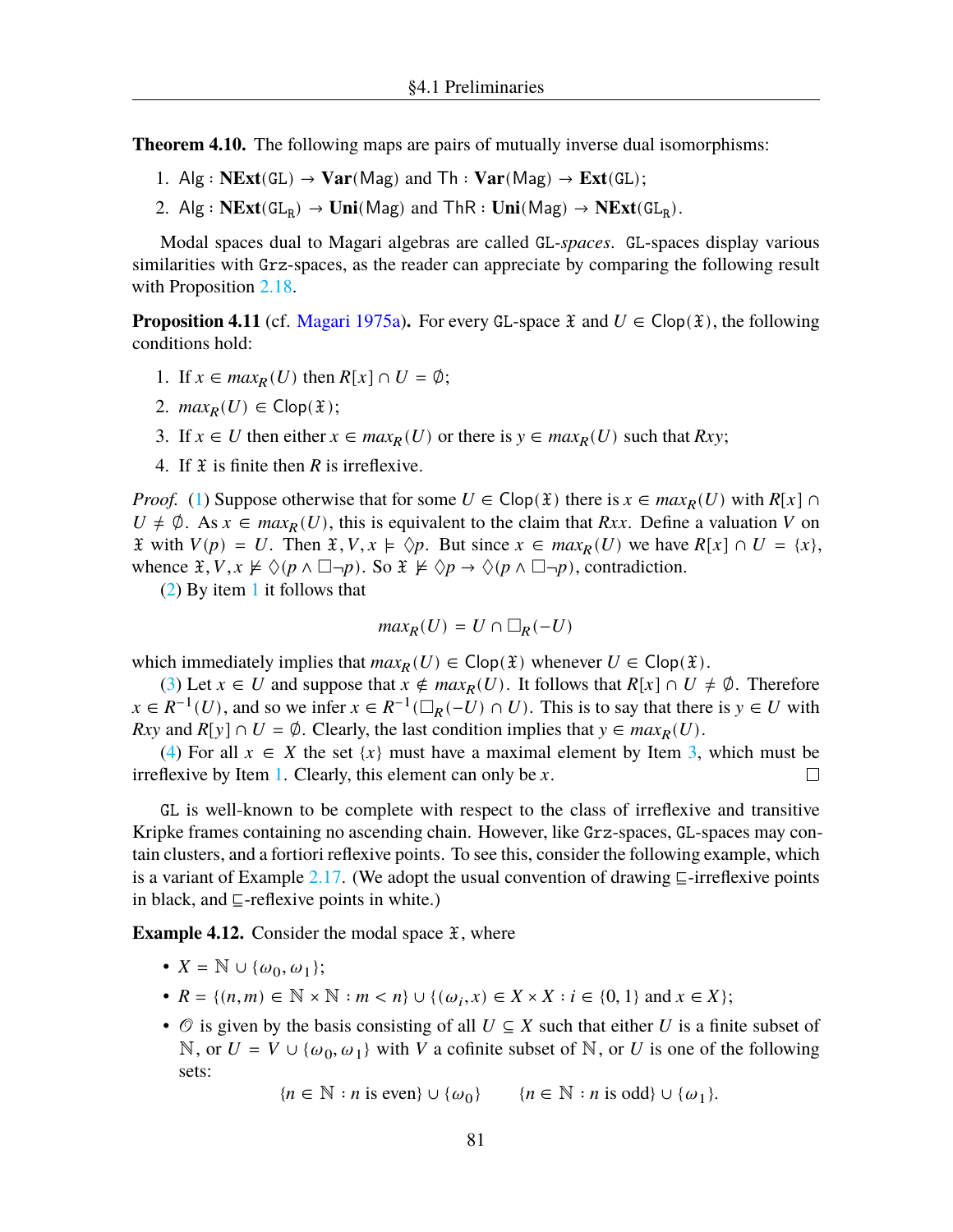

It is not difficult to see that for every  $U \in \text{Clop}(\mathfrak{X})$  we have  $max_R(U) \neq \emptyset$ . We claim that  $\tilde{x}$  is a GL-space. For let  $U \in \text{Clop}(\tilde{x})$ , let  $x \in X$  and suppose that  $x \in R^{-1}(U)$ . Then there is  $y \in U$  with Rxy. Therefore  $U \neq \emptyset$ , and so we have  $max_R(U) \neq \emptyset$ . Observe that  $max_R(U) \cap {\omega_0, \omega_1} = \emptyset$ . Indeed, if U contains exactly one of  $\omega_0, \omega_1$  then it must also contain elements of N, which lie above both  $\omega_0$  and  $\omega_1$ . If U contains both of  $\omega_0$ ,  $\omega_1$ , then U is cofinite, and so again must contain elements of  $\mathbb N$ . Since  $\mathbb N$  is linearly ordered by R and both  $\omega_0$ ,  $\omega_1$  see every element of N, it follows that there is  $z \in max_R(U)$  such that  $Ryz$ , and so Rxz. Since  $z \notin {\omega_0, \omega_1}$  we have  $z \notin R[z]$ , therefore  $x \in \Box_R(-U)$ . Thus we have shown that  $x \in R^{-1}(U)$  implies that  $x \in R^{-1}(\square_R(-U) \cap U)$ , whence  $\mathfrak{X} \in \text{Spa}(\mathbb{G})$  as desired.

However, in view of Proposition [4.11](#page-85-4), clusters cannot occur just anywhere in a GL-space. In particular, they cannot involve *-maximal elements of any clopen.* 

# <span id="page-86-0"></span>**§4.2** Pre-stable Canonical Rules for Normal Extensions of KM<sub>R</sub> and GL<sub>R</sub>

In this section we develop a new kind of algebra-based rules, serving as analogues of stable canonical rules for rule systems in  $NExt(KM_R)$  and  $NExt(GL_R)$ . These rules encode a notion of filtration weaker than standard filtration, and better suited than the latter to the rule systems under discussion. We call them *pre-stable canonical rules*.

### §4.2.1 The  $KM_R$  Case

We have seen notions of filtration for both Heyting and modal algebras. One would hope that combining the latter would yield a suitable notion of filtration for frontons, which could then be used to develop stable canonical rules for rule systems in  $NExt(KM_R)$ . This is in principle possible, but suboptimal. The reason is that with filtrations understood this way, rule systems in **NExt**(KM<sub>R</sub>) would turn out to admit very few filtrations. To see this, recall (Proposition [4.7\)](#page-83-0) that in every finite KM-space  $\mathfrak X$  we have that  $x \subseteq y$  iff  $x < y$  for all  $x, y \in X$ . Now let  $\mathfrak X$  be any KM-space such that there are  $x, y \in X$  with  $x \neq y$  and  $x \subseteq y$ . Then any finite image of  $\mathfrak X$  under a ⊑-preserving map h with  $h(x) = h(y)$  would contain a reflexive point, hence would fail to be a KM-space.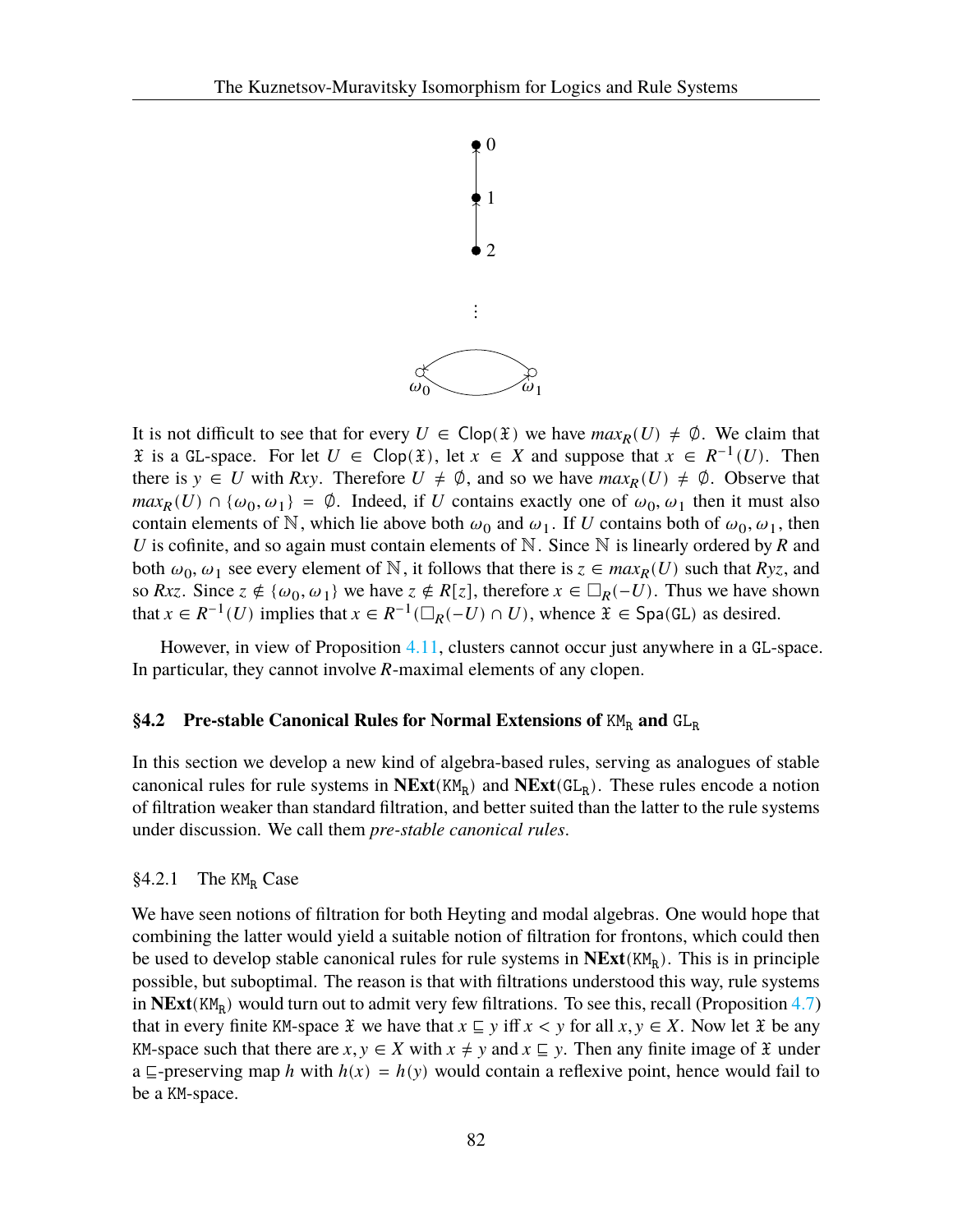We know that every finite distributive lattice has a unique Heyting algebra expansion, and moreover that every finite Heyting algebra has a unique fronton expansion. These constructions lead to a natural method for extracting finite countermodels based on frontons to nonvalid msi rules, which we illustrate in the proof of Lemma [4.13](#page-87-0). This result, in a somewhat different formulation, was first proved by [Muravitsky](#page-109-6) [[1981\]](#page-109-6) via frame-theoretic methods.

<span id="page-87-0"></span>**Lemma 4.13.** For any msi rule  $\Gamma/\Delta$ , if Frt  $\nvdash \Gamma/\Delta$  then there is a finite fronton  $\mathfrak{H} \in \mathsf{F}$ rt such that  $\mathfrak{H} \not\models \Gamma/\Delta$ .

*Proof.* Assume Frt  $\nvdash \Gamma/\Delta$  and let  $\mathfrak{H} \in \mathsf{Frt}$  be a fronton with  $\mathfrak{H} \not\models \Gamma/\Delta$ . Take a valuation V with  $\mathfrak{H}, V \not\models \Gamma/\Delta$ . Put  $\Theta = Sfor(\Gamma/\Delta)$  and set

$$
D^{\rightarrow} := \{ (\bar{V}(\varphi), \bar{V}(\psi)) \in H \times H : \varphi \to \psi \in \Theta \} \cup \{ (\bar{V}(\varphi), a) : a \in D^{\boxtimes} \text{ and } \varphi \in \Theta \}
$$
  

$$
D^{\boxtimes} := \{ \bar{V}(\varphi) \in H : \boxtimes \varphi \in \Theta \}
$$

Let  $\hat{\mathcal{R}}$  be the bounded distributive lattice generated by  $\Theta$ . For all  $a, b \in K$  define

$$
a \rightsquigarrow b := \bigvee \{c \in H : a \wedge c \le b\}
$$

$$
\boxtimes' a := \bigwedge_{b \in K} b \vee (b \rightsquigarrow a)
$$

Obviously  $(\hat{\mathcal{R}}, \rightsquigarrow)$  is a Heyting algebra, and by Proposition [4.5](#page-82-2) it follows that  $\hat{\mathcal{R}}' := (\hat{\mathcal{R}}, \rightsquigarrow, \boxtimes')$ is a fronton. Moreover, the inclusion  $\subseteq: \mathbb{R}' \to \mathfrak{A}$  is a bounded lattice embedding satisfying

$$
a \rightsquigarrow b \le a \rightarrow b
$$
 for all  $(a, b) \in K \times K$   
\n $a \rightsquigarrow b = a \rightarrow b$  for all  $(a, b) \in D$ <sup>3</sup>  
\n $\boxtimes' a = \boxtimes a$  for all  $a \in D^{\boxtimes}$ .

The first two claims are proved the same way as in the proof of Lemma [2.26.](#page-28-0) For the third claim we reason as follows. Suppose  $a \in D^{\boxtimes}$ . Then  $(b, a) \in D^{\rightarrow}$  for every  $b \in K$  by construction. Therefore,

$$
\mathbb{Z}'a = \bigwedge_{b \in K} b \vee (b \rightsquigarrow a) = \bigwedge_{b \in K} b \vee (b \rightarrow a).
$$

By the axioms of frontons we have  $\boxtimes a \leq b \vee (b \rightarrow a)$  for all  $b \in H$ , hence for all  $b \in K$  in particular. Therefore  $\boxtimes a \leq \boxtimes' a$ . Conversely, for any  $a \in K$  we have

$$
\mathbb{Z}'a \leq \mathbb{Z}a \lor \mathbb{Z}a \rightsquigarrow a
$$
\n
$$
\leq \mathbb{Z}a \lor \mathbb{Z}a \rightarrow a
$$
\n
$$
= \mathbb{Z}a.
$$
\n
$$
\text{(by } \mathbb{Z}a \rightsquigarrow a \leq \mathbb{Z}a \rightarrow a)
$$
\n
$$
\text{(by } \mathbb{Z}a \rightsquigarrow a \leq \mathbb{Z}a \rightarrow a)
$$

Let V' be an arbitrary valuation on  $\mathcal{R}'$  with  $V'(p) = V(p)$  whenever  $p \in Sfor(\Gamma/\Delta) \cap Prop$ . Then for every  $\varphi \in \Theta$  we have  $V(\varphi) = V'(\varphi)$ . This is shown easily by induction on the structure of  $\varphi$ . Therefore,  $\mathcal{R}', V' \not\models \Gamma/\Delta$ .  $\Box$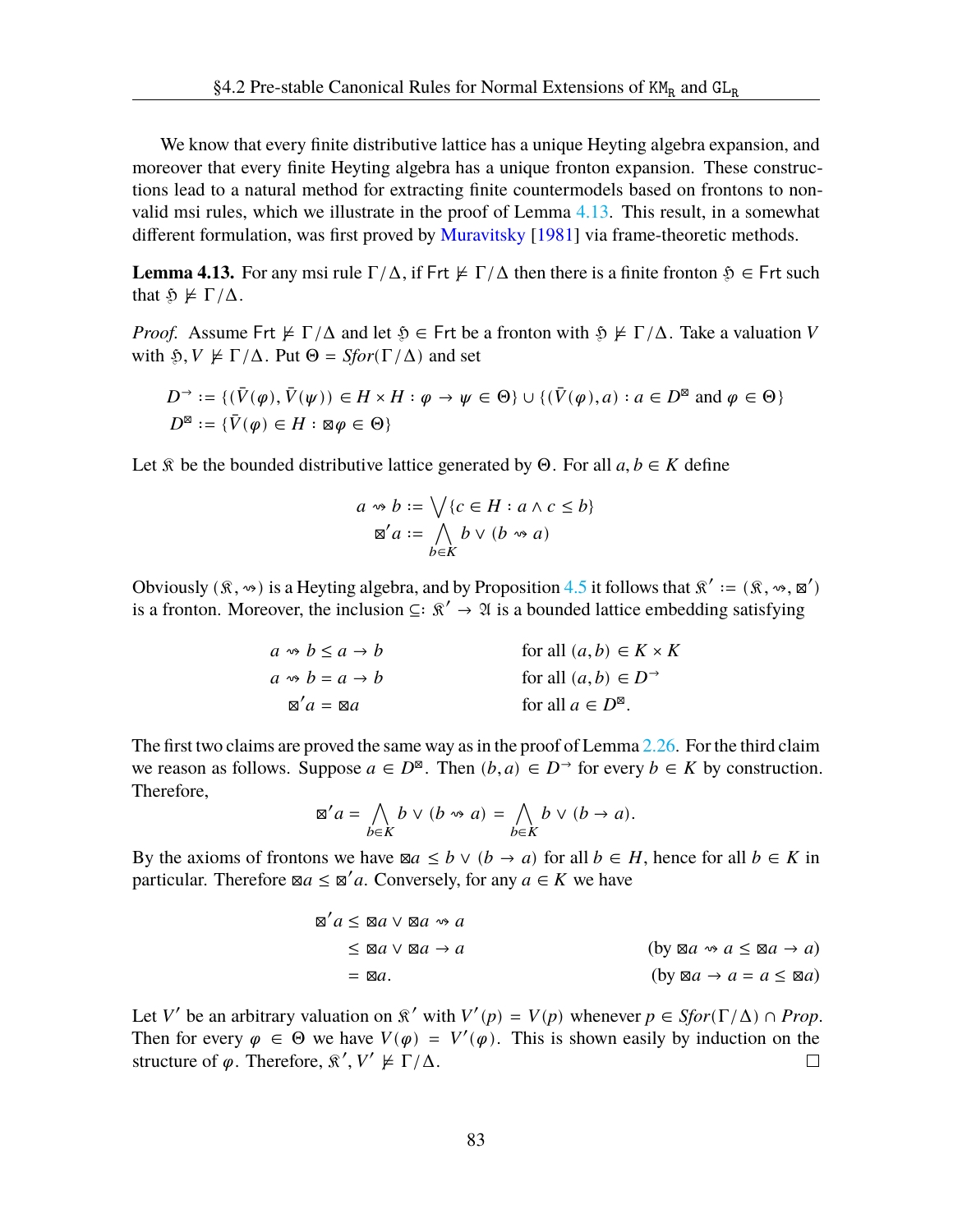The proof of Lemma [4.13](#page-87-0) motivates an alternative notion of filtration for frontons. Let  $\mathfrak{H}, \mathfrak{K} \in \mathsf{Frt}.$  A map  $h : \mathfrak{H} \to \mathfrak{K}$  is called *pre-stable* if for every  $a, b \in H$  we have  $h(a \to b) \leq$  $h(a) \to h(b)$ . For  $a, b \in H$ , we say that h satisfies the  $\to$ -bounded domain condition (BDC<sup> $\to$ </sup>) for  $(a, b)$  if  $h(a \to b) = h(a) \to h(b)$ . For  $D \subseteq H$ , we say that h satisfies the  $\boxtimes$ -bounded *domain condition* (BDC<sup>⊠</sup>) for *D* if  $h(\boxtimes a) = \boxtimes h(a)$  for every  $a \in D$ . If  $D \subseteq H \times H$ , we say that h satisfies the BDC<sup>→</sup> for D if it does for each  $(a, b) \in D$ , and analogously for the BDC<sup>®</sup>. Lastly, if  $D^{\rightarrow} \subseteq H \times H$  and  $D^{\boxtimes} \subseteq H$ , we say that h satisfies the BDC for  $(D^{\rightarrow}, D^{\boxtimes})$  if h satisfies the BDC<sup>→</sup> for  $D^{\rightarrow}$  and the BDC<sup>⊠</sup> for  $D^{\boxtimes}$ .

**Definition 4.14.** Let  $\hat{p}$  be a fronton, *V* a valuation on  $\hat{p}$ , and  $\Theta$  a finite, subformula closed set of formulae. A (finite) model  $(\hat{\mathcal{R}}', V')$ , with  $\hat{\mathcal{R}} \in \textsf{Frt}$ , is called a (*finite*) *weak filtration of*  $(\mathfrak{H}, V)$  *through*  $\Theta$  if the following hold:

- 1.  $\mathbb{R}' = (\mathbb{R}, \rightarrow, \mathbb{Z})$ , where  $\mathbb{R}$  is the bounded sublattice of  $\mathbb{S}$  generated by  $\overline{V}[\Theta]$ ;
- 2.  $V(p) = V'(p)$  for every propositional variable  $p \in \Theta$ ;
- 3. The inclusion ⊆∶  $\mathfrak{B} \to \mathfrak{A}$  is a pre-stable embedding satisfying the BDC<sup>→</sup> for the set  $\{(\bar{V}(\varphi), \bar{V}(\psi)) : \varphi \to \psi \in \Theta\}$ , and satisfying the BDC<sup>⊠</sup> for the set  $\{\bar{V}(\varphi) : \boxtimes \varphi \in \Theta\}$

A straightforward induction on structure establishes the following filtration theorem.

**Theorem 4.15** (Filtration theorem for frontons). Let  $\mathfrak{H}$  be a fronton, *V* a valuation on  $\mathfrak{H}$ , and  $\Theta$  a a finite, subformula-closed set of formulae. If  $(\mathcal{R}', V')$  is a weak filtration of  $(\mathfrak{H}, V)$ through  $\Theta$  then for every  $\varphi \in \Theta$  we have

$$
\bar{V}(\varphi) = \bar{V}'(\varphi).
$$

Consequently, for every rule  $\Gamma/\Delta$  such that  $\gamma, \delta \in \Theta$  for each  $\gamma \in \Gamma$  and  $\delta \in \Delta$  we have

$$
\mathfrak{H}, V \models \Gamma/\Delta \iff \mathfrak{K}', V' \models \Gamma/\Delta.
$$

We now introduce algebra-based rules for rule systems in  $NExt(KM_R)$  by syntactically encoding weak filtrations as just defined. We call these *pre-stable canonical rules* to emphasize the role of pre-stable maps as opposed to stable maps in their refutation conditions.

**Definition 4.16.** Let  $\mathfrak{H} \in \mathsf{F}$ rt be a finite fronton, and let  $D \to \subseteq H \times H$ ,  $D^{\boxtimes} \subseteq H$  be such that  $a \in D^{\boxtimes}$  implies  $(b, a) \in D^{\rightarrow}$  for every  $b \in H$ . The *stable canonical rule* of  $(\mathfrak{H}, D^{\rightarrow}, D^{\boxtimes})$ , is defined as  $\eta_{\infty}(\mathfrak{H}, D^{\rightarrow}, D^{\boxtimes}) = \Gamma/\Delta$ , where

$$
\Gamma := \{p_0 \leftrightarrow 0\} \cup \{p_1 \leftrightarrow 1\} \cup
$$
  
\n
$$
\{p_{a \wedge b} \leftrightarrow p_a \wedge p_b : a \in H\} \cup \{p_{a \vee b} \leftrightarrow p_a \vee p_b : a \in H\} \cup
$$
  
\n
$$
\{p_{a \to b} \leftrightarrow p_a \to p_b : (a, b) \in D^{\rightarrow}\} \cup \{p_{\boxtimes a} \leftrightarrow \boxtimes p_a : a \in D^{\boxtimes}\}
$$
  
\n
$$
\Delta := \{p_a \leftrightarrow p_b : a, b \in H \text{ with } a \neq b\}.
$$

The next two results outline algebraic refutation conditions for msi pre-stable canonical rules. They may be proved with straightforward adaptations of the proofs of similar results seen in earlier chapters.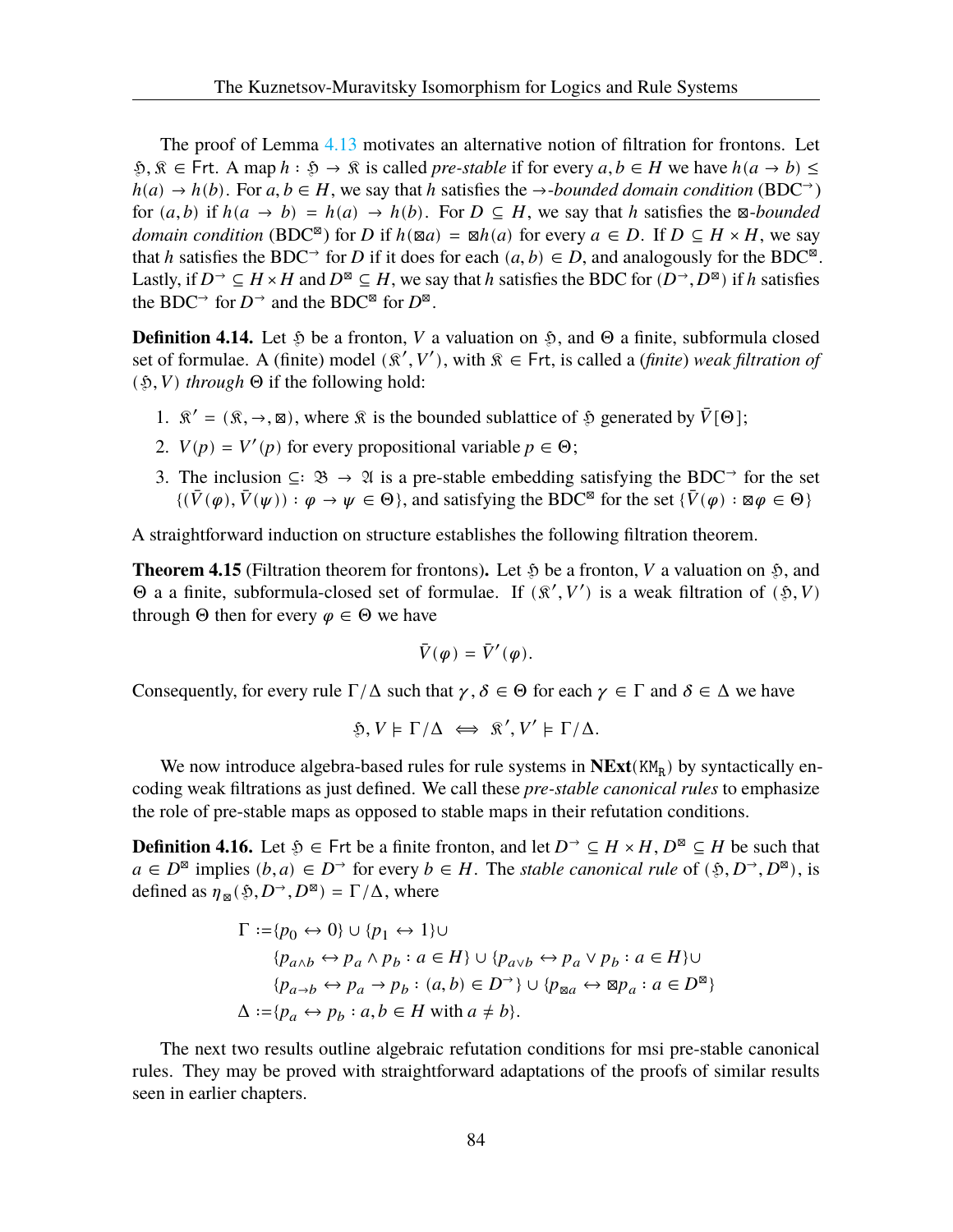**Proposition 4.17.** For every finite fronton  $\tilde{p}$  and  $D^{\rightarrow} \subseteq H \times H$ ,  $D^{\boxtimes} \subseteq H$ , we have  $\tilde{p} \not\models$  $\eta_{\boxtimes}(\mathfrak{H}, D^{\rightarrow}, D^{\boxtimes}).$ 

**Proposition 4.18.** For every  $\hat{\mathbf{x}} \in \text{Frt}$  and any msi pre-stable canonical rule  $\eta_{\mathbf{x}}(\mathfrak{H}, D^{\rightarrow}, D^{\mathbf{x}})$ , we have  $\hat{x} \not\models \eta_{\hat{\mathbb{R}}}(\hat{y}, D^{\rightarrow}, D^{\hat{\mathbb{R}}})$  iff there is a pre-stable embedding  $h : \hat{y} \rightarrow \hat{x}$  satisfying the BDC for  $(D^{\rightarrow}, D^{\boxtimes})$ .

We now give refutation conditions for msi pre-stable canonical rules on KM-spaces. If  $\mathfrak{X}, \mathfrak{Y}$  are KM-spaces, a map  $f : \mathfrak{X} \to \mathfrak{Y}$  is called *pre-stable* if for all  $x, y \in X, x \leq y$  implies  $f(x) \leq f(y)$ . Clearly, if f is pre-stable then for all  $x, y \in X$ ,  $x \subseteq y$  implies  $f(x) \leq f(y)$ . Now let  $\delta \subseteq Y$ . We say that *f satisfies the BDC*<sup>→</sup> *for*  $\delta$  if for all  $x \in X$ ,

$$
\uparrow[f(x)] \cap \mathfrak{d} \neq \emptyset \Rightarrow f[\uparrow x] \cap \mathfrak{d} \neq \emptyset.
$$

We say that *f satisfies the BDC*<sup>⊠</sup> *for*  $\delta$  if for all  $x \in X$  the following two conditions hold.

$$
\Uparrow[f(x)] \cap \mathfrak{d} \neq \emptyset \Rightarrow f[\Uparrow x] \cap \mathfrak{d} \neq \emptyset
$$
 (BDC<sup>∞</sup>-back)

$$
f[\Uparrow x] \cap \mathfrak{d} \neq \emptyset \Rightarrow \Uparrow [f(x)] \cap \mathfrak{d} \neq \emptyset
$$
 (BDC<sup>∞</sup>-forth)

If  $\mathcal{D} \subseteq \mathcal{D}(Y)$ , then we say that f satisfies the BDC<sup>→</sup> for  $\mathcal{D}$  if it does for every  $\mathcal{D} \in \mathcal{D}$ , and similarly for the BDC<sup>⊠</sup>. Finally, if  $\mathfrak{D}^{\rightarrow}$ ,  $\mathfrak{D}^{\boxtimes} \subseteq \wp(Y)$ , then we say that f satisfies the BDC for  $(\mathfrak{D}^{\rightarrow}, \mathfrak{D}^{\boxtimes})$  if f satisfies the BDC $\rightarrow$  for  $\mathfrak{D}^{\rightarrow}$  and the BDC<sup> $\boxtimes$ </sup> for  $\mathfrak{D}^{\boxtimes}$ .

Let  $\mathfrak H$  be a finite fronton. If  $D^{\rightarrow} \subseteq H \times H$ , for every  $(a, b) \in D^{\rightarrow}$  set  $\mathfrak d_{(a, b)}^{\rightarrow} := \beta(a) \setminus \beta(b)$ . If  $D^{\boxtimes} \subseteq H$ , for every  $a \in D^{\boxtimes}$  set  $\delta_a^{\boxtimes} := -\beta(a)$ . Finally, put  $\mathfrak{D}^{\rightarrow} := {\delta_{(a,b)}^{\rightarrow} : (a,b) \in D^{\rightarrow}}$ ,  $\mathfrak{D}^{\boxtimes} := \{ \mathfrak{d}^{\boxtimes}_a : a \in D^{\boxtimes} \}.$ 

<span id="page-89-0"></span>**Proposition 4.19.** For every KM-space  $\tilde{x}$  and any msi stable canonical rule  $\eta_{\text{N}}(\tilde{y}, D^{\rightarrow}, D^{\mathbb{N}})$ ,  $\mathfrak{X} \not\models \eta_{\boxtimes}(\mathfrak{H}, D^{\rightarrow}, D^{\boxtimes})$  iff there is a continuous pre-stable surjection  $f : \mathfrak{X} \to \mathfrak{H}_*$  satisfying the BDC  $(\mathfrak{D}^{\rightarrow}, \mathfrak{D}^{\boxtimes})$ .

*Proof.* (⇒) Assume  $\mathfrak{X} \not\models \eta_{\boxtimes}(\mathfrak{H}, D^{\rightarrow}, D^{\boxtimes})$ . Then there is a pre-stable embedding  $h : \mathfrak{H} \rightarrow$  $\mathfrak{X}^*$  satisfying the BDC for  $(D^{\rightarrow}, D^{\boxtimes})$ . Reasoning as in the proofs of Proposition [2.23](#page-27-0) and Proposition [2.31](#page-29-0) it follows that there is a pre-stable map  $f : \mathfrak{X} \to \mathfrak{H}_*$  satisfying the BDC<sup>→</sup> for  $\mathfrak{D}^{\rightarrow}$  and satisfying the BDC<sup>⊠</sup>-back for  $\mathfrak{D}^{\boxtimes}$ , namely the map  $f = h^{-1}$ . Let us check that f satisfies the BDC<sup> $\infty$ </sup>-forth for  $\mathcal{D}^{\infty}$ . Let  $\delta_a^{\infty} \in \mathcal{D}^{\infty}$ . Assume  $f[\hat{\pi}x] \cap \delta_a^{\infty} \neq \emptyset$ , i.e., that there is  $y \in \mathbb{R}^x$  with  $f(y) \in \mathfrak{d}_a^{\boxtimes}$ . So  $x \notin \mathbb{Z}_{\subseteq} h(U)$ , where  $U := -\mathfrak{d}_a^{\boxtimes}$ . Since h satisfies the BDC<sup> $\boxtimes$ </sup> for  $\delta_a^{\boxtimes}$  we have  $\mathbb{Z}_{\subseteq} h(U) = h(\mathbb{Z}_{\subseteq} U)$ , and so  $x \notin h(\mathbb{Z}_{\subseteq} U)$ . This implies  $f(x) \notin \mathbb{Z}_{\subseteq} (U)$ , therefore there must be some  $z \in \delta_a^{\boxtimes}$  such that  $f(x) \sqsubseteq z$ , i.e.  $\int [f(x)] \cap \delta_a^{\boxtimes} \neq \emptyset$ .

(∈) Assume that there is a continuous pre-stable surjection  $f : \mathfrak{X} \to \mathfrak{H}_*$  satisfying the BDC for  $(\mathfrak{D}^{\rightarrow}, \mathfrak{D}^{\boxtimes})$ . By the proof of Proposition [2.23,](#page-27-0)  $f^{-1} : \mathfrak{H} \to \mathfrak{X}^*$  is a pre-stable embedding satisfying the BDC<sup>→</sup> for  $D^{\rightarrow}$ . Let us check that  $f^{-1}$  satisfies the BDC<sup>⊠</sup> for  $D^{\boxtimes}$ . Let  $U \subseteq X$  be such that  $U = \beta(a)$  for some  $a \in D^{\boxtimes}$ , and reason as follows.

$$
x \notin f^{-1}(\boxtimes_{\sqsubseteq} U) \iff \Uparrow x \cap f^{-1}(\mathfrak{d}_a^{\boxtimes}) \neq \emptyset
$$
  
\n
$$
\iff \Uparrow [f(x)] \cap \mathfrak{d}_a^{\boxtimes} \neq \emptyset \qquad \qquad (f \text{ satisfies the BDC}^{\boxtimes} \text{ for } \mathfrak{d}_a^{\boxtimes})
$$
  
\n
$$
\iff x \notin \boxtimes_{\sqsubseteq} f^{-1}(U).
$$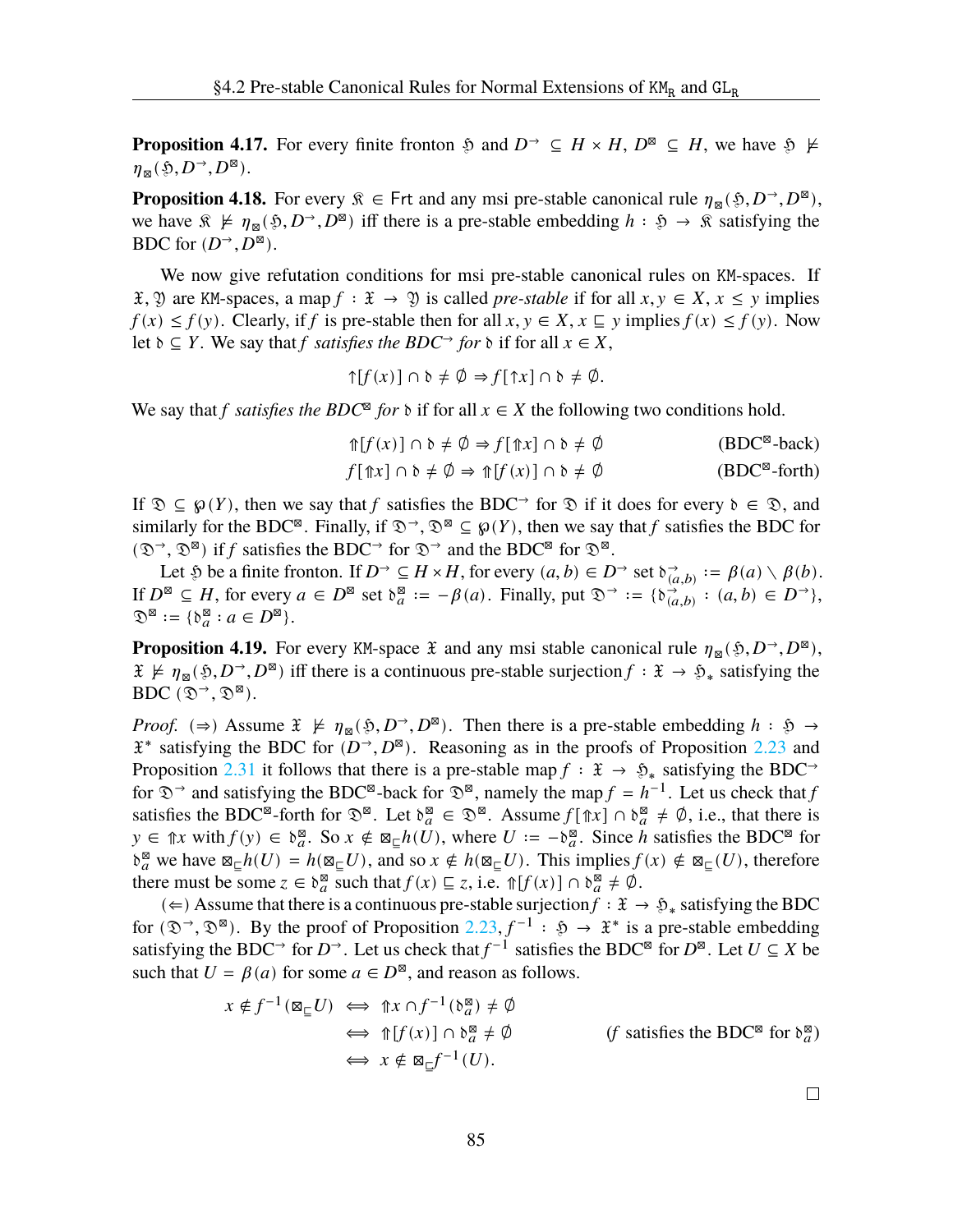In view of Proposition [4.19,](#page-89-0) when working with KM-spaces we may write an msi pre-stable canonical rule  $\eta_{\boxtimes}(\mathfrak{H}, D^{\rightarrow}, D^{\boxtimes})$  as  $\eta_{\boxtimes}(\mathfrak{H}_*, \mathfrak{D}^{\rightarrow}, \mathfrak{D}^{\boxtimes})$ .

We close this subsection by proving that our msi pre-stable canonical rules are expressive enough to axiomatise every rule system in **NExt**(KM<sub>R</sub>).

**Lemma 4.20.** For every msi rule  $\Gamma/\Delta$  there is a finite set  $\Xi$  of msi stable canonical rules such that for any  $\hat{x} \in \text{Frt}$  we have  $\hat{x} \not\models \Gamma/\Delta$  iff there is  $\eta_{\mathbb{B}}(\mathfrak{H}, D^{\rightarrow}, D^{\mathbb{B}}) \in \Xi$  such that  $\mathfrak{K} \not\models \eta_{\boxtimes}(\mathfrak{H}, D^{\rightarrow}, D^{\boxtimes}).$ 

*Proof.* Since bounded distributive lattices are locally finite there are, up to isomorphism, only finitely many triples  $(\mathfrak{H}, D^{\rightarrow}, D^{\boxtimes})$  such that

- $\mathfrak{H} \in$  Frt and  $\mathfrak{H}$  is at most k-generated as a bounded distributive lattice, where  $k =$ |*Sfor*(Γ/Δ)|;
- There is a valuation V on  $\mathfrak H$  refuting  $\Gamma/\Delta$ , such that

$$
D^{\rightarrow} = \{ (\bar{V}(\varphi), \bar{V}(\psi)) : \varphi \rightarrow \psi \in S \text{for}(\Gamma/\Delta) \} \cup \{ (\bar{V}(\varphi), b) : \boxtimes \varphi \in S \text{for}(\Gamma/\Delta) \text{ and } b \in H \} D^{\boxtimes} = \{ \bar{V}(\varphi) : \boxtimes \varphi \in S \text{for}(\Gamma/\Delta) \}.
$$

Let  $\Xi$  be the set of all msi pre-stable canonical rules  $\eta_{\mathcal{B}}(\mathfrak{H}, D^{\rightarrow}, D^{\mathcal{B}})$  for all such triples  $(\mathfrak{H}, D^{\rightarrow}, D^{\boxtimes})$ , identified up to isomorphism.

( $\Rightarrow$ ) Let  $\hat{\mathcal{R}} \in$  Frt and suppose  $\hat{\mathcal{P}} \not\models \Gamma/\Delta$ . Take a valuation V on  $\hat{\mathcal{P}}$  such that  $\hat{\mathcal{R}}, V \not\models$  $\Gamma/\Delta$ . Then by the proof of Lemma [4.13](#page-87-0) there is a weak filtration ( $\mathfrak{H}', V'$ ) of ( $\mathfrak{F}, V$ ) through *Sfor*( $\Gamma/\Delta$ ), which by the filtration theorem for frontons is such that  $\mathfrak{H}'$ ,  $V' \not\vDash \Gamma/\Delta$ . This implies that there is a stable embedding  $h : \mathcal{D}' \to \mathcal{R}$ , which again by the proof of Lemma [4.13](#page-87-0) satisfies the BDC for the pair  $(\mathcal{D}^{\rightarrow}, \mathcal{D}^{\boxtimes})$  defined as above. Therefore  $\eta_{\boxtimes}(\mathcal{D}', D^{\rightarrow}, D^{\boxtimes}) \in \Xi$ and  $\mathcal{R} \not\models \eta_{\mathcal{B}}(\mathcal{D}', D^{\rightarrow}, D^{\mathcal{B}})$ .

 $(\Leftarrow)$  Analogous to the same direction in, e.g., Lemma [2.26](#page-28-0).

**Theorem 4.21.** Every msi-rule system  $M \in \text{NExt}(KM_R)$  is axiomatisable over  $KM_R$  by some set of msi pre-stable canonical rules of the form  $\eta_{\mathbb{R}}(\mathfrak{H}, D^{\rightarrow}, D^{\mathbb{R}})$ , where  $\mathfrak{H} \in KM$ .

*Proof.* Analogous to, e.g., Theorem [2.27](#page-29-1).

### §4.2.2 The  $GL_R$  Case

Modal stable canonical rules as developed in  $\S 2.2.2$  $\S 2.2.2$  can axiomatise every rule system in **NExt**(GL<sub>R</sub>) [\[Bezhanishvili et al.](#page-107-0), [2016a,](#page-107-0) Theorem 5.6]. However, modal stable canonical rules differ significantly from msi pre-stable canonical rules: they are based on a different notion of filtration, which is stated in terms of stable rather than pre-stable maps. Consequently, it is unclear how, if at all, one could obtain rule translation and collapse lemmas connecting msi pre-stable canonical rules with modal stable canonical rules, which in turn makes ax-iomatisation results analogous to those presented in §§ [2.3.3](#page-39-0) and [3.3.3](#page-71-0) elusive in the present setting.

 $\Box$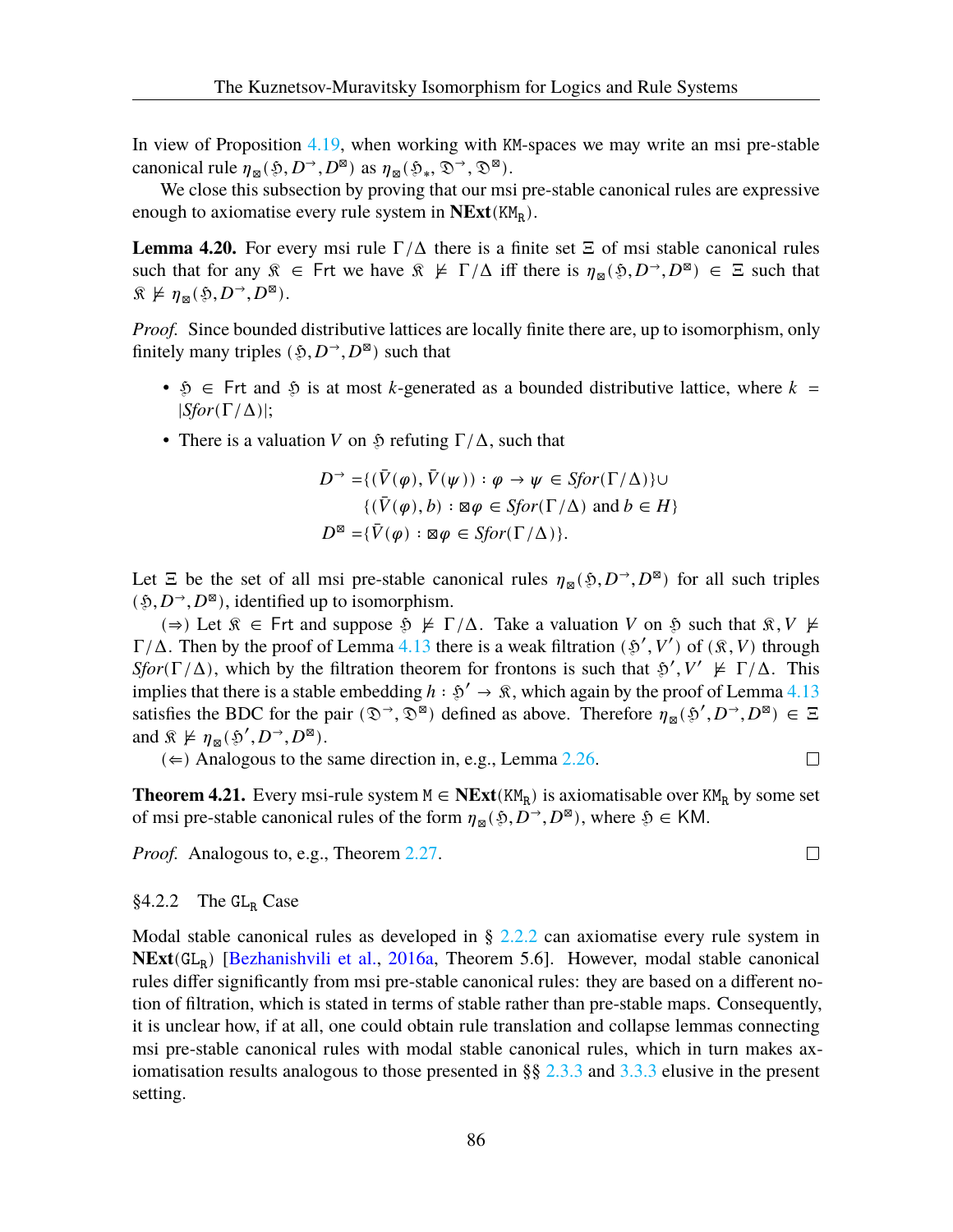Another reason why stable canonical rules are unattractive when working with rule systems in  $NExt(GL_R)$  is that  $GL_R$  admits very few filtrations. The situation is similar to the case of **NExt**( $KM_R$ ). For recall (Proposition [4.11](#page-85-4)) that finite GL-spaces are strict partial orders. If  $\mathfrak X$ is a GL-space and  $f : \mathfrak{X} \to \mathfrak{Y}$  is a stable map from  $\mathfrak{X}$  onto some finite modal space  $\mathfrak{Y}$  such that  $f(x) = f(y)$  for some  $x, y \in X$  with  $Rxy$ , then  $\mathfrak Y$  contains a reflexive point, hence cannot be a GL-space.

In response to this problem, an alternative notion of filtration was introduced in [van Ben](#page-109-7)[them and Bezhanishvili](#page-109-7) [\[forthcoming](#page-109-7)], who note that the same technique was used already in [Boolos](#page-107-3) [\[1993](#page-107-3)]. We call it *weak filtration*. As usual, we prefer an algebraic definition. If  $\mathfrak{A}, \mathfrak{B}$  are modal algebras and  $D \subseteq A$ , let us say that a map  $h : \mathfrak{A} \to \mathfrak{B}$  satisfies the  $\square$ -*bounded domain condition* (BDC<sup> $\Box$ </sup>) for *D* if  $h(\Box a) = \Box(a)$  for every  $a \in D$ .

**Definition 4.22.** Let  $\mathcal{B} \in \mathbb{M}$  as  $\mathcal{B}$  be a Magari algebra,  $V$  a valuation on  $\mathcal{B}$ , and  $\Theta$  a finite, subformula closed set of formulae. A (finite) model  $(\mathfrak{A}', V')$ , with  $\mathfrak{A}' \in \mathsf{Mag}$ , is called a (*finite*) *weak filtration of*  $(\mathfrak{B}, V)$  *through*  $\Theta$  if the following hold:

- 1.  $\mathfrak{A}' = (\mathfrak{A}, \square)$ , where  $\mathfrak{B}$  is the Boolean subalgebra of  $\mathfrak{B}$  generated by  $\overline{V}[\Theta]$ ;
- 2.  $V(p) = V'(p)$  for every propositional variable  $p \in \Theta$ ;
- 3. The inclusion  $\subseteq: \mathfrak{A}' \to \mathfrak{B}$  satisfies the BDC<sup> $\Box$ </sup> for  $D := \{ \overline{V}'(\varphi) : \Box \varphi \in \Theta \}.$

**Theorem 4.23.** Let  $\mathcal{B} \in \mathbb{M}$  as be a Magari algebra, V a valuation on  $\mathcal{B}$ , and  $\Theta$  a finite, subformula closed set of formulae. Let  $(\mathfrak{A}', V')$  be a weak filtration of  $(\mathfrak{B}, V)$ . Then for every  $\varphi \in \Theta$  we have

$$
\bar{V}(\varphi)=\bar{V}'(\varphi).
$$

*Proof.* Straightforward induction on the structure of  $\varphi$ .

Unlike weak filtrations in the msi setting, modal weak filtrations are not in general unique. We will be particularly interested in weak filtrations satisfying an extra condition, which we will construe as a modal counterpart to pre-stability in the msi setting. For any modal algebra  $\mathfrak A$  and  $a \in A$  we write  $\Box^+(a) := \Box a \land a$ . Let  $\mathfrak A, \mathfrak B \in \mathsf{Mag}$  be Magari algebras. A Boolean homomorphism  $h : \mathfrak{A} \to \mathfrak{B}$  is called *pre-stable* if for every  $a \in A$  we have  $h(\Box^+ a) \leq \Box^+ h(a)$ . Clearly, every stable Boolean homomorphism  $h : \mathfrak{A} \to \mathfrak{B}$  is pre-stable, since  $h(\Box a) \leq \Box h(a)$ implies  $h(\Box a \land a) = h(\Box a) \land h(a) \le \Box h(a) \land h(a)$ . A weak filtration  $(\mathfrak{A}', V')$  of some model  $(\mathfrak{B}, V)$  through some finite, subformula closed set of formulae  $\Theta$  is called *pre-stable* if the embedding  $\subseteq$ :  $\mathfrak{A}' \rightarrow \mathfrak{B}$  is pre-stable.

If  $\mathfrak{A}, \mathfrak{B}$  are modal algebras and  $D \subseteq A$ , a map  $h : \mathfrak{A} \to \mathfrak{B}$  satisfies the  $\Box^+$ *-bounded domain condition* (BDC<sup> $\Box^+$ </sup>) for D if  $h(\Box^+ a) = \Box^+ h(a)$  for every  $a \in D$ . Note that if  $(\mathfrak{A}', V')$  is a filtration of ( $\mathfrak{B}, V$ ) through some  $\Theta$ , then for every  $D \subseteq A$  the inclusion  $\subseteq: \mathfrak{A} \to \mathfrak{B}$  satisfies the BDC<sup> $\Box^+$ </sup> for D iff it satisfies the BDC<sup> $\Box$ </sup> for D. Indeed, since  $\Theta$  is subformula-closed we have that  $\Box^+\varphi \in \Theta$  implies  $\Box \varphi \in \Theta$ , which gives the "only if" direction, whereas the converse follows from the fact that  $\subseteq$  is a Boolean embedding.

Our algebra-based rules encode pre-stable weak filtrations as defined above, and explicitly include a parameter  $D^{\Box^+}$ , linked to the BDC $^{\Box^+}$ , intended as a counterpart to the parameter  $D^{\Box^+}$ of msi pre-stable canonical rules. We call these rules *modal pre-stable canonical rules.*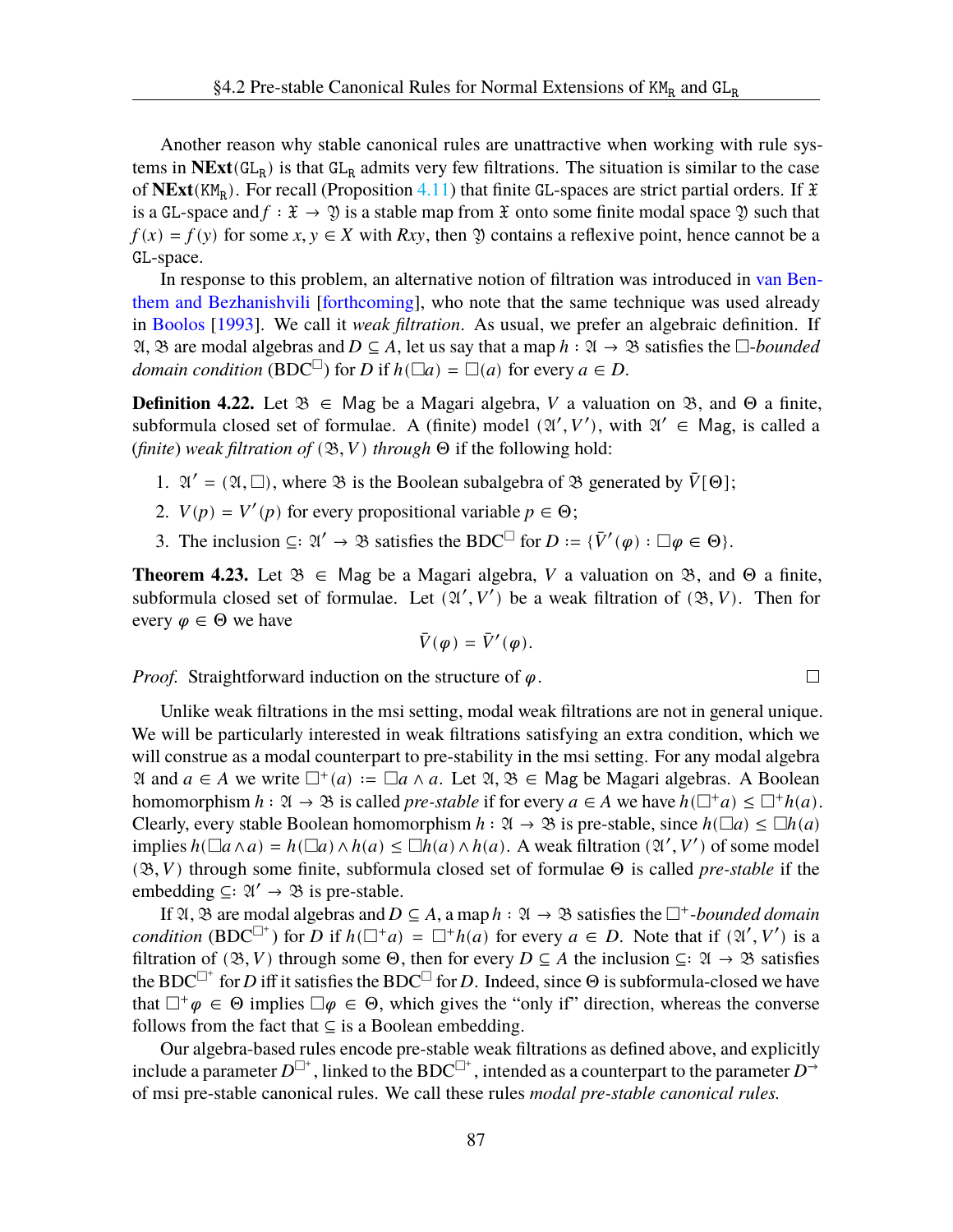**Definition 4.24.** Let  $\mathfrak{A} \in \mathsf{MA}$  be a finite modal algebra, and let  $D^{\Box^+}, D^{\Box} \subseteq A$ . Let  $\Box^+ \varphi :=$  $\Box\varphi\wedge\varphi$ . The *pre-stable canonical rule* of  $(\mathfrak{A}, D^{\Box^+}, D^{\Box})$ , is defined as  $\mu_+(\mathfrak{A}, D^{\Box^+}, D^{\Box}) = \Gamma/\Delta$ , where

$$
\Gamma := \{ p_{a \wedge b} \leftrightarrow p_a \wedge p_b : a \in H \} \cup \{ p_{a \vee b} \leftrightarrow p_a \vee p_b : a \in H \} \cup
$$
  
\n
$$
\{ p_{\neg a} \leftrightarrow \neg p_a : a \in A \} \cup \{ p_{\Box^+ a} \to \Box^+ p_a : a \in a \} \cup
$$
  
\n
$$
\{ \Box^+ p_a \to p_{\Box^+ a} : a \in D^{\Box^+} \} \cup \{ p_{\Box a} \leftrightarrow \Box p_a : a \in D^{\Box} \}
$$
  
\n
$$
\Delta := \{ p_a : a \in A \setminus 1 \}.
$$

It is helpful to conceptualise modal pre-stable canonical rules as algebra-based rules for bimodal rule systems in the signature  $\{\wedge, \vee, \neg, \Box, \Box^+, 0, 1\}$  (so that  $\Box^+$  is an independent operator rather than defined from  $\Box$ ) and containing  $\Box^+ p \leftrightarrow \Box p \wedge p$  as an axiom.<sup>1</sup> From this perspective, modal pre-stable canonical rules are rather similar to msi pre-stable canonical rules. We cash out this similarity more precisely in  $\S$  [4.3.3,](#page-99-0) in the form of a rule translation lemma.

Using by now familiar reasoning, it is easy to verify that modal pre-stable canonical rules display the intended refutation conditions. For brevity, let us say that a pre-stable map  $h$ satisfies the BDC for  $(D^{\Box^+}, D^{\Box})$  if h satisfies the BDC $^{\Box^+}$  for  $D^{\Box^+}$  and the BDC $^{\Box}$  for  $D^{\Box}$ .

**Proposition 4.25.** For every finite modal algebra  $\mathfrak{A} \in MA$  and  $D^{\square^+}$ ,  $D^{\square} \subseteq A$ , we have  $\mathfrak{H} \not\models$  $\mu_+(\mathfrak{A},D^{\square^+},D^{\square}).$ 

**Proposition 4.26.** For every modal algebra  $\mathcal{B} \in MA$  and any modal pre-stable canonical rule  $\mu_+(\mathfrak{A}, D^{\square^+}, D^{\square})$ , we have  $\mathfrak{B} \not\models \mu_+(\mathfrak{A}, D^{\square^+}, D^{\square})$  iff there is a pre-stable embedding  $h : \mathfrak{B} \to \mathfrak{A}$  satisfying the BDC  $(D^{\Box^+} D^{\Box}).$ 

If  $\mathfrak X$  is any modal space, for any  $x, y \in X$  define  $R^+xy$  iff  $Rxy$  or  $x = y$ . Let  $\mathfrak X$ ,  $\mathfrak Y$  be GL-spaces. A map  $f : \mathfrak{X} \to \mathfrak{Y}$  is called *pre-stable* if for all  $x, y \in X$  we have that  $R^+xy$  implies  $R^+f(x)f(y)$ . If  $\delta \subseteq Y$ , we say that f satisfies the BDC<sup> $\Box$ +</sup> for  $\delta$  if for all  $x \in X$ ,

$$
R^+[f(x)] \cap \mathfrak{d} \neq \emptyset \Rightarrow f[R^+[x]] \cap \mathfrak{d} \neq \emptyset.
$$

Furthermore, we say that f satisfies the BDC<sup> $\Box$ </sup> for  $\delta$  if for all  $x \in X$  the following two conditions hold.

$$
R[f(x)] \cap \delta \neq \emptyset \Rightarrow f[R[x]] \cap \delta \neq \emptyset
$$
 (BDC<sup>□</sup>-back)

$$
f[R[x]] \cap \mathfrak{d} \neq \emptyset \Rightarrow R[f(x)] \cap \mathfrak{d} \neq \emptyset. \tag{BDC}^{\square}\text{-forth}
$$

Finally, if  $\mathfrak{D} \subseteq \wp(Y)$  we say that f satisfies the BDC<sup> $\Box^+$ </sup> (resp. BDC<sup> $\Box$ </sup>) for  $\mathfrak{D}$  if it does for every  $\delta \in \mathcal{D}$ , and if  $\mathcal{D}^{\square^+}$ ,  $\mathcal{D}^{\square} \subseteq \mathcal{G}(Y)$  we write that f satisfies the BDC for  $(\mathcal{D}^{\square^+}, \mathcal{D}^{\square})$  if f satisfies

<sup>&</sup>lt;sup>1</sup>This view of GL as a bimodal logic is the main insight informing Litak's  $[2014]$  $[2014]$  strategy for deriving Item [2](#page-97-0) of Theorem [4.38](#page-97-1) from the theory of polymodal companions of msi-logics as developed by [Wolter and](#page-110-0) [Zakharyaschev](#page-110-0) [[1998,](#page-110-0) [1997](#page-109-0)]. In that setting, msi formulae are translated into formulae in a bimodal signature, but the two modalities of the latter can be regarded as implicitly interdefinable in logics where one satisfies the Löb formula.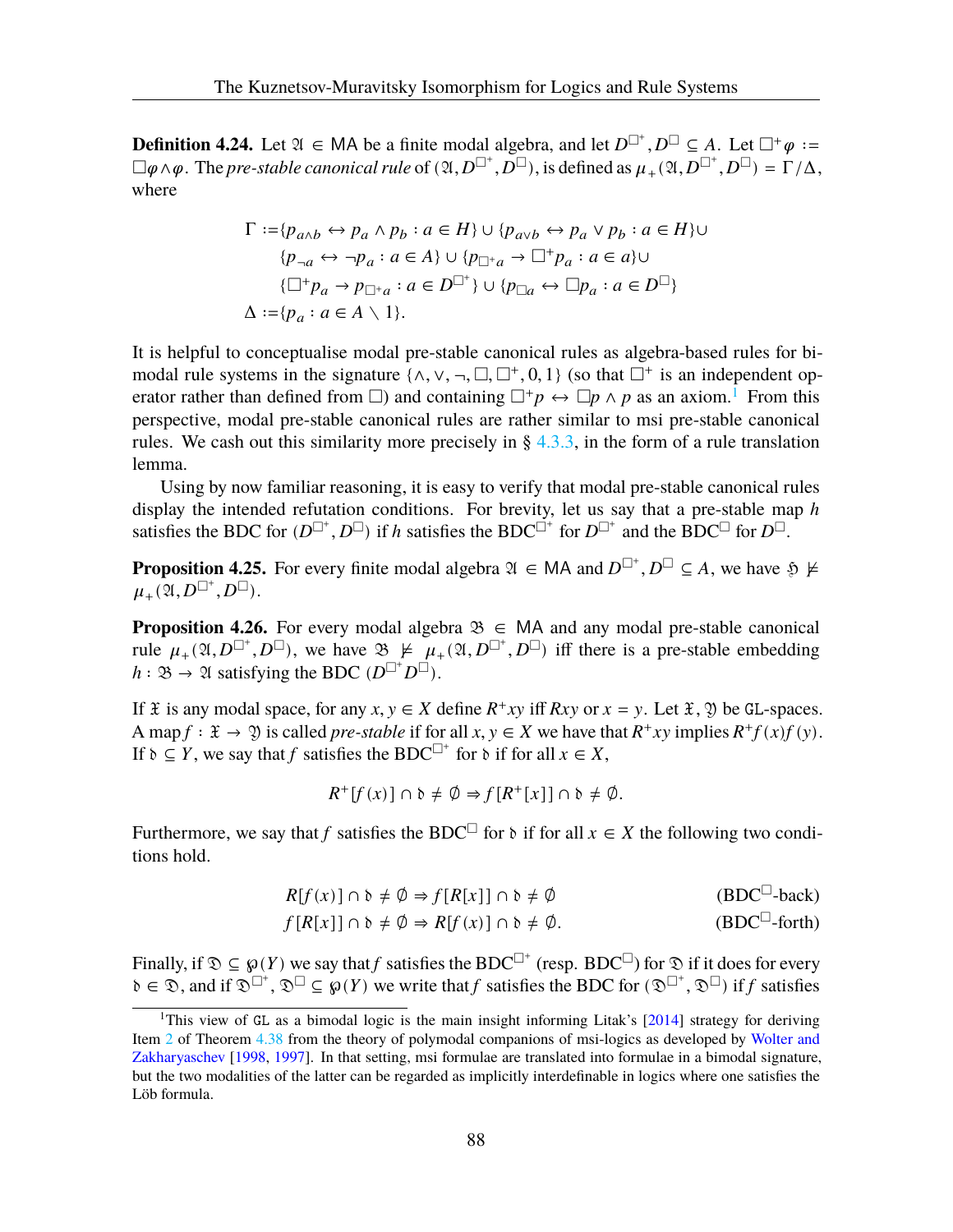the BDC<sup> $\Box^+$ </sup> for  $\mathfrak{D}^{\Box^+}$  and the BDC<sup> $\Box$ </sup> for  $\mathfrak{D}^{\Box}$ . Let  $\mathfrak A$  be a finite Magari algebra. If  $D^{\Box^+} \subseteq A$ , for every  $a \in D^{\square^+}$  set  $\delta_a^{\square^+} := -\beta(a)$ . If  $D^{\square} \subseteq A$ , for every  $a \in D^{\square}$  set  $\delta_a^{\square} := -\beta(a)$ . Finally, put  $\mathfrak{D}^{\square^+} := \{ \mathfrak{d}_a^{\square^+} : a \in D^{\square^+} \}, \mathfrak{D}^{\square} := \{ \mathfrak{d}_a^{\square} : a \in D^{\square} \}.$ 

<span id="page-93-1"></span>**Proposition 4.27.** For all GL-spaces  $\mathfrak X$  and any modal pre-stable canonical rule  $\mu_+(\mathfrak A, D^{\Box^+}, D^{\Box}),$ we have  $\mathfrak{X} \not\models \mu_+(\mathfrak{A}, D^{\square^+}, D^{\square})$  iff there is a continuous pre-stable surjection  $f : \mathfrak{X} \to \mathfrak{A}_*$  satisfying the BDC for  $(\mathfrak{D}^{\Box^+}, \mathfrak{D}^{\Box})$ .

As usual, in view of Proposition [4.27](#page-93-1) we write a modal pre-stable canonical rule  $\mu_+(\mathfrak{A},D^{\Box^+},D^{\Box})$ as  $\mu_+(\mathfrak{A}_*,\mathfrak{D}^{\square^+},\mathfrak{D}^{\square})$  in geometric settings.

We close this section by proving that pre-stable canonical rules axiomatise any rule system in  $NExt(GL_R)$ .

**Lemma 4.28.** For every modal rule  $\Gamma/\Delta$  there is a finite set  $\Xi$  of modal pre-stable canonical rules of the form  $\mu_+(\mathfrak{A}, D^{\square^+}, D^{\square})$  with  $\mathfrak{A} \in K4$ , such that for any  $\mathfrak{B} \in \mathsf{Mag}$  we have  $\mathfrak{B} \not\models \Gamma/\Delta$ iff there is  $\mu_+(\mathfrak{A}, D^{\square^+}, D^{\square}) \in \Xi$  such that  $\mathfrak{B} \not\models \mu_+(\mathfrak{A}, D^{\square^+}, D^{\square})$ .

*Proof.* Since Boolean algebras is locally finite there are, up to isomorphism, only finitely many triples  $(\mathfrak{A}, D^{\square^+}, D^{\square})$  such that

- $\mathfrak{A} \in \mathsf{K4}$  and  $\mathfrak{A}$  is at most *k*-generated as a Boolean algebra, where  $k = |Sfor(\Gamma/\Delta)|$ ;
- There is a valuation V on  $\mathfrak A$  refuting  $\Gamma/\Delta$ , such that

$$
D^{\Box^+} = \{ \bar{V}(\varphi) : \Box^+ \varphi \in S \text{for} (\Gamma / \Delta) \}
$$
  

$$
D^{\Box} = \{ \bar{V}(\varphi) : \Box \varphi \in S \text{for} (\Gamma / \Delta) \}
$$

Let  $\Xi$  be the set of all modal pre-stable canonical rules  $\mu_+(\mathfrak{A}, D^{\square^+}, D^{\square})$  for all such triples  $(2\mathfrak{l}, D^{\square^+}, D^{\square})$ , identified up to isomorphism.

( $\Rightarrow$ ) Let  $\mathfrak{B} \in \mathbb{M}$  ag and suppose  $\mathfrak{B} \not\models \Gamma/\Delta$ . Take a valuation V on  $\mathfrak{B}$  such that  $\mathfrak{B}, V \not\models \Gamma/\Delta$ . Γ/Δ. As is well-known, there is a transitive filtration  $(\mathfrak{A}', V')$  of  $(\mathfrak{B}, V)$  through *Sfor*(Γ/Δ). Then  $\mathfrak{A}' \in \mathsf{K4}$ . Moreover, clearly every filtration is a weak filtration, hence so is  $(\mathfrak{A}', V')$ . Therefore there is a Boolean embedding  $h : \mathfrak{A}' \to \mathfrak{B}$  satisfying the BDC for  $(D^{\Box^+}, D^{\Box}),$ where  $D^{\square^+} := {\{\overline{V}'(\varphi) : \square^+ \varphi \in Sfor(\Gamma/\Delta) \}}$  and  $D^{\square} := {\{\overline{V}'(\varphi) : \square \varphi \in Sfor(\Gamma/\Delta) \}}$ . Indeed, it is obvious that h is a Boolean embedding which satisfies the BDC<sup> $\Box$ </sup> for  $D^{\Box}$ . The fact that h satisfies the BDC<sup> $\Box^+$ </sup> follows by noting that, additionally,  $\Box \varphi \in Sfor(\Box^+\varphi)$  for every modal formula  $\varphi$ . Lastly, since  $(\mathfrak{A}', V')$  is actually a filtration, f is stable, a fortiori pre-stable. Hence we have shown  $\mathfrak{B} \not\models \mu_+(\mathfrak{A}, D^{\square^+}, D^{\square}).$ 

 $(\Leftarrow)$  Routine.

 $\Box$ 

<span id="page-93-2"></span><span id="page-93-0"></span>**Theorem 4.29.** Every modal rule system  $M \in \text{NExt}(\text{GL}_R)$  is axiomatisable over  $\text{GL}_R$  by some set of modal pre-stable canonical rules of the form  $\mu_+(\mathfrak{A}, D^{\square^+}, D^{\square})$ , where  $\mathfrak{A} \in K$ 4.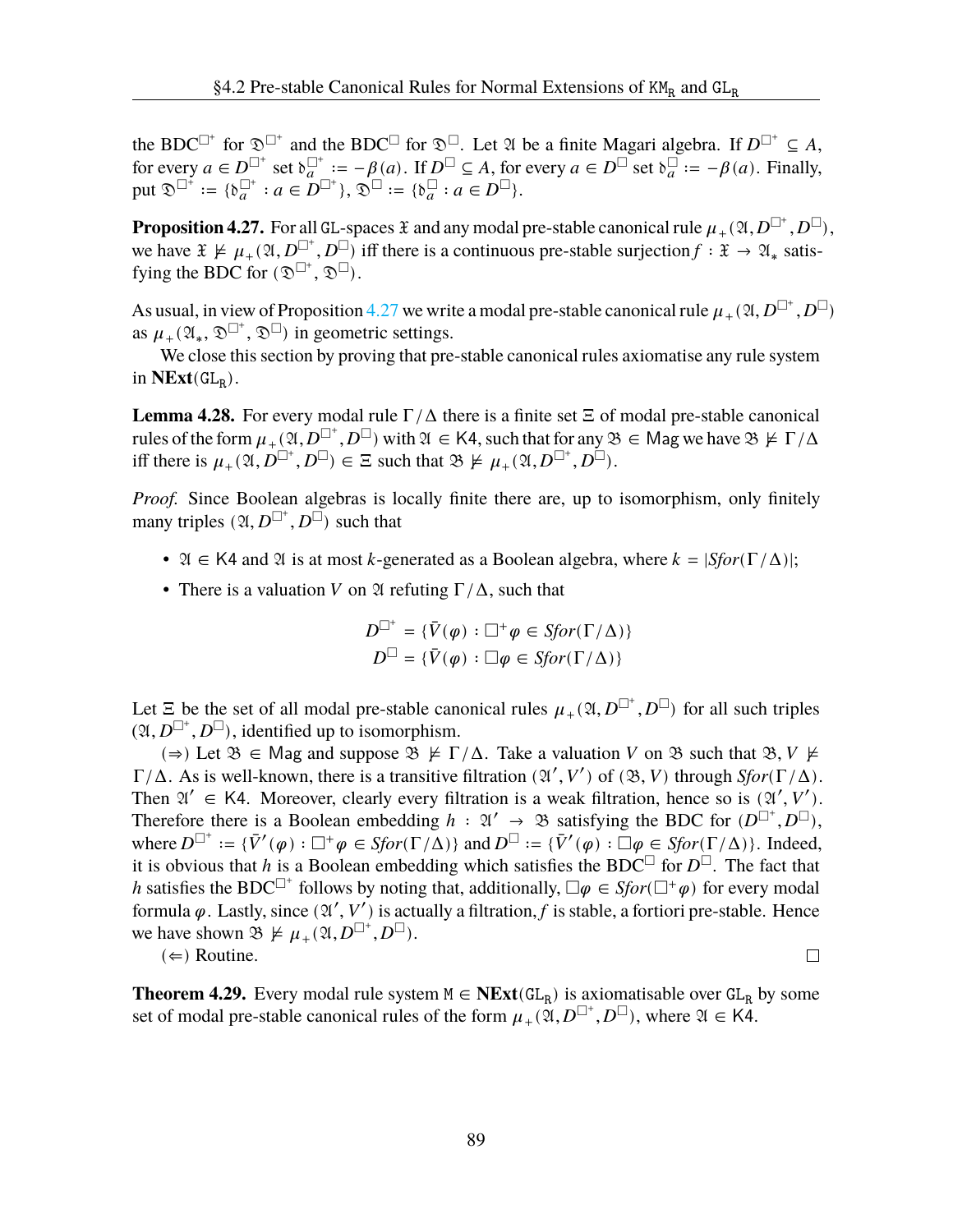# **§4.3 The Kuznetsov-Muravitsky Isomorphism via Stable Canonical Rules**

We are ready for the main topic of this chapter, the Kuznetsov-Muravitsky isomorphism and its extension to rule systems. We apply pre-stable canonical rules to prove this and related results in the vicinity, using essentially the same techniques seen in §§ [2.3](#page-31-0) and [3.3](#page-66-0).

In § [4.3.1](#page-94-0) we recall the relevant transformations between frontons and Magari algebras, and introduce an appropriate Gödel-style translation of msi-formulae into modal ones. In § [4.3.2](#page-96-0) we prove the Kuznetsov-Muravitsky isomorphism and its extension to rule systems. We close by giving axiomatic characterisations of the underlying isomorphisms via pre-stable canonical rules, in the style of §§ [2.3.3](#page-39-0) and [3.3.3,](#page-71-0) and by illustrating these results with some examples ( $\S$ § [4.3.3](#page-99-0) and [4.3.4\)](#page-103-0).

<span id="page-94-0"></span>§4.3.1 Semantic and Syntactic Mappings

**From Frontons to Magari Algebras and Back** We begin by reviewing the constructions for transforming frontons into corresponding Magari algebras and vice versa. The results in this paragraph are known, and recent proofs can be found in, e.g., [Esakia](#page-108-1) [\[2006](#page-108-1)]. As usual, we include them in full to give the reader a clearer idea of the transformations under discussion.

The first step for transforming a given fronton  $\mathfrak{H} \in$  Frt into a Magari algebra is to take the free Boolean extension  $B($  \$  $)$  of its underlying Heyting algebra. Then we expand  $B($  \$  $)$  with a modal operator, as follows.

**Definition 4.30.** The mapping  $\sigma$ : Frt  $\rightarrow$  Mag assigns every  $\mathfrak{H} \in$  Frt to the algebra  $\sigma \mathfrak{H}$ :=  $(B(\mathfrak{H}), \Box)$ , where for every  $a \in B(H)$  we have

$$
Ia := \bigvee \{b \in H : b \le a\}
$$
  

$$
\Box a := \mathbb{Z}Ia.
$$

Observe that if  $a \in H$  then  $Ia = a$ , and so  $\Box a = \boxtimes a$ . Consequently, if  $a \in H$  also  $\Box^+ a = \boxtimes^+ a$ .

The construction for turning a Magari algebra into a corresponding fronton is also a simple extension of the construction for turning closure algebras into corresponding Heyting algebras.

**Definition 4.31.** The mapping  $\rho$  : Mag → Frt assigns every Magari algebra  $\mathfrak{A} \in \mathsf{Mag}$  to the algebra  $\rho \mathfrak{A} := (O(A), \wedge, \vee, \rightarrow, \square, 1, 0)$ , where

$$
O(A) := \{a \in A : \Box^+ a = a\}
$$

$$
a \to b := \Box^+ (\neg a \lor b)
$$

$$
\boxtimes a := \Box a
$$

By unpacking the definitions just presented it is not difficult to verify that the following Proposition holds.

<span id="page-94-1"></span>**Proposition 4.32.** For every  $\mathfrak{H} \in \mathsf{Frt}$  we have  $\mathfrak{H} \cong \rho \sigma \mathfrak{H}$ . Moreover, for every  $\mathfrak{A} \in \mathsf{Grz}$  we have  $\sigma \rho \mathfrak{A} \rightarrow \mathfrak{A}$ .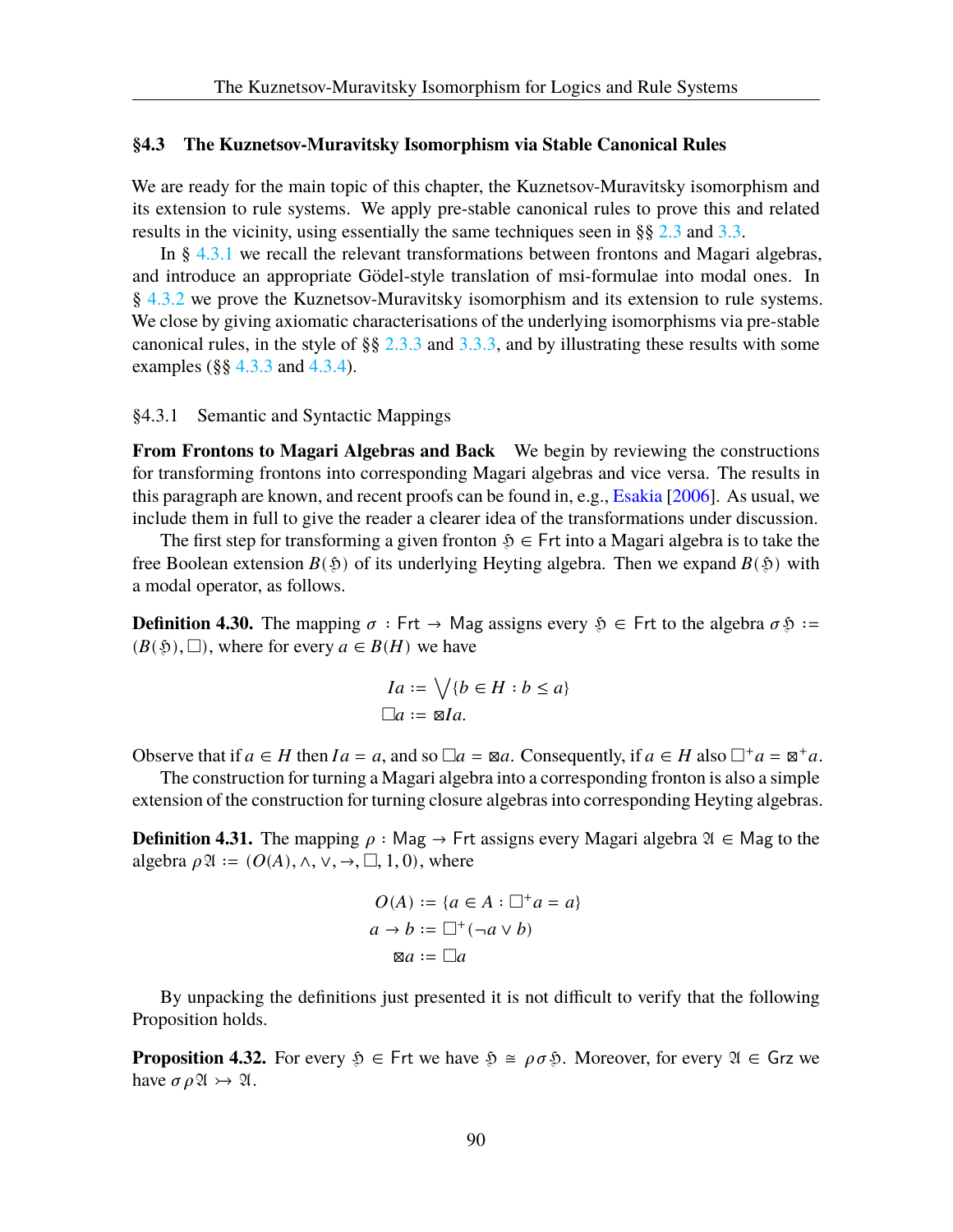We call a Magari algebra  $\mathfrak A$  *skeletal* if  $\sigma \rho \mathfrak A \cong \mathfrak A$  holds.

We now give more suggestive dual descriptions of the maps  $\sigma$ ,  $\rho$  on KM- and GL-spaces, which also make it easier to show that  $\sigma$ ,  $\rho$  are the intended ranges.

**Definition 4.33.** If  $\mathfrak{X} = (X, \leq, \subseteq, \mathcal{O})$  is a KM-space we set  $\sigma \mathfrak{X} := (X, R, \mathcal{O})$ , where  $R = \sqsubseteq$ . Let  $\mathfrak{Y} := (Y, R, \mathcal{O})$  be a GL-space. For  $x, y \in Y$  write  $x \sim y$  iff  $Rxy$  and  $Ryx$ . Define a map  $\rho: Y \to \mathfrak{g}(Y)$  by setting  $\rho(x) = \{y \in Y : x \sim y\}$ . We define  $\rho \mathfrak{Y} := (\rho[Y], \leq_{\rho}, \sqsubseteq_{\rho} \rho[\mathcal{O}])$ where  $\rho(x) \sqsubseteq_{\rho} \rho(y)$  iff  $Rxy$  and  $\rho(x) \leq_{\rho} \rho(y)$  iff  $R^+_{\rho} \rho(x) \rho(y)$ .

<span id="page-95-2"></span>**Proposition 4.34.** The following conditions hold.

- <span id="page-95-0"></span>1. Let  $\mathfrak{H} \in \text{Frt. Then } (\sigma \mathfrak{H})_* \cong \sigma(\mathfrak{H}_*)$ . Consequently, if  $\mathfrak{X}$  is a KM-space then  $(\sigma \mathfrak{X})^* \cong$  $\sigma(\mathfrak{X})^*$ .
- <span id="page-95-1"></span>2. Let  $\mathfrak X$  be a GL-space. Then  $(\rho \mathfrak X)^* \cong \rho(\mathfrak X^*)$ . Consequently, if  $\mathfrak A \in \mathsf{Mag}$ , then  $(\rho \mathfrak A)_* \cong$  $\rho(\mathfrak{A}_*).$

*Proof.* ([1\)](#page-95-0) Let  $\mathfrak{H} \in \text{Frt}$ . By the proof of Proposition [2.38](#page-32-1) it suffices to show that  $(\sigma \mathfrak{H})_*$  and  $\sigma(\mathfrak{H}_*)$  have the same relations. Let  $x, y \in Spec(\sigma \mathfrak{H}) = Spec(\mathfrak{H})$ , and suppose  $R_{\Box}xy$  (where  $R_{\Box}$  is the modal relation of  $(\sigma \mathfrak{H})_*$ ). Then for every  $a \in B(H)$ , and so for every  $a \in H$  in particular,  $\Box a \in x$  implies  $a \in y$ . But if  $a \in H$  then  $\Box a = \boxtimes a$ , and so we have that for every  $a \in H$ ,  $\boxtimes a \in x$  implies  $a \in y$ , i.e.  $R_{\boxtimes} xy$  (where  $R_{\boxtimes}$  is the relation of  $\sigma(\mathfrak{H}_*))$ . Conversely, assume that  $R_{\mathbb{R}}$ *xy*. Then for every  $a \in H$ ,  $\mathbb{R}a \in x$  implies  $a \in y$ . Let  $a \in B(H)$  and suppose  $\Box a \in x$ . This is to say  $\Box a \in x$ , and so as  $Ia \in H$  in turn  $Ia \in y$ . Since y is upwards closed and  $I_a \le a$ , in turn  $a \in y$ . Whence  $R_{\Box} xy$ . The second part is a trivial consequence of the first part.

([2\)](#page-95-1) Let  $\mathfrak{X} \in \text{Spa}(\mathbb{G})$ . Reasoning as in the proof of Item [2](#page-34-0) in Proposition [2.44](#page-33-0), we obtain that  $\rho^{-1} : (\rho \mathfrak{X})^* \to \rho(\mathfrak{X}^*)$  is a Heyting algebra isomorphism. Now let  $U \in \mathsf{ClopUp}(\rho \mathfrak{X})^*$ . Then for any  $\rho(x) \in X$  we have that  $\rho(x) \in \mathbb{Z}_{\mathbb{Z}_p} U$  iff  $\mathbb{G}_{\rho}[\rho(x)] \subseteq U$  iff  $R[x] \subseteq \rho^{-1}(U)$  iff  $x \in \Box_R(U)$ . The second part is a trivial consequence of the first part.  $\Box$ 

**Proposition 4.35.** For every fronton  $\mathfrak{H} \in$  Frt we have that  $\sigma \mathfrak{H}$  is a Magari algebra, and for every Magari algebra  $\mathfrak{A} \in \mathsf{Mag}$  we have that  $\rho \mathfrak{A}$  is a fronton.

*Proof.* Let  $\mathfrak{H} \in \text{Frt. We prove that } \mathfrak{X} := \sigma(\mathfrak{H}_*)$  is a GL-space. Let  $\mathfrak{X}' = (X, R^+, \mathcal{O})$ . Then it is easy to see that  $\mathfrak{X}' \cong \sigma(\mathfrak{K}_*)$ , where  $\mathfrak{K}$  is the  $\mathfrak{B}$ -free reduct of  $\mathfrak{H}$ . Whence  $\mathfrak{X}'$  is a Grz-space. Now let  $U \in \text{Clop}(\mathfrak{X})$  and  $x \in X$ . Suppose  $x \in R^{-1}(U)$ . In other words, there is  $y \in U$  such that Rxy. Then also  $R^+xy$ . By Proposition [2.18](#page-25-0) there is some  $z \in max_{R^+}(U)$  such that  $R^+yz$ . Clearly, it follows that  $z \in max_R(U)$ . Thus, by Proposition [4.11](#page-85-4), we obtain that  $z \notin R[z]$ , and so in turn that  $R[z] \cap U = \emptyset$ . So we have  $z \in U \cap \square_R - U$ . By transitivity we find  $Rxz$ , hence we have shown that  $x \in R^{-1}(U \cap \Box_R - U)$ . This implies that  $\tilde{x}$  is a GL-space, as desired.

Let  $\mathfrak{A} \in \mathbb{M}$  ag. We show that  $\mathfrak{X} := \rho(\mathfrak{A}_*)$  is a KM-space. Conditions 1, 2, and 4 of Definition [4.6](#page-82-3) are obvious. For condition 3, it follows from Theorem [4.8](#page-83-1) that

$$
\{x\} = \bigcap_{a \in x} \beta(a)
$$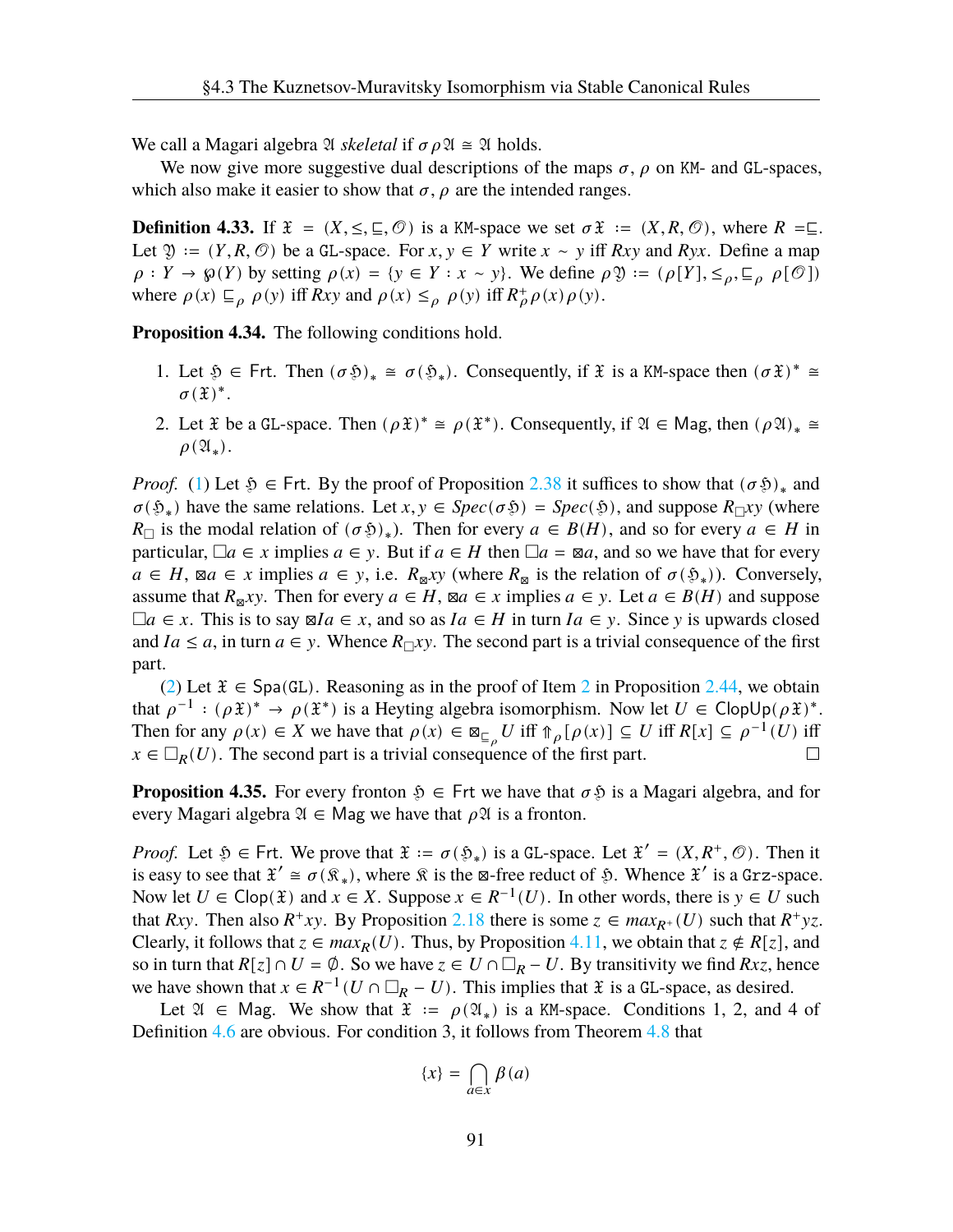is closed, and since by assumption  $R[x]$  is closed we have that  $\Uparrow x = \{x\} \cup R[x]$  is closed as well. For condition 5, let  $U \in \text{Clop}(\mathfrak{X})$  and  $x \in X$ . Suppose  $x \notin U$ . Then  $x \in -U$ , so by Proposition [4.11](#page-85-4) either  $x \in max_R(-U)$  or there is  $y \in max_R(-U)$  with  $Rxy$ . If the former, it follows that  $R[x] \subseteq U$ , and as  $x \le x$  we are done. If the latter, it follows that  $R[y] \subseteq U$ , and as  $x \leq y$  we are done.  $\Box$ 

**A Gödelian Translation** We now show how to translate msi formulae into modal formulae in a way which suits our current goals. The main idea, already anticipated when developing msi stable canonical rules, is to conceptualise rule systems in  $NExt(\text{GL}_R)$  as stated in a signature containing two modal operators  $\Box$ ,  $\Box^+$ , so to use  $\Box$  to translate  $\boxtimes$  and  $\Box^+$  to translate  $\rightarrow$ . This leads to the following Gödelian translation function.

**Definition 4.36.** The Gödelian translation  $T : Tm_{msi} \rightarrow Tm_{md}$  is defined recursively as follows.

$$
T(\bot) := \bot
$$
  
\n
$$
T(\top) := \top
$$
  
\n
$$
T(p) := \square p
$$
  
\n
$$
T(\varphi \land \psi) := T(\varphi) \land T(\psi)
$$
  
\n
$$
T(\varphi \lor \psi) := T(\varphi) \lor T(\psi)
$$
  
\n
$$
T(\varphi \to \psi) := \square^+ (\neg T(\varphi) \lor T(\psi))
$$
  
\n
$$
T(\boxtimes \varphi) := \square T(\varphi)
$$

The translation  $T$  above was originally proposed by [Kuznetsov and Muravitsky](#page-108-0) [\[1986](#page-108-0)], and is perhaps most comprehensively studied in [Wolter and Zakharyaschev](#page-110-0) [[1998,](#page-110-0) [1997](#page-109-0)]. Our presentation contains a revised clause for the case of  $T(\boxtimes \varphi)$ , which was originally defined as

$$
T(\boxtimes\varphi):=\Box^+\Box T(\varphi).
$$

However, it is not difficult to verify that Mag  $\models \Box p \leftrightarrow \Box^+ \Box p$ , which justifies our revised clause. As usual, we extend the translation  $T$  from terms to rules by setting

$$
T(\Gamma/\Delta):=T[\Gamma]/T[\Delta].
$$

The following key lemma describes the semantic behaviour of  $T(\cdot)$  in terms of the map  $\rho$ .

<span id="page-96-1"></span>**Lemma 4.37.** For every  $\mathfrak{A} \in \mathsf{Mag}$  and si rule  $\Gamma/\Delta$ ,

$$
\mathfrak{A} \models T(\Gamma/\Delta) \iff \rho \mathfrak{A} \models \Gamma/\Delta
$$

*Proof.* A simple induction on structure shows that for every si term  $\varphi$ , every modal space  $\mathfrak{X}$ , every valuation V on  $\mathfrak X$  and every point  $x \in X$  we have

$$
\mathfrak{X}, V, x \models T(\varphi) \iff \rho \mathfrak{X}, \rho[V], \rho(x) \models \varphi.
$$

<span id="page-96-0"></span>Using this equivalence and noting that every valuation V on some KM-space  $\rho \mathfrak{X}$  can be seen as of the form  $\rho[V']$  for some valuation V' on  $\mathfrak X$ , the rest of the proof is trivial.  $\Box$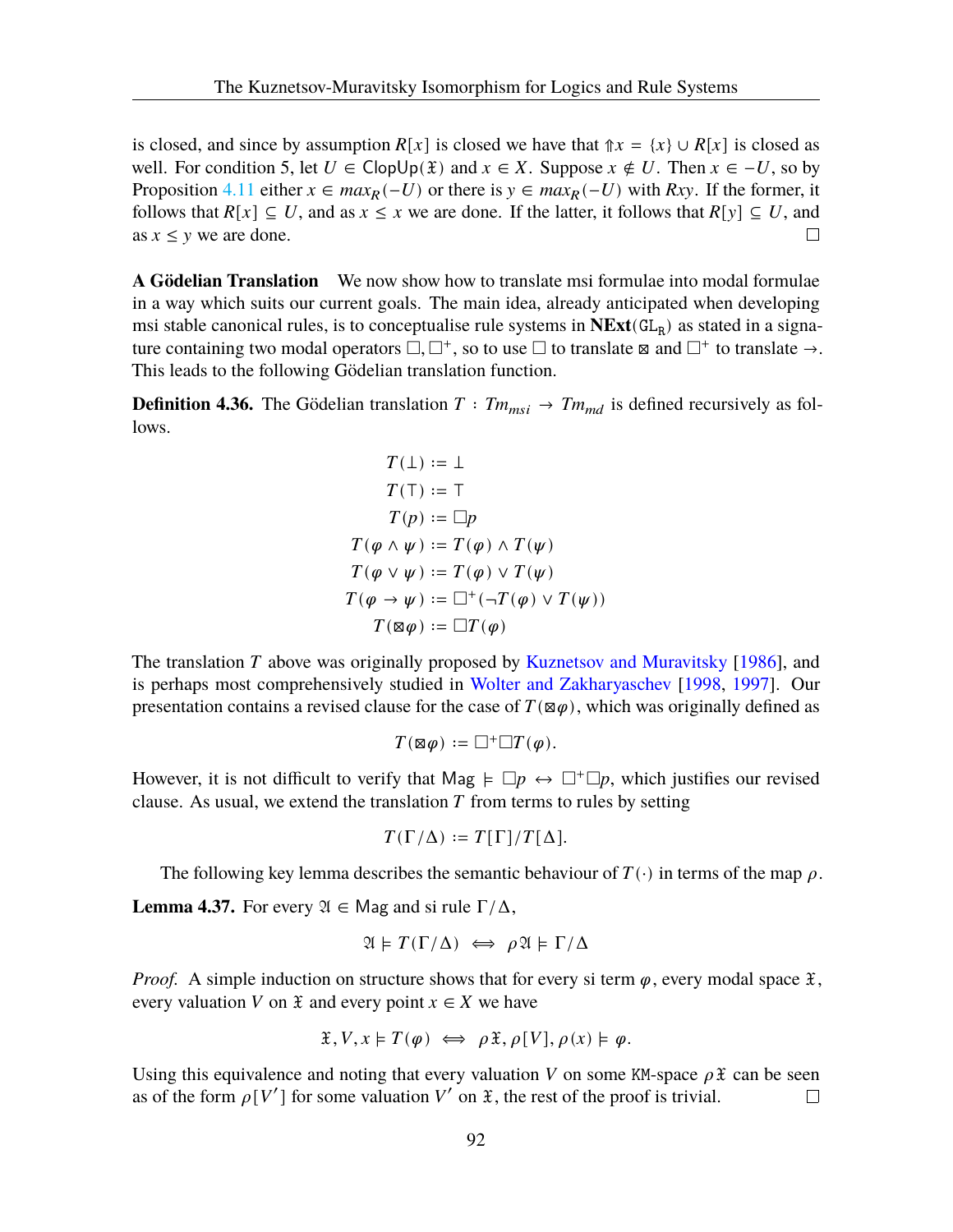# §4.3.2 The Kuznetsov-Muravitsky Theorem

We are now ready to state and prove the main result of the present chapter. Extend the mappings *σ* : Frt → Mag and  $ρ$  : Mag → Frt by setting

$$
\sigma: \text{Uni(Frt)} \to \text{Uni(Mag)} \qquad \rho: \text{Uni(Mag)} \to \text{Uni(Frt)}
$$
  

$$
\mathcal{U} \mapsto \text{Uni}\{\sigma \mathfrak{H} : \mathfrak{H} \in \mathcal{U}\}
$$
  

$$
\mathcal{W} \mapsto \{\rho \mathfrak{A} : \mathfrak{A} \in \mathcal{W}\}.
$$

Now define the following two syntactic counterparts to  $\sigma$ ,  $\rho$  between **NExt**(KM<sub>R</sub>) and  $NExt(GL_R)$ .

| $\sigma$ : NExt(KM <sub>R</sub> ) $\rightarrow$ NExt(GL <sub>R</sub> ) | $\rho : \text{NExt}(\text{GL}_B) \to \text{NExt}(\text{KM}_B)$ |
|------------------------------------------------------------------------|----------------------------------------------------------------|
| $L \mapsto GL_R \oplus \{T(\Gamma/\Delta) : \Gamma/\Delta \in L\}$     | $M \mapsto {\Gamma/\Delta} : T(\Gamma/\Delta) \in M$           |

These maps easily extend to lattices of logics, by setting:

| $\sigma$ : NExt(KM) $\rightarrow$ NExt(GL)                                              | $\rho : \textbf{NExt}(\texttt{GL}) \to \textbf{NExt}(\texttt{KM})$   |
|-----------------------------------------------------------------------------------------|----------------------------------------------------------------------|
| $L \mapsto \text{Taut}(\sigma L_{\text{R}}) = GL \oplus \{T(\varphi) : \varphi \in L\}$ | $M \mapsto \text{Taut}(\rho M_R) = \{ \varphi : T(\varphi) \in M \}$ |

The goal of this subsection is to establish the following result.

<span id="page-97-3"></span><span id="page-97-1"></span>**Theorem 4.38** (Kuznetsov-Muravitsky theorem)**.** The following conditions hold:

- 1.  $\sigma$  : **NExt**(KM<sub>R</sub>)  $\rightarrow$  **NExt**(GL<sub>R</sub>) and  $\rho$  : **NExt**(GL<sub>R</sub>)  $\rightarrow$  **NExt**(KM<sub>R</sub>) are mutually inverse complete lattice isomorphisms.
- <span id="page-97-0"></span>2.  $\sigma$  **: NExt**(KM)  $\rightarrow$  **NExt**(GL) and  $\rho$  **: NExt**(GL)  $\rightarrow$  **NExt**(KM) are mutually inverse complete lattice isomorphisms.

Similarly to the previous chapters, the main difficulty to overcome here consists in showing that  $\sigma$  : **NExt**(KM<sub>R</sub>)  $\rightarrow$  **NExt**(GL<sub>R</sub>) is surjective. We approach this problem by applying our pre-stable canonical rules, following a similar blueprint as that used in the previous chapters. The following lemma is a counterpart of Lemma [2.50.](#page-36-0) Its proof is similar to the latter's, thanks to the similarities existing between Grz- and GL-spaces.

<span id="page-97-2"></span>**Lemma 4.39.** Let  $\mathfrak{A} \in \mathbb{M}$  ag. Then for every modal rule  $\Gamma/\Delta$  we have  $\mathfrak{A} \models \Gamma/\Delta$  iff  $\sigma \rho \mathfrak{A} \models$  $\Gamma/\Delta$ .

*Proof.* ( $\Rightarrow$ ) This direction follows from the fact that  $\sigma \rho \mathfrak{A} \rightarrow \mathfrak{A}$  (Proposition [4.32\)](#page-94-1).

(∈) We prove the dual statement that  $\mathfrak{A}_* \not\models \Gamma/\Delta$  implies  $\sigma \rho \mathfrak{A}_* \not\models \Gamma/\Delta$ . Let  $\mathfrak{X} := \mathfrak{A}_*$ . In view of Theorem [4.29](#page-93-2) it suffices to consider the case  $\Gamma/\Delta = \mu_+(28, D^{\square^+}, D^{\square})$ , for  $28 \in K4$ finite. So suppose  $\mathfrak{X} \not\models \mu_+(\mathfrak{B}, D^{\square^+}, D^{\square})$  and let  $\mathfrak{F} := \mathfrak{B}_*$ . Then there is a pre-stable map  $f: \mathfrak{X} \to \mathfrak{F}$  satisfying the BDC for  $(\mathfrak{D}^{\Box^+}, \mathfrak{D}^{\Box})$ . We construct a pre-stable map  $g: \sigma \rho \mathfrak{X} \to \mathfrak{F}$ which also satisfies the BDC for  $(\mathfrak{D}^{\Box^+}, \mathfrak{D}^{\Box})$ .

Let C be a cluster in  $\S$ . Consider  $Z_C := f^{-1}(C)$ . As f is continuous,  $Z_C$  is clopen. Moreover, since f is pre-stable  $Z_C$  does not cut any cluster. It follows that  $\rho[Z_C]$  is clopen in  $\rho \mathfrak{X}$ , because  $\rho \mathfrak{X}$  has the quotient topology.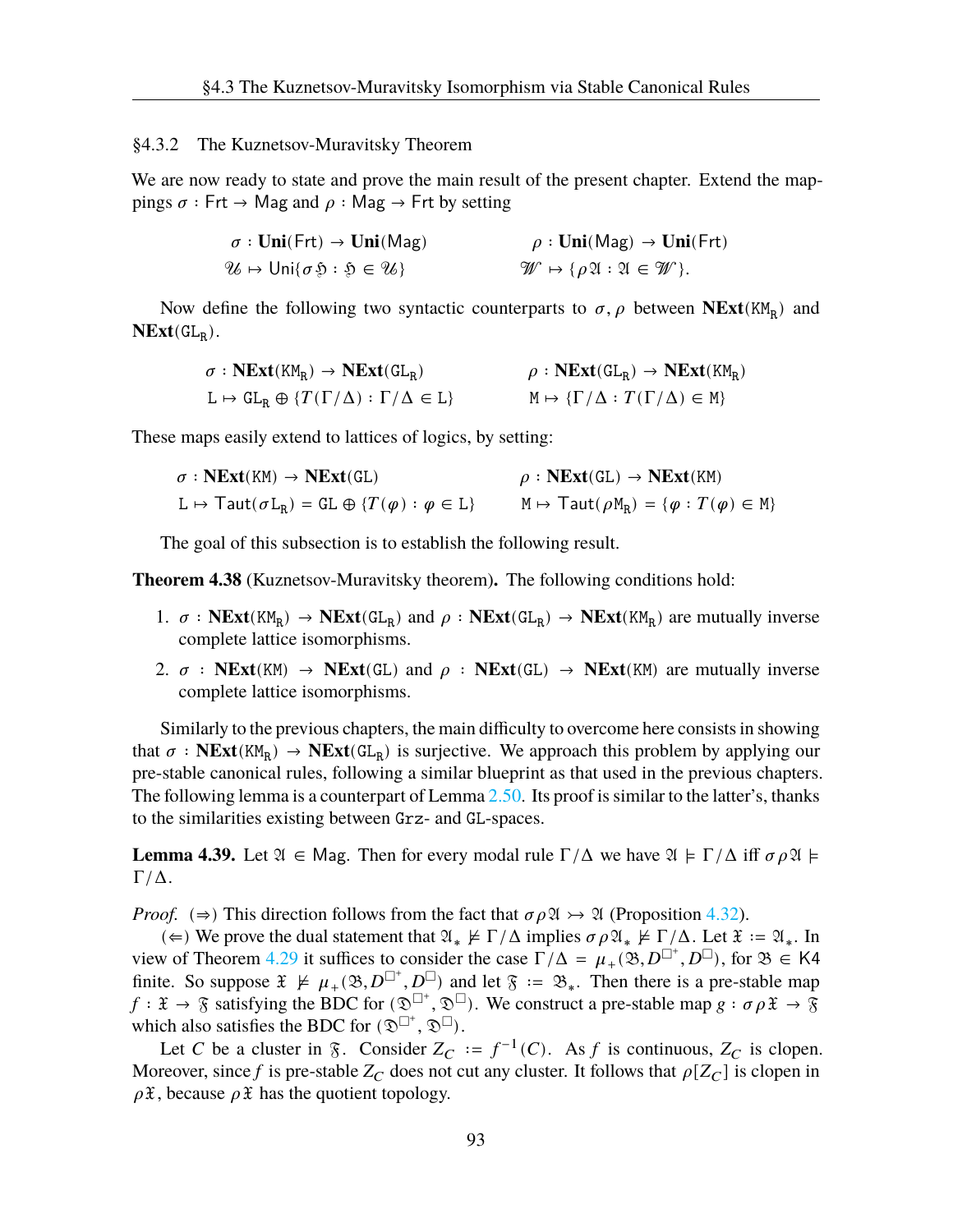Enumerate  $C := \{x_1, ..., x_n\}$ . Then  $f^{-1}(x_i) \subseteq Z_C$  is clopen. By Proposition [4.11](#page-85-4), we have that  $M_i := max_R(f^{-1}(x_i))$  is clopen. Furthermore, as every element of  $M_i$  is maximal in  $M_i$ , by Proposition [4.11](#page-85-4) again we have that  $M_i$  does not cut any cluster. Therefore  $\rho[M_i]$ is clopen, because  $\rho \mathfrak{X}$  has the quotient topology. Clearly,  $\rho[M_i] \cap \rho[M_j] = \emptyset$  for each  $i \neq j$ . Therefore there are disjoint clopens  $U_1, ..., U_n$  with  $\rho[M_i] \subseteq U_i$  and  $\bigcup_i U_i = \rho[Z_C]$ . Just take  $U_i := \rho[M_i]$  if  $i \neq n$ , and

$$
U_n := \rho[Z_C] \setminus \left(\bigcup_{i < n} U_i\right).
$$

Now define

$$
g_C: \rho[Z_C] \to C
$$

$$
g_C(z) = x_i \iff z \in U_i
$$

Note that  $g_C$  is relation preserving, evidently, and continuous by construction. Finally, define  $g : \sigma \rho \mathfrak{X} \to F$  by setting

$$
g(\rho(z)) := \begin{cases} f(z) & \text{if } f(z) \text{ does not belong to any proper cluster} \\ g_C(\rho(z)) & \text{if } f(z) \in C \text{ for some proper cluster } C \subseteq F \end{cases}
$$

Now, g is evidently pre-stable. Moreover, it is continuous because both f and each  $g_C$  are. Let us check that g satisfies the BDC for  $(\mathfrak{D}^{\Box^+}, \mathfrak{D}^{\Box})$ .

- (BDC $\Box$ <sup>+</sup>) This may be shown reasoning the same way as in the proof of Lemma [2.50](#page-36-0).
- (BDC<sup> $\Box$ </sup>-back) Let  $\delta \in \mathfrak{D}^{\Box}$  and  $\rho(x) \in \rho[X]$ . Suppose that  $R[g(\rho(x))] \cap \delta \neq \emptyset$ . Let  $U := f^{-1}(f(x))$ . Then  $x \in U$ , so by Proposition [4.11](#page-85-4) either  $x \in max_R(U)$  or there exists  $x' \in max_R(U)$  such that  $Rxx'$ . We consider the former case only, the latter is analogous. Since  $x \in max_R(U)$ , by construction we have  $g(\rho(x)) = f(x)$ . Thus  $R[f(x)] \cap \delta \neq \emptyset$ . Since f satisfies the BDC for  $\delta$ , it follows that there is  $y \in X$  such that  $Rxy$  and  $f(y) \in \delta$ . As  $x \in max_R(U)$  we must have  $f(x) \neq f(y)$ . Now let  $V := f^{-1}(f(y))$ . As  $y \in V$ , by Proposition [4.11](#page-85-4) either  $y \in max_R(V)$  or there exists some  $y' \in max_R(V)$  such that  $Ryy'$ . Wlog, suppose the former. Consequently,  $f(y) = g(\rho(y))$ . But then we have shown that  $R \rho(x) \rho(y)$  and  $g(\rho(y)) \in \mathfrak{d}$ , i.e.  $g[R[\rho(x)]] \cap \mathfrak{d} \neq \emptyset$ .
- (BDC<sup> $\Box$ </sup>-forth) Let  $\delta \in \mathfrak{D}^{\Box}$  and  $\rho(x) \in \rho[X]$ . Suppose that  $g[R[\rho(x)]] \cap \delta \neq \emptyset$ . Observe that  $g[R[\rho(x)]] \cap \delta \neq \emptyset$  is equivalent to  $R[\rho(x)] \cap g^{-1}(\delta) \neq \emptyset$ . Therefore there is some  $y \in \mathfrak{d}$  such that  $R[\rho(x)] \cap g^{-1}(y) \neq \emptyset$ . By Proposition [4.11](#page-85-4) there is  $z \in \mathfrak{d}$  $max_R(g^{-1}(y))$  with  $R_\rho \rho(x)\rho(z)$ . Observe that since g is pre-stable,  $R^+g(\rho(x))g(\rho(z))$ , whence if  $g(\rho(x)) \neq g(\rho(z))$  in turn  $Rg(\rho(x))g(\rho(z))$  and we are done. So suppose otherwise that  $g(\rho(x)) = g(\rho(z))$ . Distinguish two cases
	- **−** *Case 1*:  $y \notin R[y]$ . Then y cannot belong to a proper cluster, so by construction  $f(x) = g(\rho(x))$  and  $f(z) = g(\rho(z))$ . From  $R \rho(x) \rho(z)$  it follows that  $Rxz$ , whence  $R[x] \cap f^{-1}(\mathfrak{d}) \neq \emptyset$  Since f satisfies the BDC-forth for  $\mathfrak{d}$ , there must be some  $u \in \mathfrak{d}$ with  $Rf(x)u$  and  $f(u) \in \mathfrak{d}$ . Then also  $Rg(\rho(x))u$ , i.e.  $R[g(\rho(x))] \cap \mathfrak{d} \neq \emptyset$  as desired.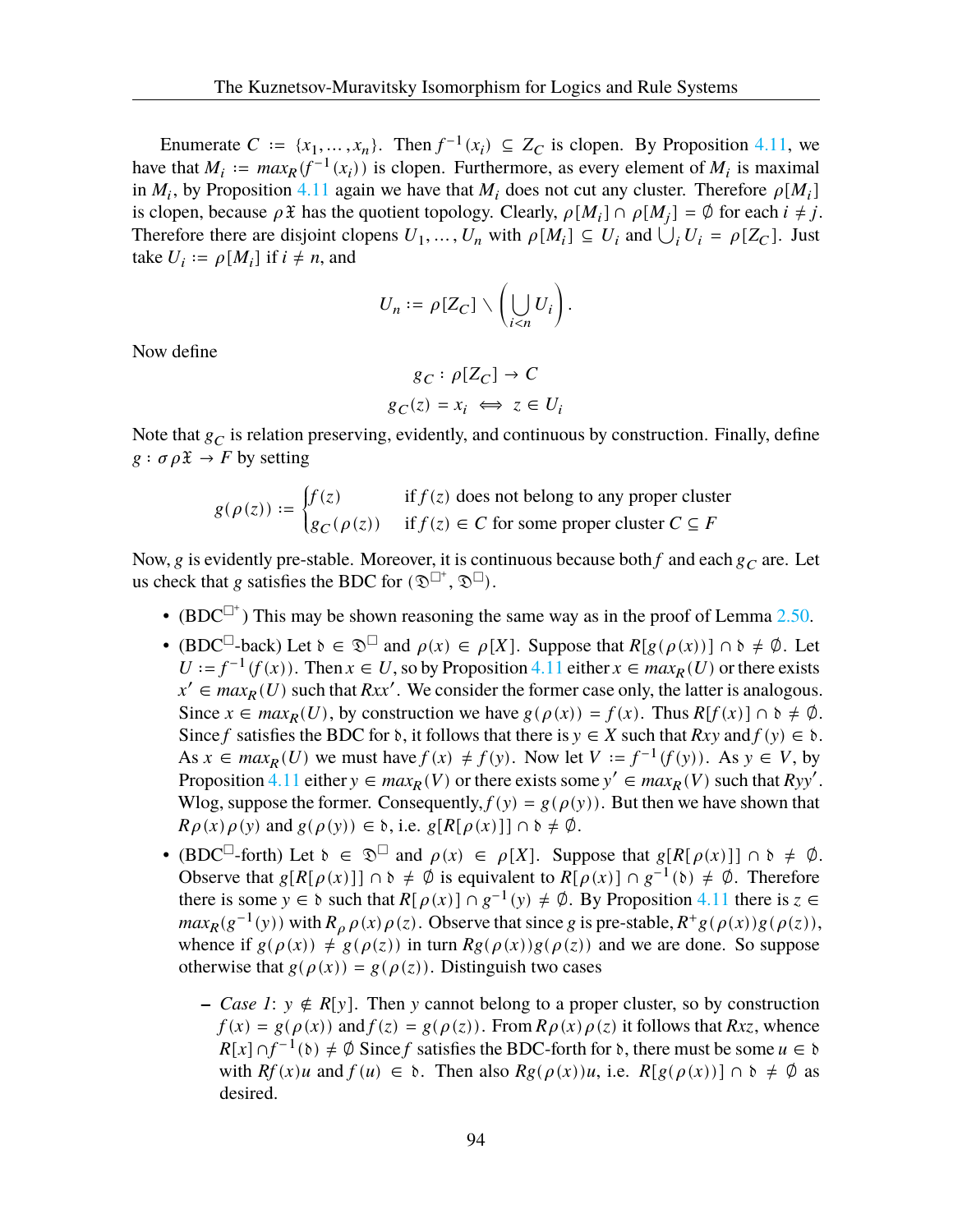**–** *Case* 2:  $y \in R[y]$ . But then  $Rg(\rho(x))y$ . This shows  $R[g(\rho(x))] \cap \emptyset \neq \emptyset$  as desired.

<span id="page-99-2"></span><span id="page-99-1"></span> $\Box$ 

 $\Box$ 

<span id="page-99-3"></span>**Proposition 4.40.** Every universal class  $\mathcal{U} \in \text{Uni}(Mag)$  is generated by its skeletal elements, i.e.  $\mathcal{U} = \sigma \rho \mathcal{U}$ .

*Proof.* Analogous to Theorem [2.51](#page-37-0), but applying Lemma [4.39](#page-97-2) instead of Lemma [2.50](#page-36-0).  $\Box$ 

We now apply Lemma [4.39](#page-97-2) to characterise the maps  $\sigma : \text{NExt}(KM_R) \to \text{NExt}(GL_R)$  and  $\rho$ : **NExt**(KM<sub>R</sub>)  $\rightarrow$  **NExt**(GL<sub>R</sub>) in terms of their semantic counterparts.

**Lemma 4.41.** For each  $L \in \text{Ext}(KM_R)$  and  $M \in \text{NExt}(GL_R)$ , the following hold:

$$
Alg(\sigma L) = \sigma Alg(L) \qquad (4.6)
$$

$$
Alg(\rho M) = \rho Alg(M)
$$
 (4.7)

*Proof.* ([4.6\)](#page-99-1) By Theorem [2.51](#page-37-0) it suffices to show that  $\text{Alg}(\sigma L)$  and  $\sigma \text{Alg}(L)$  have the same skeletal elements. So let  $\mathfrak{A} = \sigma \rho \mathfrak{A} \in \mathsf{Mag}$ . Assume  $\mathfrak{A} \in \sigma \mathsf{Alg}(L)$ . Since  $\sigma \mathsf{Alg}(L)$  is generated by  $\{\sigma \mathfrak{B} : \mathfrak{B} \in \mathsf{Alg}(L)\}\$ as a universal class, by Proposition [4.32](#page-94-1) and Lemma [4.37](#page-96-1) we have  $\mathfrak{A} \models T(\Gamma/\Delta)$  for every  $\Gamma/\Delta \in L$ . But then  $\mathfrak{A} \in Alg(\sigma L)$ . Conversely, assume  $\mathfrak{A} \in \mathsf{Alg}(\sigma L)$ . Then  $\mathfrak{A} \models T(\Gamma/\Delta)$  for every  $\Gamma/\Delta \in L$ . By Lemma [4.37](#page-96-1) this is equivalent to  $\rho \mathfrak{A} \in \mathsf{Alg}(L)$ , therefore  $\sigma \rho \mathfrak{A} = \mathfrak{A} \in \sigma \mathsf{Alg}(L)$ .

([4.7\)](#page-99-2) Let  $\mathfrak{H} \in \text{Frt.}$  If  $\mathfrak{H} \in \rho \text{Alg(M)}$  then  $\mathfrak{H} = \rho \mathfrak{A}$  for some  $\mathfrak{A} \in \text{Alg(M)}$ . It follows that for every rule  $T(\Gamma/\Delta) \in M$  we have  $\mathfrak{A} \models T(\Gamma/\Delta)$ , and so by Lemma [4.37](#page-96-1) in turn  $\mathfrak{H} \models \Gamma/\Delta$ . Therefore indeed  $\mathfrak{H} \in \mathsf{Alg}(\rho \mathsf{M})$ . Conversely, for all rules  $\Gamma/\Delta$ , if  $\rho \mathsf{Alg}(\mathsf{M}) \models \Gamma/\Delta$  then by Lemma [4.37](#page-96-1) Alg(M)  $\models T(\Gamma/\Delta)$ , hence  $\Gamma/\Delta \in \rho M$ . Thus ThR( $\rho$ Alg(M))  $\subseteq \rho M$ , and so  $\mathsf{Alg}(\rho \mathsf{M}) \subseteq \rho \mathsf{Alg}(\mathsf{M}).$  $\Box$ 

We are now ready to prove the main result of this section.

**Theorem [4.38](#page-97-1)** (Kuznetsov-Muravitsky theorem)**.** The following conditions hold:

- 1.  $\sigma$  : **NExt**(KM<sub>R</sub>)  $\rightarrow$  **NExt**(GL<sub>R</sub>) and  $\rho$  : **NExt**(GL<sub>R</sub>)  $\rightarrow$  **NExt**(KM<sub>R</sub>) are mutually inverse complete lattice isomorphisms.
- 2.  $\sigma$  **: NExt**(KM)  $\rightarrow$  **NExt**(GL) and  $\rho$  **: NExt**(GL)  $\rightarrow$  **NExt**(KM) are mutually inverse complete lattice isomorphisms.

*Proof.* ([1\)](#page-97-3) It suffices to show that the two mappings  $\sigma :$  **Uni**(Frt)  $\rightarrow$  **Uni**(Mag) and  $\rho$ :  $\text{Uni}(\text{Mag}) \rightarrow \text{Uni}(\text{Frt})$  are complete lattice isomorphisms and mutual inverses. Both maps are evidently order preserving, and preservation of infinite joins is an easy consequence of Lemma [4.37](#page-96-1).

Let  $\mathcal{U} \in$  **Uni**(Mag). Then  $\mathcal{U} = \sigma \rho \mathcal{U}$  by Proposition [4.40,](#page-99-3) so  $\sigma$  is surjective and a left inverse of  $\rho$ . Now let  $\mathcal{U} \in \text{Uni(Frt)}$ . It follows immediately from Proposition [4.32](#page-94-1) that  $\rho \sigma \mathcal{U} = \mathcal{U}$ . Therefore  $\rho$  is surjective and a left inverse of  $\sigma$ . But then  $\sigma$  and  $\rho$  are mutual inverses, whence both bijections.

<span id="page-99-0"></span>([2\)](#page-97-0) Follows immediately from Item [1](#page-97-3) and Proposition [4.2](#page-81-0).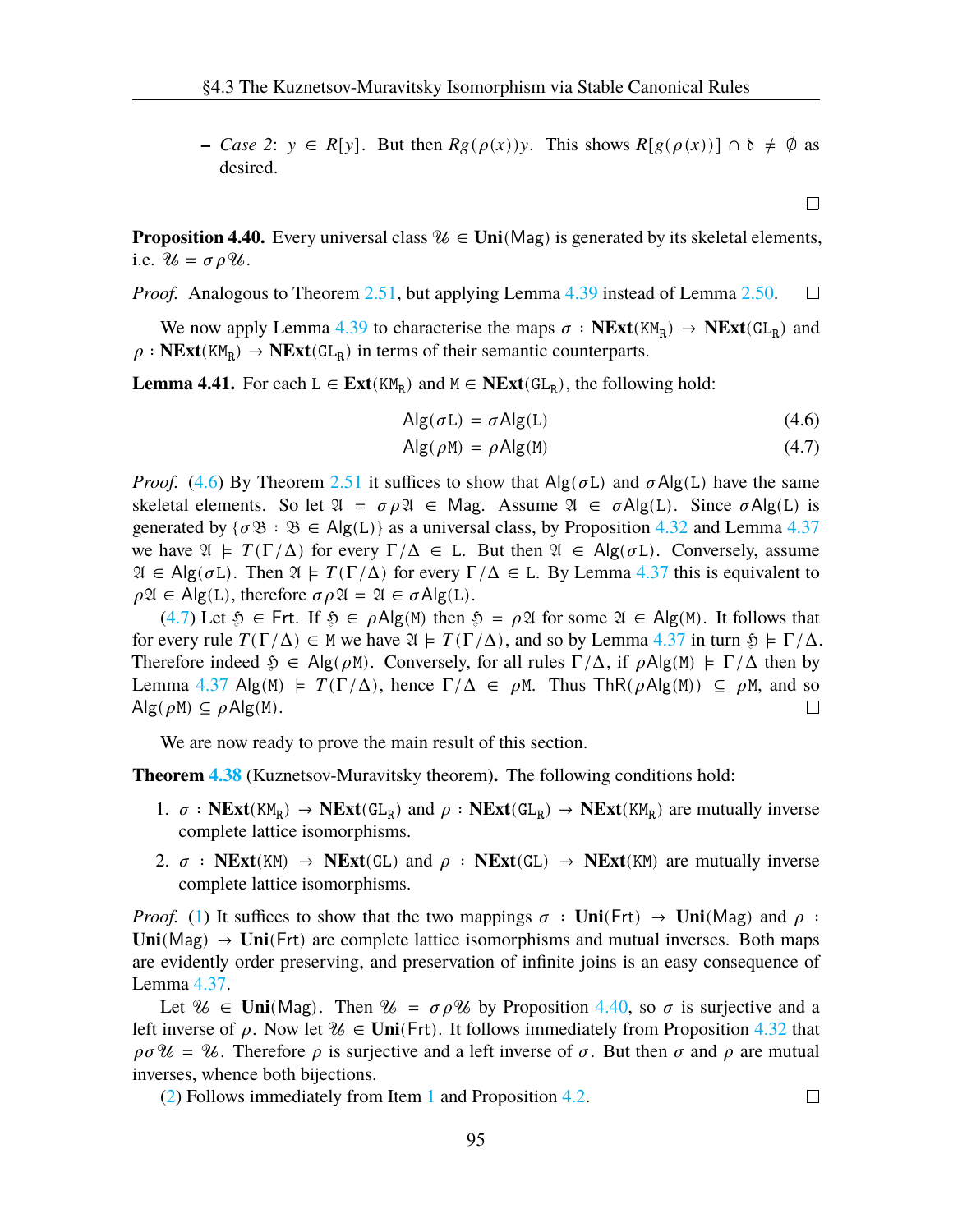# §4.3.3 Axiomatic Characterisation of the Maps  $\sigma$ ,  $\rho$

In this subsection we show how to transform a pre-stable canonical axiomatisation of any  $L \in$ **NExt**( $KM_R$ ) into a pre-stable canonical axiomatisation of  $\rho L$  (Theorem [4.43\)](#page-101-0), and conversely how to extract a pre-stable canononical axiomatisation of  $\rho M$  out of a pre-stable canonical axiomatisation of any  $M \in \text{NExt}(\text{GL}_R)$  (Theorem [4.46\)](#page-102-0).

Theorem [4.38](#page-97-1) implies that every rule system in  $NExt(GL_R)$  is axiomatisable by Gödelian translations of msi pre-stable canonical rules. Following a by now familiar recipe, we characterise such rules as modal pre-stable canonical rules of skeletal Magari algebras.

**Lemma 4.42** (Rule translation lemma - pre-stable). Let  $\eta_{\text{R}}(\S, D^{\rightarrow}, D^{\boxtimes})$  be an msi pre-stable canonical rule. Then for every Magari algebra  $\mathfrak{A} \in \mathsf{Mag}$  we have

$$
\mathfrak{A}\models T(\eta_{\boxtimes}(\mathfrak{H},D^{\rightarrow},D^{\boxtimes}))\iff \mathfrak{A}\models \mu_+(\sigma\mathfrak{H},D^{\Box^+},D^{\Box})
$$

where  $D^{\Box^+} := \{ \neg a \lor b : (a, b) \in D^{\rightarrow} \}$  and  $D^{\Box} = D^{\boxtimes}$ .

*Proof.* Let  $\mathfrak{F} := \mathfrak{H}_*$ . By Proposition [4.34](#page-95-2) and Lemma [4.37](#page-96-1) it suffices to prove that for all  $GL$ -spaces  $\mathfrak X$  we have

$$
\rho \mathfrak{X}\models \eta_\boxtimes(\mathfrak{F},\mathfrak{D}^\rightarrow,\mathfrak{D}^\boxtimes)\iff \mathfrak{X}\models \mu_+(\sigma\mathfrak{F},\mathfrak{D}^{\Box^+},\mathfrak{D}^{\Box})
$$

where  $\mathfrak{D}^{\Box^+} = \mathfrak{D}^{\rightarrow}$  (note that if  $(a, b) \in D^{\rightarrow}$  then  $\beta(a) \setminus \beta(b) = -\beta(\neg a \vee b)$ ) and  $\mathfrak{D}^{\Box} = \mathfrak{D}^{\boxtimes}$ .

(⇒) Assume that  $\mathfrak{X} \not\models \mu_+(\sigma \mathfrak{F}, \mathfrak{D}^{\Box^+}, \mathfrak{D}^{\Box})$ . Then there is a continuous pre-stable surjection  $f: \mathfrak{X} \to \sigma \mathfrak{F}$  satisfying the BDC for  $(\mathfrak{D}^{\Box^+}, \mathfrak{D}^{\Box})$ . Observe that for all  $x, y \in X$ , if  $Rxy$  and Ryx then  $R^+f(x)f(y)$  and  $R^+f(y)f(x)$  by pre-stability, whence  $f(x) = f(y)$  since  $\sigma \mathfrak{F}$  is a poset. Therefore we may define a map  $g : \rho \mathfrak{X} \to \mathfrak{F}$  by setting  $g(\rho(x)) = f(x)$ . Clearly, g is prestable: if  $\rho(x), \rho(y) \in \rho[X]$  then  $\rho(x) \le \rho(y)$  implies  $R^+xy$ , which by the pre-stability of f implies  $R^+f(x)f(x)$ , whence  $R^+g(\rho(x))g(\rho(y))$ . Let us check that g satisfies the BDC for  $(\mathfrak{D}^{\rightarrow}, \mathfrak{D}^{\boxtimes}).$ 

- (BDC<sup>→</sup>) Let  $\delta \in \mathfrak{D}^{\rightarrow}$ . Then  $\delta \in \mathfrak{D}^{\square^+}$ . Let  $\rho(x) \in \rho[X]$ , and suppose that  $\uparrow[g(\rho(x))] \cap$  $\delta \neq \emptyset$ . Then also  $R^+[f(x)] \cap \delta \neq \emptyset$ , and since f satisfies the BDC<sup> $\Box^+$ </sup> for  $\mathfrak{D}^{\Box^+}$  it follows that  $f[R^+(x)] \cap \mathfrak{d} \neq \emptyset$ . This implies  $g[\uparrow \rho(x)] \cap \mathfrak{d} \neq \emptyset$  because  $\rho : \mathfrak{X} \to \rho \mathfrak{X}$  preserves  $R^+$ .
- (BDC⊠-back) Analogous to the (BDC→).
- (BDC<sup>\{{\pi}{8}</sup>-forth) Let  $\delta \in \mathfrak{D}^{\boxtimes}$ . Then  $\delta \in \mathfrak{D}^{\square}$ . Let  $\rho(x) \in \rho[X]$  and suppose that  $g[\hat{\phi}(x)] \cap \delta \neq \emptyset$ . As  $\rho$  reflects R it follows that  $f[R[x]] \cap \delta \neq \emptyset$ . Since f satisfies the BDC<sup> $\Box$ </sup> for  $\mathfrak{D}^{\Box}$ , we infer  $R[f(x)] \cap \mathfrak{d} \neq \emptyset$ , which clearly implies  $R[g(\rho(x))] \cap \mathfrak{d} \neq \emptyset$ .

(←) Assume that  $\rho$   $\mathfrak{X} \not\models \eta_{\mathfrak{A}}(\mathfrak{F}, \mathfrak{D}^{\rightarrow}, \mathfrak{D}^{\mathfrak{A}})$ . Then there is a continuous pre-stable surjection  $g : \rho \mathfrak{X} \to \mathfrak{F}$  satisfying the BDC for  $(\mathfrak{D}^{\rightarrow}, \mathfrak{D}^{\boxtimes})$ . Define a map  $f : \mathfrak{X} \to \sigma \mathfrak{F}$  by setting  $f(x) = g(\rho(x))$  for every  $x \in X$ . Since both  $\rho : \mathfrak{X} \to \rho \mathfrak{X}$  and g are continuous,  $\rho$  preserves  $R^+$ , and g is pre-stable, it follows that f is continuous and pre-stable. Moreover, we claim that f satisfies the BDC for  $(\mathfrak{D}^{\Box^+}, \mathfrak{D}^{\Box})$ .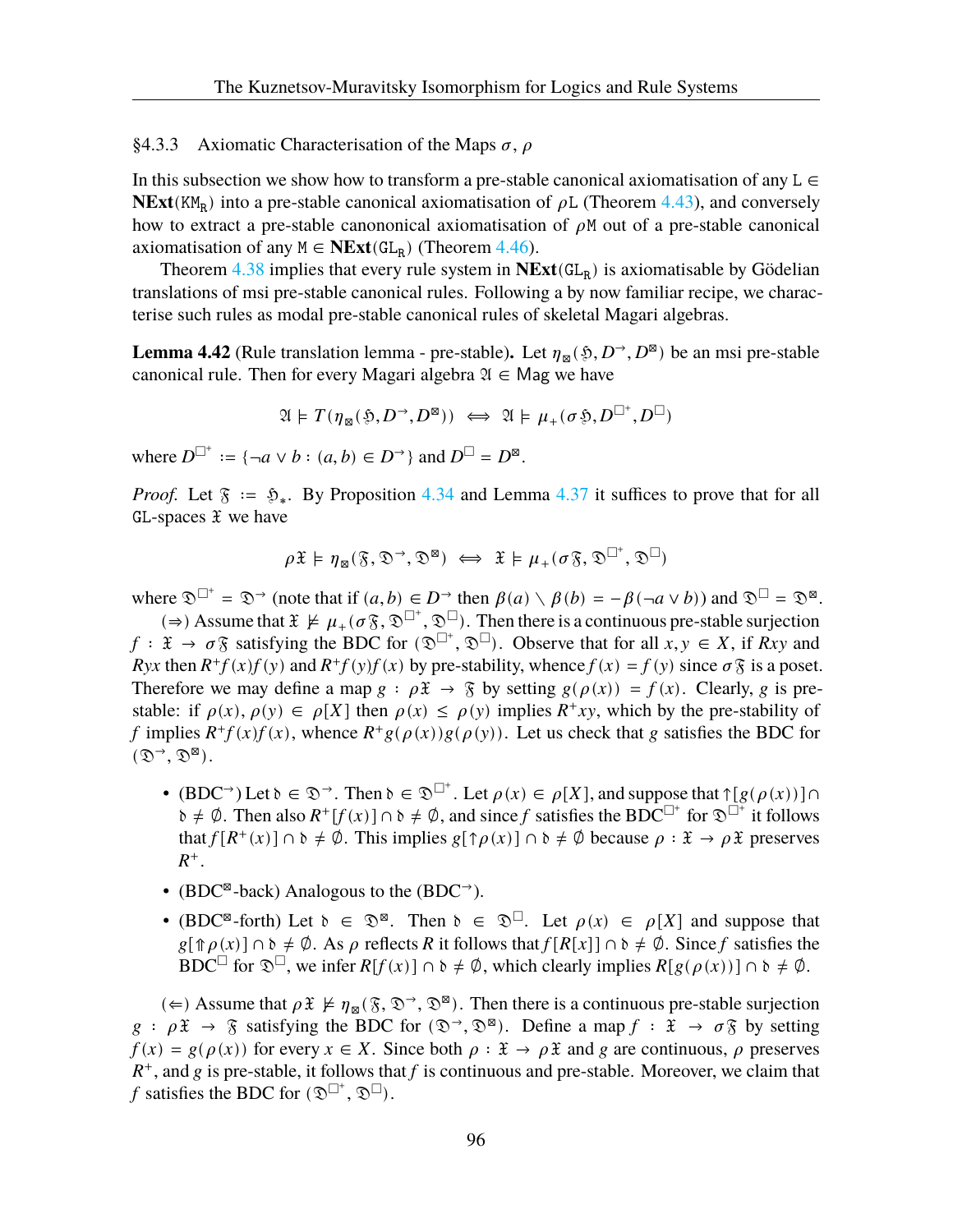- (BDC<sup> $\Box^+$ </sup>) Let  $\delta \in \mathfrak{D}^{\Box^+}$ . Then  $\delta \in \mathfrak{D}^{\rightarrow}$ . Let  $x \in X$ , and suppose that  $R^+[f(x)] \cap \delta \neq \emptyset$ . Then also  $R^+[g(\rho(x))] \cap \delta \neq \emptyset$ , and since g satisfies the BDC<sup>→</sup> for  $\mathfrak{D}^{\rightarrow}$  it follows that  $g[\uparrow \rho(x)] \cap \emptyset \neq \emptyset$ . This implies  $f[R^+[x]] \cap \emptyset \neq \emptyset$  because  $\rho : \mathfrak{X} \to \rho \mathfrak{X}$  reflects  $R^+$ .
- (BDC $\Box$ -back) Analogous to the (BDC $\Box$ <sup>+</sup>).
- (BDC<sup> $\Box$ </sup>-forth) Let  $\delta \in \mathcal{D}^{\Box}$ . Then  $\delta \in \mathcal{D}^{\boxtimes}$ . Let  $x \in X$  and suppose that  $f[R^+[x]] \cap \delta \neq \emptyset$ . As  $\rho$  preserves R it follows that  $g[\Uparrow \rho(x)] \cap \Uparrow \neq \emptyset$ . Since g satisfies the BDC<sup>⊠</sup> for  $\mathcal{D}^{\boxtimes}$ , we infer  $R[g(\rho(x))] \cap \delta \neq \emptyset$ , which obviously implies  $R[f(x)] \cap \delta \neq \emptyset$ .

 $\Box$ 

<span id="page-101-0"></span>**Theorem 4.43.** For every  $L \in \text{NExt}(KM_R)$ , if

$$
\mathbf{L} = \mathsf{KM}_{\mathbf{R}} \oplus \{\boldsymbol{\eta}_{\mathbf{B}}(\mathfrak{H}_i, D_i^{\rightarrow}, D_i^{\mathbf{B}}): i \in I\}
$$

then

$$
\sigma\mathbf{L} = \mathrm{GL}_{\mathrm{R}} \oplus \{\mu_+(\sigma\mathfrak{H}_i,D_i^{\square^+},D_i^{\square}): i \in I\}
$$

where for each  $i \in I$  the sets  $D^{\Box^+}$  and  $D^{\Box}$  are defined as in the statement of the rule translation lemma (pre-stable).

*Proof.* By definition have

$$
\sigma\mathbf{L}=\mathrm{GL}_{\mathrm{R}}\oplus\{T(\boldsymbol{\eta}_{\boxtimes}(\mathfrak{H}_i,D_i^{\rightarrow},D_i^{\boxtimes})) : i\in I\},
$$

and in turn by the rule translation lemma (pre-stable) we obtain

$$
\sigma L = GL_R \oplus \{ \mu_+(\sigma \mathfrak{H}_i, D_i^{\square^+}, D_i^{\square}) \} : i \in I \}.
$$

 $\Box$ 

Next, we generalise the notion of a collapsed rule to cover modal pre-stable canonical rules, and use it to show how to turn axiomatisations of rule systems in  $NExt(GL_R)$  in terms of pre-stable canonical rules of K4-algebras into axiomatisations in terms of pre-stable canonical rules of Magari algebras. We prefer a geometrical presentation of collapsed rules for its intuitiveness.

The first task is extending the map  $\rho : Spa(GL) \rightarrow Spa(KM)$  to a map  $\rho : Spa(K4) \rightarrow$ Spa(KM). We only do the finite case, as this will suffice for present purposes. So let  $\bar{x}$  =  $(F, R) \in \text{Spa}(K4)$ . We let  $\rho \mathfrak{F} := (\rho[F], \leq_{\rho}, \sqsubseteq_{\rho})$ , where  $(\rho[F], \leq_{\rho})$  is the skeleton of the preorder  $(F, R^+)$ , and  $\sqsubseteq_{\rho}$  is the irreflexive reduct of  $\leq_{\rho}$ . By Proposition [4.7,](#page-83-0)  $\rho \mathfrak{F}$  is indeed a KM-space. Now we can define collapsed pre-stable canonical rules.

**Definition 4.44.** Let  $\mathfrak{F} \in \text{Spa}(K4)$  be finite and  $\mathfrak{D}^{\square^+}$ ,  $\mathfrak{D}^{\square} \subseteq \mathfrak{g}(F)$ . The *collapsed* pre-stable canonical rule  $\eta_{\mathbb{B}}(\rho \mathfrak{F}, \rho \mathfrak{D}^{\Rightarrow}, \rho \mathfrak{D}^{\mathbb{B}})$  is obtained from the rule  $\mu_+(\mathfrak{F}, \mathfrak{D}^{\Box^+}, \mathfrak{D}^{\Box})$  by setting

$$
\rho \mathfrak{D}^{\rightarrow} := \{ \rho[\mathfrak{d}] : \mathfrak{d} \in \mathfrak{D}^{\square^+} \}
$$

$$
\rho \mathfrak{D}^{\boxtimes} := \{ \rho[\mathfrak{d}] : \mathfrak{d} \in \mathfrak{D}^{\square} \}
$$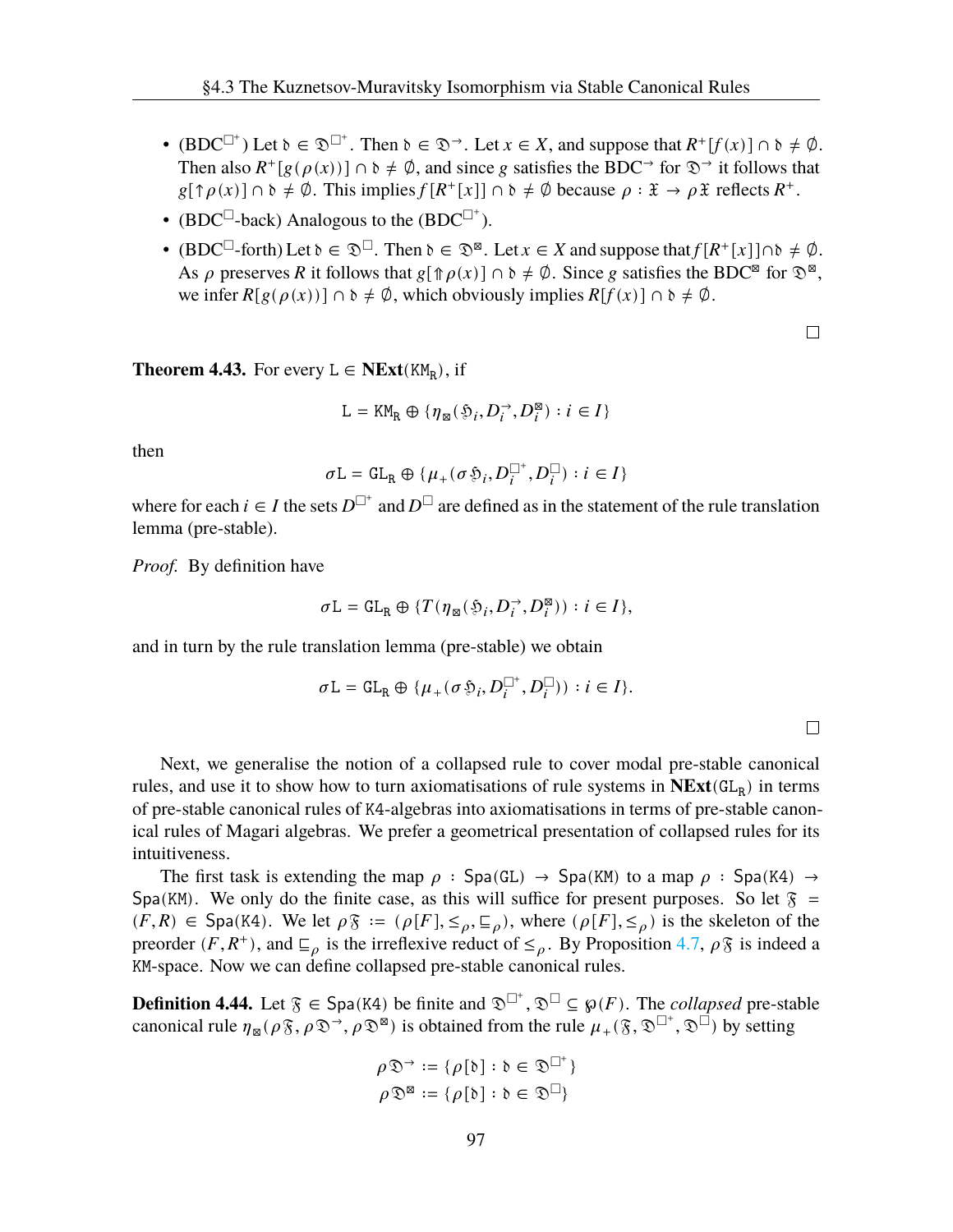Refutation conditions for collapsed modal pre-stable canonical rules are similar to those for collapsed modal stable canonical rules.

**Lemma 4.45** (Rule collapse lemma - pre-stable). For all  $\mathfrak{X} \in \text{Spa}(GL)$  and modal stable canonical rule  $\mu(\mathfrak{F}, \mathfrak{D}), \mathfrak{X} \not\models \mu_+(\mathfrak{F}, \mathfrak{D}^{\square^+}, \mathfrak{D}^{\square})$  implies  $\rho \mathfrak{X} \not\models \eta_{\mathfrak{A}}(\rho \mathfrak{F}, \rho \mathfrak{D}^{\rightarrow}, \rho \mathfrak{D}^{\mathfrak{A}})$ , where  $\mathfrak{D}^{\rightarrow} = \mathfrak{D}^{\square^+}$  and  $\mathfrak{D}^{\boxtimes} = \mathfrak{D}^{\square}$ .

*Proof.* Assume  $\mathfrak{X} \not\models \mu_+(\mathfrak{F}, \mathfrak{D}^{\Box^+}, \mathfrak{D}^{\Box})$ . Then there is a pre-stable map  $f : \mathfrak{X} \to \mathfrak{F}$  satisfying the BDC for  $(\mathfrak{D}^{\Box^+}, \mathfrak{D}^{\Box})$ . Define a map  $g : \rho \mathfrak{X} \to \rho \mathfrak{F}$  by setting

$$
g(\rho(x)) = \rho(f(x)).
$$

Clearly, g is pre-stable. Moreover, because f is pre-stable we find that for every  $U \subseteq F$ , the set  $f^{-1}(U)$  does not cut clusters. It follows that  $g^{-1}(U) = \rho[f^{-1}(\rho^{-1}(U))]$  is clopen for every  $U \subseteq \rho[F]$ , because  $\rho \mathfrak{X}$  has the quotient topology. So g is continuous.

It remains to be checked that g satisfies the BDC for ( $\rho \mathfrak{D}^{\rightarrow}$ ,  $\rho \mathfrak{D}^{\square}$ ).

- (BDC<sup>→</sup>) Let  $\rho[\delta] \in \rho \mathfrak{D}^{\rightarrow}$ . Then  $\delta \in \mathfrak{D}^{\square^+}$ . Let  $\rho(x) \in \rho[X]$  and suppose  $\uparrow[g(\rho(x))] \cap$  $\rho[\delta] \neq \emptyset$ . Then there is some  $\rho(y) \in \rho[\delta]$  such that  $g(\rho(x)) \leq \rho(y)$ . By the definition of  $\rho[\delta]$ , wlog we may assume that  $y \in \delta$ . But then it follows that  $R^+[f(x)] \cap \delta \neq \emptyset$ , so since f satisfies the BDC<sup> $\Box$ +</sup> for  $\mathfrak{D}^{\Box}$ <sup>+</sup> we conclude  $f[R^+[x]] \cap \mathfrak{d} \neq \emptyset$ . So there is  $z \in R^+[x]$  such that  $f(z) \in \mathfrak{d}$ . Then  $g(\rho(z)) = \rho(f(z)) \in \rho[\mathfrak{d}]$ , and since  $\rho : \mathfrak{X} \to \rho \mathfrak{X}$ preserves  $R^+$  we also obtain  $\rho(x) \le \rho(y)$ . Hence we have shown  $g[\uparrow \rho(x)] \cap \rho[\uparrow] \ne \emptyset$ .
- (BDC<sup> $\text{A}$ </sup>-back) Analogous to (BDC<sup>→</sup>).
- (BDC<sup>\{{\pi}{8}-forth} Let  $\rho[\delta] \in \rho \mathfrak{D}^{\boxtimes}$ . Then  $\delta \in \mathfrak{D}^{\square}$ . Let  $\rho(x) \in \rho[X]$  and suppose</sup>  $g[\hat{\phi}[\rho(x)]] \cap \rho[\delta] \neq \emptyset$ . Then there is  $\rho(y) \in [\hat{\phi}(\rho(x))]$  such that  $g(\rho(y)) \in \rho[\delta]$ . Since  $\rho : \mathfrak{X} \to \rho \mathfrak{X}$  reflects R we find that Rxy, and by the definition of g and the fact that  $\rho^{-1}(\rho(y)) \cap \delta \neq \emptyset$  we may assume wlog that  $f(y) \in \delta$ . But then we have  $f[R[x]] \cap \delta \neq \emptyset$ , and so as f satisfies the BDC<sup> $\Box$ </sup> for  $\mathfrak{D}^{\Box}$  it follows that  $R[f(x)] \cap \delta \neq \emptyset$ . Then there is  $z \in \mathfrak{d}$  such that  $Rf(x)z$ . Then clearly  $\rho(z) \in \rho[\mathfrak{d}]$ , and by the definition of g we have  $g(\rho(x)) \sqsubseteq \rho(z)$ . Hence we have shown  $\int [g(\rho(x))] \cap \rho[\delta] \neq \emptyset$ .

Now note that by the rule translation lemma (pre-stable), a modal rule  $\Gamma/\Delta$  is of the form  $T(\Gamma'/\Delta')$  iff it is equivalent to finitely many modal pre-stable canonical rules of the form  $\mu_+(\mathfrak{X}, D^{\square^+}, D^{\square})$  with  $\mathfrak{X} \in \text{Spa}(GL)$ . Using this observation we can derive the following axiomatisation of si fragments of modal rule systems in  $NExt(GL_R)$ , reasoning as in the proof of Theorem [2.64](#page-44-0).

<span id="page-102-0"></span>**Theorem 4.46.** Let  $M \in \mathbf{NExt}(\mathrm{GL}_R)$  with  $M = \mathrm{GL}_R \oplus \{ \mu_+(\mathfrak{X}_i, \mathfrak{D}_i^{\square^+}, \mathfrak{D}_i^{\square}) : i \in I \}$ . Let

$$
J := \{ i \in I : \mu_+(\sigma \rho \mathfrak{X}_i, \rho \mathfrak{D}_i^{\square^+}, \rho \mathfrak{D}_i^{\square}) \in M \}.
$$

Then

$$
\rho \texttt{M} = \texttt{KM}_\texttt{R} \oplus \{\eta_\texttt{B}(\rho \mathfrak{F}_i, \rho \mathfrak{D}_i^\rightarrow, \rho \mathfrak{D}_i^\texttt{M}) : i \in J\}
$$

where  $\mathfrak{D}^{\rightarrow} = \mathfrak{D}^{\square^+}$  and  $\mathfrak{D}^{\boxtimes} = \mathfrak{D}^{\square}$ .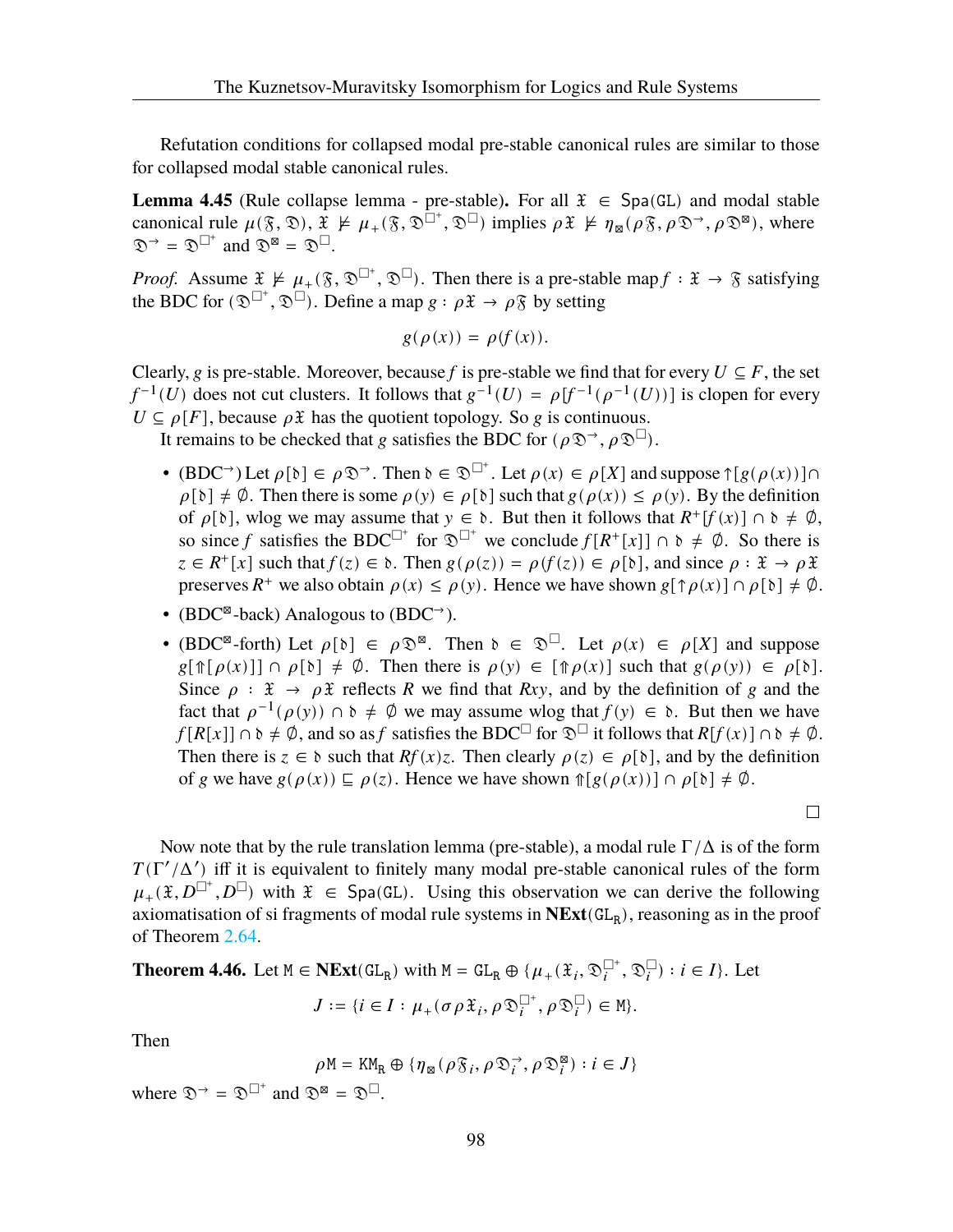From Theorem [4.46](#page-102-0) we obtain the following analogue of Theorems [2.69](#page-46-0) and [3.56,](#page-74-4) using essentially the same proof.

**Theorem 4.47.** For every modal rule  $\Gamma/\Delta$  there is a finite set  $\Xi$  of modal pre-stable canonical rules of the form  $\mu_+(\mathfrak{A}, D^{\square^+}, D^{\square})$  with  $\mathfrak{A} \in M$  and  $\mathfrak{A}$  such that for any  $\mathfrak{B} \in M$  and we have that  $\mathfrak{B} \not\models \Gamma/\Delta$  iff there is  $\mu_+(\mathfrak{A}, D^{\square^+}, D^{\square}) \in \Xi$  such that  $\mathfrak{B} \not\models \mu_+(\mathfrak{A}, D^{\square^+}, D^{\square})$ .

## <span id="page-103-0"></span>§4.3.4 Examples

We conclude this chapter by providing some examples of pre-stable canonical axiomatisations of rule systems in  $NExt(KM_R)$  and  $NExt(GL_R)$ , and of their images under the maps  $\sigma$ ,  $\rho$ . We begin with an axiomatisation of a rule system in **NExt**(KM<sub>R</sub>).

The *reflexivity rule* is the rule  $\mathbb{Z}_p/p$ . [Muravitskiy](#page-109-8) [[1985\]](#page-109-8) proved that there exist continuummany normal msi-logics extending KM where this rule is admissible. We axiomatise the least extension of KM where this rule is derivable.

**Theorem 4.48.** 
$$
\text{KM}_R \oplus \text{sp}/p = \text{KM}_R \oplus \eta_{\boxtimes} \left( \stackrel{d}{\bullet} \rightarrow \bullet, \emptyset, \{\{d\}\}\right)
$$
. Consequently,  $\sigma(\text{KM}_R \oplus \text{sp}/p) =$   
 $\text{GL}_R \oplus \mu_+ \left( \stackrel{d}{\bullet} \rightarrow \bullet, \emptyset, \{\{d\}\}\right)$ 

*Proof.* (⊆) Let  $\mathfrak{X} \in \text{Spa}(KM)$  and suppose  $\mathfrak{X} \not\models \boxtimes p/p$ . Then there is a valuation V on  $\mathfrak{X}$  such

that  $\mathfrak{X}, V \models \boxtimes p$  and yet there is  $x \in X$  with  $\mathfrak{X}, V, x \not\models p$ . Define a map f from  $\mathfrak{X}$  to  $\overline{d}$ by sending each element of  $V(p)$  to the rightmost element, and each element of  $-V(p)$  to d. Clearly f is continuous and surjective. Since  $V(p) \in \text{ClopUp}$  we have that f is pre-stable. It should also be evident that f satisfies the BDC<sup>⊠</sup>-back for  $\{d\}$ . Moreover, note that if  $x, y \in$  $-V(p)$  then it is not possible to have  $x \subseteq y$ , because  $\mathfrak{X}, V, x \models \boxtimes p$  and  $y \notin V(p)$ . Therefore

we obtain that f also satisfies the BDC<sup> $\infty$ </sup>-forth for  $\{d\}$ . Thus  $\mathfrak{X} \not\models \eta_{\mathfrak{B}}$  $\overline{A}$  $\left(\begin{matrix} d \ \bullet \to \bullet, \emptyset, \{\{d\}\}\end{matrix}\right)$  $\overline{J}$ , as desired.

(2) Let  $\mathfrak{X}$  ∈ Spa(KM) and suppose  $\mathfrak{X} \not\models \eta_{\mathfrak{A}}$  $\overline{I}$  $\left(\begin{matrix} d \ \bullet \to \bullet, \emptyset, \{\{d\}\}\end{matrix}\right)$ ⎠ . Take a continuous pre- $\boldsymbol{d}$ 

stable surjection f from  $\mathfrak X$  to  $\bullet \rightarrow \bullet$  satisfying the BDC<sup>⊠</sup> for  $\{d\}$ . Observe that the f-preimage of the rightmost element, call it U, is a  $\sqsubseteq$ -upset: this follows from the fact that f satisfies the BDC<sup>⊠</sup>-forth for  $\{d\}$ . For the same reason, every  $x \in f^{-1}(d)$  is such that  $\Uparrow x \subseteq U$ . These two claims together imply that the valuation V given by  $V(p) = U$  witnesses  $\mathfrak{X} \not\models \mathfrak{D}/p$ .

The second part of the theorem follows from the first by an application of Theorem [4.43](#page-101-0).  $\Box$ 

As the proof just given illustrates, an appropriate selection of BDC<sup>⊠</sup> parameters allows one to have control over the area of a given KM-space where the relevant pre-stable map is required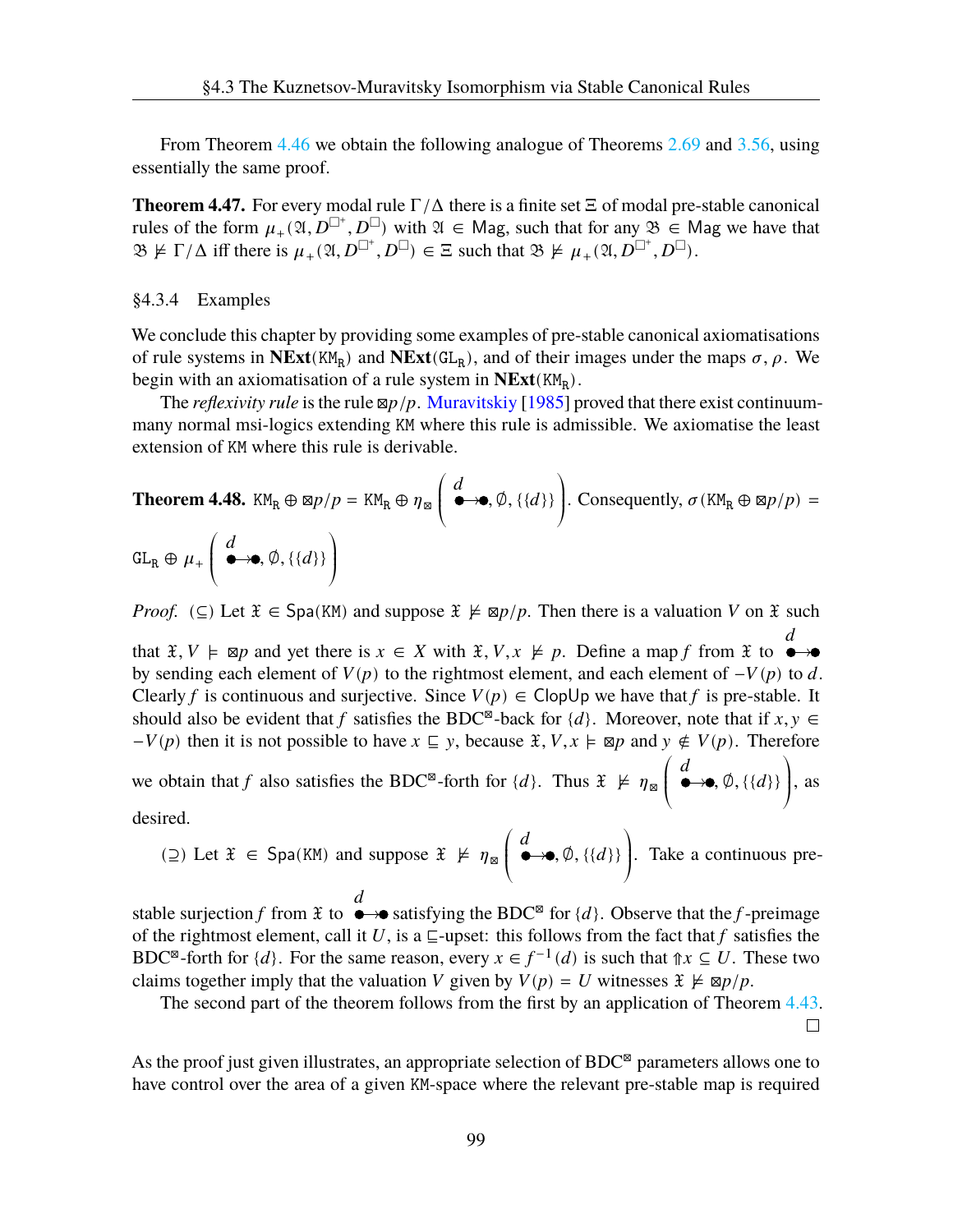to preserve ⊑. This can make the search for axiomatisations easier than it is when working with stable maps.

Next, we consider a rule system in  $NExt(GL_R)$ . If  $\mathfrak X$  is a GL-space, the *depth* of a point  $x \in X$  is defined recursively as follows: every  $x \in max_R(X)$  has depth 0, and if  $x \notin max_R(X)$ then its depth is the maximum depth of any point in  $R[x]$  plus 1. We define the *depth* of  $\tilde{x}$  as the maximum depth of any  $x \in X$ .

<span id="page-104-0"></span>**Theorem 4.49.** Let  $BD_n$  be the rule system of all GL-space of depth strictly less than n. Then

$$
BD_n = GL_R \oplus \mu_+ \left( \begin{array}{ccc} d_n d_{n-1} & d_0 \\ \bullet \to \bullet & \cdots & \to \bullet \\ \end{array}, \emptyset, \{ \{d_{n-1} \}, \dots, \{d_0 \} \} \right)
$$

.

Consequently,

$$
\rho BD_n = KM_R \oplus \eta_B \left( \begin{array}{cccc} d_n d_{n-1} & d_0 & \\ \bullet \rightarrow \bullet & \cdots & \rightarrow \bullet \\ \end{array}, \emptyset, \{ \{d_{n-1}\}, \ldots, \{d_0\} \} \right).
$$

*Proof.* Let  $\varrho$  denote the rule  $\mu_{+}$  $\tilde{\mathcal{L}}$  $d_n d_{n-1}$   $d_0$  $, \emptyset, \{ \{d_{n-1}\}, \dots, \{d_0\} \}$  $\int$ . To prove the

first part, it suffices to show that for all  $\mathfrak{X} \in \text{Spa}(GL)$ ,  $\mathfrak{X}$  has depth strictly less than *n* iff  $\mathfrak{X} \models \varrho$ .

(⇒) Assume  $\mathfrak{X} \not\models \varrho$ . Then there is a continuous pre-stable surjection f from  $\mathfrak{X}$  to the  $d_0$ 

space  $\longleftrightarrow$   $d_n d_{n-1}$   $\dots$   $d_0$  satisfying the BDC<sup> $\Box$ </sup> for the family {{ $d_{n-1}$ }, ..., { $d_0$ }}. Take  $x_0 \in$  $f^{-1}(d_n)$ . By the BDC<sup> $\Box$ </sup>-back, there must be some  $x_{n-1} \in f^{-1}(d_{n-1})$  such that  $Rx_nx_{n-1}$ . Iterating this reasoning we construct a sequence  $(x_n, x_{n-1}, \dots, x_0)$  such that  $Rx_i x_{i-1}$  for all  $i < n$ , showing that  $\mathfrak X$  has depth at least *n*.

 $(\Leftarrow)$  Assume  $\mathfrak X$  has depth at least n. Then there is at least one point with depth *i* for each

 $i \leq n$ . Define a map f from X to  $\overset{d_n d_{n-1}}{\longrightarrow} \cdots \overset{d_0}{\longrightarrow}$ as follows: for all  $i \leq n$ , send all points of depth *i* to  $d_i$ , and send everything else to  $d_n$ . It is easy to see that this map is a well defined continuous pre-stable surjection satisfying the BDC<sup> $\Box$ </sup> for the family  $\{\{d_{n-1}\}, \dots, \{d_0\}\}\.$  The only non-trivial point to verify is the BDC<sup> $\Box$ </sup>-forth: any two  $x, y \in X$  both of depth *n* or greater are mapped to  $d_n$ , but the case where  $Rxy$  does not cause problems since we do not require that f satisfy the BDC<sup> $\Box$ </sup> for  $d_n$ . Moreover, note that it is impossible for two  $x, y \in X$  to both be such that  $Rxy$  and have the same (finite) depth.

The second part of the theorem follows immediately from the first and Theorem [4.46.](#page-102-0)  $\Box$ 

Observe that by very similar reasoning one could prove that  $BD_n$  is axiomatised over  $GL_R$ by the rule

$$
\mu_{+}\left(\begin{array}{cccc}\nd_n d_{n-1} & & d_0 \\
\circ & & \to & \cdots & \to & \phi, \{\{d_{n-1}\}, \ldots, \{d_0\}\}\n\end{array}\right).
$$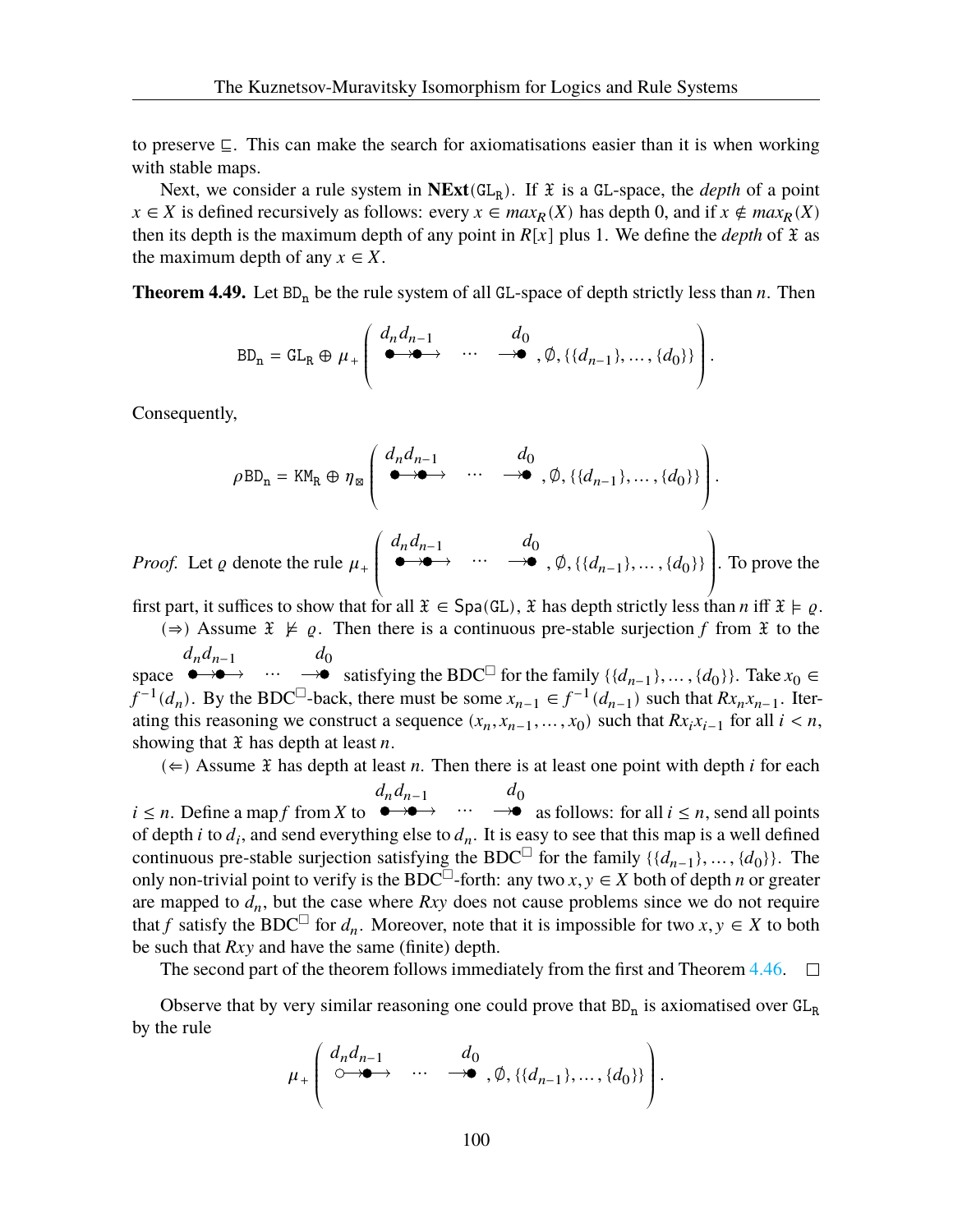In this case the map f constructed in the proof of direction  $(\Leftarrow)$  would actually be stable. Applying Theorem [4.46](#page-102-0) and then Theorem [4.43](#page-101-0) to this result would yield the axiomatisation stated in Theorem [4.49](#page-104-0).

# **§4.4 Chapter Summary**

We summarise the main original contributions of this chapter in the following list.

- We developed pre-stable canonical rules for rule systems in  $NExt(KM_R)$  and  $NExt(GL_R)$ .
- We generalised our main technical lemma to the present setting (Lemma [3.45](#page-69-0)), and applied it to establish the Kuznetsov-Muravitsky theorem and its generalisation to rule systems. Once again, our proofs where smooth generalisations of arguments seen in previous chapters.
- We gave new axiomatic characterisations of the  $\sigma$ ,  $\rho$  on rule systems via pre-stable canonical rules, extending the axiomatisation results of §§ [2.3.3](#page-39-0) and [3.3.3](#page-71-0).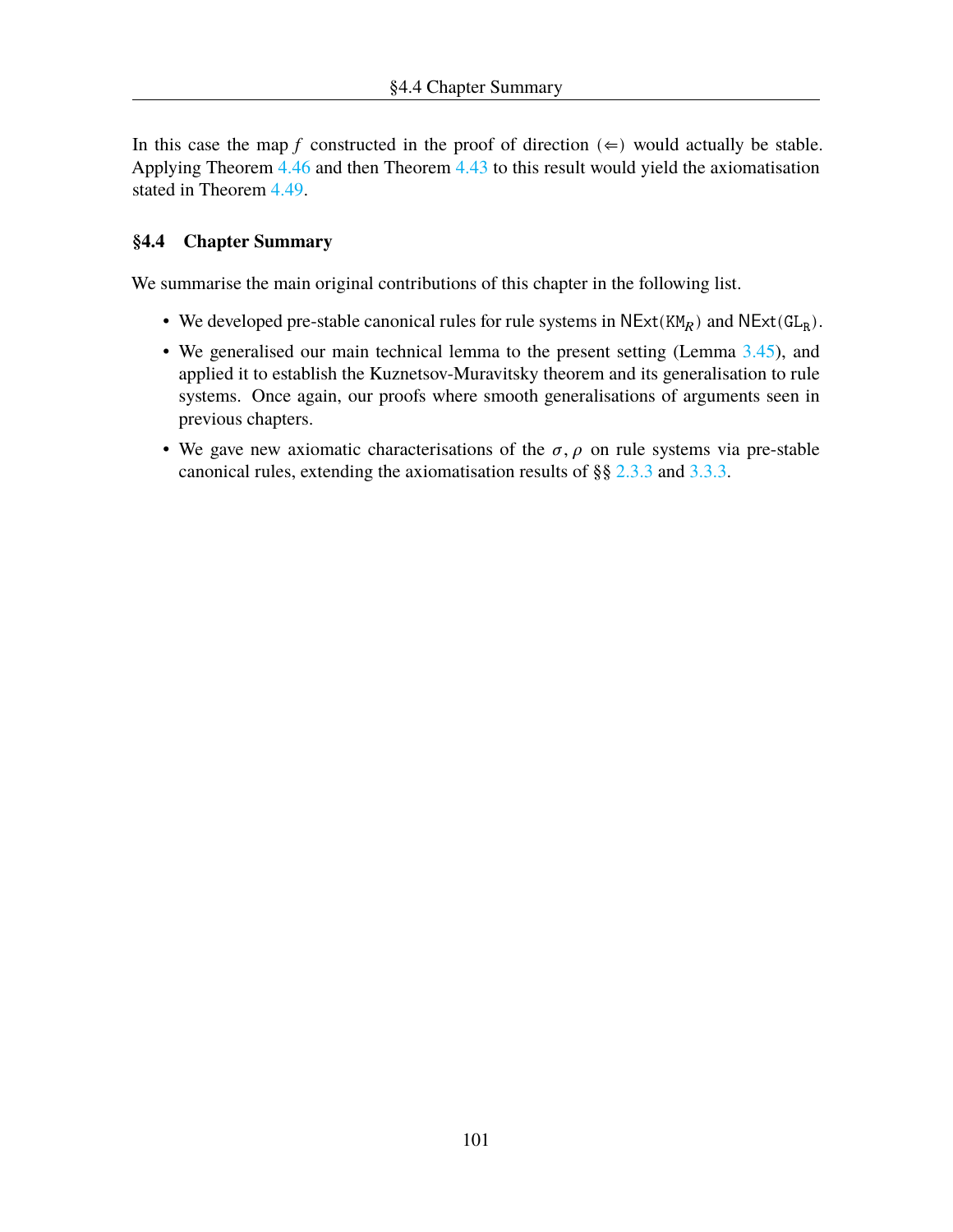# **Conclusions and Future Work**

This thesis presented a new approach to research on modal companions and notions in the vicinity. Our techniques have proved effective. With only minor adaptations to a fixed collection of techniques, we provided a uniform treatment of the theories of modal and tense companions, and of the Kuznetsov-Muravitsky isomorphism. We both offered alternative proofs of classic theorems, such as the Blok-Esakia theorem, and established new results, most notably analogues of the Blok-Esakia theorem and the Dummett-Lemmon conjecture.

Furthermore, our work also contributed to the theory of stable canonical rules. We generalised si and modal stable canonical rules to the bsi and tense setting, and introduced pre-stable canonical rules for both msi and modal rule systems. More significantly, our application of stable (and pre-stable) canonical rules highlights an important aspect in which the latter perform at least as well as Zakharyaschev-Jerábek canonical formulae and rules.

Above all, however, the significance of our work is methodological. The techniques presented in this thesis are based on a blueprint easily applicable across signatures. Stable canonical rules can be formulated for any class of algebras which admits a locally finite expandable reduct in the sense of [Ilin](#page-108-6) [\[2018](#page-108-6), Ch. 5], and once stable canonical rules are available there is a clear recipe for adapting our strategy to the case at hand. We propose that further research be done in this direction, in particular addressing the following topics.

Firstly, for reasons of space we have not addressed the full theory of modal companions of msi deductive systems, as developed in [Wolter and Zakharyaschev](#page-110-0) [\[1998](#page-110-0), [1997\]](#page-109-0). We are confident that our techniques can recover several of the main known results in this area, and generalise them to rule systems. We hope that further work will confirm this.

Secondly, [de Groot et al.](#page-107-4) [[2021\]](#page-107-4) recently proved an analogue of the Blok-Esakia theorem for extensions of the *Heyting-Lemmon logic*, which expands superintuitionistic logic with a strict implication connective. Our techniques could be applied to generalise this result to rule systems, and more generally to develop a rich theory of modal companions of deductive systems over the Heyting-Lemmon logic.

Thirdly, and most ambitiously, [Goldblatt](#page-108-7) [[1974\]](#page-108-7) formulated a Gödel-style translation giving a full and faithful embedding of the propositional logic O of all *ortholattices* into the *Browerian modal logic*  $B = K \oplus \Box p \rightarrow p \oplus p \rightarrow \Box \Diamond p$ . To the best of our knowledge, the theory of modal companions of extensions of O (which include quantum logics) has not been developed, and in particular it is unknown whether Goldblatt's tranlsation gives rise to an analogue of the Blok-Esakia theorem. If a suitable expandable locally finite reduct of ortholattices can be found, stable canonical rules for rule systems over O can be developed, and a clear strategy for attacking the problem just mentioned becomes available.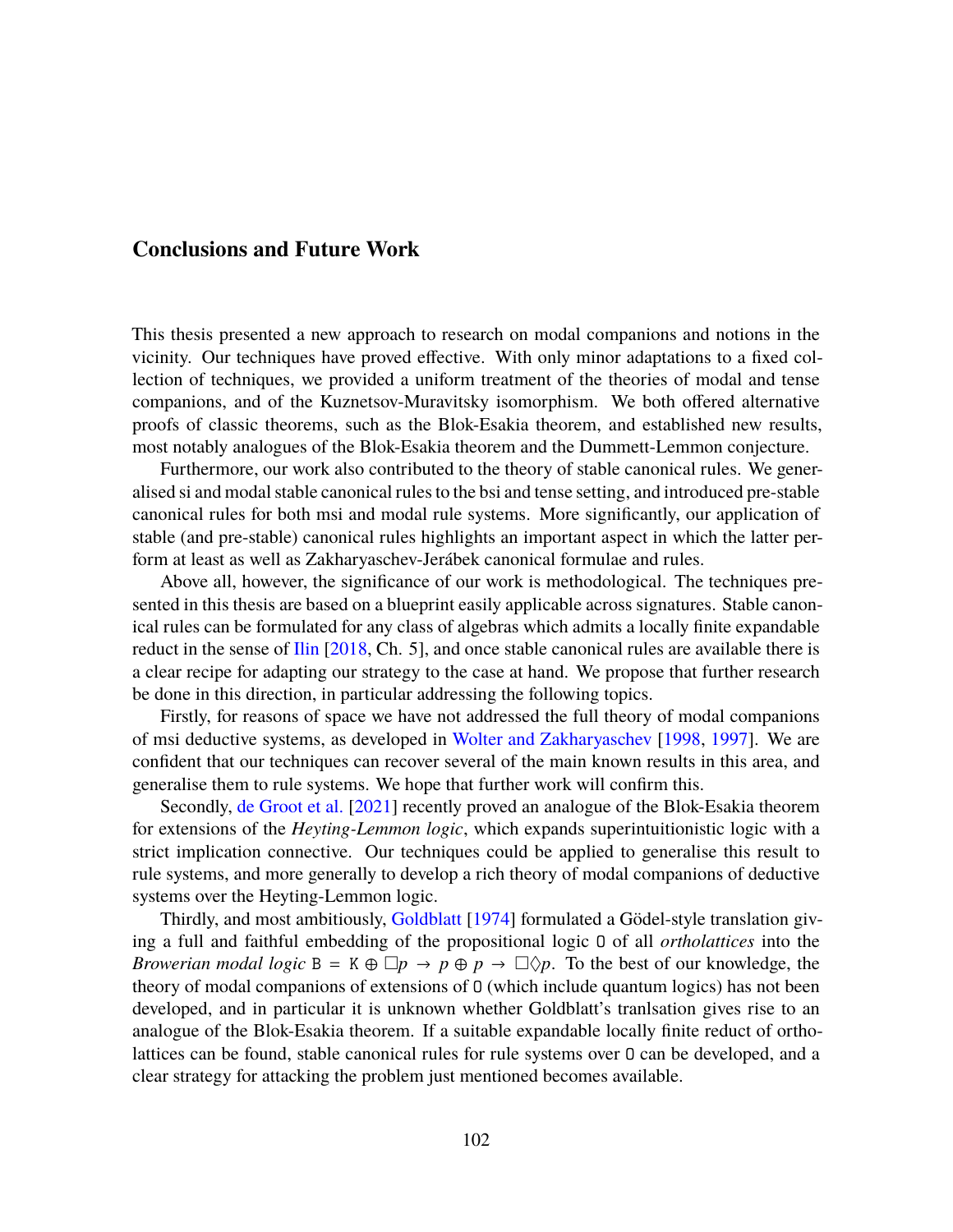# **Bibliography**

- Bezhanishvili, G. [2009]. The Universal Modality, the Center of a Heyting Algebra, and the Blok–Esakia Theorem. *Annals of Pure and Applied Logic*, 161(3):253–267.
- Bezhanishvili, G. and Bezhanishvili, N. [2009]. An Algebraic Approach to Canonical Formulas: Intuitionistic Case. *The Review of Symbolic Logic*, 2(3):517–549.
- ——— [2017]. Locally Finite Reducts of Heyting Algebras and Canonical Formulas. *Notre Dame Journal of Formal Logic*, 58(1):21–45.
- $-$  [2020]. Jankov Formulas and Axiomatization Techniques for Intermediate Logics. *ILLC Prepublication (PP) Series*, PP-2020-12.
- <span id="page-107-0"></span>Bezhanishvili, G., Bezhanishvili, N., and Iemhoff, R. [2016a]. Stable canonical rules. *The Journal of Symbolic Logic*, 81(1):284–315.
- Bezhanishvili, G., Bezhanishvili, N., and Ilin, J. [2016b]. Cofinal Stable Logics. *Studia Logica*, 104(6):1287–1317.
	- ——— [2018]. Stable Modal Logics. *The Review of Symbolic Logic*, 11(3):436–469.
- Bezhanishvili, G., Ghilardi, S., and Jibladze, M. [2011]. An Algebraic Approach to Subframe Logics. Modal Case. *Notre Dame Journal of Formal Logic*, 52(2):187–202.
- Bezhanishvili, N. and Ghilardi, S. [2014]. Multiple-conclusion rules, hypersequents syntax and step frames. In R. Goré, B. Kooi, and A. Kurucz, eds., *Advances in Modal Logic*, vol. 10, pp. 54–73. CSLI Publications.
- Birkhoff, G. [1935]. On the Structure of Abstract Algebras. *Mathematical Proceedings of the Cambridge Philosophical Society*, 31(4):433–454.
- Blackburn, P., de Rijke, M., and Venema, Y. [2001]. *Modal logic*, *Cambridge Tracts in Theoretical Computer Science*, vol. 53. Cambridge: Cambridge University Press.
- Blok, W. [1976]. *Varieties of Interior Algebras*. Ph.D. thesis, Universiteit van Amsterdam.
- <span id="page-107-2"></span>Boolos, G. [1980]. On Systems of Modal Logic with Provability Interpretations. *Theoria*, 46(1):7–18.
- <span id="page-107-3"></span>Boolos, G. S. [1993]. *The Logic of Provability*. Cambdridge: Cambridge University Press.
- Burris, S. and Sankappanavar, H. P. [2012]. *A Course in Universal Algebra*. Graduate Texts in Mathematics. Berlin: Springer.
- <span id="page-107-1"></span>Castiglioni, J. L., Sagastume, M. S., and San Martín, H. J. [2010]. On Frontal Heyting Algebras. *Reports on Mathematical Logic*, 45:201–224.
- Chagrov, A. and Zakharyaschev, M. [1992]. Modal Companions of Intermediate Propositional Logics. *Studia Logica: An International Journal for Symbolic Logic*, 51(1):49–82.

<span id="page-107-4"></span>——— [1997]. *Modal Logic*. New York: Clarendon Press.

de Groot, J., Litak, T., and Pattinson, D. [2021]. Gödel-McKinsey-Tarski and Blok-Esakia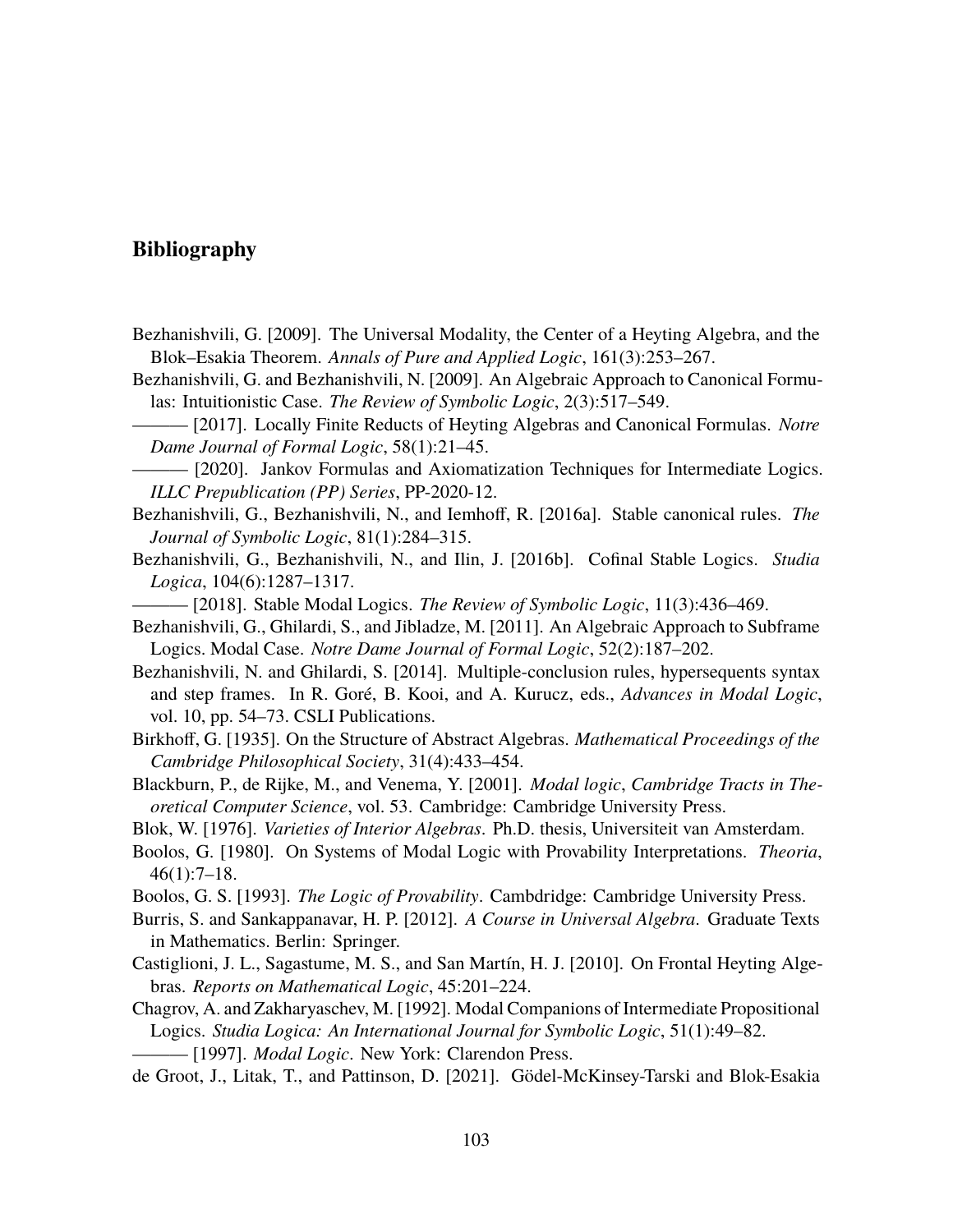for Heyting-Lewis Implication. In *2021 36th Annual ACM/IEEE Symposium on Logic in Computer Science (LICS)*, pp. 1–15.

Dummett, M. a. E. and Lemmon, E. J. [1959]. Modal Logics Between S4 and S5. *Mathematical Logic Quarterly*, 5(14-24):250–264.

Engelking, R. [1977]. *General Topology*. Warsaw: PWN-Polish Scientific Publishers.

Esakia, L. [1974]. Topological kripke models. 214(2):298–301.

 $-$  [1975]. The Problem of Dualism in the Intuitionistic Logic and Browerian Lattices. In *V Inter. Congress of Logic, Methodology, and Philosophy of Science*, pp. 7–8. Canada.

——— [1976]. On Modal Companions of Superintuitionistic Logics. In *VII Soviet symposium on logic (Kiev, 1976)*, pp. 135–136.

——— [1979]. To the theory of modal and superintuitionistic systems. *Logical inference (Moscow, 1974)*, pp. 147–172.

——— [2006]. The modalized Heyting calculus: a Conservative Modal Extension of the Intuitionistic Logic. *Journal of Applied Non-Classical Logics*, 16(3-4):349–366.

——— [2019]. *Heyting Algebras: Duality Theory*, *Trends in Logic*, vol. 5. Amsterdam: Springer.

Gabbay, D. M., Hodkinson, I., and Reynolds, M. [1994]. *Temporal Logic: Mathematical Foundations and Computational Aspects*. Oxford Logic Guides. New York: Oxford University Press.

Goldblatt, R. I. [1974]. Semantic Analysis of Orthologic. *Journal of Philosophical Logic*, 3(1/2):19–35.

Gödel, K. [1933]. Eine Interpretation des Intuitionistischen Aussagenkalküls. *Ergebnisse einesmathematischen Kolloquiums*, 4:39–40.

- Iemhoff, R. [2016]. Consequence Relations and Admissible Rules. *Journal of Philosophical Logic*, 45(3):327–348.
- Ilin, J. [2018]. *Filtration revisited: Lattices of stable non-classical logics*. Ph.D. thesis, Universiteit van Amsterdam.
- Jerábek, E. [2009]. Canonical rules. *The Journal of Symbolic Logic*, 74(4):1171–1205.
- Johnstone, P. T. [1982]. *Stone Spaces*. Cambridge: Cambridge University Press.
- Kowalski, T. [1998]. Varieties Of Tense Algebras. *Reports on Mathematical Logic*, pp. 53–95.
- Kracht, M. [2007]. Modal Consequence Relations. In P. Blackburn, J. van Benthem, and F. Wolter, eds., *Handbook of Modal Logic*, pp. 491–545. Elsevier.
- Kuznetsov, A. V. [1978]. Proof-intuitionistic Logic. In *Modal and intensional logics, abstracts of the coordinating meeting, Moscow*, pp. 75–79.

Kuznetsov, A. V. and Muravitsky, A. Y. [1986]. On Superintuitionistic Logics as Fragments of Proof Logic Extensions. *Studia Logica*, 45(1):77–99.

- Litak, T. [2014]. Constructive Modalities with Provability Smack. In G. Bezhanishvili, ed., *Leo Esakia on Duality in Modal and Intuitionistic Logic*, Outstanding Contributions to Logic, pp. 187–216. Dordrecht: Springer.
- Magari, R. [1975a]. Representation and Duality Theory for Diagonalizable Algebras. *Studia Logica*, 34(4):305–313.

——— [1975b]. The Diagonalizable Algebras. *Bollettino della Unione Matematica Italiana*, 4(12):117–125.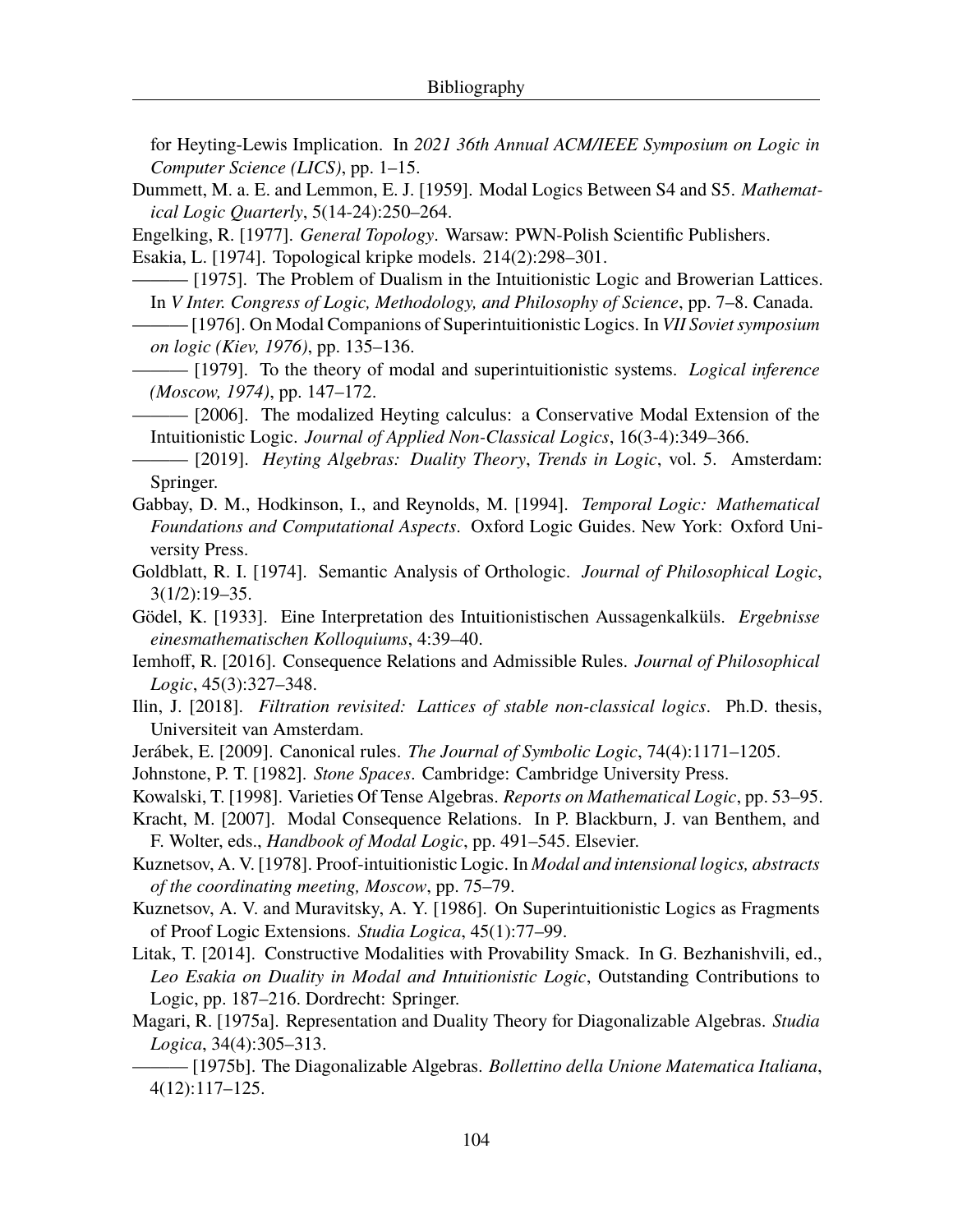- McKinsey, J. C. C. and Tarski, A. [1948]. Some theorems about the sentential calculi of Lewis and Heyting. *The Journal of Symbolic Logic*, 13(1):1–15.
- Muravitskiy, A. [1985]. Correspondence of Proof-intuitionistic Logic Extensions to Prooflogic Extensions. *Doklady Akademii Nauk*, 281(4):789–793.
- Muravitsky, A. [1981]. Finite Approximability of the I Calculus and the Existence of an Extension Having no Model. *Mathematical notes of the Academy of Sciences of the USSR*, 29(6):463–468.
- ——— [2014]. Logic KM: A Biography. In G. Bezhanishvili, ed., *Leo Esakia on Duality in Modal and Intuitionistic Logic*, Outstanding Contributions to Logic, pp. 155–185. Dordrecht: Springer.
- Pedroso De Lima Martins, M. [2021]. *Bi-Gödel Algebras and Co-trees*. Master's thesis, Universiteit van Amsterdam.
- Rauszer, C. [1974a]. A Formalization of the Propositional Calculus of H-B Logic. *Studia Logica: An International Journal for Symbolic Logic*, 33(1):23–34.
- $-[1974b]$ . Semi-Boolean Algebras and Their Applications to Intuitionistic Logic with Dual Operations. *Fundamenta Mathematicae*, 83:219–249.
- ——— [1977]. Applications of Kripke Models to Heyting-Brouwer Logic. *Studia Logica: An International Journal for Symbolic Logic*, 36(1/2):61–71.
- Rybakov, V. V. [1997]. *Admissibility of Logical Inference Rules*. Amsterdam: Elsevier.
- Sambin, G. [1974]. Un'estensione del teorema di Löb. *Rendiconti del Seminario Matematico della Università di Padova*, 52:193–199.

- Sambin, G. and Vaccaro, V. [1988]. Topology and Duality in Modal Logic. *Annals of pure and applied logic*, 37(3):249–296.
- Sambin, G. and Valentini, S. [1982]. The Modal Logic of Provability. The Sequential Approach. *Journal of Philosophical Logic*, 11(3):311–342.

Segerberg, K. K. [1971]. *An Essay in Classical Modal Logic*. PhD Thesis, Stanford University.

- Stronkowski, M. M. [2018]. On the Blok-Esakia Theorem for Universal Classes. *arXiv:1810.09286 [math]*. ArXiv: 1810.09286.
- van Benthem, J. and Bezhanishvili, N. [forthcoming]. Modern Faces of Filtration. In F. L. G. Faroldi and F. V. D. Putte, eds., *Outstanding Contributions to Logic: Kit Fine*. Springer.
- Venema, Y. [2004]. A Dual Characterization of Subdirectly Irreducible BAOs. *Studia Logica*, 77(1):105–115.
- ——— [2007]. Algebras and Coalgebras. In P. Blackburn, J. van Benthem, and F. Wolter, eds., *Handbook of modal logic*, *Studies in logic and practical reasoning*, vol. 3, pp. 331– 426. Amsterdam: Elsevier.
- Wolter, F. [1997]. Completeness and Decidability of Tense Logics Closely Related to Logics Above K4. *The Journal of Symbolic Logic*, 62(1):131–158.
- ——— [1998]. On Logics with Coimplication. *Journal of Philosophical Logic*, 27(4):353– 387.
- Wolter, F. and Zakharyaschev, M. [1997]. On the Relation Between Intuitionistic and Classical Modal Logics. *Algebra and Logic*, 36(2):73–92.

<sup>— [1976].</sup> An Effective Fixed-point Theorem in Intuitionistic Diagonalizable Algebras. *Studia Logica*, 35(4):345–361.